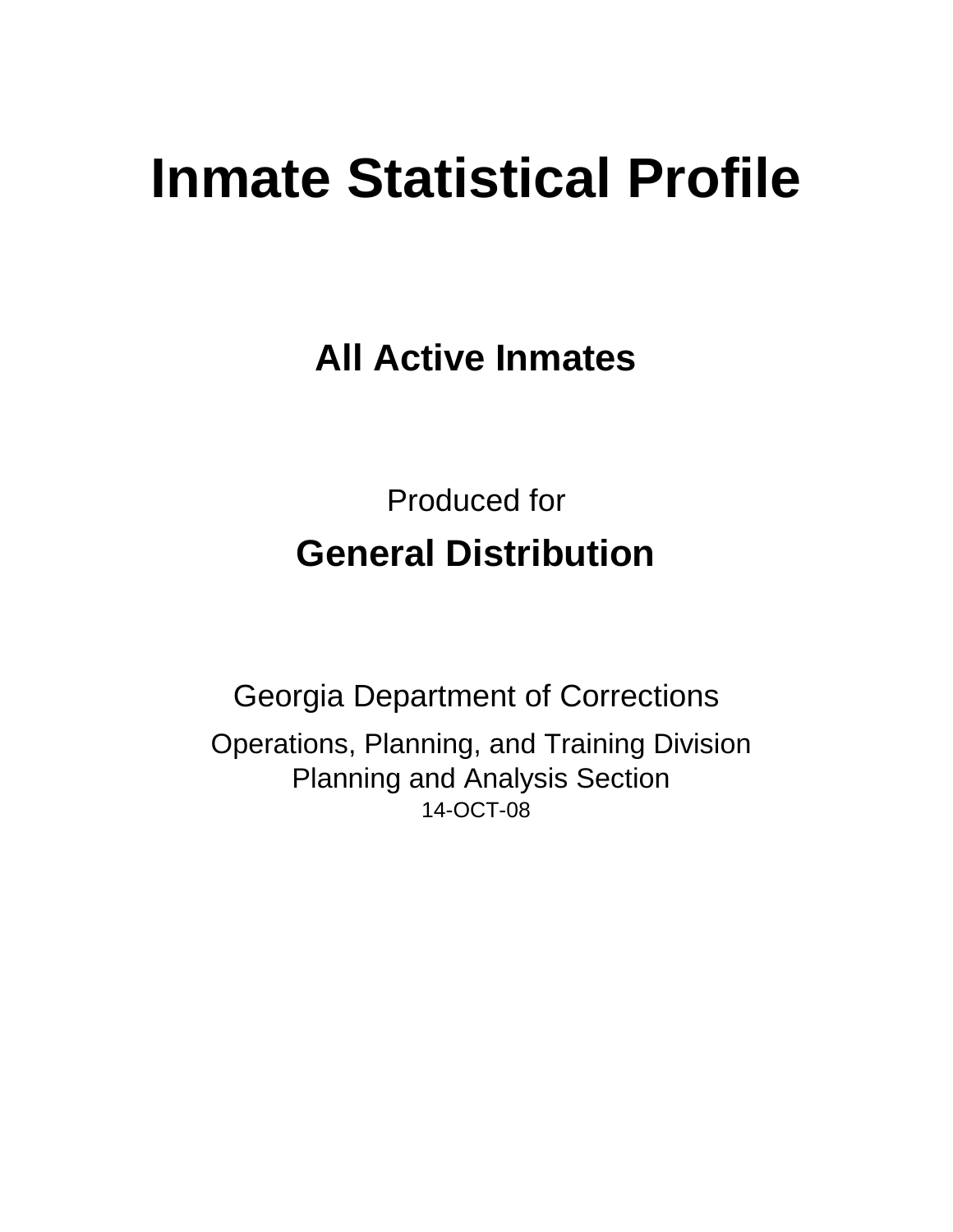**Contents** 

**All Active Inmates**

Produced for **General Distribution**

# Table of Contents

| <b>Demographic information</b>                                       |  |
|----------------------------------------------------------------------|--|
| 5 Current age, broken out in ten year age groups                     |  |
| 6 Race group                                                         |  |
| 7 Hispanic Origin                                                    |  |
| 8 Marital status, self-reported at entry to prison                   |  |
| 9 Number of children, self-reported at entry to prison               |  |
| 10 Religious affiliation, self-reported at entry to prison           |  |
| 11 Home county - self-reported at entry to prison                    |  |
| 16 Environment to age 16, self-reported at entry to prison           |  |
| 17 Guardian status to age 16, self-reported at entry to prison       |  |
| 18 Employment status before prison, self-reported at entry to prison |  |
| 19 Age at admission                                                  |  |
| 21 Age at release                                                    |  |
| 22 Height, measured at entry to prison                               |  |
| 24 Weight, measured at entry to prison                               |  |
| 26 Military service                                                  |  |
| <b>Correctional information</b>                                      |  |
| 27 Type of admission to prison                                       |  |
| 28 Current / last security status                                    |  |
| 29 Current / last institution type                                   |  |
| 30 Institution type - transitional centers                           |  |
| Institution type - mental hospitals<br>31                            |  |
| 32 Institution type - county prisons                                 |  |
| 33 Institution type - state prisons                                  |  |
| 35 Institution type - private prisons                                |  |
| 36 Institution type - prison annexes                                 |  |
| Institution type - pre-release centers<br>37                         |  |
| 38 Institution type - inmate boot camp                               |  |
| 39 Number of disciplinary reports                                    |  |
| 40 Number of transfers                                               |  |
| 41 Number of escapes                                                 |  |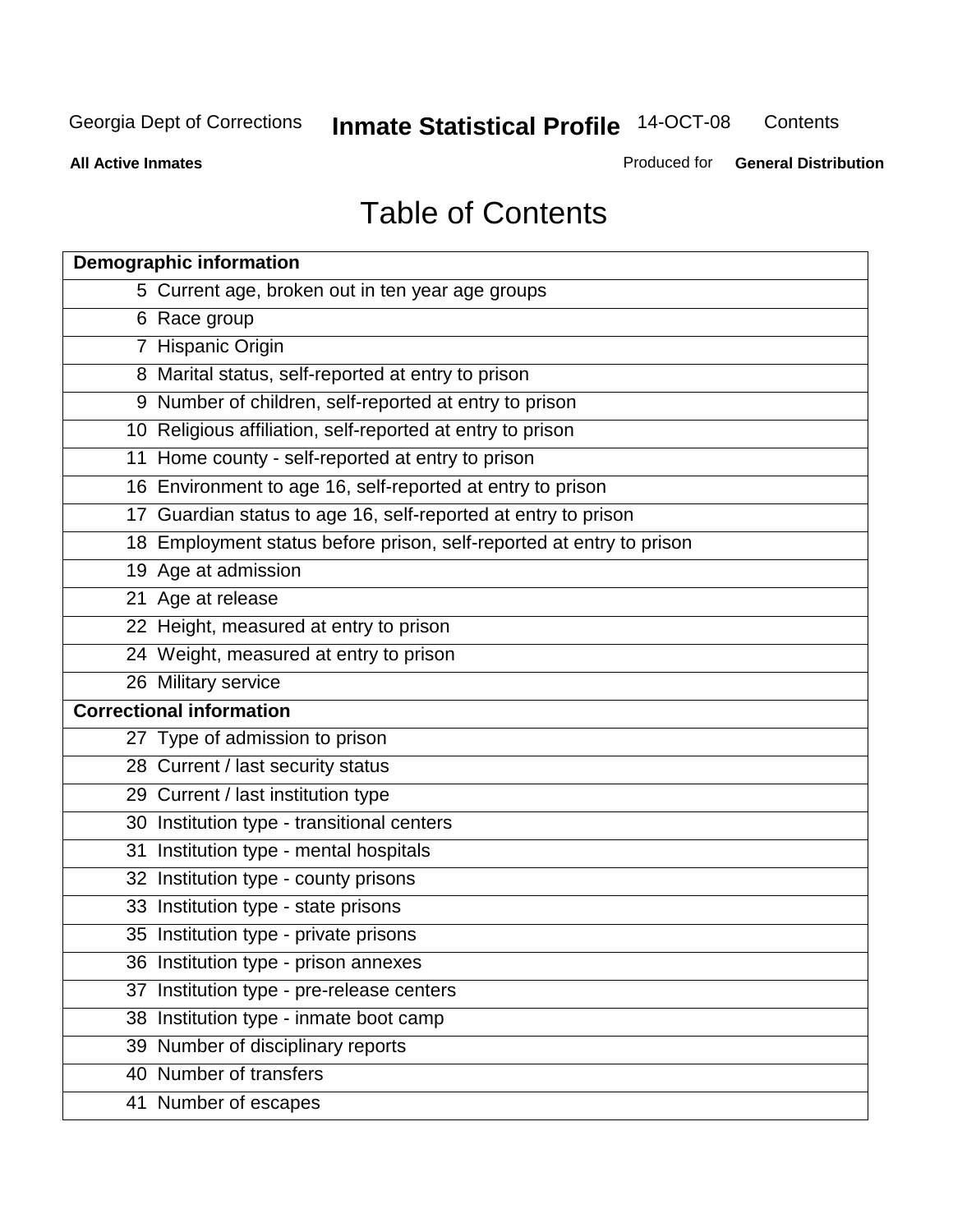**Contents** 

**All Active Inmates**

Produced for **General Distribution**

# Table of Contents

| <b>Correctional information</b>                                  |
|------------------------------------------------------------------|
| 42 Probable future release type of still active inmates          |
| 43 Actual release type                                           |
| 44 Time served in current (or last) institution                  |
| Educational, psychological and physical information              |
| 45 Highest grade level attained                                  |
| 46 Culture fair IQ scores                                        |
| 47 Wide Range Achievement Test (WRAT) reading score              |
| 48 Wide Range Achievement Test (WRAT) math score                 |
| 49 Wide Range Achievement Test (WRAT) spelling score             |
| 50 Scope of substance abuse - summary                            |
| 51 Scope of substance abuse - detail                             |
| 52 Current / last mental health treatment level                  |
| 53 PULHESDWIT medical scale - 'P' overall condition ('P'hysical) |
| 54 PULHESDWIT medical scale - 'U' upper body                     |
| 55 PULHESDWIT medical scale - 'L' lower body                     |
| 56 PULHESDWIT medical scale - 'H' hearing                        |
| 57 PULHESDWIT medical scale - 'E' vision                         |
| 58 PULHESDWIT medical scale -'S' psychiatric                     |
| 59 PULHESDWIT medical scale - 'D' dental                         |
| 60 PULHESDWIT medical scale - 'W' work ability                   |
| 61 PULHESDWIT medical scale - 'I' impairment                     |
| 62 PULHESDWIT medical scale - 'T' transportability               |
| 63 Criminality in family, self-reported                          |
| 64 Alcoholism in family, self-reported                           |
| 65 Drug abuse in family, self-reported                           |
| 66 Subjected to frequent beatings, self-reported                 |
| 67 Father absent during inmate's childhood                       |
| 68 Mother absent during inmate's childhood                       |
| <b>Crimes and criminal history information</b>                   |
| 69 Number of prior Georgia incarcerations                        |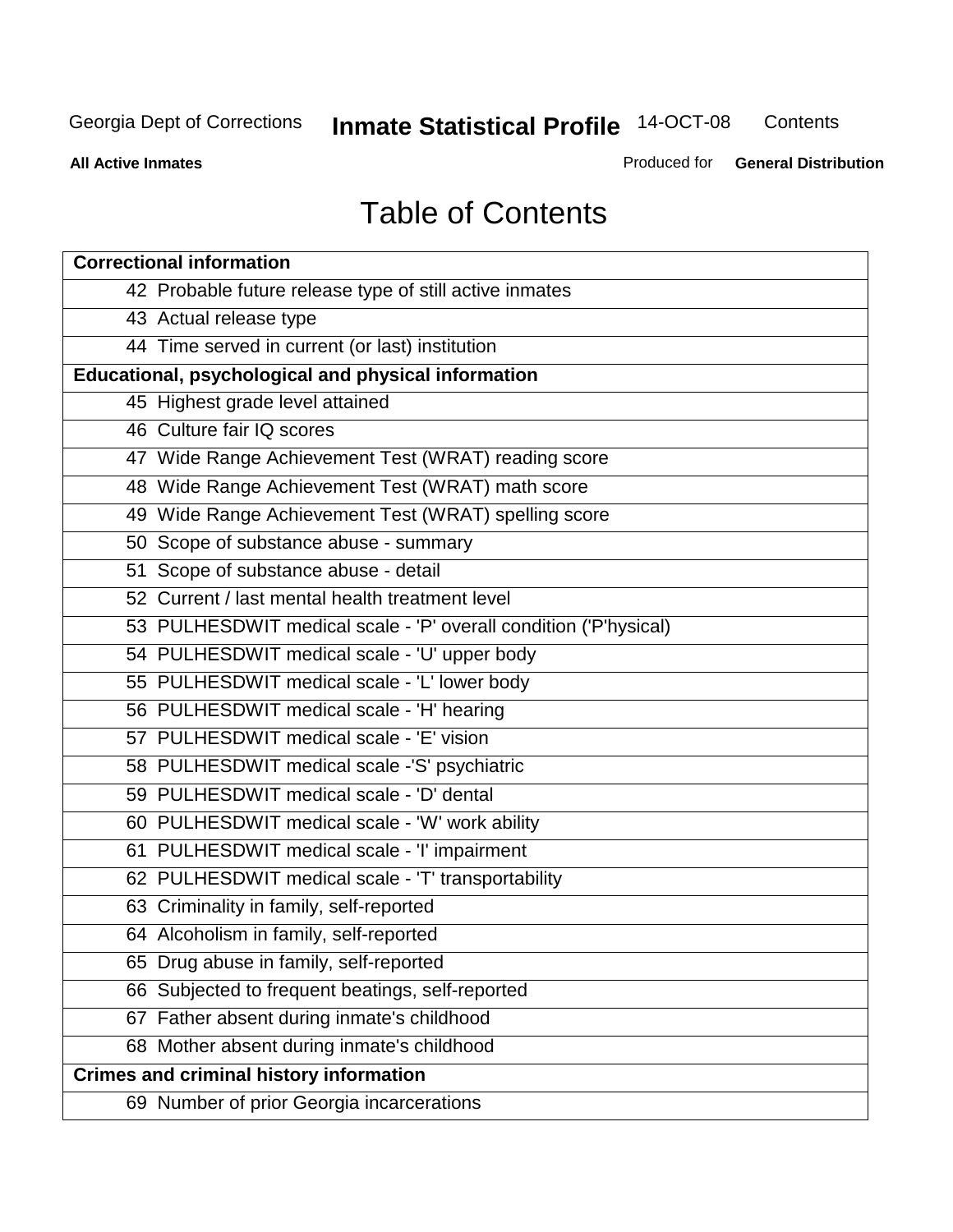**Contents** 

**All Active Inmates**

Produced for **General Distribution**

# Table of Contents

| <b>Crimes and criminal history information</b>                 |
|----------------------------------------------------------------|
| 70 Prison sentence in years                                    |
| 71 Primary offense, broken out into felonies vs misdemeanors   |
| 72 Primary offense, broken out into six broad crime categories |
| 73 Primary offense, detailed offense code                      |
| 81 County of conviction of primary offense                     |
| 86 Circuit of conviction of primary offense                    |
| 88 Years served (jail + prison) in this incarceration          |
| <b>Medical information</b>                                     |
| 89 Results of most recent HIV test                             |
| 90 Results of most recent tuberculosis test                    |
| 91 Results of most recent syphilis test                        |
| 92 Results of most recent Hepatitis-C test                     |
| 93 Results of most recent pregnancy test                       |
| 94 Results of most recent diabetes test                        |
| 95 Results of most recent hypertension test                    |
| 96 Results of most recent asthma test                          |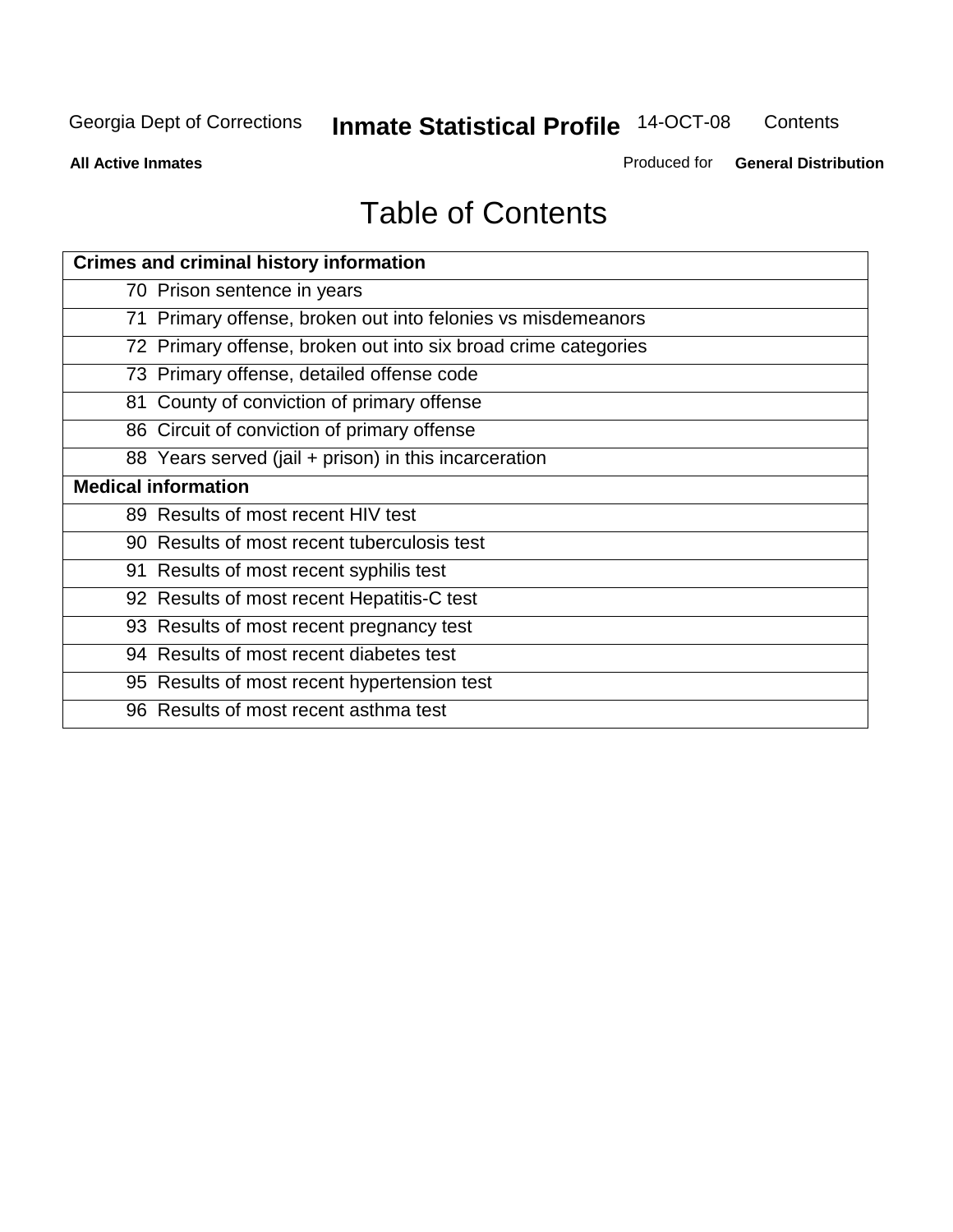#### **All Active Inmates**

#### Produced for **General Distribution**

#### Current age, broken out in ten-year age groups

|                          |              | <b>Male</b> |        |              | <b>Female</b> |          |              | <b>Total</b>    |
|--------------------------|--------------|-------------|--------|--------------|---------------|----------|--------------|-----------------|
| <b>Current Age</b>       | <b>Count</b> | Col %       | Row %  | <b>Count</b> | Col %         | Row %    | <b>Total</b> | Col %           |
| <b>Teens (1-19)</b>      | 979          | $1.98\%$    | 95.98% | 41           | 1.12%         | $4.02\%$ | 1,020        | 1.92%           |
| <b>Twenties (20-29)</b>  | 15,567       | 31.54%      | 93.78% | 1,033        | 28.12%        | $6.22\%$ |              | 16,600 31.31%   |
| <b>Thirties (30-39)</b>  | 14,497       | 29.38%      | 92.27% | 1,215        | 33.08%        | $7.73\%$ |              | 15,712   29.63% |
| <b>Forties (40-49)</b>   | 11,768       | 23.85%      | 92.06% | 1,015        | 27.63%        | 7.94%    |              | 12,783   24.11% |
| <b>Fifties (50-59)</b>   | 5,120        | $10.37\%$   | 94.17% | 317          | 8.63%         | $5.83\%$ | 5,437        | 10.25%          |
| <b>Sixties (60-69)</b>   | ∣ 209.1      | 2.45%       | 96.72% | 41           | 1.12%         | 3.28%    | 1,250        | 2.36%           |
| Seventy + (70 and above) | 210          | 0.43%       | 95.02% | 11           | $0.30\%$      | 4.98%    | 221          | 0.42%           |
| <b>Total Reported</b>    | 49,350       | 100%        | 93.07% | 3,673        | 100%          | 6.93%    | 53,023       | 100%            |

| <b>Not Reported</b> |        |       |        |
|---------------------|--------|-------|--------|
| Total               | 49,350 | 3,673 | 53,023 |

| <b>Mean</b><br>(average) | 36.30 | 36.52 | 36.32 |
|--------------------------|-------|-------|-------|
| Median (middle)          | 35    | 36    | 35    |
| Mode<br>(most frequent)  | 28    | 29    | 28    |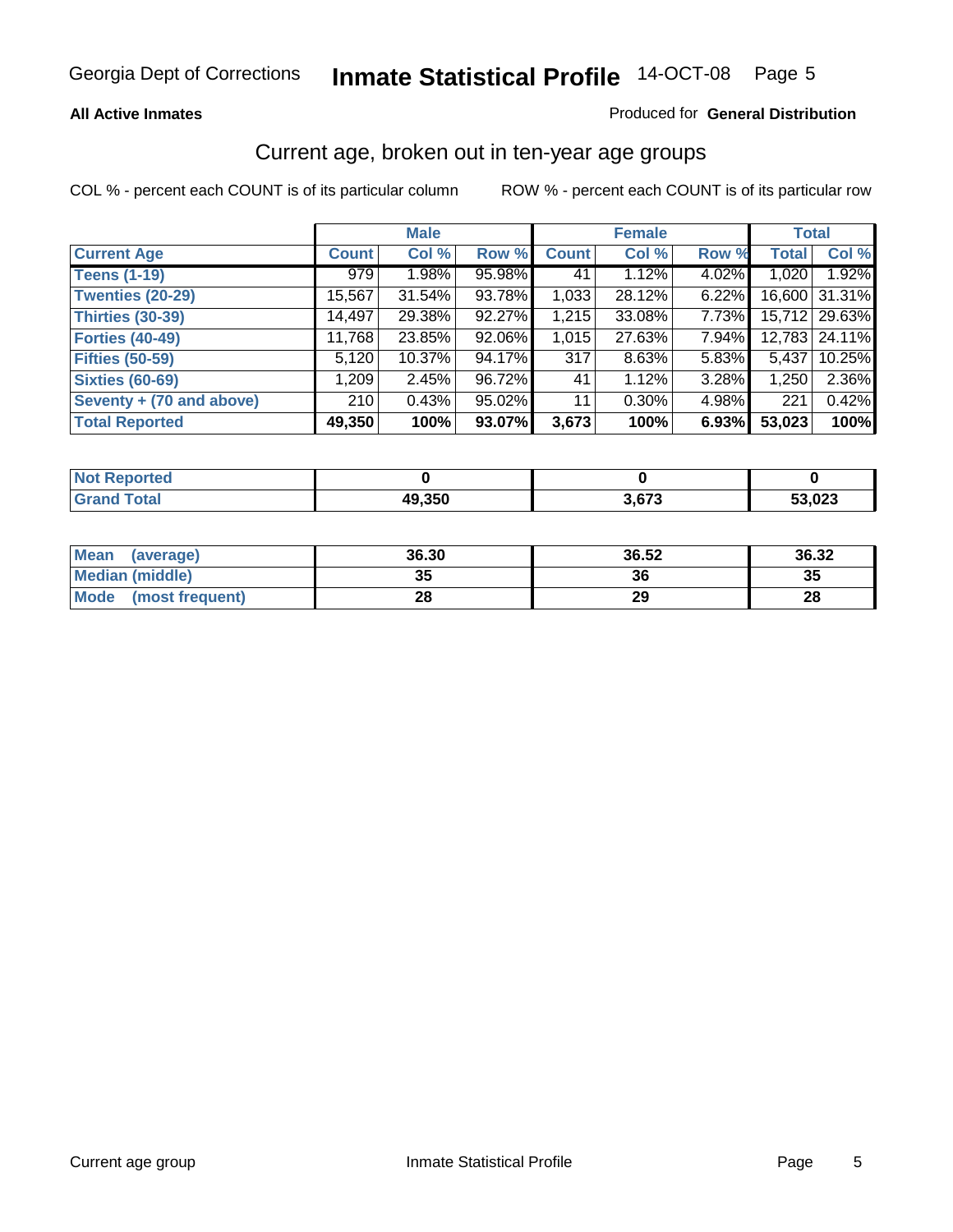**All Active Inmates**

#### Produced for **General Distribution**

### Race group

|                       |              | <b>Male</b> |                    |       | <b>Female</b> |          |        | <b>Total</b> |
|-----------------------|--------------|-------------|--------------------|-------|---------------|----------|--------|--------------|
| <b>Race Group</b>     | <b>Count</b> | Col %       | <b>Row % Count</b> |       | Col %         | Row %    | Total  | Col %        |
| <b>White</b>          | 17,992       | 36.64%      | $90.10\%$          | 1,976 | 53.93%        | 9.90%    | 19,968 | 37.84%       |
| <b>Black</b>          | 30,998       | $63.12\%$   | 94.86%             | 1,678 | 45.80%        | $5.14\%$ | 32,676 | 61.92%       |
| <b>Indian</b><br>3    | 60           | $.12\%$     | 96.77%             | 2     | .05%          | $3.23\%$ | 62     | .12%         |
| <b>Asian</b>          | 61           | .12%        | 88.41%             | 8     | .22%          | 11.59%   | 69     | .13%         |
| <b>Total Reported</b> | 49,111       | 100%        | 93.06%             | 3,664 | 100%          | $6.94\%$ | 52,775 | 100%         |

| 239                        |               | 248    |
|----------------------------|---------------|--------|
| $\sim$ $\sim$ $\sim$<br>AC | יים י<br>נו ש | 53,023 |

|  | $Mc$ | Black | White<br>$ -$ | 21904<br>DIACK |
|--|------|-------|---------------|----------------|
|--|------|-------|---------------|----------------|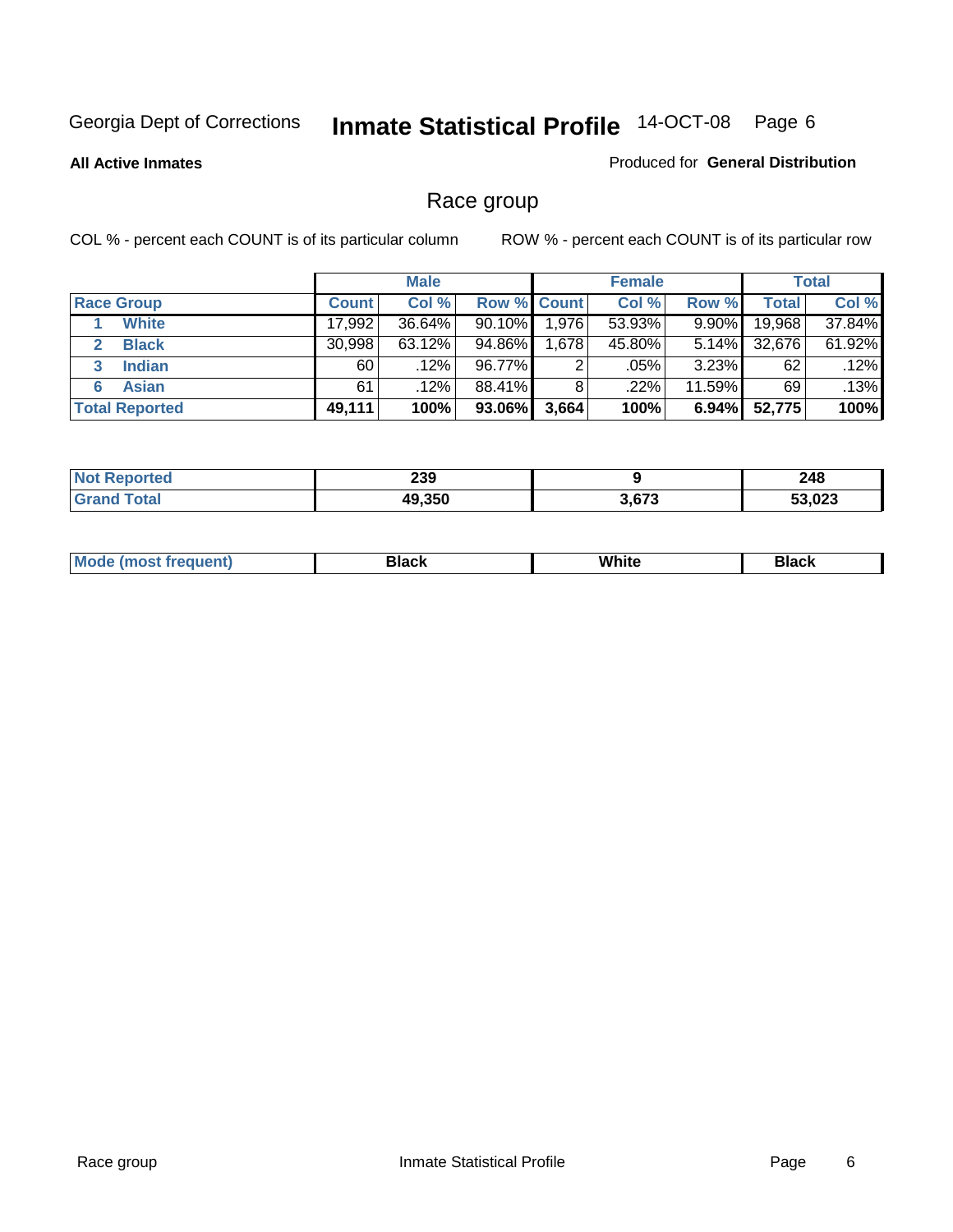**All Active Inmates**

Produced for **General Distribution**

#### Hispanic Origin

COL % - percent each COUNT is of its particular column ROW % - percent each COUNT is of its particular row

|                        |              | <b>Male</b> |                    |       | <b>Female</b> |          |        | <b>Total</b> |
|------------------------|--------------|-------------|--------------------|-------|---------------|----------|--------|--------------|
| <b>Hispanic Origin</b> | <b>Count</b> | Col %       | <b>Row % Count</b> |       | Col %         | Row %    | Total  | Col %        |
| <b>Non Hispanic</b>    | 46,937       | $95.11\%$   | 92.96%             | 3,554 | 96.76%        | 7.04%    | 50.491 | 95.22%       |
| <b>Hispanic</b>        | 2,413        | 4.89%       | 95.30%             | 119   | 3.24%         | 4.70%    | 2,532  | 4.78%        |
| <b>Total Reported</b>  | 49,350       | 100%        | $93.07\%$ 3,673    |       | 100%          | $6.93\%$ | 53,023 | 100%         |

**An inmate is counted as Hispanic if** 

**(a) he self-reported as Hispanic during the diagnostic process, or** 

**(b) his primary language is Spanish, or** 

**(c) he claimed birth or citizenship in Spain or a Latin American country, or** 

**(d) he had a common Spanish surname such as Lopez or Garcia**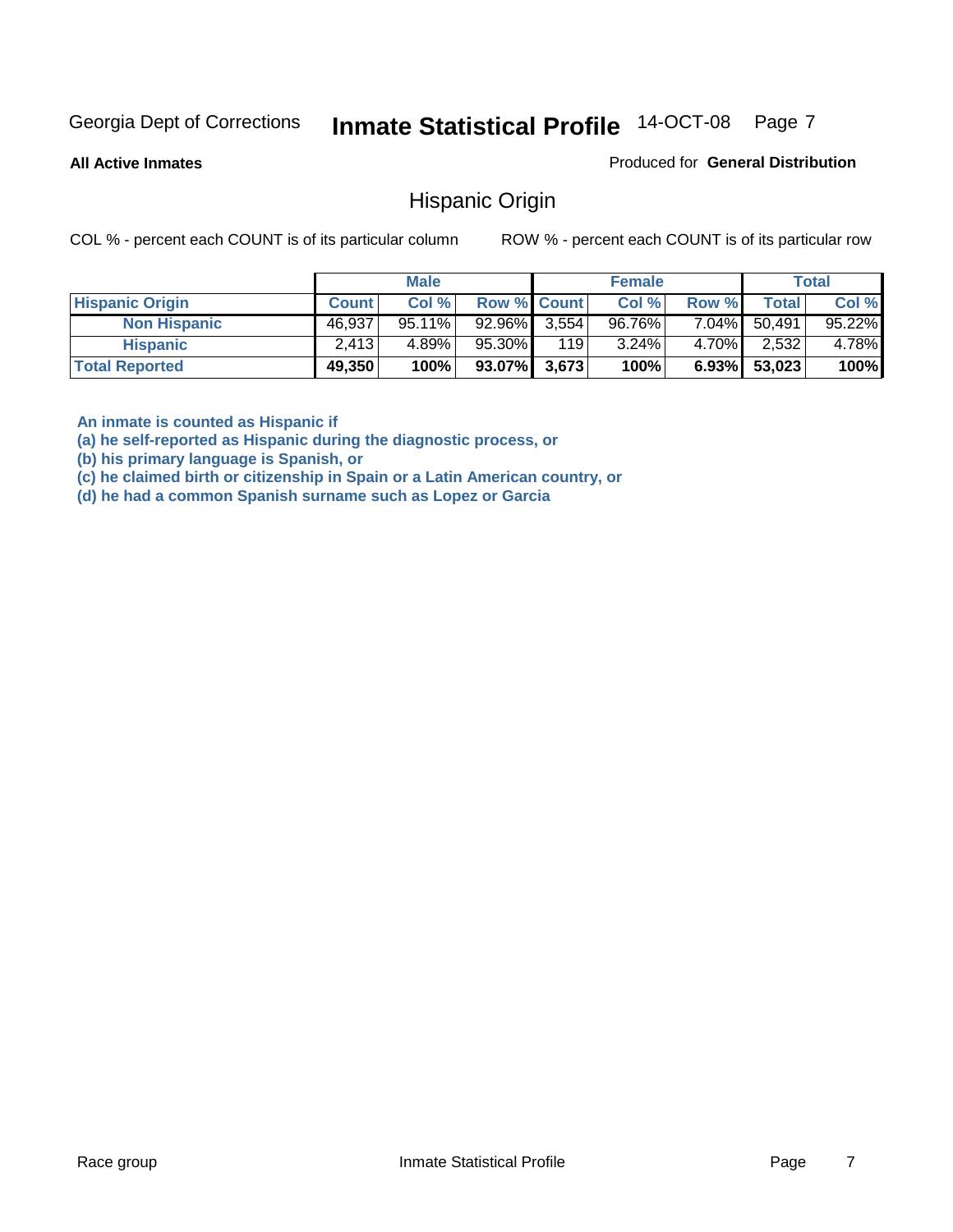**All Active Inmates**

#### Produced for **General Distribution**

### Marital status, self-reported at entry to prison

|                                | <b>Male</b>  |           |        | <b>Female</b> |        |        | <b>Total</b> |        |
|--------------------------------|--------------|-----------|--------|---------------|--------|--------|--------------|--------|
| <b>Marital Status</b>          | <b>Count</b> | Col %     | Row %  | <b>Count</b>  | Col %  | Row %  | <b>Total</b> | Col %  |
| <b>Single</b>                  | 29,629       | $61.68\%$ | 94.49% | 1,729         | 49.08% | 5.51%  | 31,358       | 60.82% |
| <b>Married</b><br>$\mathbf{2}$ | 6,024        | 12.54%    | 91.84% | 535           | 15.19% | 8.16%  | 6,559        | 12.72% |
| <b>Separated</b><br>3          | 2,588        | 5.39%     | 86.01% | 421           | 11.95% | 13.99% | 3,009        | 5.84%  |
| <b>Divorced</b><br>4           | 5,851        | 12.18%    | 90.80% | 593           | 16.83% | 9.20%  | 6,444        | 12.50% |
| <b>Widowed</b><br>5            | 589          | 1.23%     | 80.80% | 140           | 3.97%  | 19.20% | 729          | 1.41%  |
| <b>Common Law</b><br>6         | 3,354        | 6.98%     | 96.96% | 105           | 2.98%  | 3.04%  | 3,459        | 6.71%  |
| <b>Total Reported</b>          | 48,035       | 100%      | 93.17% | 3,523         | 100%   | 6.83%  | 51,558       | 100%   |

| NO | 24E<br>∣.ວ I ວ | 150   | ,465   |
|----|----------------|-------|--------|
|    | 49,350<br>4ч   | 3.673 | 53,023 |

|  | Mode (most f<br>freauent) | `ınale |  | `inale |
|--|---------------------------|--------|--|--------|
|--|---------------------------|--------|--|--------|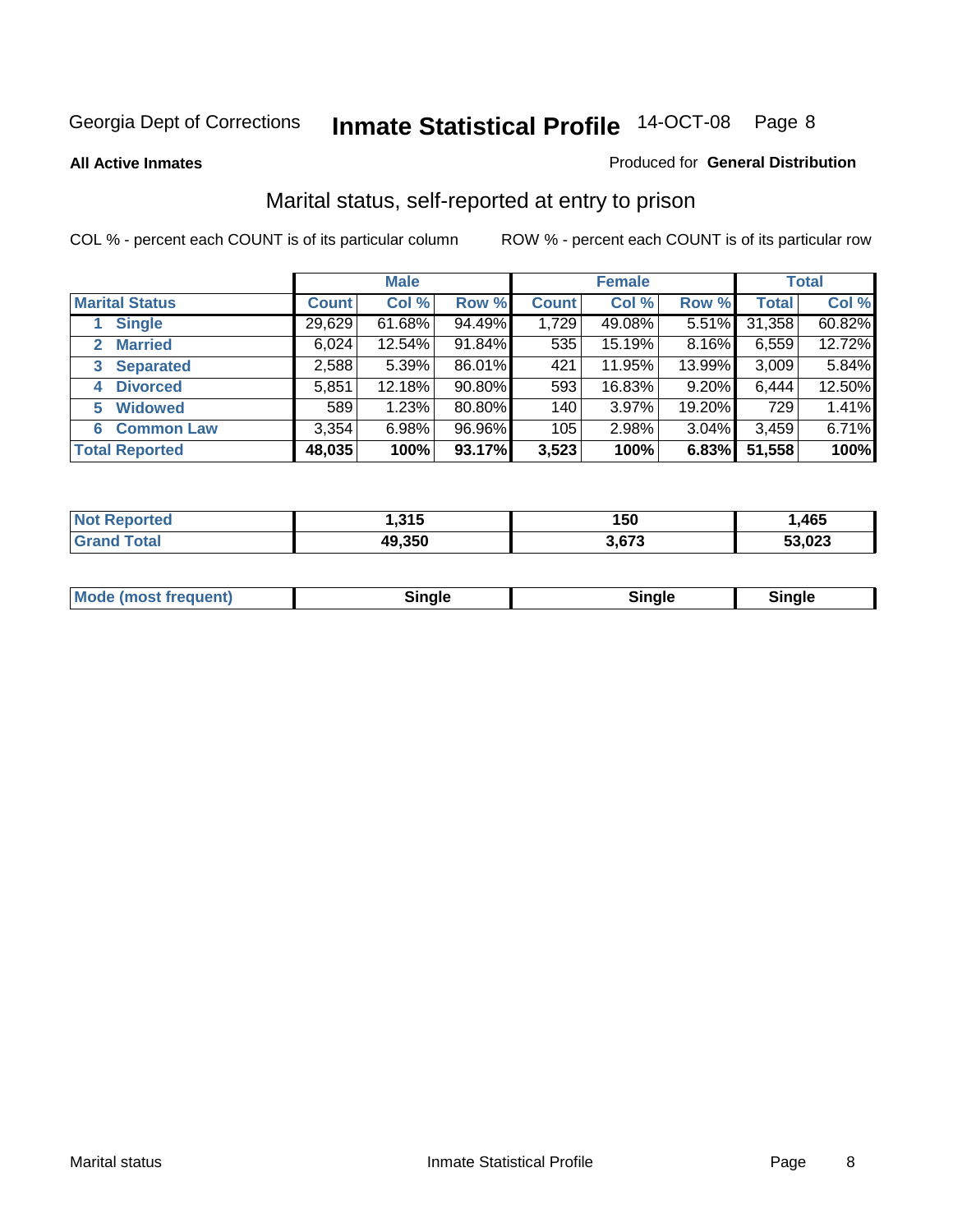**All Active Inmates**

#### Produced for **General Distribution**

### Number of children, self reported at entry to prison

|                           |              | <b>Male</b> |        |              | <b>Female</b> |          | <b>Total</b> |        |
|---------------------------|--------------|-------------|--------|--------------|---------------|----------|--------------|--------|
| <b>Number of Children</b> | <b>Count</b> | Col %       | Row %  | <b>Count</b> | Col %         | Row %    | <b>Total</b> | Col %  |
| $\bf{0}$                  | 19,868       | 40.72%      | 95.65% | 903          | 24.68%        | 4.35%    | 20,771       | 39.60% |
|                           | 10,908       | 22.36%      | 94.29% | 661          | 18.07%        | 5.71%    | 11,569       | 22.06% |
| $\overline{2}$            | 8,325        | 17.06%      | 90.88% | 835          | 22.82%        | 9.12%    | 9,160        | 17.46% |
| 3                         | 4,909        | 10.06%      | 87.72% | 687          | 18.78%        | 12.28%   | 5,596        | 10.67% |
| 4                         | 2,524        | 5.17%       | 89.00% | 312          | 8.53%         | 11.00%   | 2,836        | 5.41%  |
| 5                         | 1,191        | 2.44%       | 89.48% | 140          | 3.83%         | 10.52%   | 1,331        | 2.54%  |
| 6                         | 570          | 1.17%       | 87.96% | 78           | 2.13%         | 12.04%   | 648          | 1.24%  |
| 7                         | 263          | 0.54%       | 91.00% | 26           | 0.71%         | $9.00\%$ | 289          | 0.55%  |
| 8                         | 110          | 0.23%       | 94.02% |              | 0.19%         | 5.98%    | 117          | 0.22%  |
| $\boldsymbol{9}$          | 53           | 0.11%       | 92.98% | 4            | 0.11%         | 7.02%    | 57           | 0.11%  |
| 10                        | 26           | 0.05%       | 83.87% | 5            | 0.14%         | 16.13%   | 31           | 0.06%  |
| Over 10                   | 43           | 0.09%       | 97.73% |              | 0.03%         | 2.27%    | 44           | 0.08%  |
| <b>Total Reported</b>     | 48,790       | 100%        | 93.02% | 3,659        | 100%          | 6.98%    | 52,449       | 100%   |

| 559    |             | $-70$<br>ว เ ง |
|--------|-------------|----------------|
| 49.349 | $\sim$<br>. | 53,022         |

| Mean<br>(average)              | .35 | 1.95 | 39. ا |
|--------------------------------|-----|------|-------|
| <b>Median (middle)</b>         |     |      |       |
| <b>Mode</b><br>(most frequent) |     |      |       |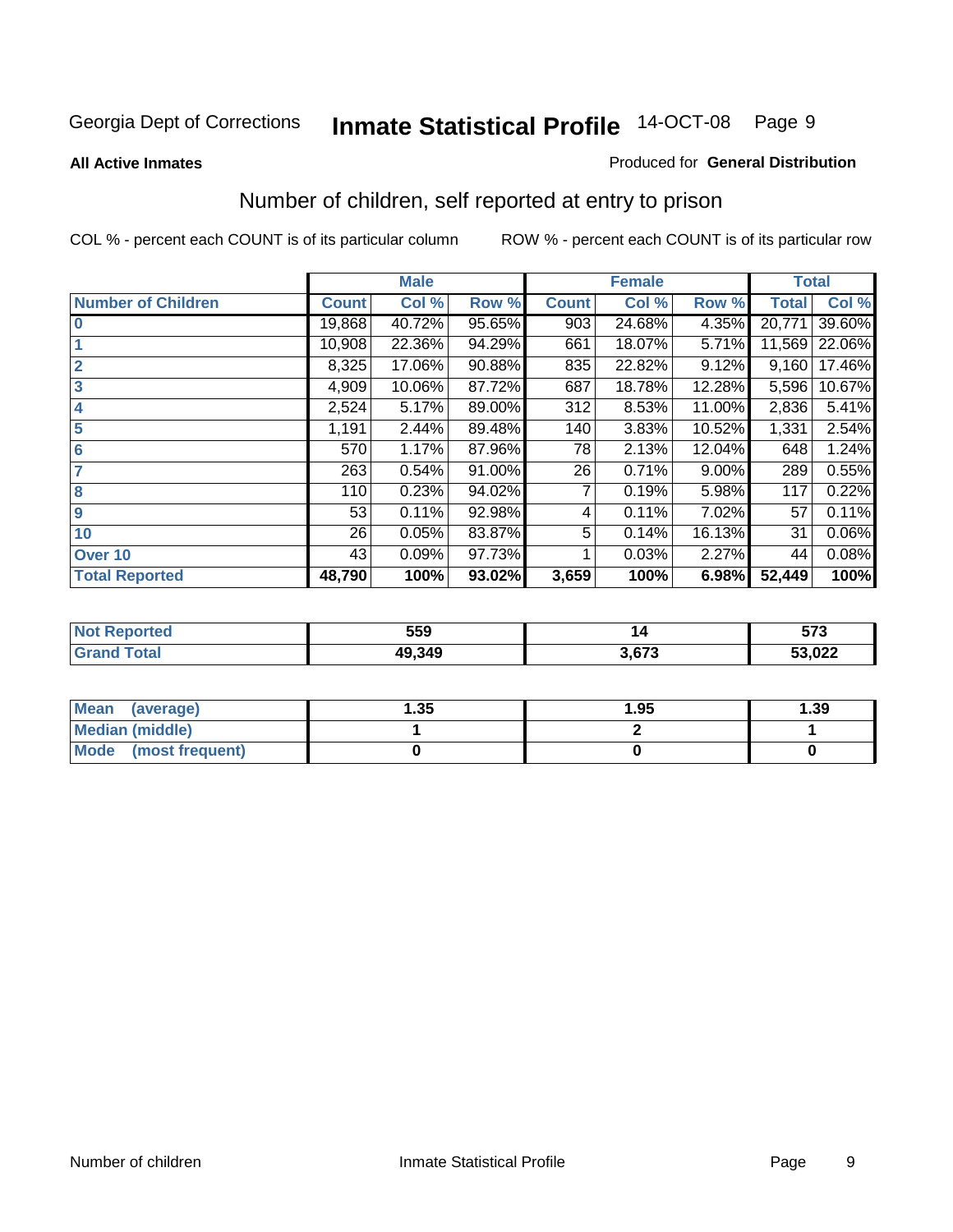#### **All Active Inmates**

#### Produced for **General Distribution**

### Religious affiliation, self-reported at entry to prison

|                         |                              | <b>Male</b>      |        |         |                 | <b>Female</b> |        | <b>Total</b>        |        |
|-------------------------|------------------------------|------------------|--------|---------|-----------------|---------------|--------|---------------------|--------|
|                         | <b>Religious Affiliation</b> | <b>Count</b>     | Col %  | Row %   | <b>Count</b>    | Col %         | Row %  | <b>Total</b>        | Col %  |
| 1                       | <b>Islam</b>                 | 1,420            | 3.32%  | 98.27%  | $\overline{25}$ | .72%          | 1.73%  | 1,445               | 3.13%  |
| $\overline{2}$          | <b>Catholic</b>              | 2,179            | 5.10%  | 92.53%  | 176             | 5.10%         | 7.47%  | 2,355               | 5.10%  |
| $\overline{\mathbf{3}}$ | <b>Baptist</b>               | 19,664           | 46.01% | 91.29%  | 1,877           | 54.39%        | 8.71%  | $\overline{2}1,541$ | 46.63% |
| 4                       | <b>Methodist</b>             | 872              | 2.04%  | 86.85%  | 132             | 3.82%         | 13.15% | 1,004               | 2.17%  |
| 5                       | <b>EpiscopIn</b>             | 61               | .14%   | 91.04%  | 6               | .17%          | 8.96%  | 67                  | .15%   |
| 6                       | <b>Presbytrn</b>             | $\overline{112}$ | .26%   | 94.12%  | $\overline{7}$  | .20%          | 5.88%  | 119                 | .26%   |
| 7                       | <b>Chc Of God</b>            | 488              | 1.14%  | 90.04%  | 54              | 1.56%         | 9.96%  | 542                 | 1.17%  |
| 8                       | <b>Holiness</b>              | 1,572            | 3.68%  | 79.68%  | 401             | 11.62%        | 20.32% | 1,973               | 4.27%  |
| $\boldsymbol{9}$        | <b>Jewish</b>                | 53               | .12%   | 98.15%  |                 | .03%          | 1.85%  | 54                  | .12%   |
| 10                      | <b>Anglican</b>              | 8                | .02%   | 88.89%  |                 | .03%          | 11.11% | 9                   | .02%   |
| 11                      | <b>Grk Orthdx</b>            | 6                | .01%   | 85.71%  |                 | .03%          | 14.29% | Ŧ.                  | .02%   |
| 12                      | <b>Hindu</b>                 | 8                | .02%   | 100.00% |                 |               |        | 8                   | .02%   |
| 13                      | <b>Buddhist</b>              | 44               | .10%   | 93.62%  | 3               | .09%          | 6.38%  | 47                  | .10%   |
| 14                      | <b>Taoist</b>                | 5                | .01%   | 100.00% |                 |               |        | 5                   | .01%   |
| 15                      | <b>Shintoist</b>             | 3                | .01%   | 100.00% |                 |               |        | 3                   | .01%   |
| 16                      | <b>Seven D Ad</b>            | 135              | .32%   | 94.41%  | 8               | .23%          | 5.59%  | 143                 | .31%   |
| 17                      | <b>Jehovah Wt</b>            | 433              | 1.01%  | 91.93%  | $\overline{38}$ | 1.10%         | 8.07%  | 471                 | 1.02%  |
| 18                      | <b>Latr Day S</b>            | 52               | .12%   | 94.55%  | $\overline{3}$  | .09%          | 5.45%  | $\overline{55}$     | .12%   |
| 20                      | <b>Other Prot</b>            | 7,107            | 16.63% | 92.51%  | 575             | 16.66%        | 7.49%  | 7,682               | 16.63% |
| 96                      | <b>None</b>                  | 8,518            | 19.93% | 98.35%  | 143             | 4.14%         | 1.65%  | 8,661               | 18.75% |
|                         | <b>Total Reported</b>        | 42,740           | 100%   | 92.53%  | 3,451           | 100%          | 7.47%  | 46,191              | 100%   |

| ırtec | ,610   | 222   | 6,832  |
|-------|--------|-------|--------|
|       | 49,350 | 3,673 | 53,023 |

| <b>Mode</b><br>frequent)<br>umost | 3aptist | 3aptist | <b>Baptist</b> |
|-----------------------------------|---------|---------|----------------|
|                                   |         |         |                |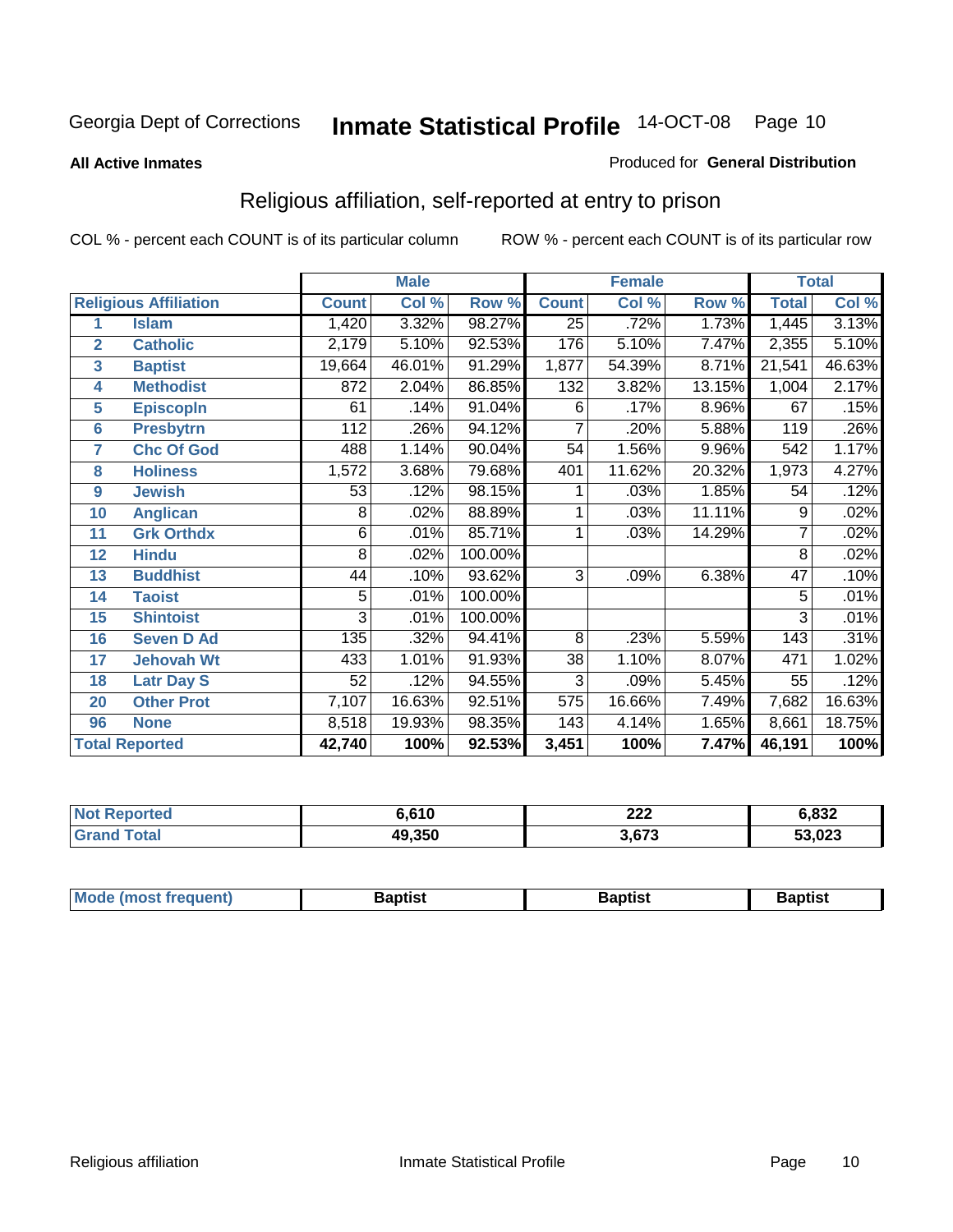#### **All Active Inmates**

#### Produced for **General Distribution**

### Home county, self-reported at entry to prison

|                 |                      |                  | <b>Male</b> |         |                 | <b>Female</b> |        | <b>Total</b>     |                            |  |
|-----------------|----------------------|------------------|-------------|---------|-----------------|---------------|--------|------------------|----------------------------|--|
|                 | <b>Home County</b>   | <b>Count</b>     | Col %       | Row %   | <b>Count</b>    | Col %         | Row %  | <b>Total</b>     | $\overline{\text{Col }^9}$ |  |
| 1               | <b>Appling</b>       | 95               | .20%        | 95.00%  | $\overline{5}$  | .14%          | 5.00%  | 100              | .20%                       |  |
| $\overline{2}$  | <b>Atkinson</b>      | $\overline{42}$  | .09%        | 97.67%  | 1               | .03%          | 2.33%  | $\overline{43}$  | .08%                       |  |
| 3               | <b>Bacon</b>         | 61               | .13%        | 95.31%  | $\overline{3}$  | .09%          | 4.69%  | 64               | .13%                       |  |
| 4               | <b>Baker</b>         | $\overline{9}$   | .02%        | 100.00% |                 |               |        | 9                | .02%                       |  |
| 5               | <b>Baldwin</b>       | 292              | .62%        | 95.74%  | $\overline{13}$ | .37%          | 4.26%  | $\overline{305}$ | .60%                       |  |
| $6\phantom{a}$  | <b>Banks</b>         | 49               | .10%        | 94.23%  | $\overline{3}$  | .09%          | 5.77%  | $\overline{52}$  | .10%                       |  |
| $\overline{7}$  | <b>Barrow</b>        | 260              | .55%        | 92.53%  | $\overline{21}$ | .60%          | 7.47%  | $\overline{281}$ | .55%                       |  |
| 8               | <b>Bartow</b>        | $\overline{527}$ | 1.12%       | 88.27%  | $\overline{70}$ | 2.00%         | 11.73% | $\overline{597}$ | 1.18%                      |  |
| 9               | <b>Ben Hill</b>      | $\overline{212}$ | .45%        | 94.22%  | $\overline{13}$ | .37%          | 5.78%  | $\overline{225}$ | .44%                       |  |
| 10              | <b>Berrien</b>       | $\overline{73}$  | .15%        | 91.25%  | $\overline{7}$  | .20%          | 8.75%  | $\overline{80}$  | .16%                       |  |
| 11              | <b>Bibb</b>          | 1,183            | 2.51%       | 95.33%  | $\overline{58}$ | 1.66%         | 4.67%  | 1,241            | 2.45%                      |  |
| 12              | <b>Bleckley</b>      | $\overline{68}$  | .14%        | 91.89%  | $\overline{6}$  | .17%          | 8.11%  | $\overline{74}$  | .15%                       |  |
| $\overline{13}$ | <b>Brantley</b>      | $\overline{53}$  | .11%        | 89.83%  | $\overline{6}$  | .17%          | 10.17% | $\overline{59}$  | .12%                       |  |
| $\overline{14}$ | <b>Brooks</b>        | $\overline{71}$  | .15%        | 95.95%  | $\overline{3}$  | .09%          | 4.05%  | $\overline{74}$  | .15%                       |  |
| 15              | <b>Bryan</b>         | $\overline{97}$  | .21%        | 96.04%  | $\overline{4}$  | .11%          | 3.96%  | 101              | .20%                       |  |
| 16              | <b>Bulloch</b>       | $\overline{350}$ | .74%        | 93.83%  | $\overline{23}$ | .66%          | 6.17%  | $\overline{373}$ | .74%                       |  |
| $\overline{17}$ | <b>Burke</b>         | $\overline{204}$ | .43%        | 97.14%  | $\overline{6}$  | .17%          | 2.86%  | $\overline{210}$ | .41%                       |  |
| 18              | <b>Butts</b>         | 133              | .28%        | 94.33%  | $\overline{8}$  | .23%          | 5.67%  | $\overline{141}$ | .28%                       |  |
| 19              | <b>Calhoun</b>       | $\overline{44}$  | .09%        | 97.78%  | $\mathbf{1}$    | .03%          | 2.22%  | $\overline{45}$  | .09%                       |  |
| 20              | <b>Camden</b>        | 114              | .24%        | 94.21%  | $\overline{7}$  | .20%          | 5.79%  | $\overline{121}$ | .24%                       |  |
| 21              | <b>Candler</b>       | $\overline{96}$  | .20%        | 94.12%  | $\overline{6}$  | .17%          | 5.88%  | 102              | .20%                       |  |
| $\overline{22}$ | <b>Carroll</b>       | $\overline{552}$ | 1.17%       | 91.09%  | $\overline{54}$ | 1.54%         | 8.91%  | 606              | 1.19%                      |  |
| 23              | <b>Catoosa</b>       | 196              | .42%        | 89.91%  | $\overline{22}$ | .63%          | 10.09% | $\overline{218}$ | .43%                       |  |
| 24              | <b>Charlton</b>      | $\overline{42}$  | .09%        | 97.67%  | $\mathbf{1}$    | .03%          | 2.33%  | $\overline{43}$  | .08%                       |  |
| 25              | <b>Chatham</b>       | 2,236            | 4.74%       | 95.47%  | 106             | 3.03%         | 4.53%  | 2,342            | 4.62%                      |  |
| 26              | <b>Chattahoochee</b> | $\overline{22}$  | .05%        | 84.62%  | 4               | .11%          | 15.38% | $\overline{26}$  | .05%                       |  |
| 27              | <b>Chattooga</b>     | 228              | .48%        | 91.57%  | $\overline{21}$ | .60%          | 8.43%  | 249              | .49%                       |  |
| 28              | <b>Cherokee</b>      | 392              | .83%        | 90.11%  | $\overline{43}$ | 1.23%         | 9.89%  | 435              | .86%                       |  |
| 29              | <b>Clarke</b>        | 454              | .96%        | 94.19%  | $\overline{28}$ | .80%          | 5.81%  | 482              | .95%                       |  |
| 30              | <b>Clay</b>          | $\overline{19}$  | .04%        | 90.48%  | $\overline{2}$  | .06%          | 9.52%  | $\overline{21}$  | .04%                       |  |
| $\overline{31}$ | <b>Clayton</b>       | 1,319            | 2.79%       | 93.28%  | $\overline{95}$ | 2.72%         | 6.72%  | 1,414            | 2.79%                      |  |
| 32              | <b>Clinch</b>        | 41               | .09%        | 95.35%  | 2               | .06%          | 4.65%  | 43               | .08%                       |  |
| 33              | <b>Cobb</b>          | 2,256            | 4.78%       | 92.27%  | 189             | 5.40%         | 7.73%  | 2,445            | 4.82%                      |  |
| 34              | <b>Coffee</b>        | 202              | .43%        | 91.82%  | $\overline{18}$ | .51%          | 8.18%  | 220              | .43%                       |  |
| 35              | <b>Colquitt</b>      | 298              | .63%        | 93.42%  | $\overline{21}$ | .60%          | 6.58%  | 319              | .63%                       |  |
| 36              | <b>Columbia</b>      | 180              | .38%        | 89.11%  | $\overline{22}$ | .63%          | 10.89% | 202              | .40%                       |  |
| 37              | <b>Cook</b>          | 120              | .25%        | 90.23%  | $\overline{13}$ | .37%          | 9.77%  | 133              | .26%                       |  |
| 38              | <b>Coweta</b>        | 445              | .94%        | 92.13%  | $\overline{38}$ | 1.09%         | 7.87%  | 483              | .95%                       |  |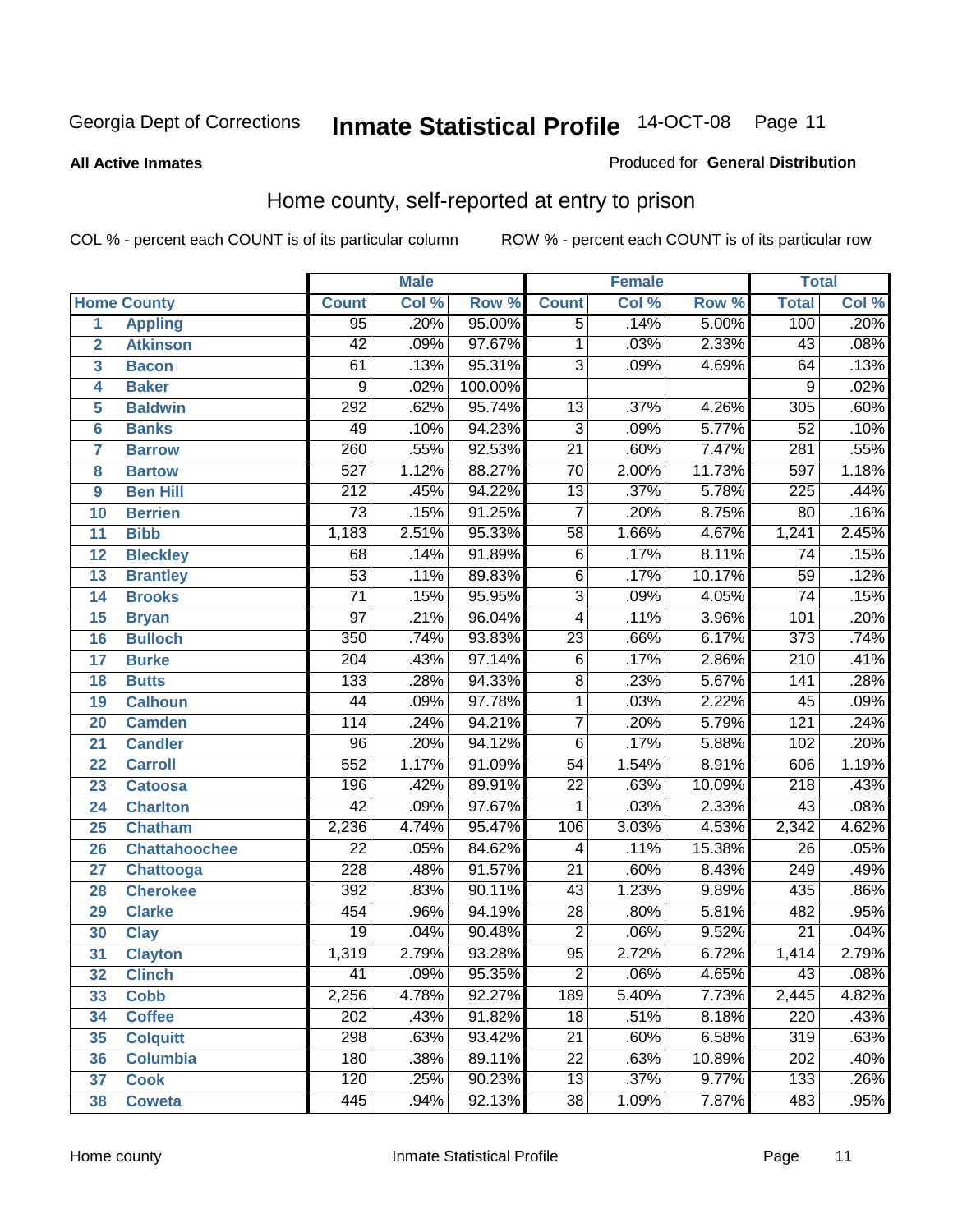#### **All Active Inmates**

#### Produced for **General Distribution**

### Home county, self-reported at entry to prison

|    |                    |                  | <b>Male</b> |         |                  | <b>Female</b> |        | <b>Total</b>     |        |
|----|--------------------|------------------|-------------|---------|------------------|---------------|--------|------------------|--------|
|    | <b>Home County</b> | <b>Count</b>     | Col %       | Row %   | <b>Count</b>     | Col %         | Row %  | <b>Total</b>     | Col %  |
| 39 | <b>Crawford</b>    | $\overline{25}$  | .05%        | 86.21%  | 4                | .11%          | 13.79% | 29               | .06%   |
| 40 | <b>Crisp</b>       | $\overline{244}$ | .52%        | 96.06%  | $\overline{10}$  | .29%          | 3.94%  | 254              | .50%   |
| 41 | <b>Dade</b>        | 67               | .14%        | 93.06%  | $\overline{5}$   | .14%          | 6.94%  | $\overline{72}$  | .14%   |
| 42 | <b>Dawson</b>      | $\overline{82}$  | .17%        | 93.18%  | $\overline{6}$   | .17%          | 6.82%  | $\overline{88}$  | .17%   |
| 43 | <b>Decatur</b>     | 251              | .53%        | 94.72%  | $\overline{14}$  | .40%          | 5.28%  | 265              | .52%   |
| 44 | <b>Dekalb</b>      | 2,512            | 5.32%       | 93.70%  | 169              | 4.83%         | 6.30%  | 2,681            | 5.29%  |
| 45 | <b>Dodge</b>       | 140              | .30%        | 90.91%  | $\overline{14}$  | .40%          | 9.09%  | 154              | .30%   |
| 46 | <b>Dooly</b>       | $\overline{83}$  | .18%        | 92.22%  | $\overline{7}$   | .20%          | 7.78%  | $\overline{90}$  | .18%   |
| 47 | <b>Dougherty</b>   | 960              | 2.03%       | 95.14%  | 49               | 1.40%         | 4.86%  | 1,009            | 1.99%  |
| 48 | <b>Douglas</b>     | 618              | 1.31%       | 90.75%  | 63               | 1.80%         | 9.25%  | 681              | 1.34%  |
| 49 | <b>Early</b>       | 69               | .15%        | 97.18%  | $\overline{2}$   | .06%          | 2.82%  | $\overline{71}$  | .14%   |
| 50 | <b>Echols</b>      | 7                | .01%        | 87.50%  | $\overline{1}$   | .03%          | 12.50% | 8                | .02%   |
| 51 | <b>Effingham</b>   | 134              | .28%        | 92.41%  | $\overline{11}$  | .31%          | 7.59%  | 145              | .29%   |
| 52 | <b>Elbert</b>      | 140              | .30%        | 95.24%  | $\overline{7}$   | .20%          | 4.76%  | $\overline{147}$ | .29%   |
| 53 | <b>Emanuel</b>     | 147              | .31%        | 93.63%  | $\overline{10}$  | .29%          | 6.37%  | 157              | .31%   |
| 54 | <b>Evans</b>       | 89               | .19%        | 97.80%  | $\overline{2}$   | .06%          | 2.20%  | 91               | .18%   |
| 55 | <b>Fannin</b>      | $\overline{87}$  | .18%        | 94.57%  | $\overline{5}$   | .14%          | 5.43%  | 92               | .18%   |
| 56 | <b>Fayette</b>     | 142              | .30%        | 88.75%  | $\overline{18}$  | .51%          | 11.25% | 160              | .32%   |
| 57 | <b>Floyd</b>       | $\overline{716}$ | 1.52%       | 90.63%  | $\overline{74}$  | 2.12%         | 9.37%  | 790              | 1.56%  |
| 58 | <b>Forsyth</b>     | 178              | .38%        | 86.41%  | $\overline{28}$  | .80%          | 13.59% | 206              | .41%   |
| 59 | <b>Franklin</b>    | 137              | .29%        | 91.95%  | $\overline{12}$  | .34%          | 8.05%  | 149              | .29%   |
| 60 | <b>Fulton</b>      | 5,632            | 11.93%      | 95.31%  | $\overline{277}$ | 7.92%         | 4.69%  | 5,909            | 11.65% |
| 61 | <b>Gilmer</b>      | 92               | .19%        | 92.00%  | 8                | .23%          | 8.00%  | 100              | .20%   |
| 62 | <b>Glascock</b>    | $\overline{10}$  | .02%        | 100.00% |                  |               |        | $\overline{10}$  | .02%   |
| 63 | <b>Glynn</b>       | 366              | .78%        | 94.33%  | $\overline{22}$  | .63%          | 5.67%  | 388              | .76%   |
| 64 | <b>Gordon</b>      | 266              | .56%        | 87.50%  | $\overline{38}$  | 1.09%         | 12.50% | 304              | .60%   |
| 65 | <b>Grady</b>       | 193              | .41%        | 95.54%  | 9                | .26%          | 4.46%  | 202              | .40%   |
| 66 | <b>Greene</b>      | $\overline{92}$  | .19%        | 92.93%  | $\overline{7}$   | .20%          | 7.07%  | 99               | .20%   |
| 67 | <b>Gwinnett</b>    | 1,609            | 3.41%       | 93.06%  | 120              | 3.43%         | 6.94%  | 1,729            | 3.41%  |
| 68 | <b>Habersham</b>   | 107              | .23%        | 96.40%  | 4                | .11%          | 3.60%  | 111              | .22%   |
| 69 | <b>Hall</b>        | $\overline{653}$ | 1.38%       | 91.20%  | 63               | 1.80%         | 8.80%  | 716              | 1.41%  |
| 70 | <b>Hancock</b>     | $\overline{59}$  | .12%        | 96.72%  | $\overline{c}$   | .06%          | 3.28%  | 61               | .12%   |
| 71 | <b>Haralson</b>    | 124              | .26%        | 89.21%  | $\overline{15}$  | .43%          | 10.79% | 139              | .27%   |
| 72 | <b>Harris</b>      | $\overline{93}$  | .20%        | 91.18%  | 9                | .26%          | 8.82%  | 102              | .20%   |
| 73 | <b>Hart</b>        | 94               | .20%        | 90.38%  | $\overline{10}$  | .29%          | 9.62%  | 104              | .21%   |
| 74 | <b>Heard</b>       | 71               | .15%        | 87.65%  | $\overline{10}$  | .29%          | 12.35% | 81               | .16%   |
| 75 | <b>Henry</b>       | 475              | 1.01%       | 89.96%  | $\overline{53}$  | 1.52%         | 10.04% | 528              | 1.04%  |
| 76 | <b>Houston</b>     | 525              | 1.11%       | 93.42%  | $\overline{37}$  | 1.06%         | 6.58%  | 562              | 1.11%  |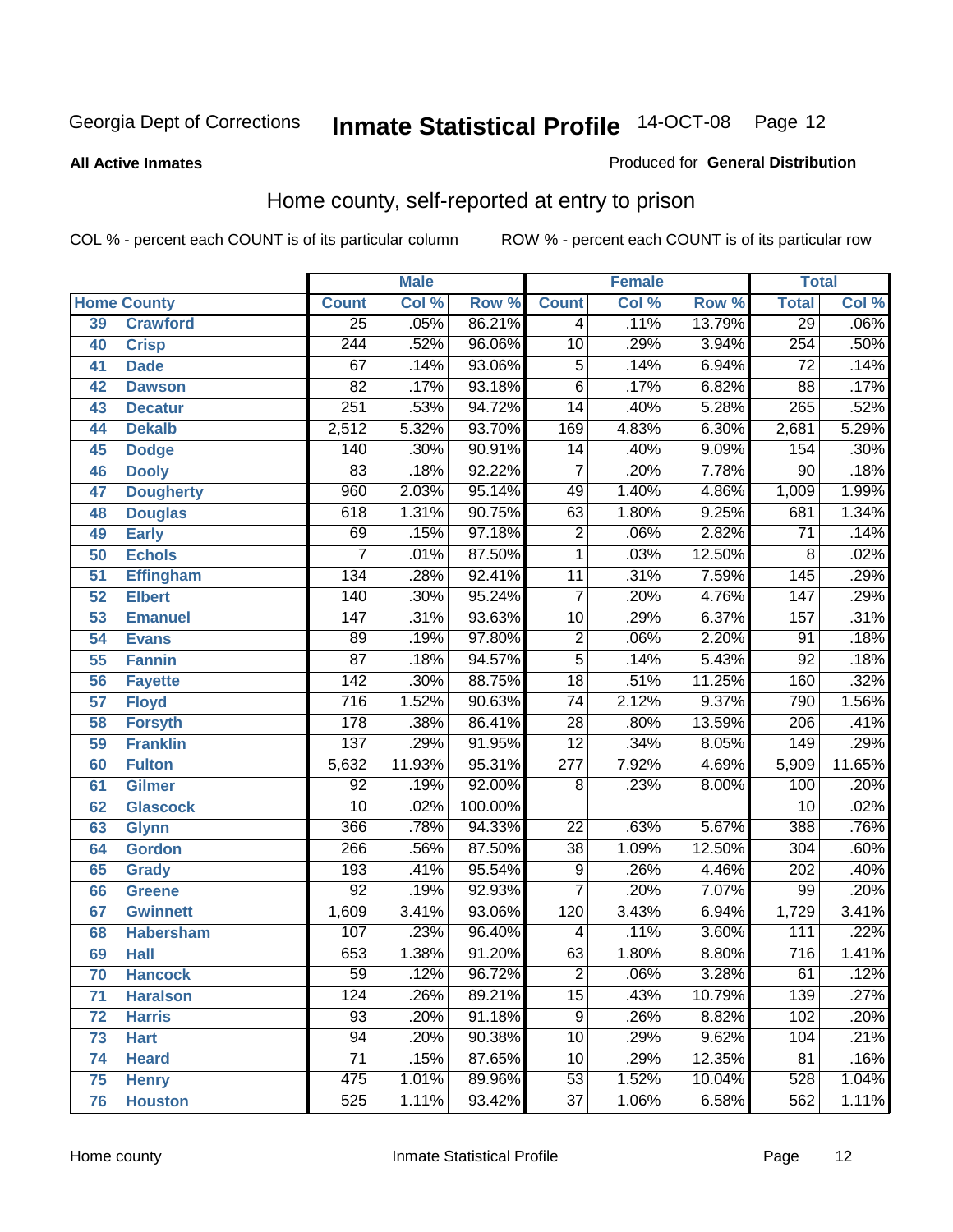#### **All Active Inmates**

#### Produced for **General Distribution**

### Home county, self-reported at entry to prison

|                 |                    |                  | <b>Male</b> |         |                 | <b>Female</b> |        | <b>Total</b>     |                            |
|-----------------|--------------------|------------------|-------------|---------|-----------------|---------------|--------|------------------|----------------------------|
|                 | <b>Home County</b> | <b>Count</b>     | Col %       | Row %   | <b>Count</b>    | Col %         | Row %  | <b>Total</b>     | $\overline{\text{Col }^9}$ |
| $\overline{77}$ | <b>Irwin</b>       | 65               | .14%        | 95.59%  | $\overline{3}$  | .09%          | 4.41%  | 68               | .13%                       |
| 78              | <b>Jackson</b>     | 184              | .39%        | 91.09%  | $\overline{18}$ | .51%          | 8.91%  | 202              | .40%                       |
| 79              | <b>Jasper</b>      | $\overline{59}$  | .12%        | 93.65%  | 4               | .11%          | 6.35%  | 63               | .12%                       |
| 80              | <b>Jeff Davis</b>  | $\overline{74}$  | .16%        | 96.10%  | $\overline{3}$  | .09%          | 3.90%  | $\overline{77}$  | .15%                       |
| 81              | <b>Jefferson</b>   | 109              | .23%        | 94.78%  | $\overline{6}$  | .17%          | 5.22%  | 115              | .23%                       |
| 82              | <b>Jenkins</b>     | $\overline{72}$  | .15%        | 93.51%  | $\overline{5}$  | .14%          | 6.49%  | $\overline{77}$  | .15%                       |
| 83              | <b>Johnson</b>     | $\overline{47}$  | .10%        | 94.00%  | $\overline{3}$  | .09%          | 6.00%  | $\overline{50}$  | .10%                       |
| 84              | <b>Jones</b>       | 66               | .14%        | 95.65%  | $\overline{3}$  | .09%          | 4.35%  | 69               | .14%                       |
| 85              | <b>Lamar</b>       | $\overline{70}$  | .15%        | 95.89%  | $\overline{3}$  | .09%          | 4.11%  | $\overline{73}$  | .14%                       |
| 86              | <b>Lanier</b>      | $\overline{34}$  | .07%        | 87.18%  | $\overline{5}$  | .14%          | 12.82% | $\overline{39}$  | .08%                       |
| 87              | <b>Laurens</b>     | $\overline{311}$ | .66%        | 93.39%  | $\overline{22}$ | .63%          | 6.61%  | $\frac{1}{333}$  | .66%                       |
| 88              | <b>Lee</b>         | $\overline{62}$  | .13%        | 96.88%  | $\overline{2}$  | .06%          | 3.13%  | $\overline{64}$  | .13%                       |
| 89              | <b>Liberty</b>     | 258              | .55%        | 93.48%  | $\overline{18}$ | .51%          | 6.52%  | $\overline{276}$ | .54%                       |
| 90              | <b>Lincoln</b>     | $\overline{31}$  | .07%        | 100.00% |                 |               |        | $\overline{31}$  | .06%                       |
| 91              | Long               | $\overline{37}$  | .08%        | 88.10%  | $\overline{5}$  | .14%          | 11.90% | $\overline{42}$  | .08%                       |
| 92              | <b>Lowndes</b>     | 489              | 1.04%       | 94.04%  | $\overline{31}$ | .89%          | 5.96%  | 520              | 1.03%                      |
| 93              | <b>Lumpkin</b>     | 85               | .18%        | 87.63%  | $\overline{12}$ | .34%          | 12.37% | $\overline{97}$  | .19%                       |
| 94              | <b>Macon</b>       | 85               | .18%        | 95.51%  | 4               | .11%          | 4.49%  | $\overline{89}$  | .18%                       |
| 95              | <b>Madison</b>     | $\overline{98}$  | .21%        | 91.59%  | $\overline{9}$  | .26%          | 8.41%  | 107              | .21%                       |
| 96              | <b>Marion</b>      | $\overline{46}$  | .10%        | 92.00%  | 4               | .11%          | 8.00%  | $\overline{50}$  | .10%                       |
| 97              | <b>Mcduffie</b>    | 159              | .34%        | 95.78%  | $\overline{7}$  | .20%          | 4.22%  | 166              | .33%                       |
| 98              | <b>Mcintosh</b>    | $\overline{65}$  | .14%        | 97.01%  | $\overline{2}$  | .06%          | 2.99%  | $\overline{67}$  | .13%                       |
| 99              | <b>Meriwether</b>  | 192              | .41%        | 91.87%  | $\overline{17}$ | .49%          | 8.13%  | 209              | .41%                       |
| 100             | <b>Miller</b>      | $\overline{29}$  | .06%        | 96.67%  | $\mathbf{1}$    | .03%          | 3.33%  | $\overline{30}$  | .06%                       |
| 101             | <b>Mitchell</b>    | 174              | .37%        | 91.10%  | $\overline{17}$ | .49%          | 8.90%  | 191              | .38%                       |
| 102             | <b>Monroe</b>      | 115              | .24%        | 93.50%  | $\overline{8}$  | .23%          | 6.50%  | $\overline{123}$ | .24%                       |
| 103             | <b>Montgomery</b>  | $\overline{45}$  | .10%        | 91.84%  | 4               | .11%          | 8.16%  | 49               | .10%                       |
| 104             | <b>Morgan</b>      | $\overline{76}$  | .16%        | 93.83%  | $\overline{5}$  | .14%          | 6.17%  | $\overline{81}$  | .16%                       |
| 105             | <b>Murray</b>      | $\overline{216}$ | .46%        | 91.53%  | $\overline{20}$ | .57%          | 8.47%  | 236              | .47%                       |
| 106             | <b>Muscogee</b>    | 1,596            | 3.38%       | 93.77%  | 106             | 3.03%         | 6.23%  | 1,702            | 3.36%                      |
| 107             | <b>Newton</b>      | 495              | 1.05%       | 89.03%  | 61              | 1.74%         | 10.97% | 556              | 1.10%                      |
| 108             | <b>Oconee</b>      | 49               | .10%        | 92.45%  | 4               | .11%          | 7.55%  | 53               | .10%                       |
| 109             | <b>Oglethorpe</b>  | 49               | .10%        | 90.74%  | $\overline{5}$  | .14%          | 9.26%  | $\overline{54}$  | .11%                       |
| 110             | <b>Paulding</b>    | $\overline{227}$ | .48%        | 90.80%  | $\overline{23}$ | .66%          | 9.20%  | 250              | .49%                       |
| 111             | <b>Peach</b>       | 126              | .27%        | 96.18%  | $\overline{5}$  | .14%          | 3.82%  | 131              | .26%                       |
| 112             | <b>Pickens</b>     | 103              | .22%        | 85.83%  | $\overline{17}$ | .49%          | 14.17% | 120              | .24%                       |
| 113             | <b>Pierce</b>      | $\overline{58}$  | .12%        | 92.06%  | $\overline{5}$  | .14%          | 7.94%  | 63               | .12%                       |
| 114             | <b>Pike</b>        | $\overline{52}$  | .11%        | 92.86%  | 4               | .11%          | 7.14%  | $\overline{56}$  | .11%                       |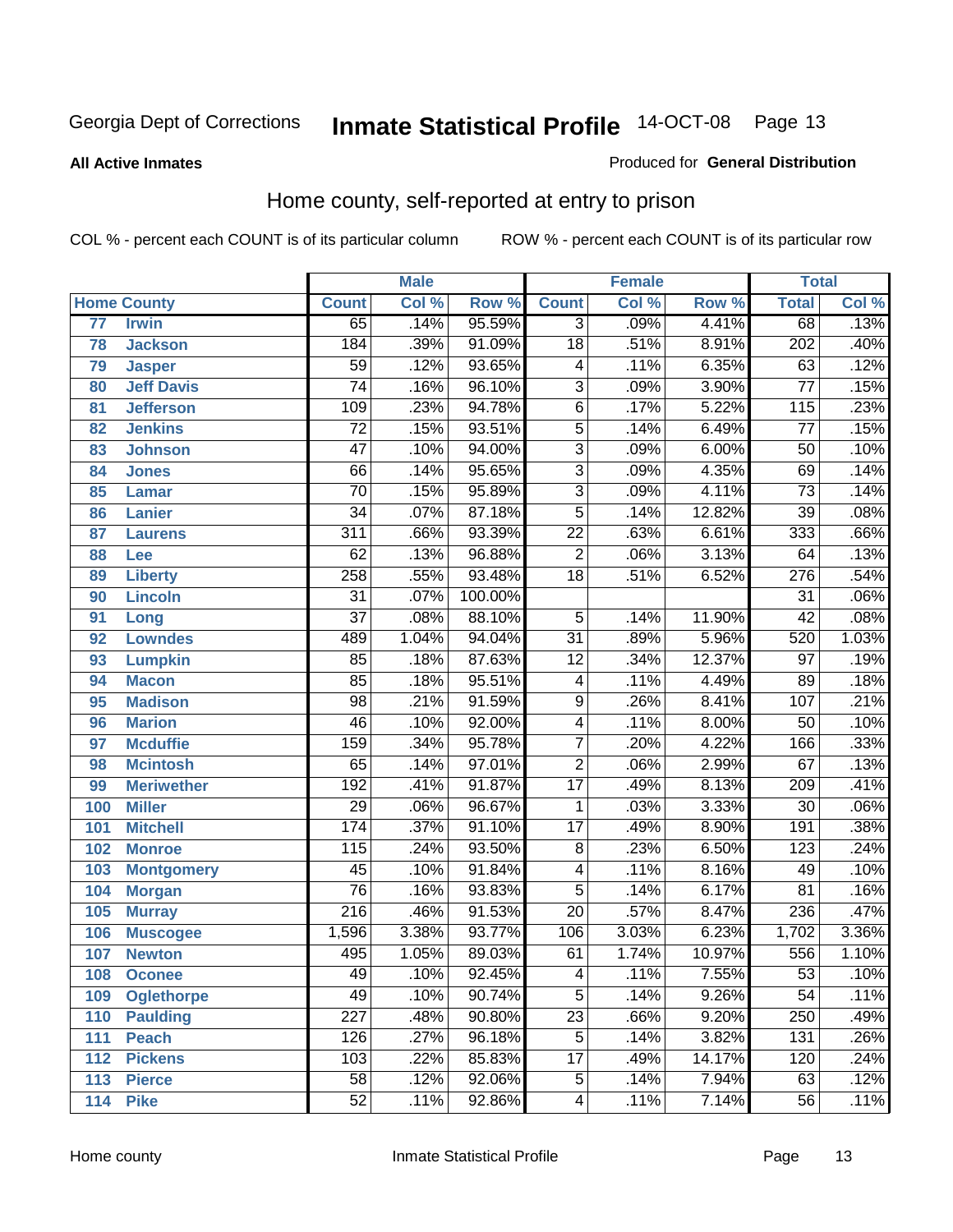#### **All Active Inmates**

#### Produced for **General Distribution**

### Home county, self-reported at entry to prison

|     |                    |                  | <b>Male</b> |         |                         | <b>Female</b> |        | <b>Total</b>     |                            |
|-----|--------------------|------------------|-------------|---------|-------------------------|---------------|--------|------------------|----------------------------|
|     | <b>Home County</b> | <b>Count</b>     | Col %       | Row %   | <b>Count</b>            | Col %         | Row %  | <b>Total</b>     | $\overline{\text{Col }^9}$ |
| 115 | <b>Polk</b>        | 187              | .40%        | 89.90%  | $\overline{21}$         | .60%          | 10.10% | 208              | .41%                       |
| 116 | <b>Pulaski</b>     | 84               | .18%        | 85.71%  | $\overline{14}$         | .40%          | 14.29% | 98               | .19%                       |
| 117 | <b>Putnam</b>      | 130              | .28%        | 96.30%  | $\overline{5}$          | .14%          | 3.70%  | $\overline{135}$ | .27%                       |
| 118 | Quitman            | $\overline{13}$  | .03%        | 92.86%  | $\mathbf 1$             | .03%          | 7.14%  | 14               | .03%                       |
| 119 | <b>Rabun</b>       | 59               | .12%        | 92.19%  | $\overline{5}$          | .14%          | 7.81%  | 64               | .13%                       |
| 120 | <b>Randolph</b>    | $\overline{45}$  | .10%        | 91.84%  | $\overline{4}$          | .11%          | 8.16%  | 49               | .10%                       |
| 121 | <b>Richmond</b>    | 1,700            | 3.60%       | 93.72%  | 114                     | 3.26%         | 6.28%  | 1,814            | 3.58%                      |
| 122 | <b>Rockdale</b>    | $\overline{327}$ | .69%        | 91.85%  | $\overline{29}$         | .83%          | 8.15%  | 356              | .70%                       |
| 123 | <b>Schley</b>      | $\overline{25}$  | .05%        | 96.15%  | 1                       | .03%          | 3.85%  | $\overline{26}$  | .05%                       |
| 124 | <b>Screven</b>     | $\overline{96}$  | .20%        | 92.31%  | $\overline{8}$          | .23%          | 7.69%  | 104              | .21%                       |
| 125 | <b>Seminole</b>    | 64               | .14%        | 90.14%  | $\overline{7}$          | .20%          | 9.86%  | $\overline{71}$  | .14%                       |
| 126 | <b>Spalding</b>    | 497              | 1.05%       | 91.53%  | 46                      | 1.32%         | 8.47%  | 543              | 1.07%                      |
| 127 | <b>Stephens</b>    | $\overline{172}$ | .36%        | 91.01%  | $\overline{17}$         | .49%          | 8.99%  | 189              | .37%                       |
| 128 | <b>Stewart</b>     | $\overline{33}$  | .07%        | 94.29%  | $\overline{2}$          | .06%          | 5.71%  | $\overline{35}$  | .07%                       |
| 129 | <b>Sumter</b>      | 226              | .48%        | 94.56%  | $\overline{13}$         | .37%          | 5.44%  | 239              | .47%                       |
| 130 | <b>Talbot</b>      | $\overline{51}$  | .11%        | 92.73%  | 4                       | .11%          | 7.27%  | $\overline{55}$  | .11%                       |
| 131 | <b>Taliaferro</b>  | 9                | .02%        | 100.00% |                         |               |        | 9                | .02%                       |
| 132 | <b>Tattnall</b>    | 136              | .29%        | 89.47%  | 16                      | .46%          | 10.53% | 152              | .30%                       |
| 133 | <b>Taylor</b>      | 85               | .18%        | 94.44%  | $\overline{5}$          | .14%          | 5.56%  | $\overline{90}$  | .18%                       |
| 134 | <b>Telfair</b>     | 120              | .25%        | 94.49%  | $\overline{7}$          | .20%          | 5.51%  | 127              | .25%                       |
| 135 | <b>Terrell</b>     | $\overline{74}$  | .16%        | 96.10%  | $\overline{3}$          | .09%          | 3.90%  | 77               | .15%                       |
| 136 | <b>Thomas</b>      | 290              | .61%        | 93.55%  | $\overline{20}$         | .57%          | 6.45%  | $\overline{310}$ | .61%                       |
| 137 | <b>Tift</b>        | 280              | .59%        | 96.89%  | $\overline{9}$          | .26%          | 3.11%  | 289              | .57%                       |
| 138 | <b>Toombs</b>      | $\overline{261}$ | .55%        | 93.55%  | $\overline{18}$         | .51%          | 6.45%  | 279              | .55%                       |
| 139 | <b>Towns</b>       | $\overline{27}$  | .06%        | 93.10%  | $\overline{2}$          | .06%          | 6.90%  | 29               | .06%                       |
| 140 | <b>Treutlen</b>    | 67               | .14%        | 97.10%  | $\overline{2}$          | .06%          | 2.90%  | 69               | .14%                       |
| 141 | <b>Troup</b>       | 566              | 1.20%       | 89.56%  | 66                      | 1.89%         | 10.44% | 632              | 1.25%                      |
| 142 | <b>Turner</b>      | 67               | .14%        | 95.71%  | $\overline{3}$          | .09%          | 4.29%  | 70               | .14%                       |
| 143 | <b>Twiggs</b>      | $\overline{47}$  | .10%        | 92.16%  | $\overline{\mathbf{4}}$ | .11%          | 7.84%  | $\overline{51}$  | .10%                       |
| 144 | <b>Union</b>       | $\overline{74}$  | .16%        | 87.06%  | $\overline{11}$         | .31%          | 12.94% | 85               | .17%                       |
| 145 | <b>Upson</b>       | 197              | .42%        | 93.81%  | $\overline{13}$         | .37%          | 6.19%  | 210              | .41%                       |
| 146 | <b>Walker</b>      | $\overline{314}$ | .66%        | 92.90%  | $\overline{24}$         | .69%          | 7.10%  | 338              | .67%                       |
| 147 | <b>Walton</b>      | 299              | .63%        | 92.86%  | $\overline{23}$         | .66%          | 7.14%  | 322              | .63%                       |
| 148 | <b>Ware</b>        | 297              | .63%        | 93.40%  | $\overline{21}$         | .60%          | 6.60%  | 318              | .63%                       |
| 149 | <b>Warren</b>      | 45               | .10%        | 93.75%  | $\overline{3}$          | .09%          | 6.25%  | 48               | .09%                       |
| 150 | <b>Washington</b>  | 129              | .27%        | 92.81%  | $\overline{10}$         | .29%          | 7.19%  | 139              | .27%                       |
| 151 | <b>Wayne</b>       | 157              | .33%        | 89.20%  | $\overline{19}$         | .54%          | 10.80% | 176              | .35%                       |
| 152 | <b>Webster</b>     | $\overline{6}$   | .01%        | 100.00% |                         |               |        | 6                | .01%                       |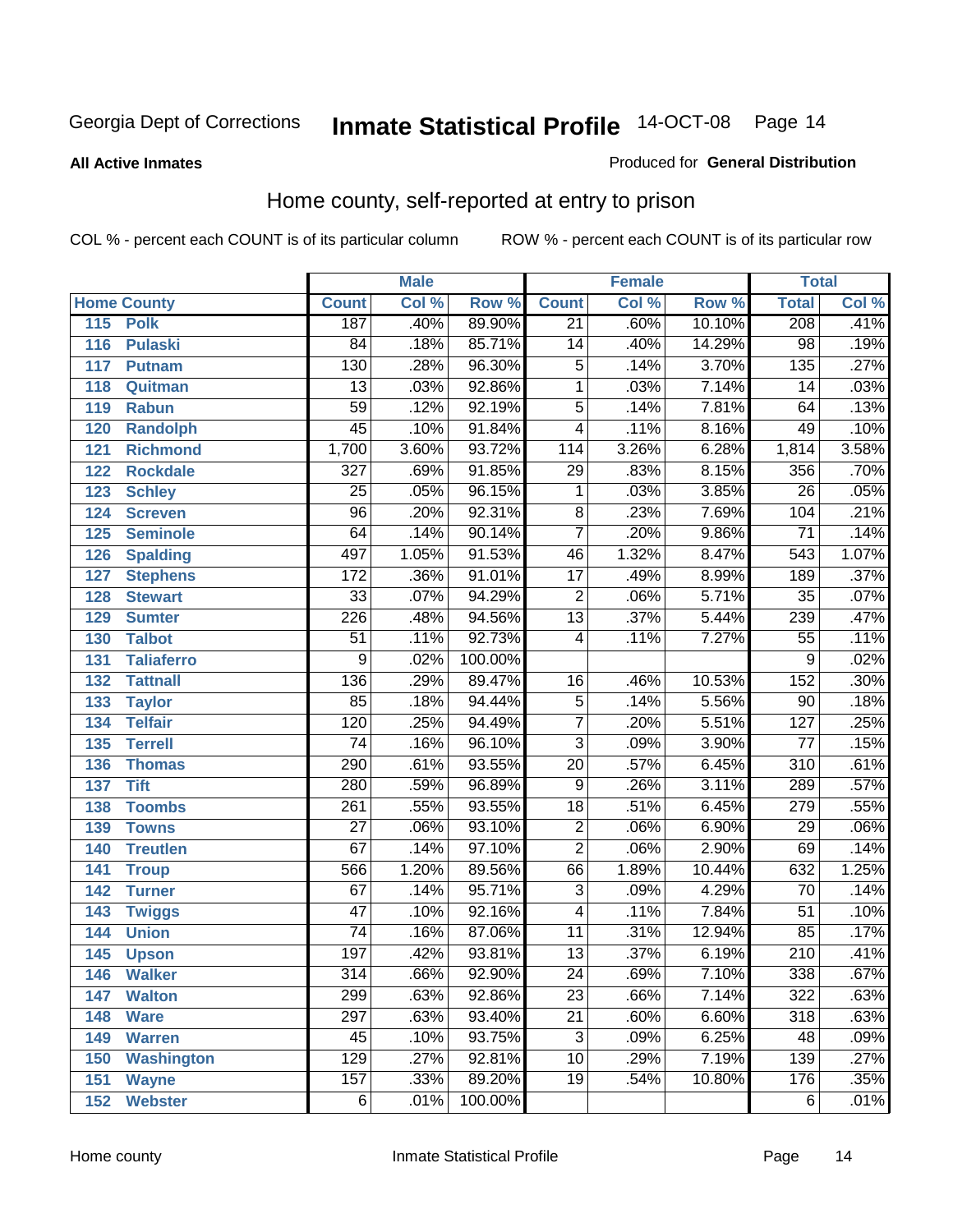**All Active Inmates**

#### Produced for **General Distribution**

### Home county, self-reported at entry to prison

|                    |                      |              | <b>Male</b> |           |              | <b>Female</b> | <b>Total</b> |              |         |
|--------------------|----------------------|--------------|-------------|-----------|--------------|---------------|--------------|--------------|---------|
| <b>Home County</b> |                      | <b>Count</b> | Col %       | Row %     | <b>Count</b> | Col %         | Row %        | <b>Total</b> | Col %   |
| 153                | <b>Wheeler</b>       | 29           | .06%        | 90.63%    | 3            | .09%          | $9.38\%$     | 32           | $.06\%$ |
| 154                | <b>White</b>         | 73           | .15%        | 85.88%    | 12           | .34%          | 14.12%       | 85           | .17%    |
| 155                | <b>Whitfield</b>     | 585          | 1.24%       | 89.45%    | 69           | 1.97%         | 10.55%       | 654          | 1.29%   |
| 156                | <b>Wilcox</b>        | 58           | .12%        | $90.63\%$ | 6            | .17%          | 9.38%        | 64           | .13%    |
| 157                | <b>Wilkes</b>        | 69           | .15%        | 95.83%    | 3            | .09%          | 4.17%        | 72           | .14%    |
| 158                | <b>Wilkinson</b>     | 75           | .16%        | 93.75%    | 5            | .14%          | 6.25%        | 80           | .16%    |
| 159                | <b>Worth</b>         | 105          | .22%        | 92.11%    | 9            | .26%          | 7.89%        | 114          | .22%    |
| 160                | <b>Unknown</b>       | 2,540        | 5.38%       | 92.30%    | 212          | 6.06%         | 7.70%        | 2,752        | 5.43%   |
|                    | <b>Total Rported</b> | 47,222       | 100%        | 93.1%     | 3,498        | 100%          | 6.9%         | 50,720       | 100%    |

| rted<br>NO1 | 2,128  | 4 7 E<br>. | 2,303  |
|-------------|--------|------------|--------|
| `otal       | 49,350 | 672        | 53,023 |

| <b>Mo</b><br>$\cdots$ | . . | -- 14 -- --<br>uiton |  |
|-----------------------|-----|----------------------|--|
|                       |     |                      |  |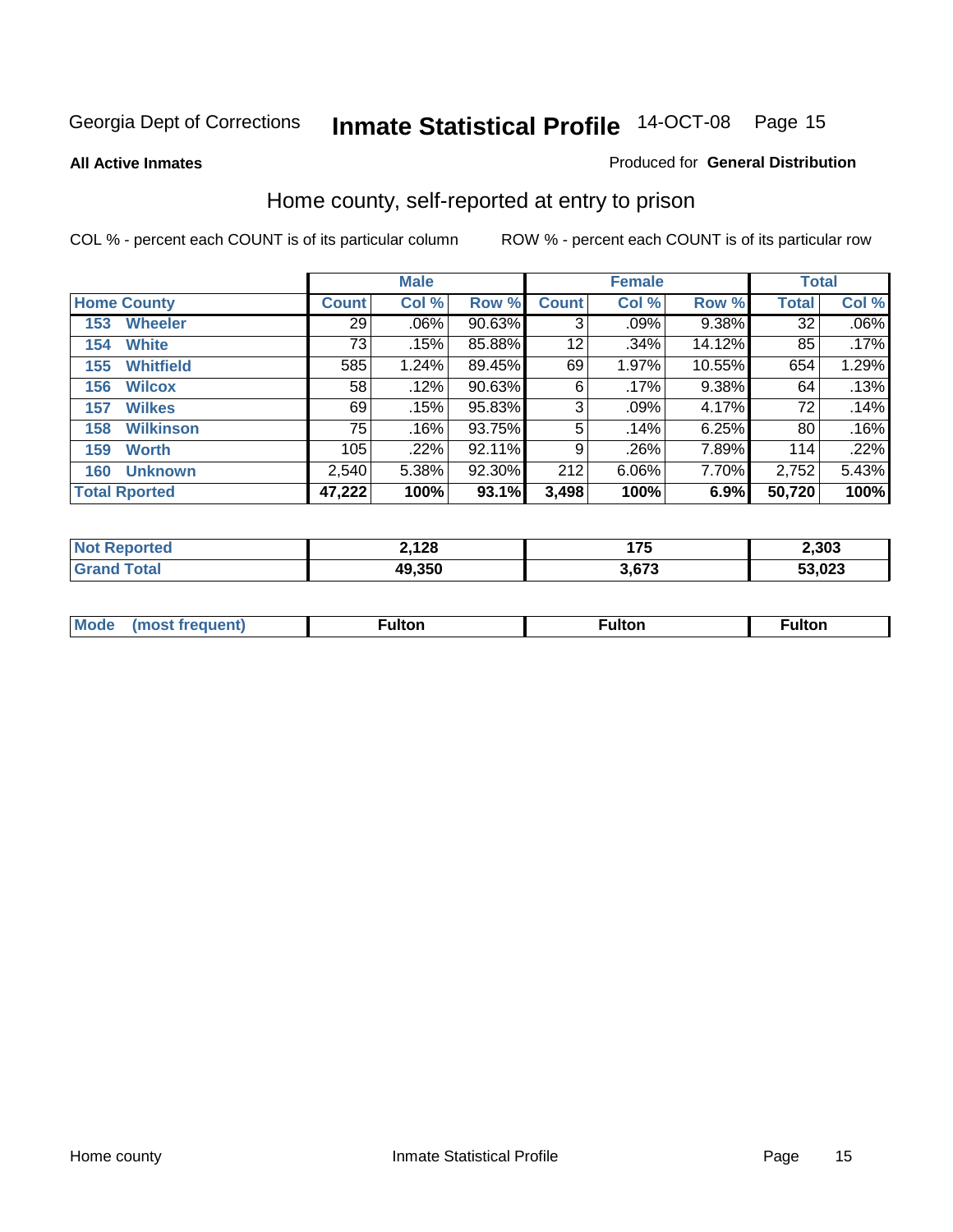#### **All Active Inmates**

#### Produced for **General Distribution**

### Environment to age 16, self-reported at entry to prison

|                                    | <b>Male</b>  |        | <b>Female</b> |              |        | <b>Total</b> |              |        |
|------------------------------------|--------------|--------|---------------|--------------|--------|--------------|--------------|--------|
| <b>Environment to age 16</b>       | <b>Count</b> | Col %  | Row %         | <b>Count</b> | Col %  | Row %        | <b>Total</b> | Col %  |
| <b>Rural/Farm</b>                  | 1,748        | 3.68%  | 93.88%        | 114          | 3.27%  | $6.12\%$     | 1,862        | 3.65%  |
| <b>Rural/Nfarm</b><br>$\mathbf{2}$ | 2,554        | 5.38%  | 86.58%        | 396          | 11.37% | 13.42%       | 2,950        | 5.79%  |
| <b>S.M.S.A</b><br>3                | 16,165       | 34.04% | 96.00%        | 673          | 19.32% | $4.00\%$     | 16,838       | 33.04% |
| <b>Urban</b><br>4                  | 10,218       | 21.52% | 89.89%        | 1,149        | 32.98% | $10.11\%$    | 11,367       | 22.30% |
| <b>Small Town</b><br>5             | 16,797       | 35.38% | 93.58%        | 1,152        | 33.07% | $6.42\%$     | 17,949       | 35.22% |
| <b>Total Reported</b>              | 47,482       | 100%   | 93.16%        | 3,484        | 100%   | 6.84%        | 50,966       | 100%   |

| <b>Not Reported</b> | ,868   | 189   | 2,057  |
|---------------------|--------|-------|--------|
| <b>Grand Total</b>  | 49,350 | 3,673 | 53,023 |

| Mο<br>went | .owr | owr<br>Smal. | owr |
|------------|------|--------------|-----|
|            |      |              |     |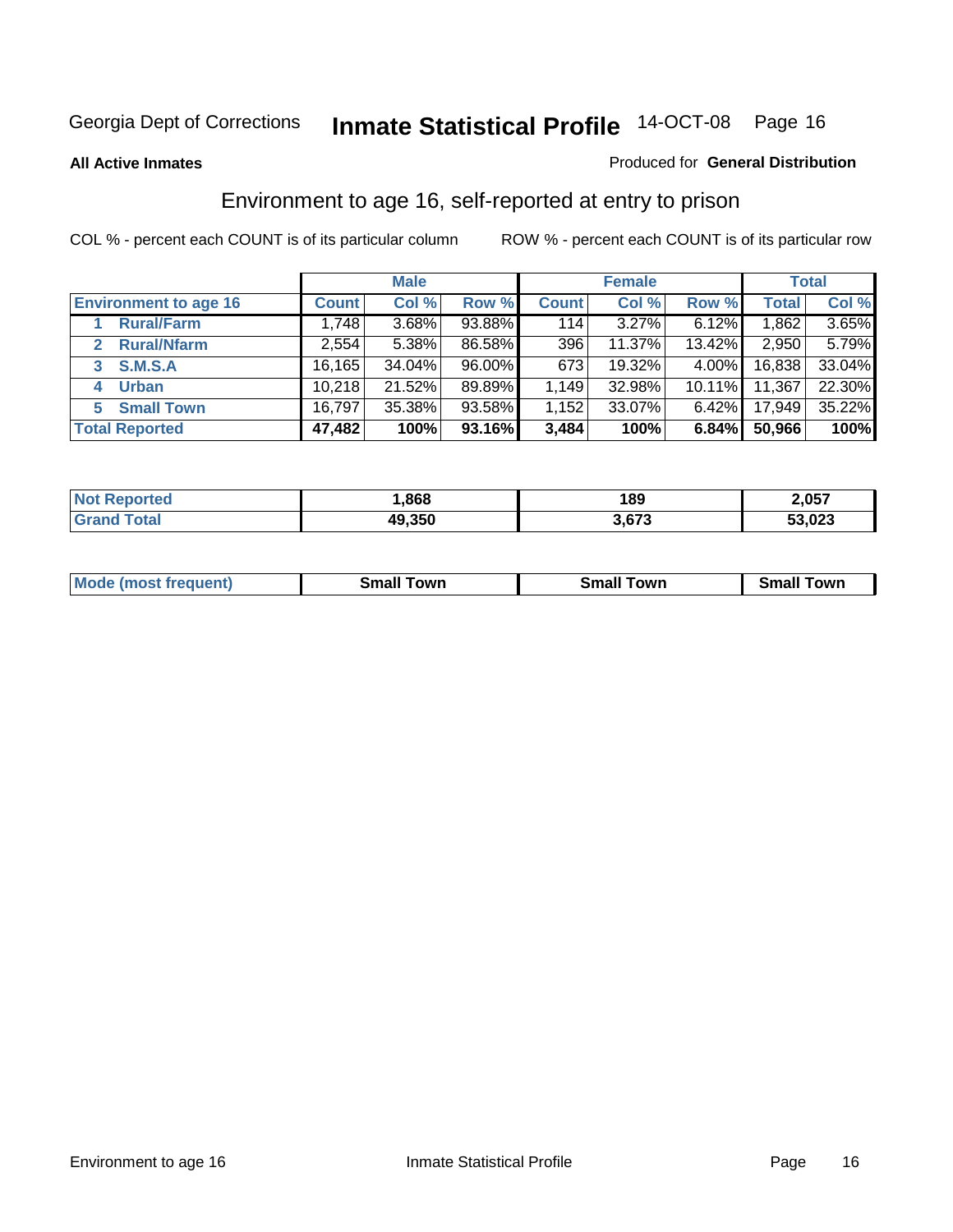#### **All Active Inmates**

#### Produced for **General Distribution**

### Guardian status to age 16, self-reported at entry to prison

|                                  |              | <b>Male</b> |         |              | <b>Female</b> |          |              | <b>Total</b> |
|----------------------------------|--------------|-------------|---------|--------------|---------------|----------|--------------|--------------|
| <b>Guardian Status To Age 16</b> | <b>Count</b> | Col %       | Row %   | <b>Count</b> | Col %         | Row %    | <b>Total</b> | Col %        |
| 1 Orphanage                      | 31           | .11%        | 93.94%  | 2            | .23%          | $6.06\%$ | 33           | .12%         |
| 2 Father Only                    | 849          | 3.06%       | 96.92%  | 27           | $3.04\%$      | 3.08%    | 876          | $3.06\%$     |
| <b>3 Both Parents</b>            | 11,220       | 40.42%      | 96.66%  | 388          | 43.69%        | 3.34%    | 11,608       | 40.52%       |
| <b>4 Mother Only</b>             | 11,892       | 42.84%      | 97.73%  | 276          | 31.08%        | 2.27%    | 12,168       | 42.48%       |
| <b>6 Oth Female</b>              | 675          | 2.43%       | 95.07%  | 35           | 3.94%         | 4.93%    | 710          | 2.48%        |
| <b>7 Oth Male</b>                | 130          | .47%        | 95.59%  | 6            | .68%          | 4.41%    | 136          | .47%         |
| 8 Step-Parents                   | 289          | 1.04%       | 100.00% |              |               |          | 289          | 1.01%        |
| 9 Foster Home                    | 400          | 1.44%       | 95.92%  | 17           | 1.91%         | 4.08%    | 417          | 1.46%        |
| <b>10 Grand Parents</b>          | 2,273        | 8.19%       | 94.32%  | 137          | 15.43%        | 5.68%    | 2,410        | 8.41%        |
| <b>Total Reported</b>            | 27,759       | 100%        | 96.9%   | 888          | 100%          | 3.1%     | 28,647       | 100%         |

| NG   | .1,59 <sup>4</sup><br>- - - | 2,785 | 27c<br>– – –,J / O |
|------|-----------------------------|-------|--------------------|
| . Gr | 19.350                      | 3.673 | 53,023             |

| Mode | Onlv<br>Mot | <b>Roth</b><br>Parents | <b>IMot</b><br>Onlv<br>∵hei |
|------|-------------|------------------------|-----------------------------|
|      |             |                        |                             |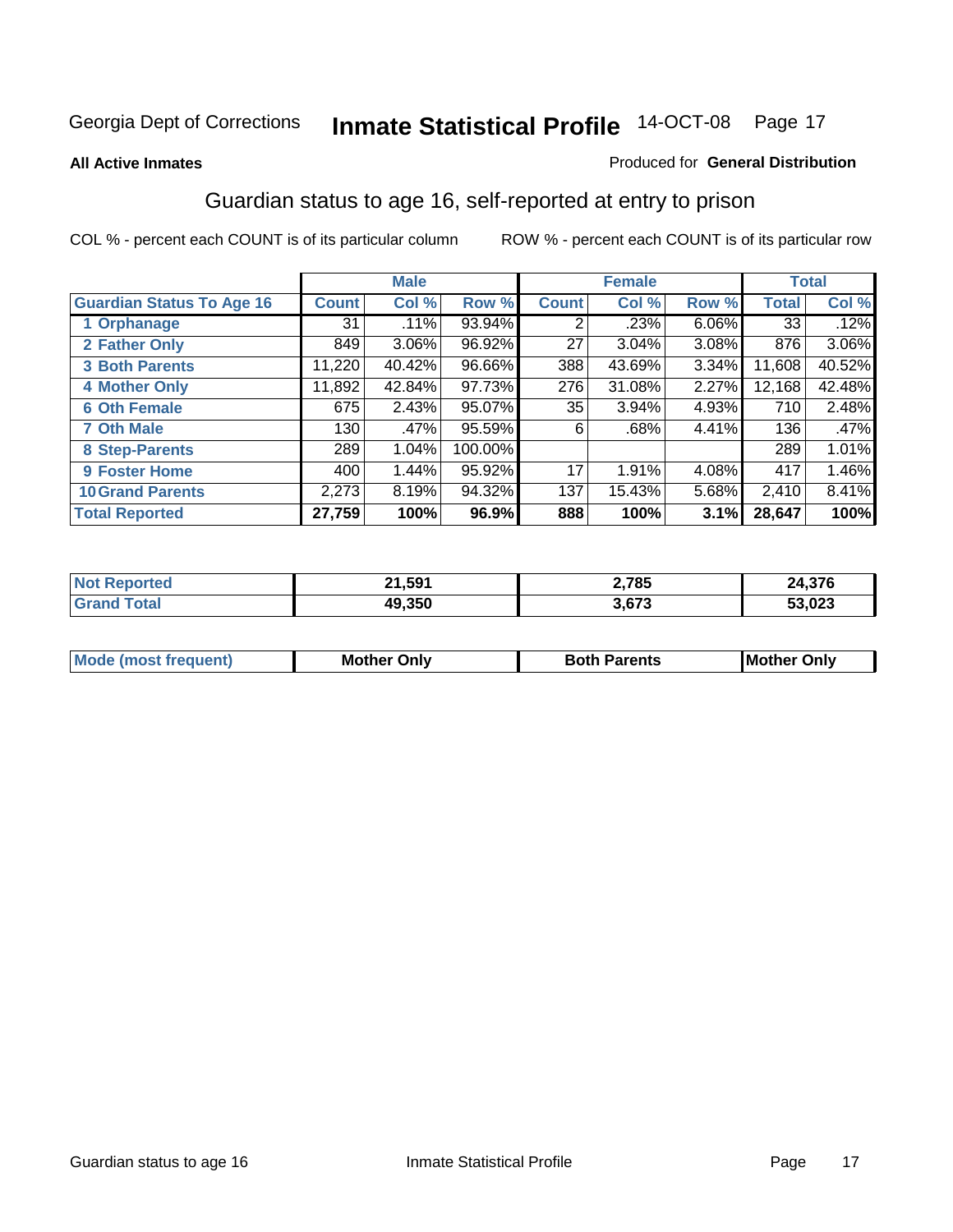#### **All Active Inmates**

#### Produced for **General Distribution**

### Employment status before prison, self-reported at entry to prison

|              |                          | <b>Male</b>  |        |        | <b>Female</b> |        |        | <b>Total</b> |        |
|--------------|--------------------------|--------------|--------|--------|---------------|--------|--------|--------------|--------|
|              | <b>Employment Status</b> | <b>Count</b> | Col %  | Row %  | <b>Count</b>  | Col %  | Row %  | Total        | Col %  |
|              | <b>Full Time</b>         | 22,785       | 52.25% | 95.87% | 982           | 51.20% | 4.13%  | 23,767       | 52.21% |
| $\mathbf{2}$ | <b>Part Time</b>         | 3,160        | 7.25%  | 97.83% | 70 l          | 3.65%  | 2.17%  | 3,230        | 7.09%  |
| 3            | Unempl $<$ 6m            | 4,650        | 10.66% | 97.00% | 144           | 7.51%  | 3.00%  | 4,794        | 10.53% |
| 4            | Unempl > 6m              | 7,693        | 17.64% | 95.93% | 326           | 17.00% | 4.07%  | 8,019        | 17.61% |
| 5            | <b>Never Workd</b>       | 3,449        | 7.91%  | 96.23% | 135           | 7.04%  | 3.77%  | 3,584        | 7.87%  |
| 6            | <b>Student</b>           | 358          | .82%   | 86.89% | 54            | 2.82%  | 13.11% | 412          | .90%   |
| 7            | <b>Incapable</b>         | 1,513        | 3.47%  | 87.97% | 207           | 10.79% | 12.03% | 1,720        | 3.78%  |
|              | <b>Total Reported</b>    | 43,608       | 100%   | 95.79% | 1,918         | 100%   | 4.21%  | 45,526       | 100%   |

| neo | ,742   | ,755                   | 7,497          |
|-----|--------|------------------------|----------------|
|     | 49.350 | <b>2 G72</b><br>ა.ხი ა | ED 002<br>323. |

| <b>M</b> ດ | the contract of the contract of the contract of the contract of the contract of the contract of the contract of | the contract of the contract of the contract of the contract of the contract of the contract of the contract of | ----<br><b>Full Time</b> |
|------------|-----------------------------------------------------------------------------------------------------------------|-----------------------------------------------------------------------------------------------------------------|--------------------------|
|            |                                                                                                                 |                                                                                                                 |                          |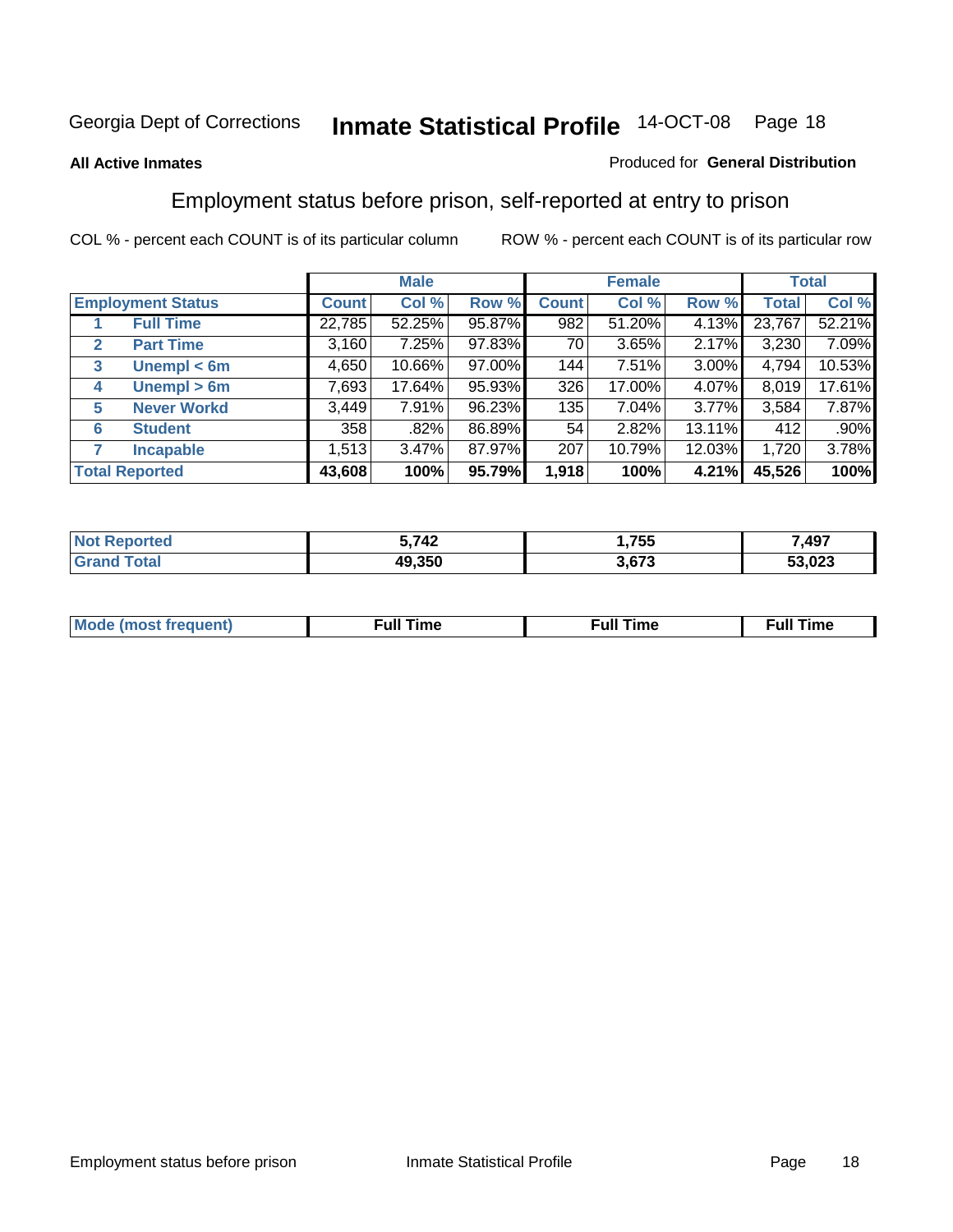#### **All Active Inmates**

Produced for **General Distribution**

### Age at admission

|                         |              | <b>Male</b> |         |                  | <b>Female</b> |        |              | <b>Total</b> |
|-------------------------|--------------|-------------|---------|------------------|---------------|--------|--------------|--------------|
| <b>Age At Admission</b> | <b>Count</b> | Col %       | Row %   | <b>Count</b>     | Col %         | Row %  | <b>Total</b> | Col %        |
| 13                      | 1            | 0.01%       | 100.00% |                  |               |        | 1            | 0.01%        |
| 14                      | 13           | 0.03%       | 92.86%  | 1                | 0.03%         | 7.14%  | 14           | 0.03%        |
| $\overline{15}$         | 62           | 0.13%       | 98.41%  | 1                | 0.03%         | 1.59%  | 63           | 0.12%        |
| 16                      | 187          | 0.38%       | 95.41%  | 9                | 0.25%         | 4.59%  | 196          | 0.37%        |
| $\overline{17}$         | 808          | 1.64%       | 96.88%  | $\overline{26}$  | 0.71%         | 3.12%  | 834          | 1.57%        |
| 18                      | 1,585        | 3.21%       | 97.24%  | 45               | 1.23%         | 2.76%  | 1,630        | 3.07%        |
| 19                      | 2,103        | 4.26%       | 96.73%  | $\overline{71}$  | 1.93%         | 3.27%  | 2,174        | 4.10%        |
| 20                      | 2,116        | 4.29%       | 95.02%  | 111              | 3.02%         | 4.98%  | 2,227        | 4.20%        |
| 21                      | 2,078        | 4.21%       | 94.67%  | 117              | 3.19%         | 5.33%  | 2,195        | 4.14%        |
| 22                      | 2,123        | 4.30%       | 95.85%  | $\overline{92}$  | 2.50%         | 4.15%  | 2,215        | 4.18%        |
| 23                      | 2,056        | 4.17%       | 94.36%  | 123              | 3.35%         | 5.64%  | 2,179        | 4.11%        |
| 24                      | 1,945        | 3.94%       | 94.01%  | 124              | 3.38%         | 5.99%  | 2,069        | 3.90%        |
| $\overline{25}$         | 1,985        | 4.02%       | 93.46%  | 139              | 3.78%         | 6.54%  | 2,124        | 4.01%        |
| 26                      | 1,844        | 3.74%       | 93.18%  | $\overline{135}$ | 3.68%         | 6.82%  | 1,979        | 3.73%        |
| 27                      | 1,849        | 3.75%       | 93.05%  | 138              | 3.76%         | 6.95%  | 1,987        | 3.75%        |
| 28                      | 1,771        | 3.59%       | 93.11%  | 131              | 3.57%         | 6.89%  | 1,902        | 3.59%        |
| 29                      | 1,654        | 3.35%       | 92.04%  | 143              | 3.89%         | 7.96%  | 1,797        | 3.39%        |
| 30                      | 1,581        | 3.20%       | 92.67%  | 125              | 3.40%         | 7.33%  | 1,706        | 3.22%        |
| 31                      | 1,481        | 3.00%       | 93.20%  | 108              | 2.94%         | 6.80%  | 1,589        | 3.00%        |
| 32                      | 1,373        | 2.78%       | 92.40%  | 113              | 3.08%         | 7.60%  | 1,486        | 2.80%        |
| 33                      | 1,342        | 2.72%       | 93.91%  | $\overline{87}$  | 2.37%         | 6.09%  | 1,429        | 2.70%        |
| 34                      | 1,351        | 2.74%       | 92.28%  | 113              | 3.08%         | 7.72%  | 1,464        | 2.76%        |
| 35                      | 1,276        | 2.59%       | 92.00%  | 111              | 3.02%         | 8.00%  | 1,387        | 2.62%        |
| 36                      | 1,304        | 2.64%       | 90.74%  | 133              | 3.62%         | 9.26%  | 1,437        | 2.71%        |
| 37                      | 1,250        | 2.53%       | 91.51%  | 116              | 3.16%         | 8.49%  | 1,366        | 2.58%        |
| 38                      | 1,125        | 2.28%       | 90.22%  | 122              | 3.32%         | 9.78%  | 1,247        | 2.35%        |
| 39                      | 1,168        | 2.37%       | 90.61%  | 121              | 3.29%         | 9.39%  | 1,289        | 2.43%        |
| 40                      | 1,097        | 2.22%       | 92.50%  | 89               | 2.42%         | 7.50%  | 1,186        | 2.24%        |
| 41                      | 1,113        | 2.26%       | 89.83%  | 126              | 3.43%         | 10.17% | 1,239        | 2.34%        |
| 42                      | 1,032        | 2.09%       | 90.77%  | 105              | 2.86%         | 9.23%  | 1,137        | 2.14%        |
| 43                      | 998          | 2.02%       | 89.83%  | 113              | 3.08%         | 10.17% | 1,111        | 2.10%        |
| 44                      | 892          | 1.81%       | 91.96%  | 78               | 2.12%         | 8.04%  | 970          | 1.83%        |
| 45                      | 866          | 1.75%       | 90.02%  | 96               | 2.61%         | 9.98%  | 962          | 1.81%        |
| 46                      | 816          | 1.65%       | 90.47%  | 86               | 2.34%         | 9.53%  | 902          | 1.70%        |
| 47                      | 744          | 1.51%       | 91.06%  | 73               | 1.99%         | 8.94%  | 817          | 1.54%        |
| 48                      | 618          | 1.25%       | 88.92%  | 77               | 2.10%         | 11.08% | 695          | 1.31%        |
| 49                      | 562          | 1.14%       | 92.13%  | 48               | 1.31%         | 7.87%  | 610          | 1.15%        |
| 50                      | 484          | 0.98%       | 91.49%  | 45               | 1.23%         | 8.51%  | 529          | 1.00%        |
| 51                      | 433          | 0.88%       | 92.52%  | $\overline{35}$  | 0.95%         | 7.48%  | 468          | 0.88%        |
| 52                      | 407          | 0.82%       | 94.00%  | 26               | 0.71%         | 6.00%  | 433          | 0.82%        |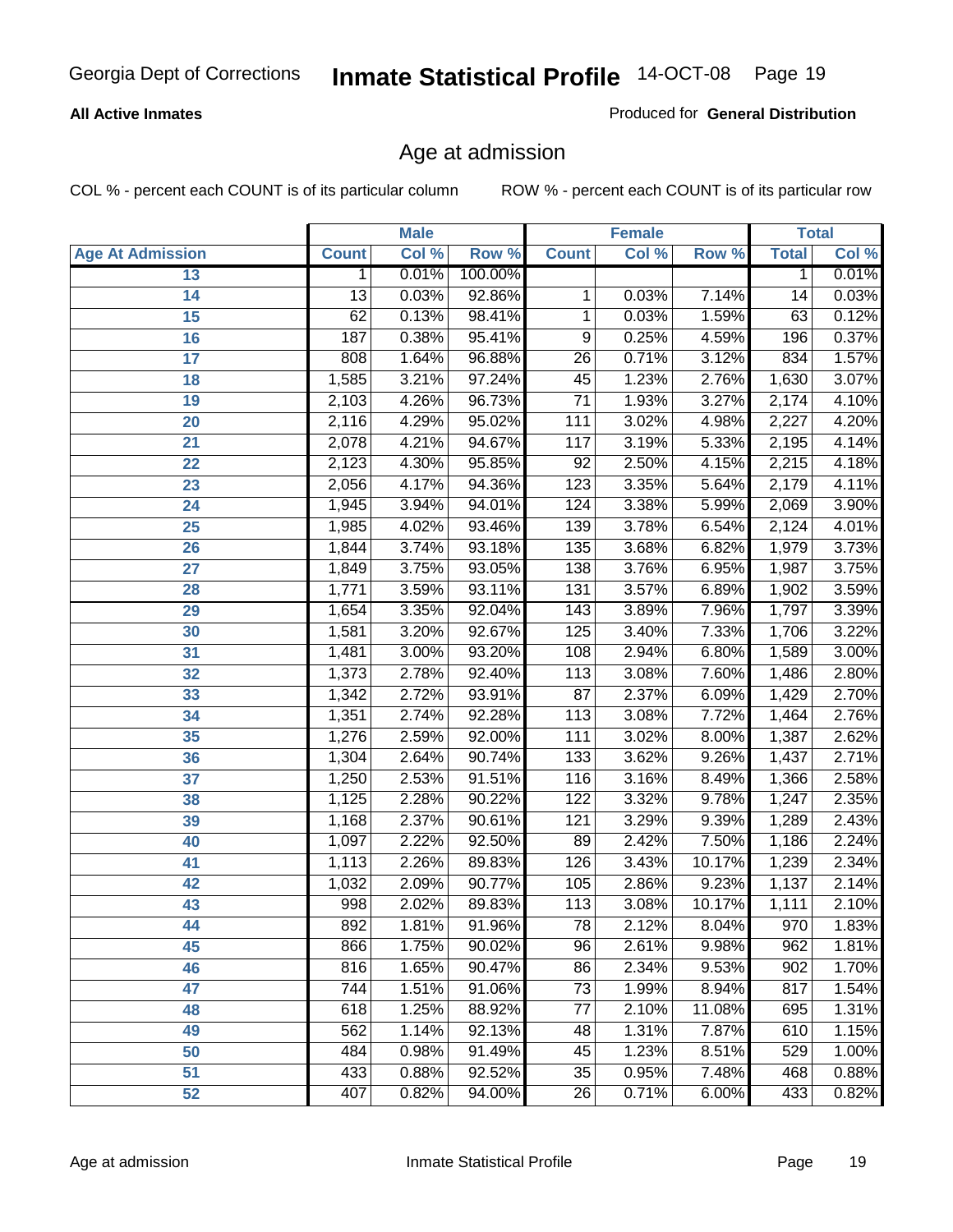#### **All Active Inmates**

Produced for **General Distribution**

### Age at admission

|                         | <b>Male</b>      |       | <b>Female</b> |                 |       | <b>Total</b> |                  |       |
|-------------------------|------------------|-------|---------------|-----------------|-------|--------------|------------------|-------|
| <b>Age At Admission</b> | <b>Count</b>     | Col % | Row %         | <b>Count</b>    | Col % | Row %        | <b>Total</b>     | Col % |
| $\overline{53}$         | 291              | 0.59% | 88.18%        | $\overline{39}$ | 1.06% | 11.82%       | 330              | 0.62% |
| 54                      | $\overline{228}$ | 0.46% | 91.94%        | $\overline{20}$ | 0.54% | 8.06%        | 248              | 0.47% |
| $\overline{55}$         | 236              | 0.48% | 97.52%        | 6               | 0.16% | 2.48%        | 242              | 0.46% |
| $\overline{56}$         | 192              | 0.39% | 92.75%        | $\overline{15}$ | 0.41% | 7.25%        | $\overline{207}$ | 0.39% |
| $\overline{57}$         | 155              | 0.31% | 93.37%        | $\overline{11}$ | 0.30% | 6.63%        | 166              | 0.31% |
| 58                      | 124              | 0.25% | 93.94%        | $\overline{8}$  | 0.22% | 6.06%        | 132              | 0.25% |
| 59                      | $\overline{131}$ | 0.27% | 95.62%        | 6               | 0.16% | 4.38%        | $\overline{137}$ | 0.26% |
| 60                      | $\overline{84}$  | 0.17% | 96.55%        | $\overline{3}$  | 0.08% | 3.45%        | $\overline{87}$  | 0.16% |
| 61                      | 63               | 0.13% | 96.92%        | $\overline{2}$  | 0.05% | 3.08%        | 65               | 0.12% |
| 62                      | 62               | 0.13% | 98.41%        | $\overline{1}$  | 0.03% | 1.59%        | 63               | 0.12% |
| 63                      | $\overline{52}$  | 0.11% | 98.11%        | 1               | 0.03% | 1.89%        | $\overline{53}$  | 0.10% |
| 64                      | $\overline{45}$  | 0.09% | 97.83%        | 1               | 0.03% | 2.17%        | $\overline{46}$  | 0.09% |
| 65                      | $\overline{36}$  | 0.07% | 97.30%        | 1               | 0.03% | 2.70%        | $\overline{37}$  | 0.07% |
| 66                      | $\overline{27}$  | 0.05% | 96.43%        | 1               | 0.03% | 3.57%        | $\overline{28}$  | 0.05% |
| 67                      | 22               | 0.04% | 95.65%        | 1               | 0.03% | 4.35%        | $\overline{23}$  | 0.04% |
| 68                      | $\overline{23}$  | 0.05% | 100.00%       |                 |       |              | $\overline{23}$  | 0.04% |
| 69                      | $\overline{27}$  | 0.05% | 100.00%       |                 |       |              | $\overline{27}$  | 0.05% |
| 70                      | $\overline{5}$   | 0.01% | 71.43%        | $\overline{2}$  | 0.05% | 28.57%       | 7                | 0.01% |
| 71                      | $\overline{7}$   | 0.01% | 100.00%       |                 |       |              | 7                | 0.01% |
| $\overline{72}$         | $\overline{7}$   | 0.01% | 100.00%       |                 |       |              | 7                | 0.01% |
| $\overline{73}$         | $\overline{9}$   | 0.02% | 100.00%       |                 |       |              | $\overline{9}$   | 0.02% |
| 74                      | $\overline{8}$   | 0.02% | 88.89%        | 1               | 0.03% | 11.11%       | $\overline{9}$   | 0.02% |
| $\overline{75}$         | $\overline{5}$   | 0.01% | 100.00%       |                 |       |              | $\overline{5}$   | 0.01% |
| 76                      | $\overline{7}$   | 0.01% | 100.00%       |                 |       |              | 7                | 0.01% |
| 77                      | 1                | 0.01% | 50.00%        | 1               | 0.03% | 50.00%       | $\overline{2}$   | 0.01% |
| 78                      | $\overline{2}$   | 0.01% | 100.00%       |                 |       |              | $\overline{2}$   | 0.01% |
| 79                      | $\overline{5}$   | 0.01% | 83.33%        | 1               | 0.03% | 16.67%       | 6                | 0.01% |
| 80                      | $\mathbf{1}$     | 0.01% | 100.00%       |                 |       |              | 1                | 0.01% |
| 81                      | 1                | 0.01% | 100.00%       |                 |       |              | 1                | 0.01% |
| 84                      | 1                | 0.01% | 100.00%       |                 |       |              | 1                | 0.01% |
| <b>Total Reported</b>   | 49,350           | 100%  | 93.07%        | 3,673           | 100%  |              | 6.93% 53,023     | 100%  |

| <b>Not Reported</b> |        |       |        |
|---------------------|--------|-------|--------|
| <b>Grand Total</b>  | 49,350 | 3,673 | 53,023 |

| Mean<br>(average)       | 31.82 | 34.02   | 31.97 |
|-------------------------|-------|---------|-------|
| Median (middle)         | 30    | ົ<br>აა | 30    |
| Mode<br>(most frequent) | ∸∸    | 29      | 20    |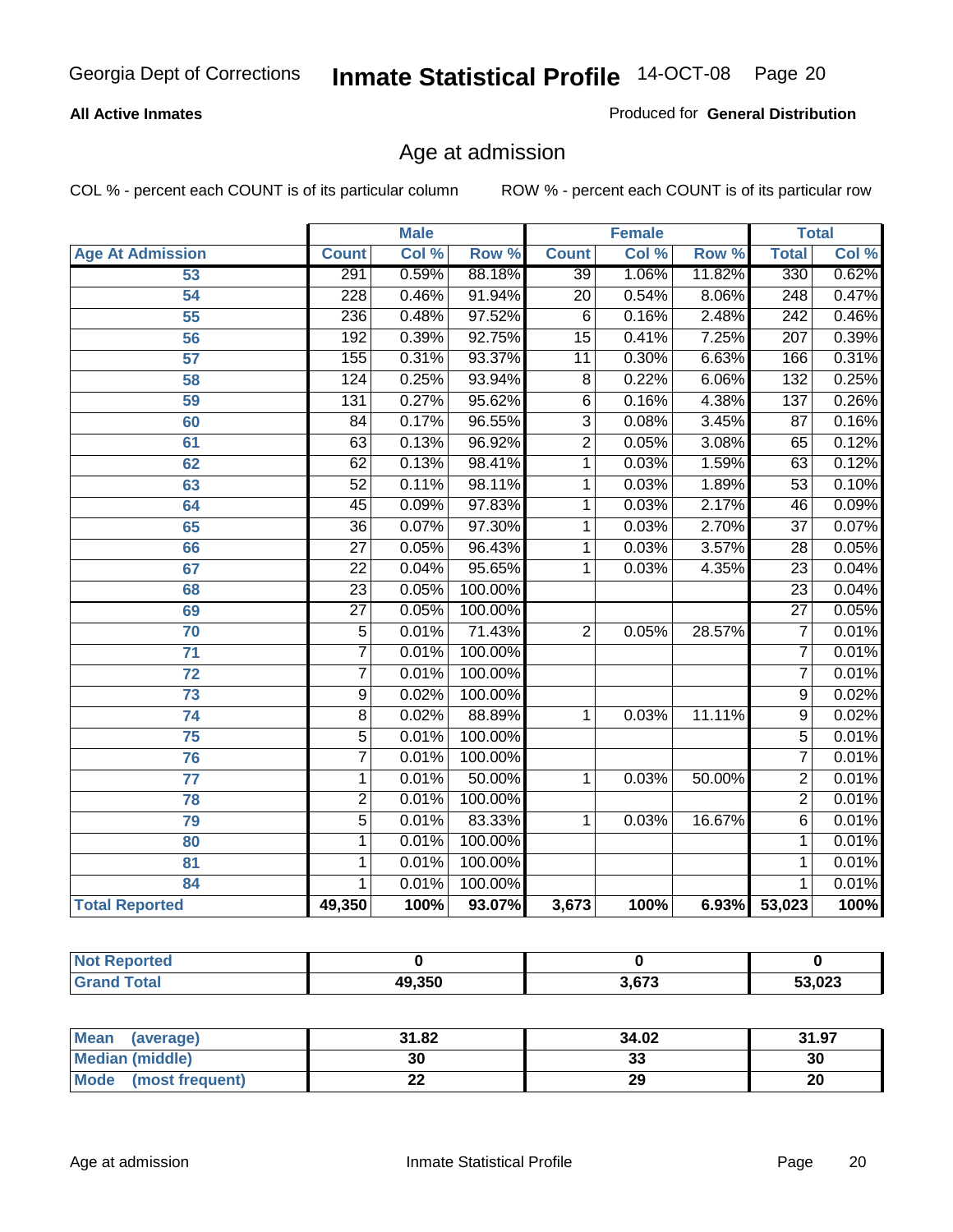#### **All Active Inmates**

Produced for **General Distribution**

### Age at release

|                       |              | <b>Male</b> |       |              | <b>Female</b> |       |              | <b>Total</b> |
|-----------------------|--------------|-------------|-------|--------------|---------------|-------|--------------|--------------|
| <b>Age At Release</b> | <b>Count</b> | Col %       | Row % | <b>Count</b> | Col %         | Row % | <b>Total</b> | Col %        |
| <b>Total Reported</b> |              |             |       |              |               |       |              |              |

| <b>Still Active</b> | 49,350 | 3,673 | 53,023 |
|---------------------|--------|-------|--------|
| <b>Not Reported</b> |        |       |        |
| <b>Grand Total</b>  | 49,350 | 3.673 | 53,023 |

| Mean (average)       | N/A | N/A | N/A |
|----------------------|-----|-----|-----|
| Median (middle)      | N/A | N/A | N/A |
| Mode (most frequent) | N/A | N/A | N/A |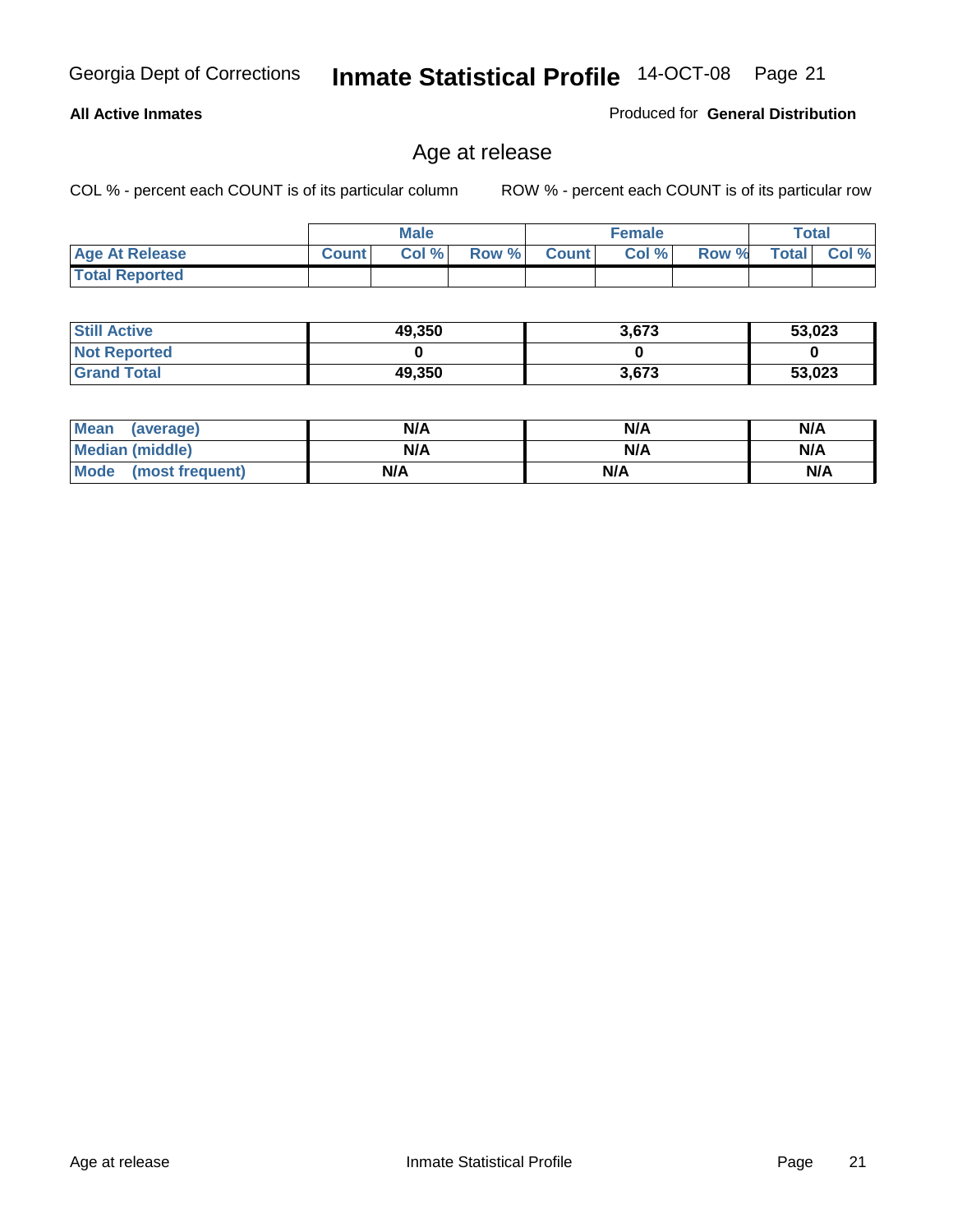#### **All Active Inmates**

#### Produced for **General Distribution**

### Height, measured at entry to prison

|                        |                  | <b>Male</b> |         |                  | <b>Female</b> |                  | <b>Total</b>     |        |
|------------------------|------------------|-------------|---------|------------------|---------------|------------------|------------------|--------|
| <b>Height</b>          | <b>Count</b>     | Col %       | Row %   | <b>Count</b>     | Col %         | Row <sup>%</sup> | <b>Total</b>     | Col %  |
| <b>Under four feet</b> | $\overline{3}$   | 0.01%       | 75.00%  | 1                | 0.03%         | 25.00%           | $\overline{4}$   | 0.01%  |
| 4'01''                 |                  |             |         | $\overline{3}$   | 0.09%         | 100.00%          | $\overline{3}$   | 0.01%  |
| 4'02"                  |                  |             |         | 1                | 0.03%         | 100.00%          | 1                | 0.01%  |
| 4'03"                  | 1                | 0.01%       | 50.00%  | 1                | 0.03%         | 50.00%           | $\overline{2}$   | 0.01%  |
| 4'05"                  | $\mathbf 1$      | 0.01%       | 100.00% |                  |               |                  | $\overline{1}$   | 0.01%  |
| 4'06"                  |                  |             |         | $\overline{3}$   | 0.09%         | 100.00%          | $\overline{3}$   | 0.01%  |
| 4'07"                  | 1                | 0.01%       | 50.00%  | 1                | 0.03%         | 50.00%           | $\overline{2}$   | 0.01%  |
| 4'08"                  | $\mathbf 1$      | 0.01%       | 12.50%  | 7                | 0.20%         | 87.50%           | $\overline{8}$   | 0.02%  |
| 4'09"                  |                  |             |         | $\overline{11}$  | 0.31%         | 100.00%          | $\overline{11}$  | 0.02%  |
| 4'10"                  |                  |             |         | $\overline{11}$  | 0.31%         | 100.00%          | $\overline{11}$  | 0.02%  |
| 4'11''                 | 9                | 0.02%       | 10.59%  | 76               | 2.17%         | 89.41%           | 85               | 0.16%  |
| 5'00''                 | 102              | 0.21%       | 42.32%  | 139              | 3.97%         | 57.68%           | $\overline{241}$ | 0.46%  |
| 5'01''                 | 90               | 0.19%       | 31.69%  | 194              | 5.55%         | 68.31%           | 284              | 0.55%  |
| 5'02''                 | $\overline{214}$ | 0.44%       | 36.96%  | 365              | 10.43%        | 63.04%           | 579              | 1.11%  |
| 5'03''                 | 376              | 0.77%       | 49.80%  | $\overline{379}$ | 10.83%        | 50.20%           | 755              | 1.45%  |
| 5'04''                 | 840              | 1.73%       | 61.86%  | 518              | 14.81%        | 38.14%           | 1,358            | 2.61%  |
| 5'05''                 | 1,660            | 3.42%       | 79.20%  | 436              | 12.46%        | 20.80%           | 2,096            | 4.02%  |
| 5'06''                 | 3,191            | 6.57%       | 86.76%  | 487              | 13.92%        | 13.24%           | 3,678            | 7.06%  |
| 5'07''                 | 4,312            | 8.88%       | 91.59%  | 396              | 11.32%        | 8.41%            | 4,708            | 9.04%  |
| 5'08''                 | 5,045            | 10.38%      | 96.70%  | 172              | 4.92%         | 3.30%            | 5,217            | 10.02% |
| 5'09''                 | 5,881            | 12.11%      | 97.64%  | 142              | 4.06%         | 2.36%            | 6,023            | 11.57% |
| 5'10''                 | 5,555            | 11.43%      | 98.95%  | 59               | 1.69%         | 1.05%            | 5,614            | 10.78% |
| 5'11''                 | 5,944            | 12.24%      | 99.03%  | $\overline{58}$  | 1.66%         | 0.97%            | 6,002            | 11.53% |
| 6'00''                 | 5,662            | 11.66%      | 99.74%  | $\overline{15}$  | 0.43%         | 0.26%            | 5,677            | 10.90% |
| 6'01''                 | 3,817            | 7.86%       | 99.71%  | $\overline{11}$  | 0.31%         | 0.29%            | 3,828            | 7.35%  |
| 6'02''                 | 2,810            | 5.78%       | 99.75%  | $\overline{7}$   | 0.20%         | 0.25%            | 2,817            | 5.41%  |
| 6'03''                 | 1,547            | 3.18%       | 99.87%  | $\overline{2}$   | 0.06%         | 0.13%            | 1,549            | 2.97%  |
| 6'04''                 | 867              | 1.78%       | 99.77%  | $\overline{2}$   | 0.06%         | 0.23%            | 869              | 1.67%  |
| 6'05''                 | 336              | 0.69%       | 100.00% |                  |               |                  | 336              | 0.65%  |
| 6'06''                 | 149              | 0.31%       | 99.33%  | 1                | 0.03%         | 0.67%            | 150              | 0.29%  |
| 6'07''                 | 62               | 0.13%       | 100.00% |                  |               |                  | 62               | 0.12%  |
| 6'08''                 | $\overline{21}$  | 0.04%       | 100.00% |                  |               |                  | 21               | 0.04%  |
| 6'09''                 | $\overline{20}$  | 0.04%       | 100.00% |                  |               |                  | $\overline{20}$  | 0.04%  |
| 6'10''                 | $\overline{15}$  | 0.03%       | 100.00% |                  |               |                  | 15               | 0.03%  |
| 6'11''                 | 24               | 0.05%       | 100.00% |                  |               |                  | 24               | 0.05%  |
| Seven feet +           | $\overline{24}$  | 0.05%       | 100.00% |                  |               |                  | $\overline{24}$  | 0.05%  |
| <b>Total Reported</b>  | 48,580           | 100%        | 93.28%  | 3,498            | 100%          | 6.72%            | 52,078           | 100%   |

| ported<br><b>Not</b><br>nei | 770<br>7 V | $\rightarrow$<br>.<br>. . J | 945    |
|-----------------------------|------------|-----------------------------|--------|
| <b>otal</b><br>. Grat       | 49,350     | 3,673                       | 53,023 |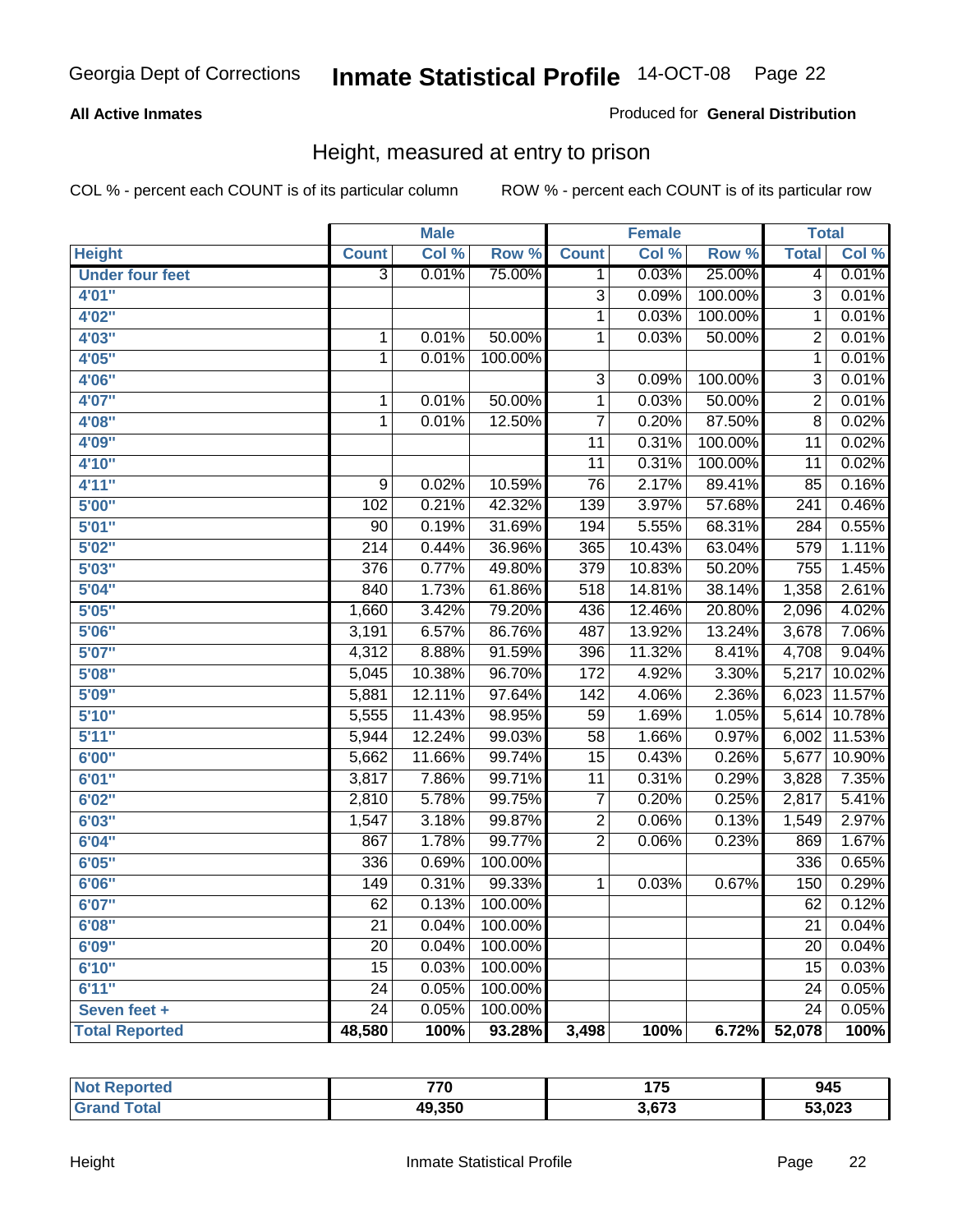#### **All Active Inmates**

Produced for **General Distribution**

### Height, measured at entry to prison

|                        | <b>Male</b> | <b>Female</b> | <b>Total</b> |
|------------------------|-------------|---------------|--------------|
| Mean (average)         | 5'10"       | 5'05"         | 5'10''       |
| <b>Median (middle)</b> | 5'10''      | 5'05"         | 5'10''       |
| Mode (most frequent)   | 5'11"       | 5'04"         | 5'09"        |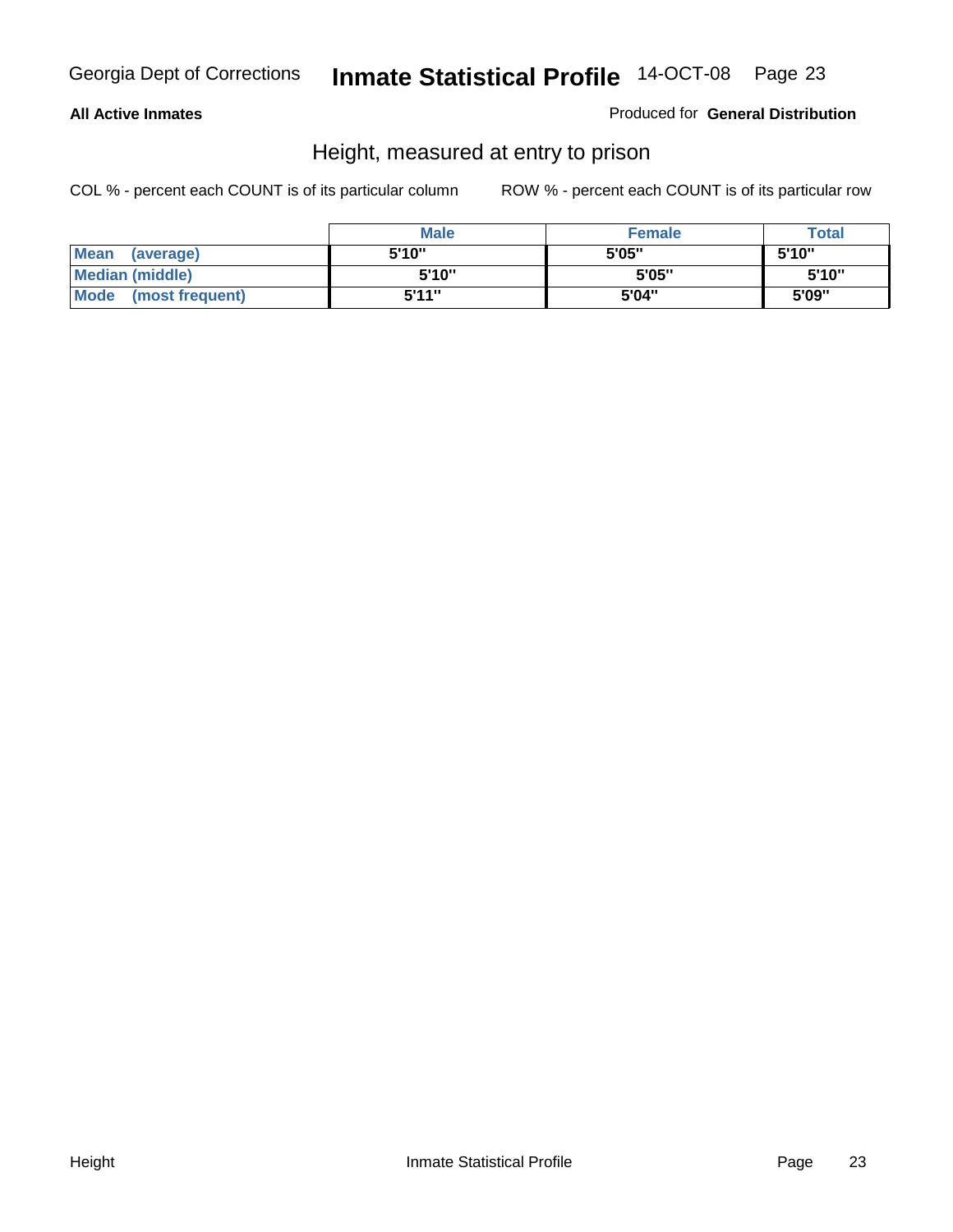#### **All Active Inmates**

#### Produced for **General Distribution**

### Weight, measured at entry to prison

|                        |                           | <b>Male</b> |         |                  | <b>Female</b> |        | <b>Total</b>     |        |
|------------------------|---------------------------|-------------|---------|------------------|---------------|--------|------------------|--------|
| Weight                 | <b>Count</b>              | Col %       | Row %   | <b>Count</b>     | Col %         | Row %  | <b>Total</b>     | Col %  |
| <b>Under 80 pounds</b> | 7                         | 0.01%       | 77.78%  | $\overline{2}$   | 0.06%         | 22.22% | $\overline{9}$   | 0.02%  |
| 80 - 89 pounds         | $\overline{\overline{3}}$ | 0.01%       | 60.00%  | $\overline{2}$   | 0.06%         | 40.00% | $\overline{5}$   | 0.01%  |
| 90 - 99 pounds         | $\overline{4}$            | 0.01%       | 36.36%  | $\overline{7}$   | 0.20%         | 63.64% | $\overline{11}$  | 0.02%  |
| 100 - 109 pounds       | $\overline{21}$           | 0.04%       | 31.34%  | $\overline{46}$  | 1.32%         | 68.66% | $\overline{67}$  | 0.13%  |
| 110 - 119 pounds       | 103                       | 0.21%       | 47.47%  | 114              | 3.26%         | 52.53% | $\overline{217}$ | 0.42%  |
| 120 - 129 pounds       | 500                       | 1.03%       | 66.23%  | 255              | 7.29%         | 33.77% | 755              | 1.45%  |
| 130 - 139 pounds       | 1,473                     | 3.03%       | 82.57%  | $\overline{311}$ | 8.89%         | 17.43% | 1,784            | 3.43%  |
| 140 - 149 pounds       | 3,230                     | 6.65%       | 89.87%  | 364              | 10.41%        | 10.13% | 3,594            | 6.90%  |
| 150 - 159 pounds       | 4,762                     | 9.80%       | 91.86%  | $\overline{422}$ | 12.06%        | 8.14%  | 5,184            | 9.95%  |
| 160 - 169 pounds       | 6,521                     | 13.42%      | 94.33%  | 392              | 11.21%        | 5.67%  | 6,913            | 13.27% |
| 170 - 179 pounds       | 6,140                     | 12.64%      | 95.42%  | 295              | 8.43%         | 4.58%  | 6,435            | 12.36% |
| 180 - 189 pounds       | 6,503                     | 13.39%      | 95.83%  | 283              | 8.09%         | 4.17%  | 6,786            | 13.03% |
| 190 - 199 pounds       | 4,577                     | 9.42%       | 95.83%  | 199              | 5.69%         | 4.17%  | 4,776            | 9.17%  |
| 200 - 209 pounds       | 4,025                     | 8.29%       | 94.91%  | $\overline{216}$ | 6.17%         | 5.09%  | 4,241            | 8.14%  |
| 210 - 219 pounds       | 2,962                     | 6.10%       | 95.46%  | 141              | 4.03%         | 4.54%  | 3,103            | 5.96%  |
| 220 - 229 pounds       | 2,319                     | 4.77%       | 95.59%  | 107              | 3.06%         | 4.41%  | 2,426            | 4.66%  |
| 230 - 239 pounds       | 1,628                     | 3.35%       | 95.09%  | 84               | 2.40%         | 4.91%  | 1,712            | 3.29%  |
| 240 - 249 pounds       | 1,170                     | 2.41%       | 95.12%  | 60               | 1.72%         | 4.88%  | 1,230            | 2.36%  |
| 250 - 259 pounds       | 855                       | 1.76%       | 94.79%  | $\overline{47}$  | 1.34%         | 5.21%  | 902              | 1.73%  |
| 260 - 269 pounds       | 588                       | 1.21%       | 92.89%  | 45               | 1.29%         | 7.11%  | 633              | 1.22%  |
| 270 - 279 pounds       | 359                       | 0.74%       | 94.23%  | $\overline{22}$  | 0.63%         | 5.77%  | 381              | 0.73%  |
| 280 - 289 pounds       | $\overline{273}$          | 0.56%       | 91.92%  | $\overline{24}$  | 0.69%         | 8.08%  | 297              | 0.57%  |
| 290 - 299 pounds       | 165                       | 0.34%       | 94.29%  | $\overline{10}$  | 0.29%         | 5.71%  | 175              | 0.34%  |
| 300 - 309 pounds       | 128                       | 0.26%       | 92.75%  | $\overline{10}$  | 0.29%         | 7.25%  | 138              | 0.26%  |
| 310 - 319 pounds       | 83                        | 0.17%       | 87.37%  | $\overline{12}$  | 0.34%         | 12.63% | $\overline{95}$  | 0.18%  |
| 320 - 329 pounds       | $\overline{50}$           | 0.10%       | 81.97%  | $\overline{11}$  | 0.31%         | 18.03% | 61               | 0.12%  |
| 330 - 339 pounds       | $\overline{22}$           | 0.05%       | 88.00%  | $\overline{3}$   | 0.09%         | 12.00% | $\overline{25}$  | 0.05%  |
| 340 - 349 pounds       | $\overline{28}$           | 0.06%       | 84.85%  | $\overline{5}$   | 0.14%         | 15.15% | $\overline{33}$  | 0.06%  |
| 350 - 359 pounds       | $\overline{29}$           | 0.06%       | 90.63%  | $\overline{3}$   | 0.09%         | 9.38%  | $\overline{32}$  | 0.06%  |
| 360 - 369 pounds       | 19                        | 0.04%       | 90.48%  | $\overline{2}$   | 0.06%         | 9.52%  | $\overline{21}$  | 0.04%  |
| 370 - 379 pounds       | 9                         | 0.02%       | 100.00% |                  |               |        | $\overline{9}$   | 0.02%  |
| 380 - 389 pounds       | $\overline{2}$            | 0.01%       | 50.00%  | $\overline{2}$   | 0.06%         | 50.00% | $\overline{4}$   | 0.01%  |
| 390 - 399 pounds       | $\overline{5}$            | 0.01%       | 100.00% |                  |               |        | $\overline{5}$   | 0.01%  |
| 400 pounds and over    | $\overline{18}$           | 0.04%       | 90.00%  | $\overline{2}$   | 0.06%         | 10.00% | $\overline{20}$  | 0.04%  |
| <b>Total Reported</b>  | 48,581                    | 100%        | 93.28%  | 3,498            | 100%          | 6.72%  | 52,079           | 100.0% |

| Reported<br>∵N∩f | 769    | $\rightarrow$<br>. | 944    |
|------------------|--------|--------------------|--------|
| 'ota.<br>. Gr    | 49.350 | 673,               | 53,023 |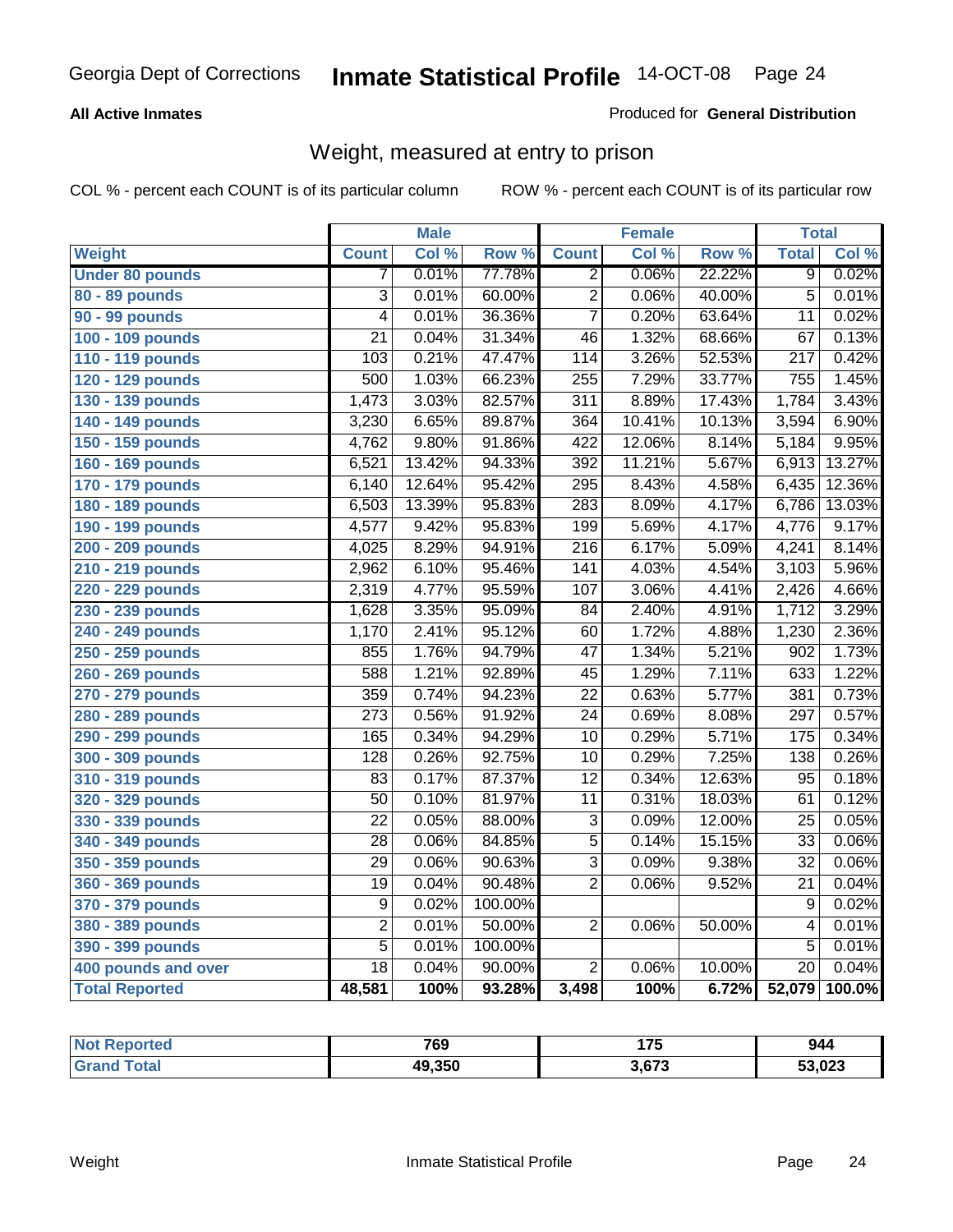#### **All Active Inmates**

#### Produced for **General Distribution**

### Weight, measured at entry to prison

|                        | <b>Male</b> | <b>Female</b> | <b>Total</b> |
|------------------------|-------------|---------------|--------------|
| Mean<br>(average)      | 186         | 172           | 185          |
| <b>Median (middle)</b> | 180         | 165           | 180          |
| Mode (most frequent)   | 180         | 150           | 180          |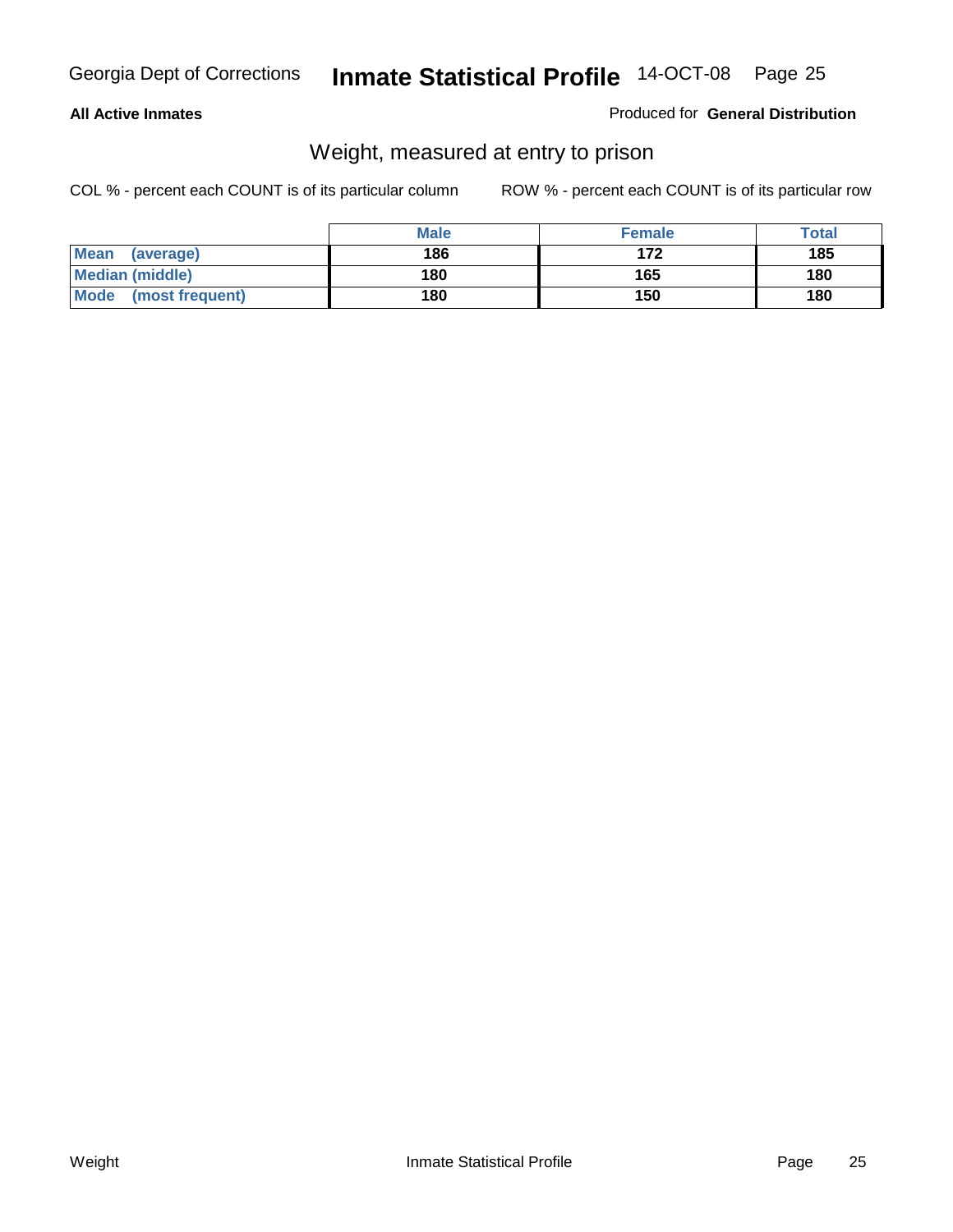**All Active Inmates**

#### Produced for **General Distribution**

### Military service

|                         |              | <b>Male</b> |             |       | <b>Female</b> |          |              | <b>Total</b> |
|-------------------------|--------------|-------------|-------------|-------|---------------|----------|--------------|--------------|
| <b>Military service</b> | <b>Count</b> | Col %       | Row % Count |       | Col %         | Row %    | <b>Total</b> | Col %        |
| <b>Air Force</b>        | 286          | $.72\%$     | 97.28%      | 8     | .24%          | 2.72%    | 294          | .68%         |
| <b>Army</b>             | 2,086        | 5.26%       | 98.40%      | 34    | 1.01%         | 1.60%    | 2,120        | 4.93%        |
| <b>Navy</b><br>3        | 626          | 1.58%       | 98.43%      | 10    | $.30\%$       | 1.57%    | 636          | 1.48%        |
| <b>Marines</b><br>4     | 452          | 1.14%       | 99.34%      | 3     | .09%          | $.66\%$  | 455          | 1.06%        |
| <b>Coast Guard</b><br>5 | 27           | $.07\%$     | 96.43%      |       | $.03\%$       | $3.57\%$ | 28           | .07%         |
| <b>None</b><br>96       | 36,172       | 91.23%      | 91.61%      | 3,314 | 98.34%        | $8.39\%$ | 39,486       | 91.79%       |
| <b>Total Reported</b>   | 39,649       | 100%        | 92.17%      | 3,370 | 100%          | 7.83%    | 43,019       | 100%         |

| <b>Reported</b><br>' N∩t | $9.70^{4}$ | 303   | 10.004 |
|--------------------------|------------|-------|--------|
| ⊺otal<br><b>Grand</b>    | 49,350     | 3,673 | 53,023 |

|  | <b>Mou</b> | Army | Army | Army |
|--|------------|------|------|------|
|--|------------|------|------|------|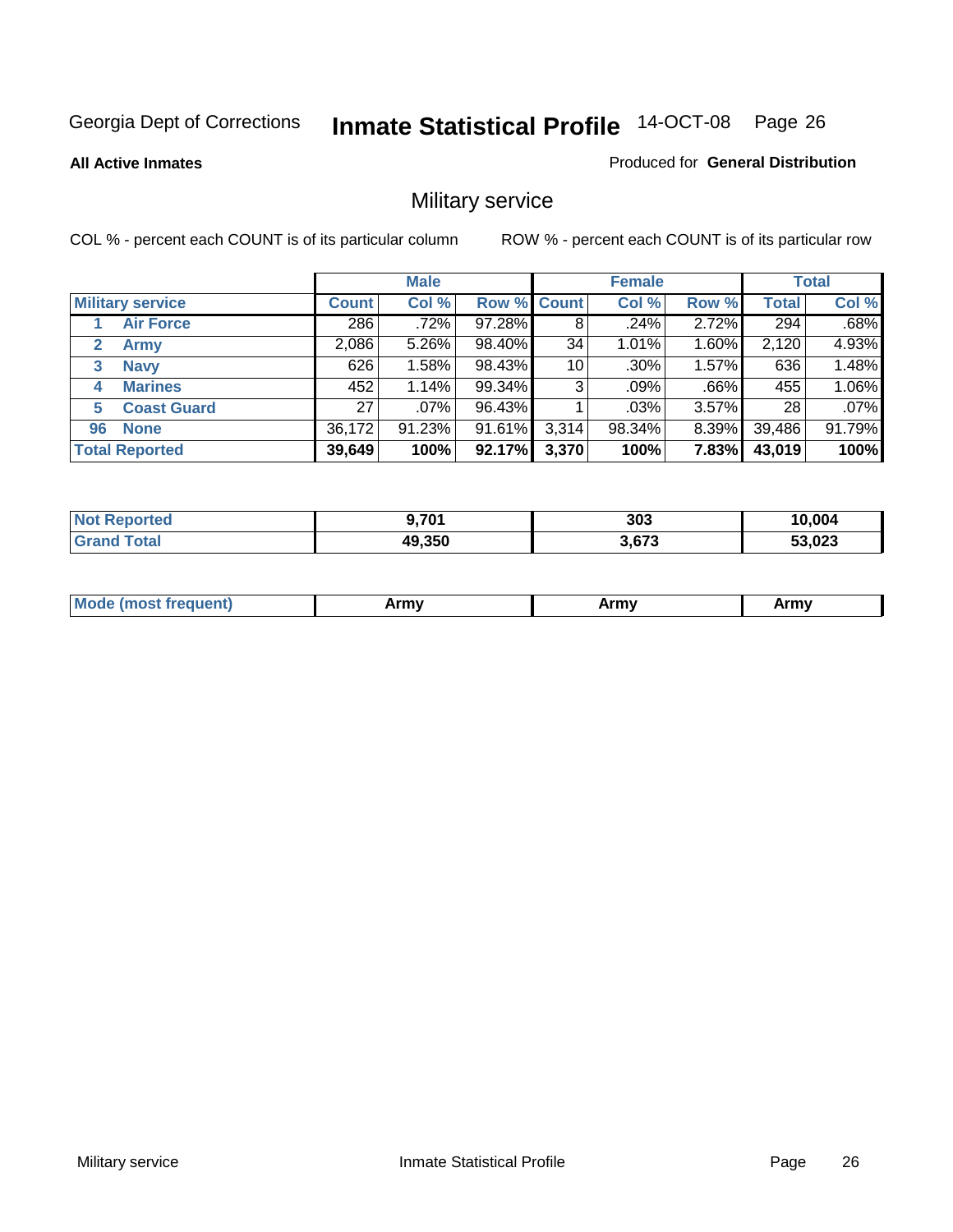**All Active Inmates**

#### Produced for **General Distribution**

### Type of admission to prison

|                |                             |              | <b>Male</b> |                    |     | <b>Female</b> |        |              | <b>Total</b> |
|----------------|-----------------------------|--------------|-------------|--------------------|-----|---------------|--------|--------------|--------------|
|                | <b>Type of Admission</b>    | <b>Count</b> | Col %       | <b>Row % Count</b> |     | Col %         | Row %  | <b>Total</b> | Col %        |
| 1              | <b>Committed From Court</b> | 34,316       | 69.58%      | 93.27% 2,478       |     | 67.54%        | 6.73%  | 36,794       | 69.44%       |
| $\overline{2}$ | <b>Return Appeal/Bond</b>   | 13           | .03%        | 92.86%             |     | .03%          | 7.14%  | 14           | .03%         |
| 3              | <b>Parole Rev/New Sent</b>  | 4,168        | 8.45%       | 95.40%             | 201 | 5.48%         | 4.60%  | 4,369        | 8.25%        |
| 4              | <b>Par Rev/No New Sent</b>  | 1,671        | 3.39%       | 94.09%             | 105 | 2.86%         | 5.91%  | 1,776        | 3.35%        |
| 5              | <b>Prob Viol/Total Rev</b>  |              | .01%        | 100.00%            |     |               |        |              | .01%         |
| 6              | <b>Prob Viol/Partial</b>    | 3,456        | 7.01%       | 88.93%             | 430 | 11.72%        | 11.07% | 3,886        | 7.33%        |
| 7              | <b>Admit Fm Other Cust</b>  | 34           | $.07\%$     | 100.00%            |     |               |        | 34           | .06%         |
| 9              | <b>Prob Rev/Remainder</b>   | 4,836        | 9.81%       | 91.70%             | 438 | 11.94%        | 8.30%  | 5,274        | 9.95%        |
| 10             | <b>New Sent/Par Rev Pnd</b> | 24           | .05%        | 100.00%            |     |               |        | 24           | .05%         |
| 11             | <b>Life W/O Parole</b>      | 309          | .63%        | 98.41%             | 5   | .14%          | 1.59%  | 314          | .59%         |
| 30             | <b>Par Rev/Rsn Unknown</b>  | 64           | .13%        | 100.00%            |     |               |        | 64           | .12%         |
| 32             | <b>Pb Parole Rescinded</b>  | 16           | .03%        | 100.00%            |     |               |        | 16           | .03%         |
| 33             | <b>Prob Revoc/Spec Cond</b> | 180          | .36%        | 94.24%             | 11  | .30%          | 5.76%  | 191          | .36%         |
| 40             | <b>Par Rev/Revoc Center</b> | 183          | .37%        | 100.00%            |     |               |        | 183          | .35%         |
| 44             | <b>Whitworth Detention</b>  | 41           | .08%        | 100.00%            |     |               |        | 41           | .08%         |
| 50             | <b>Dcys At Risk</b>         | 5            | .01%        | 100.00%            |     |               |        | 5            | .01%         |
|                | <b>Total Reported</b>       | 49,317       | 100%        | 93.08% 3,669       |     | 100%          | 6.92%  | 52,986       | 100%         |

| <b>Reported</b> | $\sim$ |       | $\sim$ |
|-----------------|--------|-------|--------|
| Not.            | ◡      |       | v,     |
| <b>otal</b>     | 49,350 | 3.673 | 53,023 |

| <b>Mou</b><br>equent)<br>n re | ∵mmt<br>∴∩⊔r* | วmmt<br>∷ourt<br>_______ | Շՠՠւ<br>״יווח. |
|-------------------------------|---------------|--------------------------|----------------|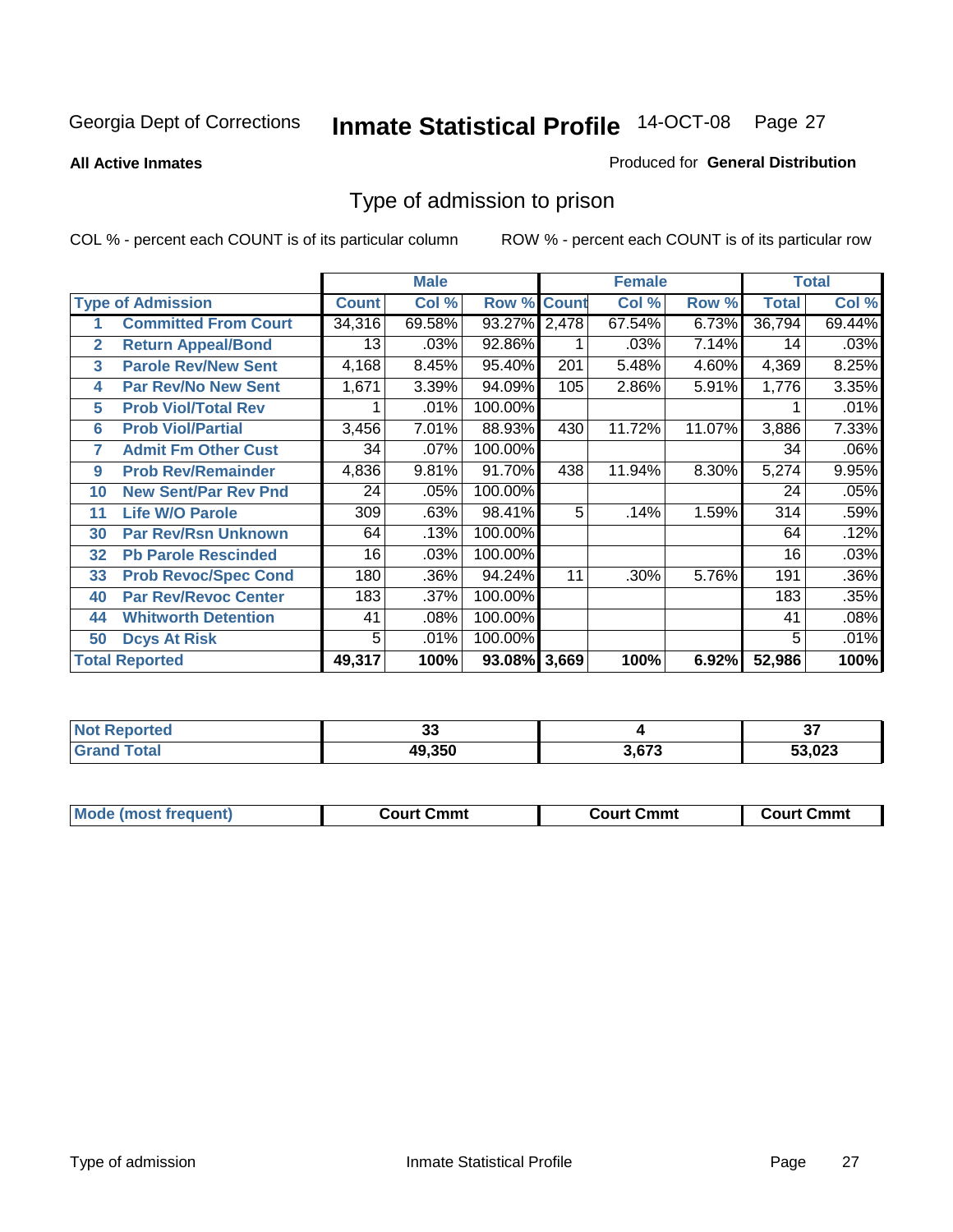**All Active Inmates**

#### Produced for **General Distribution**

### Current / last security status

|                        |              | <b>Male</b> |                    |       | <b>Female</b> |        |              | <b>Total</b> |
|------------------------|--------------|-------------|--------------------|-------|---------------|--------|--------------|--------------|
| <b>Security Status</b> | <b>Count</b> | Col %       | <b>Row % Count</b> |       | Col %         | Row %  | <b>Total</b> | Col %        |
| 0 Diag Incom           |              | .01%        | 100.00%            |       | $.00\%$       |        |              | .01%         |
| 1 Wrk Releas           | 560          | 1.17%       | 87.77%             | 78    | 2.25%         | 12.23% | 638          | 1.24%        |
| 2 Trusty               | 768          | 1.60%       | $90.35\%$          | 82    | 2.36%         | 9.65%  | 850          | 1.66%        |
| 3 Minimum              | 17,260       | 36.06%      | 89.36%             | 2,056 | 59.22%        | 10.64% | 19,316       | 37.63%       |
| 4 Medium               | 22,440       | 46.88%      | 95.46%             | 1,066 | 30.70%        | 4.54%  | 23,506       | 45.79%       |
| 5 Close                | 6,679        | 13.95%      | 97.26%             | 188   | 5.41%         | 2.74%  | 6,867        | 13.38%       |
| <b>6 Maximum</b>       | 157          | .33%        | 98.74%             | 2     | .06%          | 1.26%  | 159          | .31%         |
| <b>Total Reported</b>  | 47,865       | 100%        | 93.24%             | 3,472 | 100%          | 6.76%  | 51,337       | 100%         |

| <b>Still being diagnosed</b> | ,483   | 201   | 1,684  |
|------------------------------|--------|-------|--------|
| <b>Not Reported</b>          |        |       |        |
| <b>Grand Total</b>           | 49,350 | 3.673 | 53,023 |

| $M_{\Omega}$<br>יחב | M۵<br>dium | <b>BAL.</b><br>num | Mer<br>dium |
|---------------------|------------|--------------------|-------------|
|                     |            |                    |             |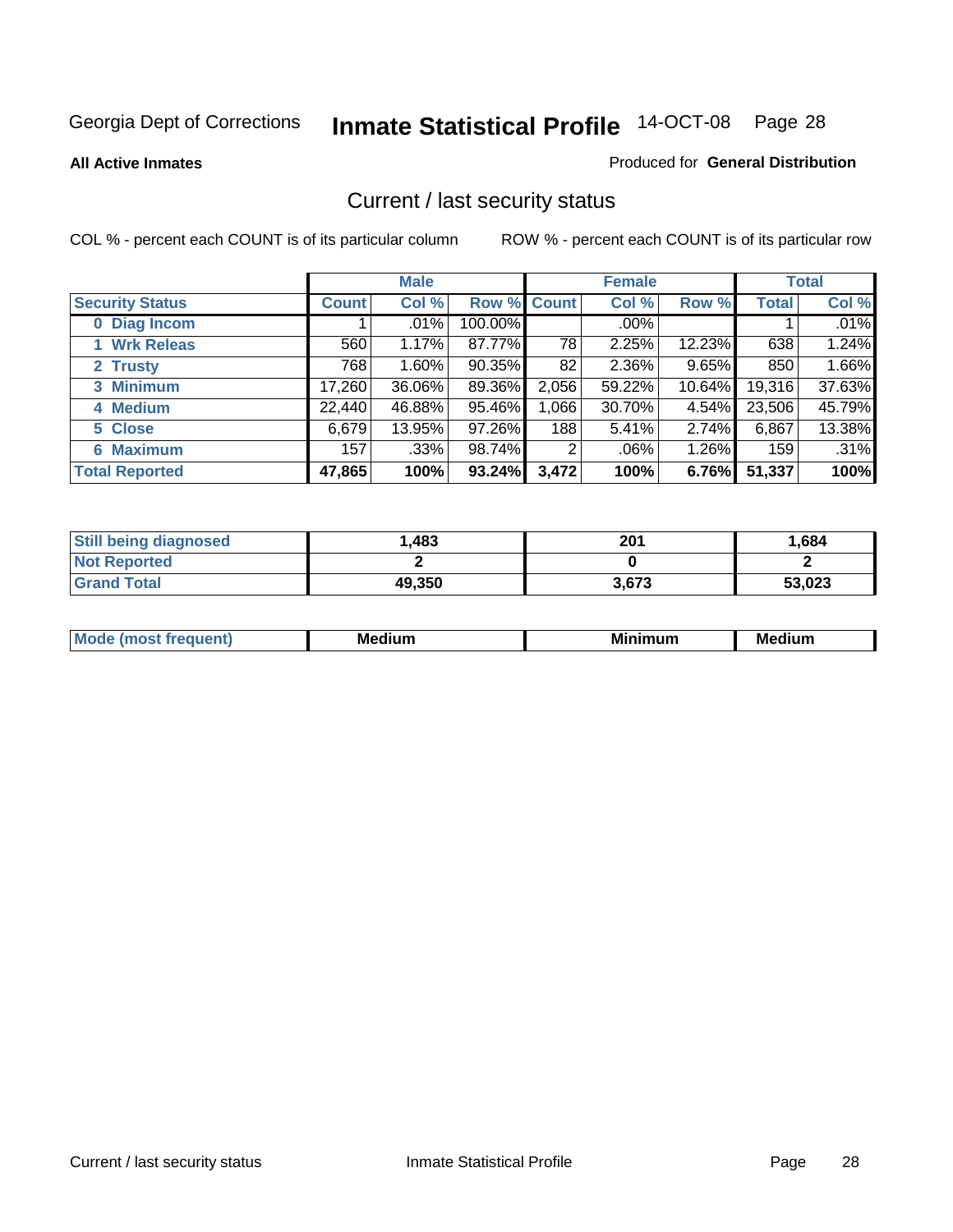**All Active Inmates**

#### Produced for **General Distribution**

### Current / last type of institution

|                            |              | <b>Male</b> |         |                  | <b>Female</b> |        |              | <b>Total</b> |
|----------------------------|--------------|-------------|---------|------------------|---------------|--------|--------------|--------------|
| <b>Type of Institution</b> | <b>Count</b> | Col %       | Row %   | <b>Count</b>     | Col %         | Row %  | <b>Total</b> | Col %        |
| <b>Transitional Center</b> | 2,404        | 4.87%       | 88.16%  | $\overline{323}$ | 8.79%         | 11.84% | 2,727        | 5.14%        |
| <b>State Hospital</b>      |              | $.01\%$     | 100.00% |                  |               |        |              | .01%         |
| <b>County Camp</b>         | 4,913        | $9.96\%$    | 100.00% |                  |               |        | 4,913        | 9.27%        |
| <b>State Prison</b>        | 34,540       | 69.99%      | 91.56%  | 3,183            | 86.66%        | 8.44%  | 37,723       | 71.14%       |
| <b>Private Prison</b>      | 5,155        | 10.45%      | 99.98%  |                  | .03%          | .02%   | 5,156        | 9.72%        |
| <b>Prison Annex</b>        | 1,065        | 2.16%       | 100.00% |                  |               |        | 1,065        | 2.01%        |
| <b>Pre Release Center</b>  | 1,099        | 2.23%       | 86.88%  | 166              | 4.52%         | 13.12% | 1,265        | 2.39%        |
| <b>Inmate Boot Camp</b>    | 173          | .35%        | 100.00% |                  |               |        | 173          | .33%         |
| <b>Total Reported</b>      | 49,350       | 100%        | 93.07%  | 3,673            | 100%          | 6.93%  | 53,023       | 100%         |

| <b>Not Reported</b> |        |       |        |
|---------------------|--------|-------|--------|
| <b>Grand Total</b>  | 49,350 | 3.673 | 53,023 |

| <b>Mode (most frequent)</b> | <b>State Prison</b> | <b>State Prison</b> | <b>State Prison</b> |
|-----------------------------|---------------------|---------------------|---------------------|
|                             |                     |                     |                     |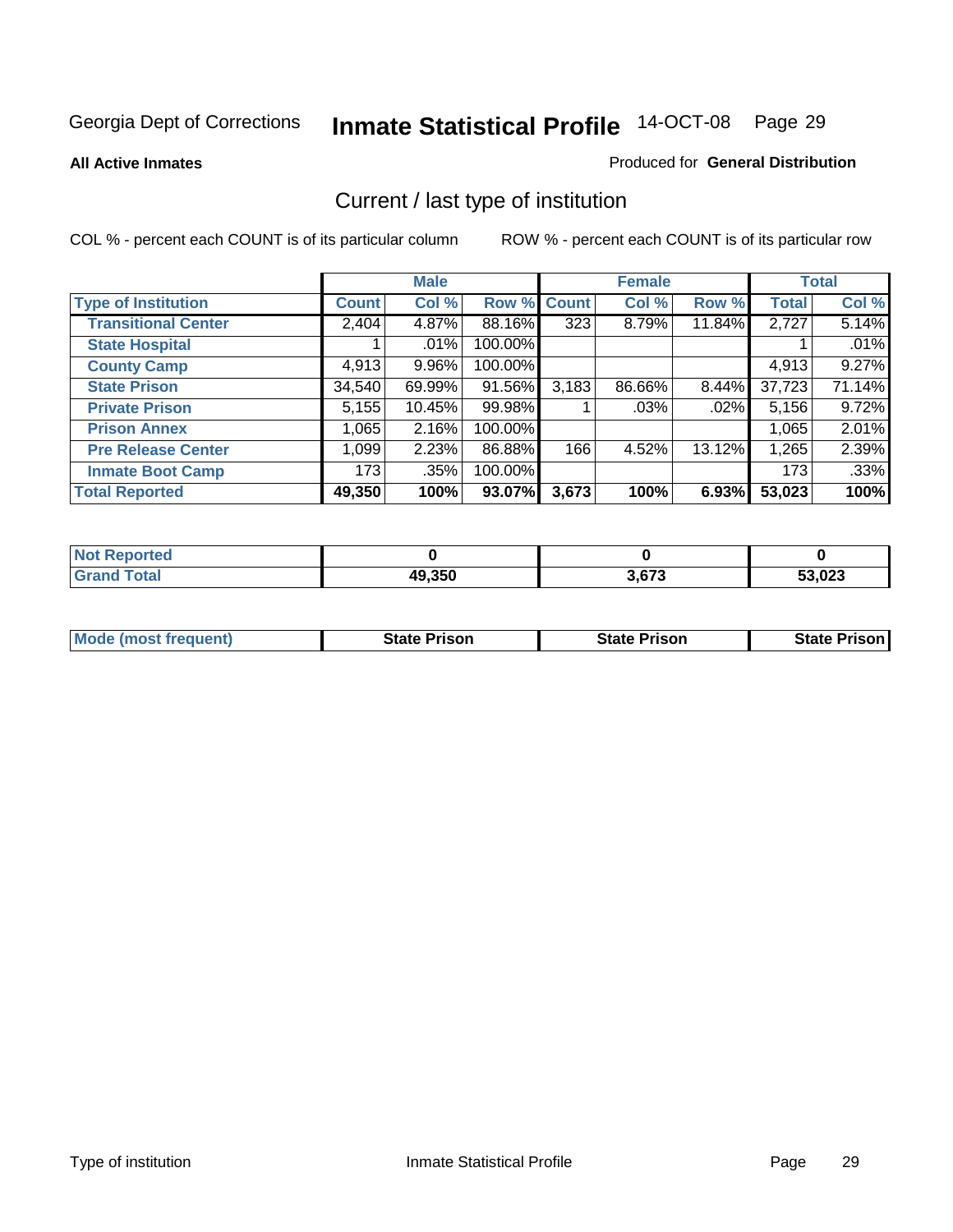**All Active Inmates**

#### Produced for **General Distribution**

### Institution type - transitional centers

|     |                                          |              | <b>Male</b> |         |              | <b>Female</b> |         |              | <b>Total</b> |
|-----|------------------------------------------|--------------|-------------|---------|--------------|---------------|---------|--------------|--------------|
|     | <b>Institution Type - Trans. Centers</b> | <b>Count</b> | Col %       | Row %   | <b>Count</b> | Col %         | Row %   | <b>Total</b> | Col %        |
| 220 | <b>Albany Trans-Ctr</b>                  | 141          | 5.87%       | 100.00% |              |               |         | 141          | 5.17%        |
| 227 | <b>Arrendale Trans-Ctr</b>               |              |             |         | 100          | 30.96%        | 100.00% | 100          | 3.67%        |
| 223 | <b>Atlanta Male Trans-Ctr</b>            | 257          | 10.69%      | 100.00% |              |               |         | 257          | 9.42%        |
| 246 | <b>Augusta Trans-Ctr</b>                 | 186          | 7.74%       | 100.00% |              |               |         | 186          | 6.82%        |
| 249 | <b>Clayton Transitional Ctr</b>          | 314          | 13.06%      | 100.00% |              |               |         | 314          | 11.51%       |
| 247 | <b>Coastal Transitional Ctr</b>          | 246          | 10.23%      | 100.00% |              |               |         | 246          | 9.02%        |
| 225 | <b>Columbus Trans-Ctr</b>                | 178          | 7.40%       | 100.00% |              |               |         | 178          | 6.53%        |
| 252 | <b>Emanuel-Swainsboro Tc</b>             | 210          | 8.74%       | 100.00% |              |               |         | 210          | 7.70%        |
| 250 | <b>Helms Trans-Ctr</b>                   | 95           | 3.95%       | 100.00% |              |               |         | 95           | 3.48%        |
| 248 | <b>Lagrange Trans Ctr</b>                | 128          | 5.32%       | 100.00% |              |               |         | 128          | 4.69%        |
| 231 | <b>Macon Male Trans-Ctr</b>              | 147          | 6.11%       | 100.00% |              |               |         | 147          | 5.39%        |
| 235 | <b>Metro Womens Trans-Ctr</b>            |              |             |         | 223          | 69.04%        | 100.00% | 223          | 8.18%        |
| 233 | <b>Phillips Trans-Ctr</b>                | 202          | 8.40%       | 100.00% |              |               |         | 202          | 7.41%        |
| 253 | <b>Smith Trans-Ctr</b>                   | 200          | 8.32%       | 100.00% |              |               |         | 200          | 7.33%        |
| 230 | <b>Valdosta Trans-Ctr</b>                | 100          | 4.16%       | 100.00% |              |               |         | 100          | 3.67%        |
|     | <b>Total Reported</b>                    | 2,404        | 100%        | 88.16%  | 323          | 100%          | 11.84%  | 2,727        | 100%         |

| <b>Reported</b> |       |            |                       |
|-----------------|-------|------------|-----------------------|
| 'ota.           | 2,404 | າາາ<br>しんび | フヘフ<br>$\sim$ $ \sim$ |

| <b>Mode (most frequent)</b> | 249 Clayton Transitional Ctrl 235 Metro Womens Trans- | Ctr | 249 Clayton<br><b>Transitional Ctr</b> |
|-----------------------------|-------------------------------------------------------|-----|----------------------------------------|
|                             |                                                       |     |                                        |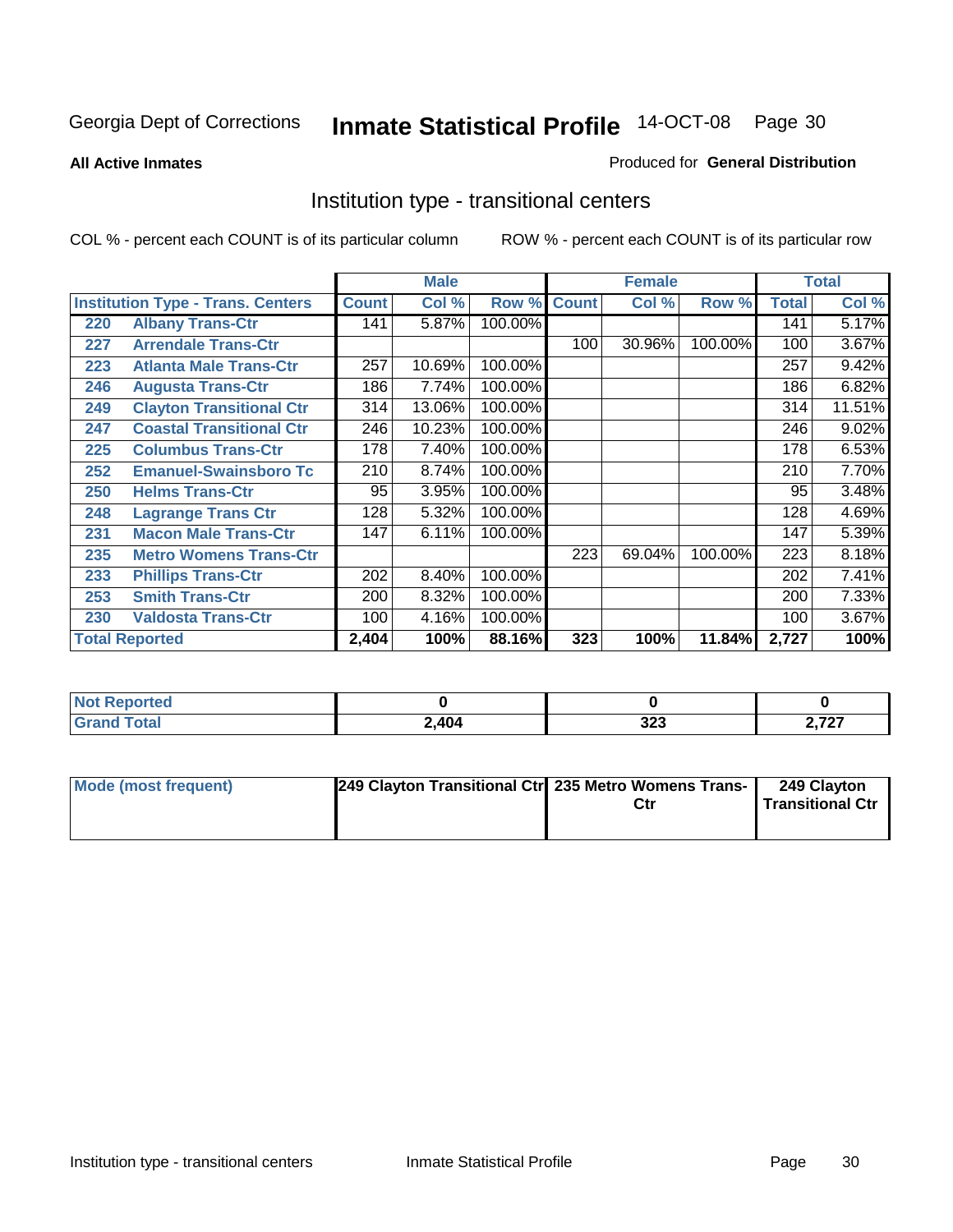**All Active Inmates**

#### Produced for **General Distribution**

### Institution type - mental hospitals

|                                                  | <b>Male</b> |                    | <b>Female</b> |                    | Total   |
|--------------------------------------------------|-------------|--------------------|---------------|--------------------|---------|
| <b>Institution Type - Mental Hospitals Count</b> | Col%        | <b>Row % Count</b> | Col%          | <b>Row % Total</b> | Col %   |
| <b>302 Central State Hospital</b>                | $100.00\%$  | 100.00%            |               |                    | 100.00% |
| <b>Total Reported</b>                            | 100%        | 100%               |               | %                  | 100%    |

| Not Reported |  |  |
|--------------|--|--|
| <b>otal</b>  |  |  |

| Mode (most frequent)<br>302 Central State Hospital | Null | <b>302 Central State</b><br><b>Hospital</b> |
|----------------------------------------------------|------|---------------------------------------------|
|----------------------------------------------------|------|---------------------------------------------|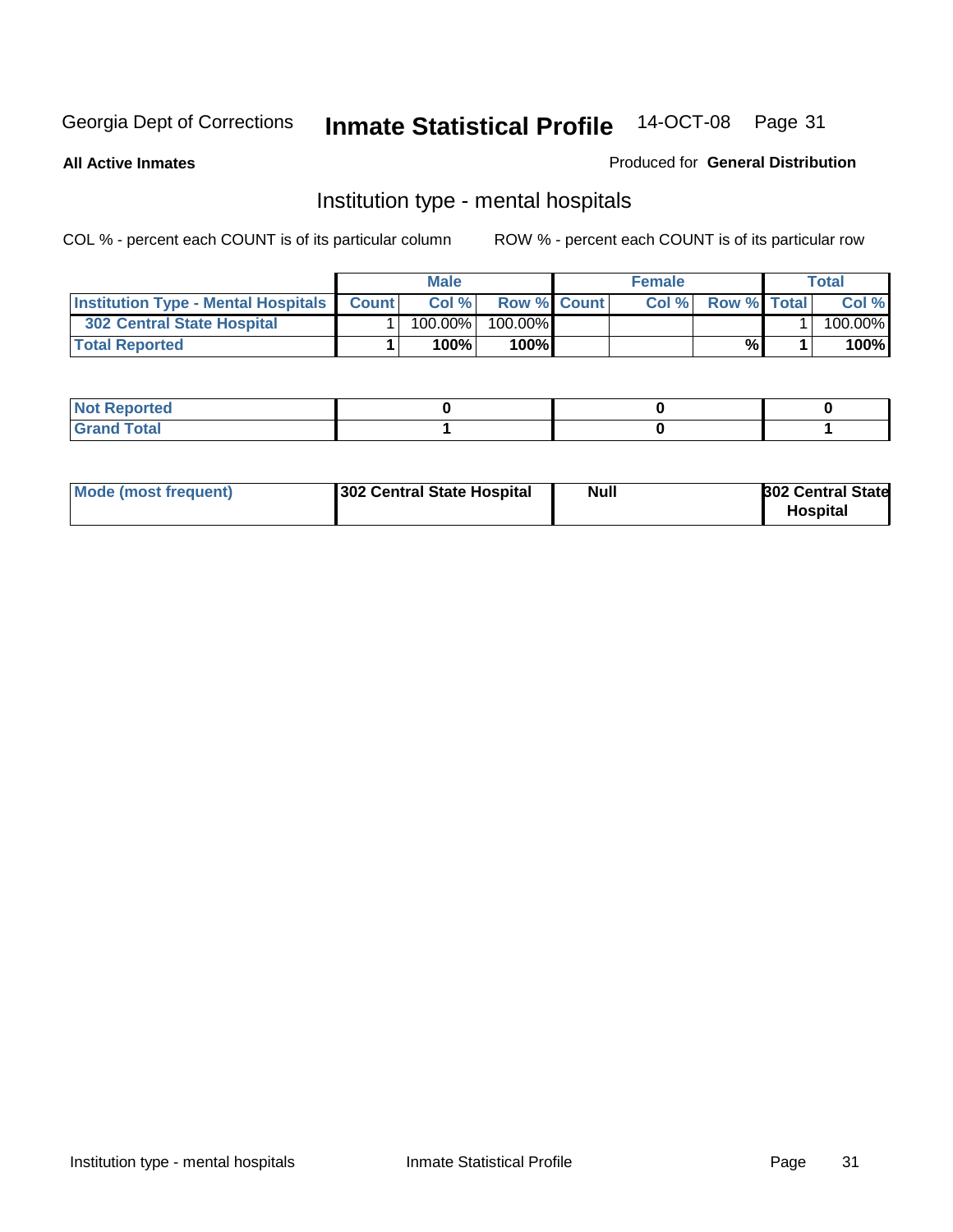#### **All Active Inmates**

#### Produced for **General Distribution**

### Institution type - county prisons

|                                          |                  | <b>Male</b> |         |              | <b>Female</b> |                          |                  | <b>Total</b>               |
|------------------------------------------|------------------|-------------|---------|--------------|---------------|--------------------------|------------------|----------------------------|
| <b>Institution Type - County Prisons</b> | <b>Count</b>     | Col %       | Row %   | <b>Count</b> | Col %         | Row %                    | <b>Total</b>     | $\overline{\text{Col }^9}$ |
| <b>Bulloch County Ci</b><br>402          | 130              | 2.65%       | 100.00% |              |               |                          | 130              | 2.65%                      |
| <b>Carroll County Ci</b><br>404          | $\overline{205}$ | 4.17%       | 100.00% |              |               |                          | $\overline{205}$ | 4.17%                      |
| <b>Clarke County Ci</b><br>406           | 108              | 2.20%       | 100.00% |              |               |                          | 108              | 2.20%                      |
| <b>Clayton County Ci</b><br>456          | $\overline{219}$ | 4.46%       | 100.00% |              |               |                          | 219              | 4.46%                      |
| <b>Colquitt County Ci</b><br>407         | 173              | 3.52%       | 100.00% |              |               |                          | 173              | 3.52%                      |
| <b>Coweta County Ci</b><br>409           | 194              | 3.95%       | 100.00% |              |               |                          | 194              | 3.95%                      |
| <b>Decatur County Ci</b><br>411          | 218              | 4.44%       | 100.00% |              |               |                          | 218              | 4.44%                      |
| <b>Effingham County Ci</b><br>413        | 233              | 4.74%       | 100.00% |              |               |                          | 233              | 4.74%                      |
| <b>Floyd County Ci</b><br>415            | 339              | 6.90%       | 100.00% |              |               |                          | 339              | 6.90%                      |
| <b>Gwinnett County Ci</b><br>419         | $\overline{207}$ | 4.21%       | 100.00% |              |               |                          | $\overline{207}$ | 4.21%                      |
| <b>Hall County Ci</b><br>420             | 145              | 2.95%       | 100.00% |              |               |                          | 145              | 2.95%                      |
| <b>Harris County Ci</b><br>422           | 99               | 2.02%       | 100.00% |              |               |                          | 99               | 2.02%                      |
| <b>Jackson County Ci</b><br>426          | 166              | 3.38%       | 100.00% |              |               |                          | 166              | 3.38%                      |
| <b>Jefferson County Ci</b><br>428        | 175              | 3.56%       | 100.00% |              |               |                          | 175              | 3.56%                      |
| <b>Mitchell County Ci</b><br>433         | 117              | 2.38%       | 100.00% |              |               |                          | 117              | 2.38%                      |
| <b>Muscogee County Ci</b><br>435         | 512              | 10.42%      | 100.00% |              |               |                          | 512              | 10.42%                     |
| <b>Richmond County Ci</b><br>439         | $\overline{207}$ | 4.21%       | 100.00% |              |               |                          | 207              | 4.21%                      |
| <b>Screven County Prison</b><br>440      | 136              | 2.77%       | 100.00% |              |               |                          | 136              | 2.77%                      |
| <b>Spalding County Ci</b><br>441         | 376              | 7.65%       | 100.00% |              |               |                          | $\overline{376}$ | 7.65%                      |
| <b>Stewart County Ci</b><br>442          | 45               | .92%        | 100.00% |              |               |                          | 45               | .92%                       |
| <b>Sumter County Ci</b><br>443           | $\overline{347}$ | 7.06%       | 100.00% |              |               |                          | $\overline{347}$ | 7.06%                      |
| <b>Terrell County Ci</b><br>444          | 124              | 2.52%       | 100.00% |              |               |                          | 124              | 2.52%                      |
| <b>Thomas County Ci</b><br>445           | 162              | 3.30%       | 100.00% |              |               |                          | 162              | 3.30%                      |
| <b>Troup County Ci</b><br>447            | 276              | 5.62%       | 100.00% |              |               |                          | $\overline{276}$ | 5.62%                      |
| <b>Total Reported</b>                    | 4,913            | 100%        | 100%    |              |               | $\overline{\frac{9}{6}}$ | 4,913            | 100%                       |

| <b>rtea</b>                         |     |                    |
|-------------------------------------|-----|--------------------|
| $\lambda$<br><b>TULAI</b><br>$\sim$ | 042 | <b>מנמו</b><br>ט ו |

| Mode (most frequent) | 435 Muscogee County Ci | Null | 435 Muscogee |
|----------------------|------------------------|------|--------------|
|                      |                        |      | County Ci    |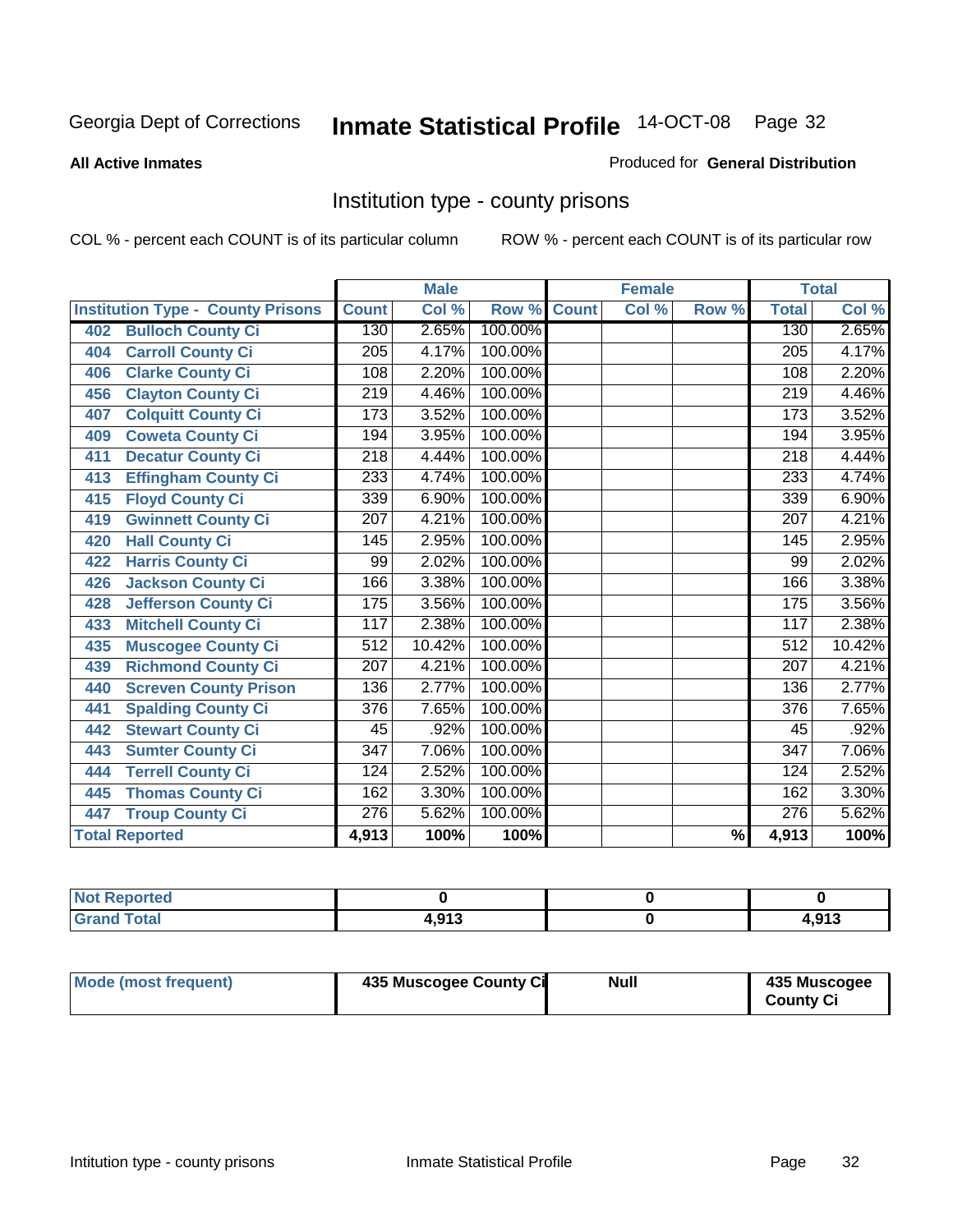#### **All Active Inmates**

#### Produced for **General Distribution**

### Institution type - state prisons

|     |                                            |                  | <b>Male</b> |         |              | <b>Female</b> |         | <b>Total</b>    |         |
|-----|--------------------------------------------|------------------|-------------|---------|--------------|---------------|---------|-----------------|---------|
|     | <b>Institution Type - State Prisons</b>    | <b>Count</b>     | Col %       | Row %   | <b>Count</b> | Col %         | Row %   | <b>Total</b>    | Col %   |
| 508 | <b>Arrendale State Prison</b>              |                  |             |         | 1,211        | 38.05%        | 100.00% | 1,211           | 3.21%   |
| 532 | <b>Augusta State Med.</b><br><b>Prison</b> | 1,254            | 3.63%       | 99.92%  | 1            | .03%          | .08%    | 1,255           | 3.33%   |
| 543 | <b>Autry State Prison</b>                  | 1,580            | 4.57%       | 100.00% |              |               |         | 1,580           | 4.19%   |
| 553 | <b>Baldwin State Prison</b>                | 730              | 2.11%       | 100.00% |              |               |         | 730             | 1.94%   |
| 536 | <b>Bostick State Prison</b>                | 702              | 2.03%       | 100.00% |              |               |         | 702             | 1.86%   |
| 534 | <b>Burrus Corr Trn Cntr</b>                | 439              | 1.27%       | 100.00% |              |               |         | 439             | 1.16%   |
| 547 | <b>Calhoun State Prison</b>                | 1,574            | 4.56%       | 100.00% |              |               |         | 1,574           | 4.17%   |
| 531 | <b>Central State Prison</b>                | 795              | 2.30%       | 100.00% |              |               |         | 795             | 2.11%   |
| 523 | <b>Coastal State Prison</b>                | 1,374            | 3.98%       | 100.00% |              |               |         | 1,374           | 3.64%   |
| 535 | <b>Colony Farm State Prison</b>            | 1                | .01%        | 100.00% |              |               |         | 1               | .01%    |
| 503 | <b>Dodge State Prison</b>                  | 1,229            | 3.56%       | 100.00% |              |               |         | 1,229           | 3.26%   |
| 548 | <b>Dooly State Prison</b>                  | 1,420            | 4.11%       | 100.00% |              |               |         | 1,420           | 3.76%   |
| 521 | <b>Ga Diag &amp; Class Pris</b>            | 1,660            | 4.81%       | 100.00% |              |               |         | 1,660           | 4.40%   |
| 522 | <b>Ga Diag &amp; Class Pris-</b>           | 345              | 1.00%       | 100.00% |              |               |         | 345             | .91%    |
|     | <b>Perm</b>                                |                  |             |         |              |               |         |                 |         |
| 517 | <b>Ga State Prison</b>                     | 1,138            | 3.29%       | 100.00% |              |               |         | 1,138           | 3.02%   |
| 541 | <b>Hancock State Prison</b>                | 1,319            | 3.82%       | 100.00% |              |               |         | 1,319           | 3.50%   |
| 540 | <b>Hays State Prison</b>                   | 855              | 2.48%       | 100.00% |              |               |         | 855             | 2.27%   |
| 551 | <b>Homerville State Prison</b>             | 173              | .50%        | 100.00% |              |               |         | 173             | .46%    |
| 545 | <b>Johnson State Prison</b>                | 1,565            | 4.53%       | 100.00% |              |               |         | 1,565           | 4.15%   |
| 510 | <b>Lee State Prison</b>                    | 752              | 2.18%       | 100.00% |              |               |         | 752             | 1.99%   |
| 502 | <b>Lowndes State Prison</b>                | $\overline{5}$   | .01%        | 100.00% |              |               |         | $\overline{5}$  | .01%    |
| 549 | <b>Macon State Prison</b>                  | 1,478            | 4.28%       | 100.00% |              |               |         | 1,478           | 3.92%   |
| 519 | <b>Men'S State Prison</b>                  | 664              | 1.92%       | 100.00% |              |               |         | 664             | 1.76%   |
| 554 | <b>Metro State Prison (W)</b>              |                  |             |         | 794          | 24.95%        | 100.00% | 794             | 2.10%   |
| 561 | <b>Milan State Prison</b>                  | $\overline{243}$ | .70%        | 100.00% |              |               |         | 243             | .64%    |
| 509 | <b>Montgomery State Prison</b>             | 407              | 1.18%       | 100.00% |              |               |         | 407             | 1.08%   |
| 505 | <b>Phillips State Prison</b>               | 805              | 2.33%       | 100.00% |              |               |         | 805             | 2.13%   |
| 557 | <b>Pulaski State Prison (W)</b>            |                  |             |         | 1,177        | 36.98%        | 100.00% | 1,177           | 3.12%   |
| 529 | <b>Rivers State Prison</b>                 | $\overline{28}$  | .08%        | 100.00% |              |               |         | $\overline{28}$ | $.07\%$ |
| 533 | <b>Rogers State Prison</b>                 | 1,313            | 3.80%       | 100.00% |              |               |         | 1,313           | 3.48%   |
| 530 | <b>Rutledge State Prison</b>               | 602              | 1.74%       | 100.00% |              |               |         | 602             | 1.60%   |
| 525 | <b>Scott State Prison</b>                  | 1,620            | 4.69%       | 100.00% |              |               |         | 1,620           | 4.29%   |
| 550 | <b>Smith State Prison</b>                  | 1,129            | 3.27%       | 100.00% |              |               |         | 1,129           | 2.99%   |
| 542 | <b>Telfair State Prison</b>                | 1,205            | 3.49%       | 100.00% |              |               |         | 1,205           | 3.19%   |
| 537 | <b>Valdosta State Prison</b>               | 1,146            | 3.32%       | 100.00% |              |               |         | 1,146           | 3.04%   |
| 506 | <b>Walker State Prison</b>                 | 617              | 1.79%       | 100.00% |              |               |         | 617             | 1.64%   |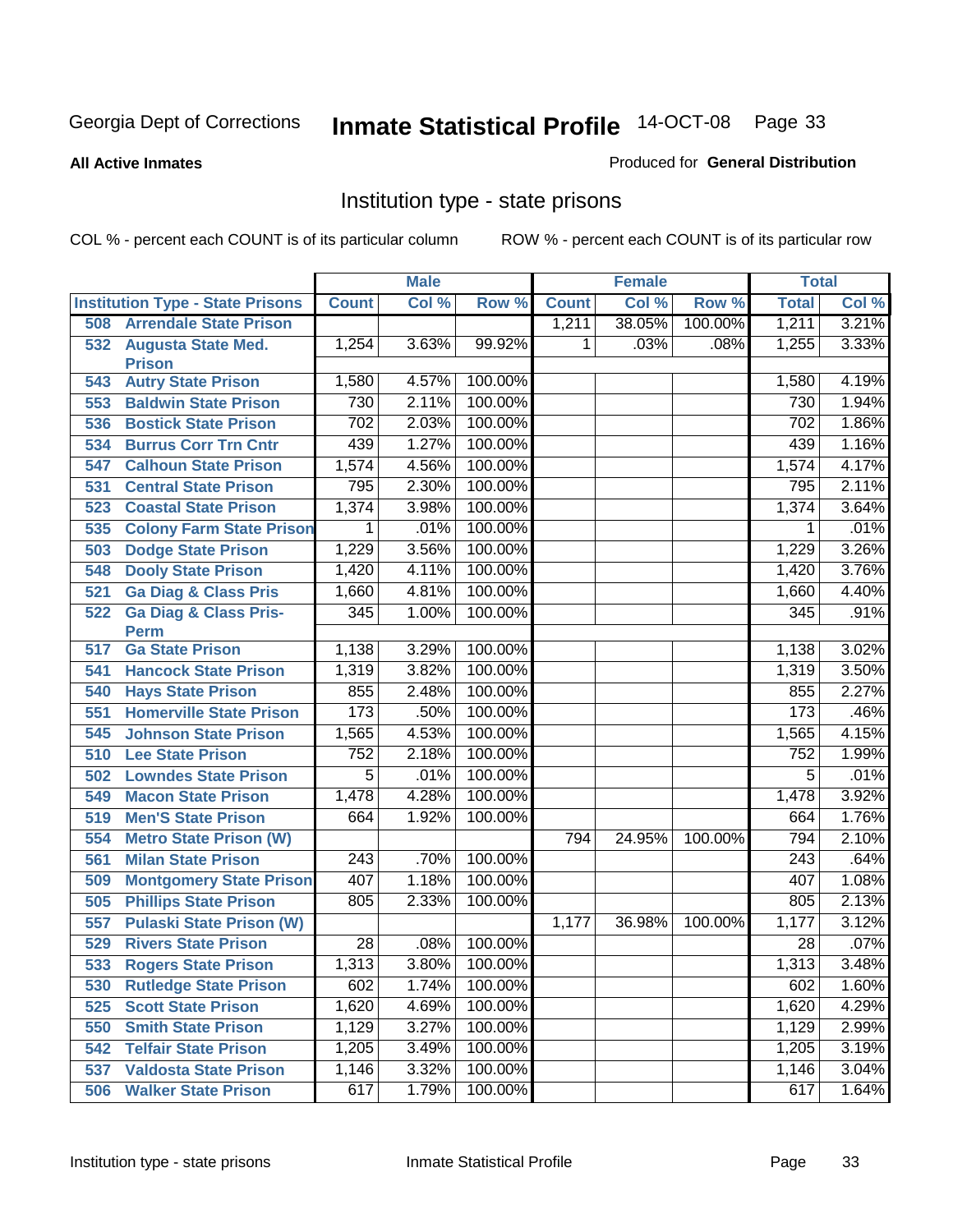**All Active Inmates**

#### Produced for **General Distribution**

### Institution type - state prisons

|                                         |                   | <b>Male</b> |            |              | <b>Female</b> |       | <b>Total</b> |       |
|-----------------------------------------|-------------------|-------------|------------|--------------|---------------|-------|--------------|-------|
| <b>Institution Type - State Prisons</b> | <b>Count</b>      | Col %       | Row %      | <b>Count</b> | Col %         | Row % | <b>Total</b> | Col % |
| <b>Ware State Prison</b><br>501         | .090 <sub>1</sub> | $3.16\%$    | 100.00%    |              |               |       | 1,090.       | 2.89% |
| <b>Washington Sp</b><br>552             | .264              | $3.66\%$    | $100.00\%$ |              |               |       | 1.264        | 3.35% |
| <b>Wayne State Prison</b><br>507        | 173               | $.50\%$     | $100.00\%$ |              |               |       | 173          | .46%  |
| <b>Wilcox State Prison</b><br>546       | .846              | $5.34\%$    | $100.00\%$ |              |               |       | 1,846        | 4.89% |
| <b>Total Reported</b>                   | 34,540            | 100%        | 91.56%     | 3,183        | 100%          | 8.44% | 37,723       | 100%  |

| <b>Not</b><br><b>Reported</b> |        |       |                |
|-------------------------------|--------|-------|----------------|
| <b>Total</b>                  | 34,540 | 3,183 | 27.72<br>د∠ ا, |

| <b>Mode (most frequent)</b> | 546 Wilcox State Prison | <b>508 Arrendale State Prison</b> | 546 Wilcox State<br><b>Prison</b> |
|-----------------------------|-------------------------|-----------------------------------|-----------------------------------|
|-----------------------------|-------------------------|-----------------------------------|-----------------------------------|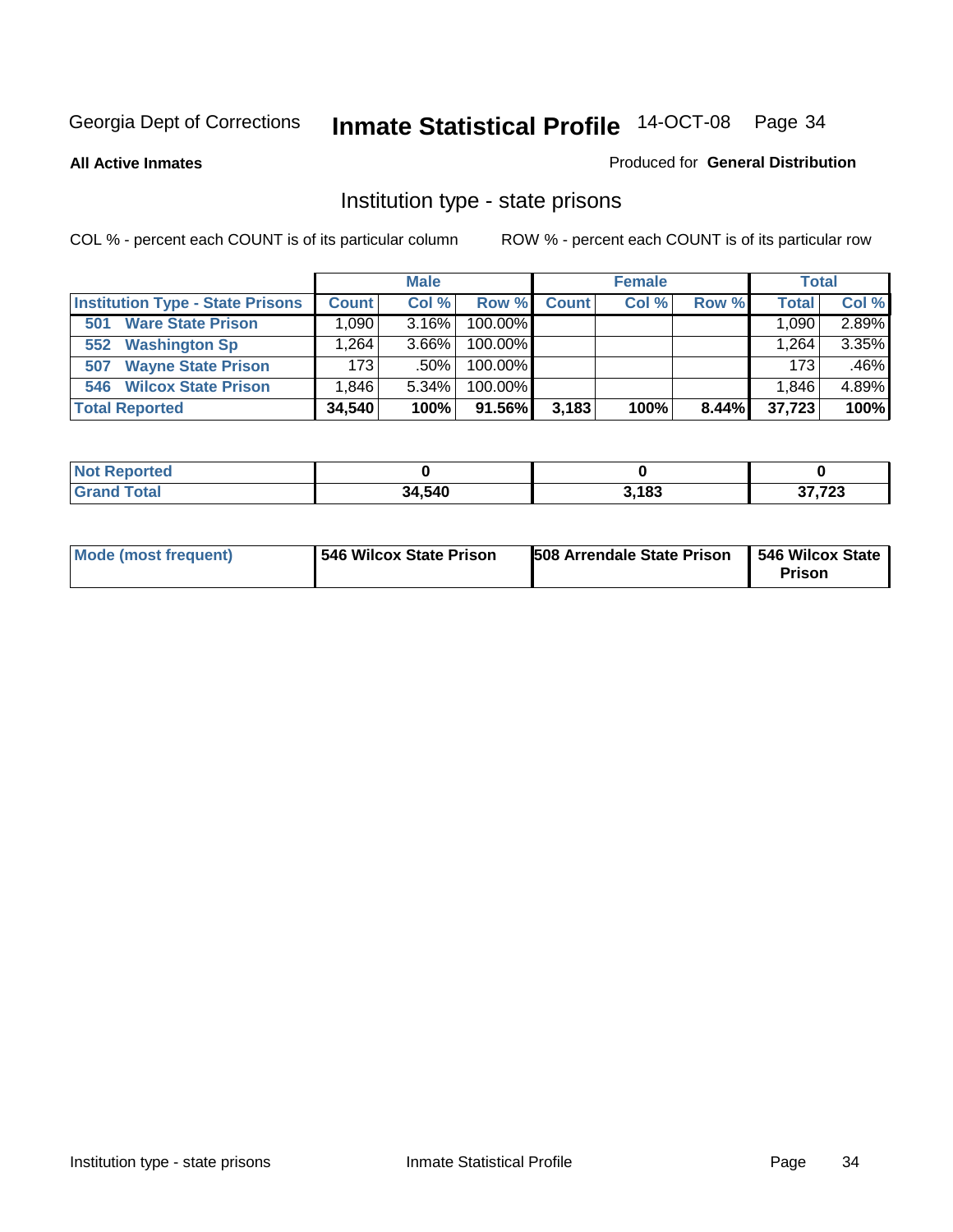**All Active Inmates**

#### Produced for **General Distribution**

### Institution type - private prisons

|                                           |              | <b>Male</b> |             | <b>Female</b> |         |              | <b>Total</b> |
|-------------------------------------------|--------------|-------------|-------------|---------------|---------|--------------|--------------|
| <b>Institution Type - Private Prisons</b> | <b>Count</b> | Col %       | Row % Count | Col %         | Row %   | <b>Total</b> | Col %        |
| <b>Coffee Corr Facility</b><br>569        | 1.714        | $33.25\%$   | $99.94\%$   | 100.00%       | $.06\%$ | 1.715        | 33.26%       |
| D Ray James Corr Fac<br>567               | 1.763        | 34.20%      | 100.00%     |               |         | 1,763        | 34.19%       |
| <b>Wheeler Corr Facility</b><br>571       | 1.678        | $32.55\%$   | 100.00%     |               |         | 1,678        | 32.54%       |
| <b>Total Reported</b>                     | 5,155        | 100%        | 99.98%      | 100%          | $.02\%$ | 5,156        | 100%         |

| <b><i>College All College All College All</i></b><br>rtea<br>ומש |            |      |
|------------------------------------------------------------------|------------|------|
| <b>Total</b><br>$\sim$ .                                         | 5.155<br>. | ,156 |

| Mode (most frequent) | 1567 D Ray James Corr Fac 1569 Coffee Corr Facility |  | 567 D Ray James<br><b>Corr Fac</b> |
|----------------------|-----------------------------------------------------|--|------------------------------------|
|----------------------|-----------------------------------------------------|--|------------------------------------|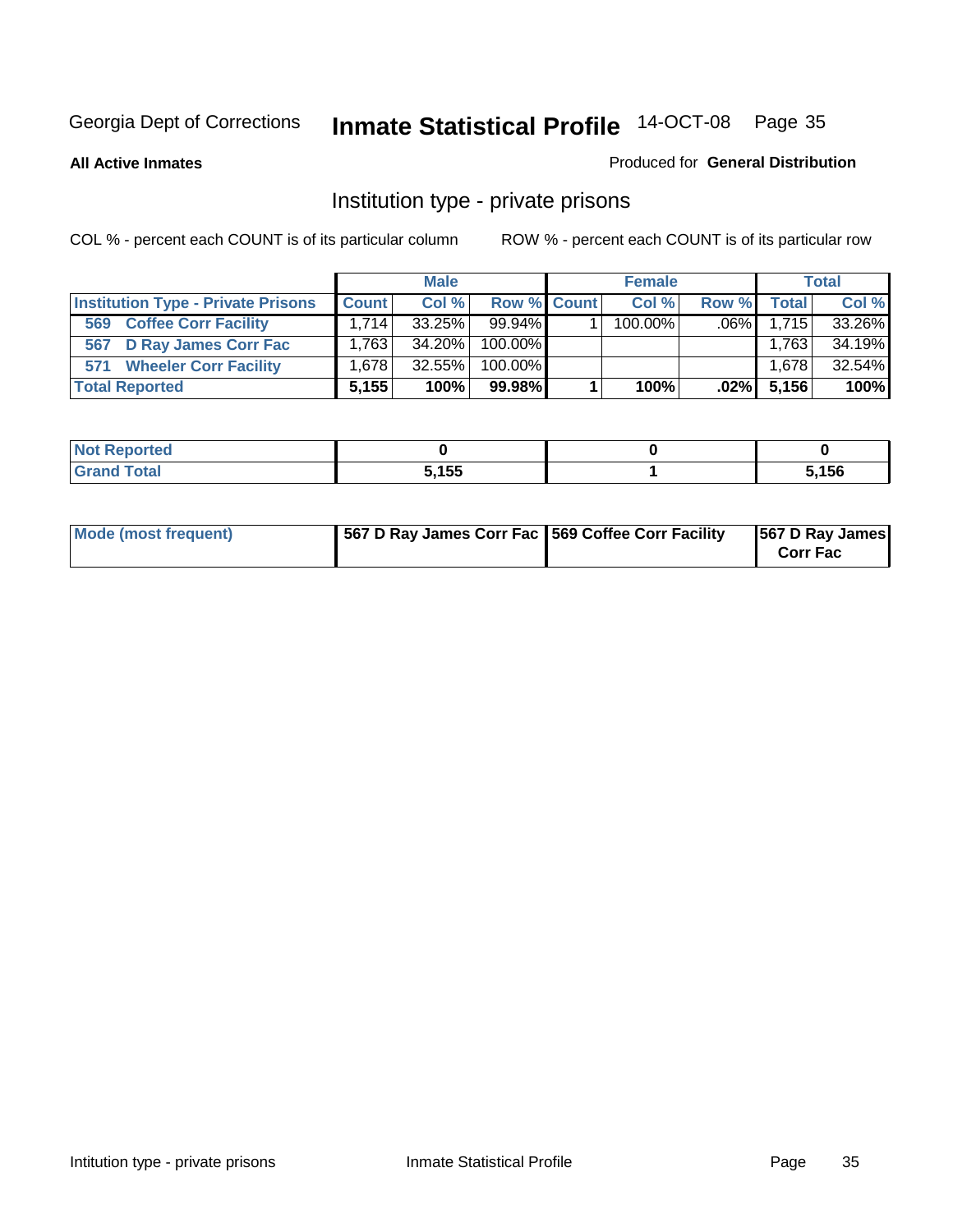#### **All Active Inmates**

#### Produced for **General Distribution**

### Institution type - prison annexes

|                                                |       | <b>Male</b> |            |              | <b>Female</b> |       |       | <b>Total</b> |
|------------------------------------------------|-------|-------------|------------|--------------|---------------|-------|-------|--------------|
| <b>Institution Type - Prison Annexes Count</b> |       | Col %       | Row %I     | <b>Count</b> | Col %         | Row % | Total | Col %        |
| 7541 Hancock Annex                             | 125   | 11.74%      | $100.00\%$ |              |               |       | 125   | 11.74%       |
| 7540 Hays Annex                                | 552   | 51.83%      | 100.00%    |              |               |       | 552   | 51.83%       |
| 7501 Ware Annex                                | 206   | $19.34\%$   | $100.00\%$ |              |               |       | 206   | 19.34%       |
| 7552 Washington Sp Annex                       | 182   | $17.09\%$   | 100.00%    |              |               |       | 182   | 17.09%       |
| <b>Total Reported</b>                          | 1.065 | 100%        | 100%       |              |               | %     | 1,065 | 100%         |

| <b>NOT</b><br>oortea |      |      |
|----------------------|------|------|
| intai                | ,065 | ,065 |

|  | Mode (most frequent) | 7540 Hays Annex | <b>Null</b> | 7540 Hays Annex |
|--|----------------------|-----------------|-------------|-----------------|
|--|----------------------|-----------------|-------------|-----------------|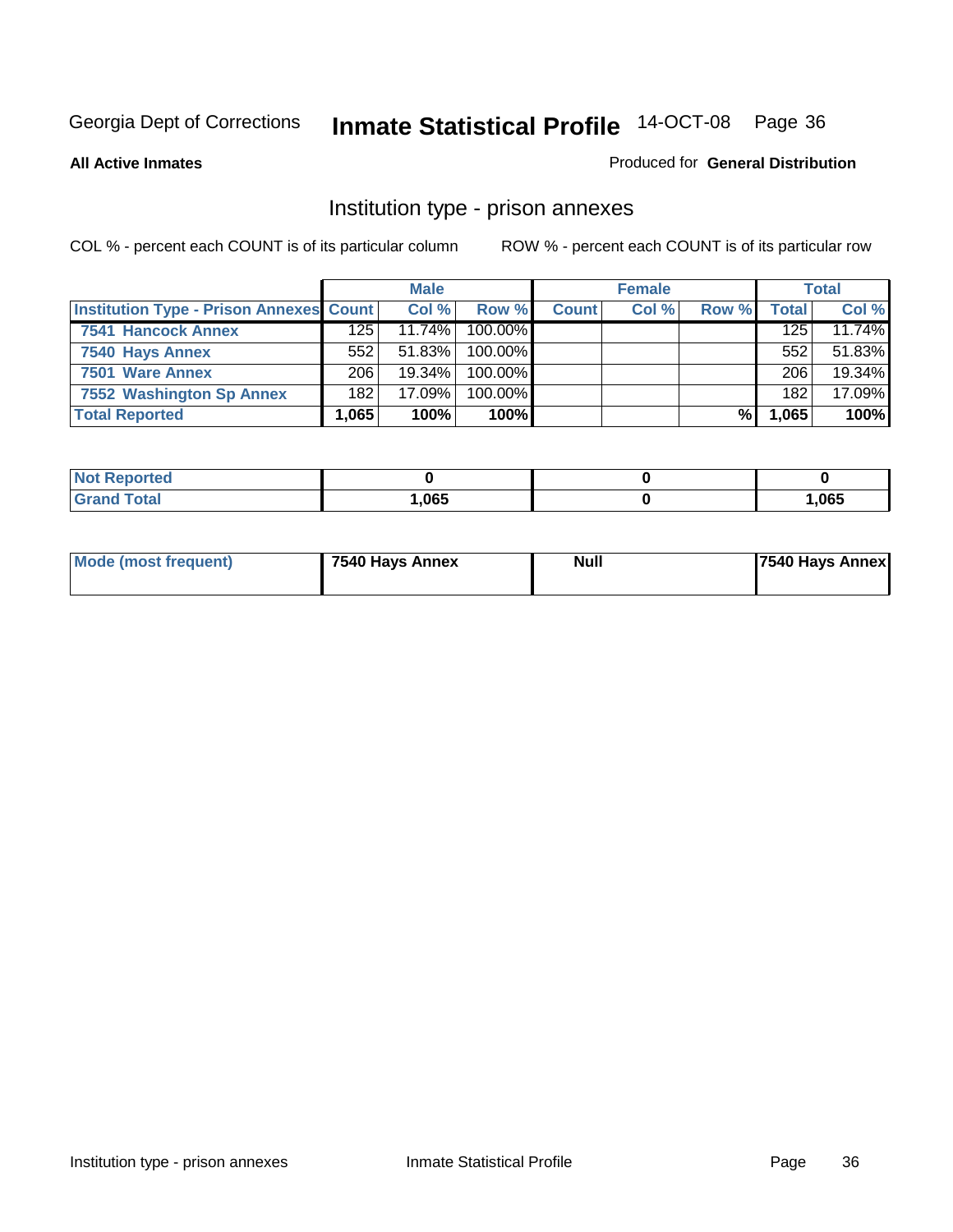#### **All Active Inmates**

#### Produced for **General Distribution**

### Institution type - pre-release centers

|                                                |       | <b>Male</b> |         |              | <b>Female</b> |         |              | <b>Total</b> |
|------------------------------------------------|-------|-------------|---------|--------------|---------------|---------|--------------|--------------|
| <b>Institution Type - Prison Annexes Count</b> |       | Col %       | Row %   | <b>Count</b> | Col %         | Row %   | <b>Total</b> | Col %        |
| <b>7507 Appling Pre-Release Ctr</b>            | 185   | 16.83%      | 100.00% |              |               |         | 185          | 14.62%       |
| 7521 Lamar Pre-Release Center                  | 184   | 16.74%      | 100.00% |              |               |         | 184          | 14.55%       |
| 7550 Long Pre-Release Center                   | 13    | 1.18%       | 100.00% |              |               |         | 13           | 1.03%        |
| 7543 Pelham Pre-Release                        | 159   | 14.47%      | 100.00% |              |               |         | 159          | 12.57%       |
| <b>Center</b>                                  |       |             |         |              |               |         |              |              |
| 7546 Turner Pre-Release Center                 | 187   | 17.02%      | 100.00% |              |               |         | 187          | 14.78%       |
| 7538 W Central Pre-Release Ctr                 |       |             |         | 166          | 100.00%       | 100.00% | 166          | 13.12%       |
| 556 Western Pre-Release Cntr                   | 194   | 17.65%      | 100.00% |              |               |         | 194          | 15.34%       |
| <b>7572 Wilkes Pre-Release Center</b>          | 177   | 16.11%      | 100.00% |              |               |         | 177          | 13.99%       |
| <b>Total Reported</b>                          | 1,099 | 100%        | 86.88%  | 166          | 100%          | 13.12%  | 1,265        | 100%         |

| <b>Not</b><br><b>Reported</b> |      |     |       |
|-------------------------------|------|-----|-------|
| <b>Total</b>                  | ,099 | 166 | 1,265 |

| Mode (most frequent) |      | 556 Western Pre-Release   7538 W Central Pre-Release   556 Western Pre- |                     |
|----------------------|------|-------------------------------------------------------------------------|---------------------|
|                      | Cntı | Ctr                                                                     | <b>Release Cntr</b> |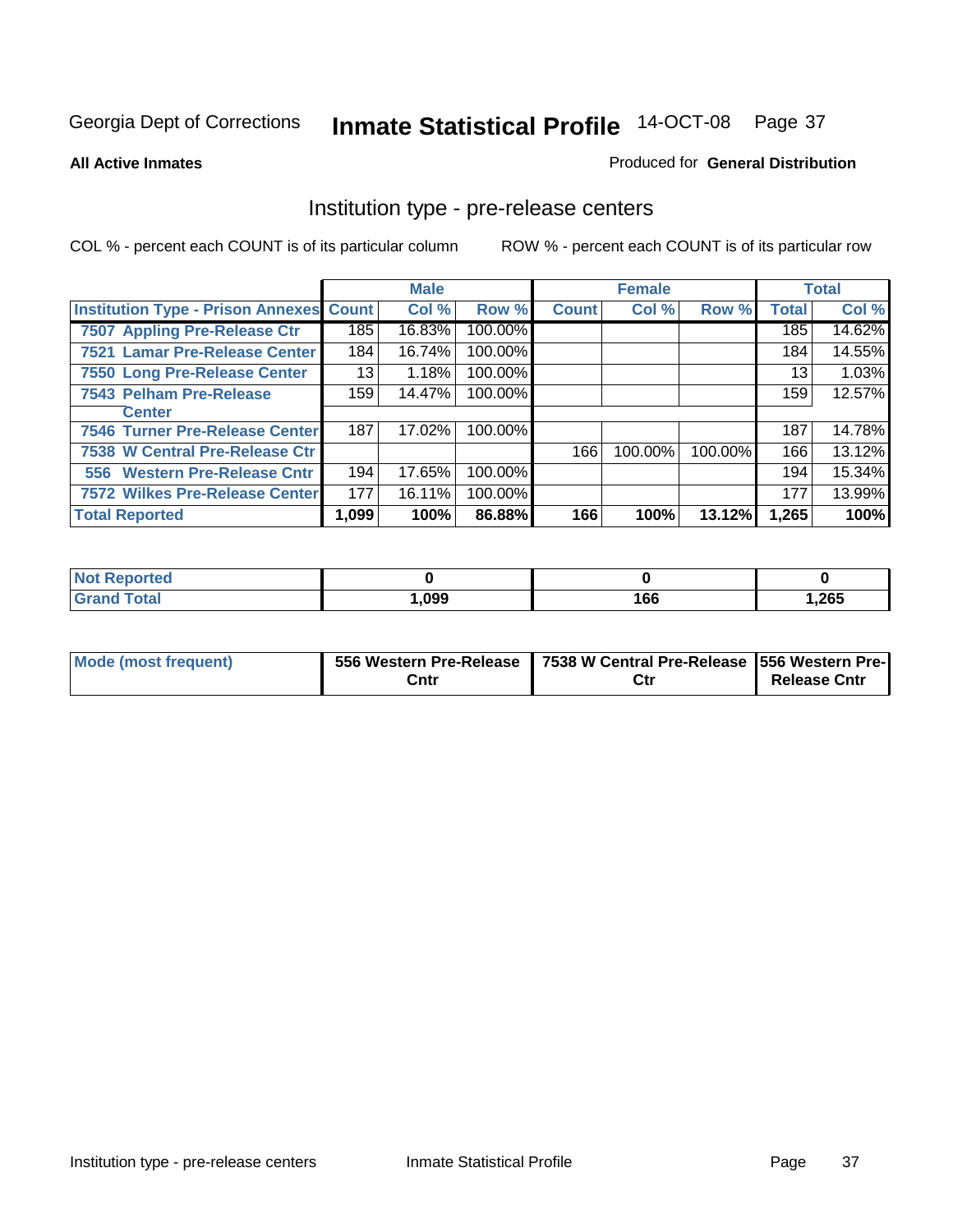**All Active Inmates**

#### Produced for **General Distribution**

# Institution type - inmate boot camp

|                                      |              | <b>Male</b> |            |              | <b>Female</b> |       |       | Total   |
|--------------------------------------|--------------|-------------|------------|--------------|---------------|-------|-------|---------|
| <b>Institution Type - Boot Camps</b> | <b>Count</b> | Col %       | Row %      | <b>Count</b> | Col%          | Row % | Total | Col %   |
| 9534 Burruss Inm Boot Camp           | 1731         | 100.00%     | $100.00\%$ |              |               |       | 173   | 100.00% |
| <b>Total Rported</b>                 | 173          | 100%        | 100%       |              |               | %     | 173   | 100%    |

| المدين بالتعبين<br>ortea<br>N |        |        |
|-------------------------------|--------|--------|
| $C = 4 - 7$                   | , 70   | ---    |
| ____                          | $\sim$ | $\sim$ |

| Mode (most frequent) | 9534 Burruss Inm Boot | <b>Null</b> | 9534 Burruss Inm |
|----------------------|-----------------------|-------------|------------------|
|                      | Camp                  |             | <b>Boot Camp</b> |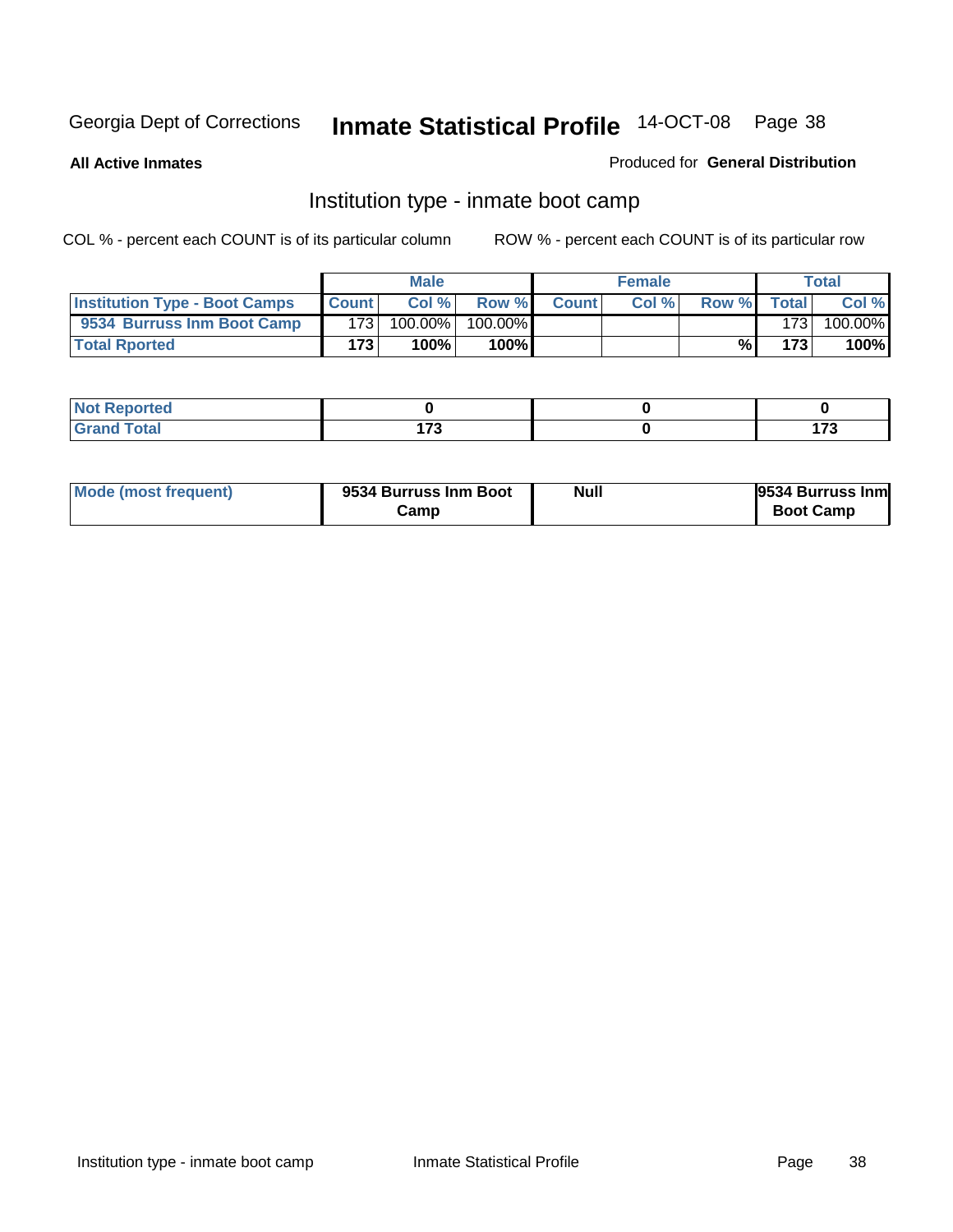**All Active Inmates**

#### Produced for **General Distribution**

# Number of disciplinary reports

|                                       |              | <b>Male</b> |        |              | <b>Female</b> |          |              | <b>Total</b> |
|---------------------------------------|--------------|-------------|--------|--------------|---------------|----------|--------------|--------------|
| <b>Number of Disciplinary Reports</b> | <b>Count</b> | Col %       | Row %  | <b>Count</b> | Col %         | Row %    | <b>Total</b> | Col %        |
|                                       | 20,726       | 42.00%      | 90.10% | 2,277        | 61.99%        | $9.90\%$ | 23,003       | 43.38%       |
|                                       | 7,182        | 14.55%      | 93.26% | 519          | 14.13%        | 6.74%    | 7,701        | 14.52%       |
| 2                                     | 3,961        | 8.03%       | 94.76% | 219          | 5.96%         | 5.24%    | 4,180        | 7.88%        |
| 3                                     | 2,710        | 5.49%       | 95.12% | 139          | 3.78%         | 4.88%    | 2,849        | 5.37%        |
|                                       | .991         | 4.03%       | 95.91% | 85           | 2.31%         | $4.09\%$ | 2,076        | 3.92%        |
| 5                                     | .540         | 3.12%       | 96.07% | 63           | 1.72%         | 3.93%    | 1,603        | 3.02%        |
| <b>More Than 5</b>                    | 11,240       | 22.78%      | 96.80% | 371          | 10.10%        | 3.20%    | 11,611       | 21.90%       |
| <b>Total Reported</b>                 | 49,350       | 100%        | 93.07% | 3,673        | 100%          | 6.93%    | 53,023       | 100%         |

| orted<br>NO  |        |       |        |
|--------------|--------|-------|--------|
| <b>Total</b> | 49.350 | 3.673 | 53,023 |

| Mean (average)       | 511 | 2.25 | 4.92 |
|----------------------|-----|------|------|
| Median (middle)      |     |      |      |
| Mode (most frequent) |     |      |      |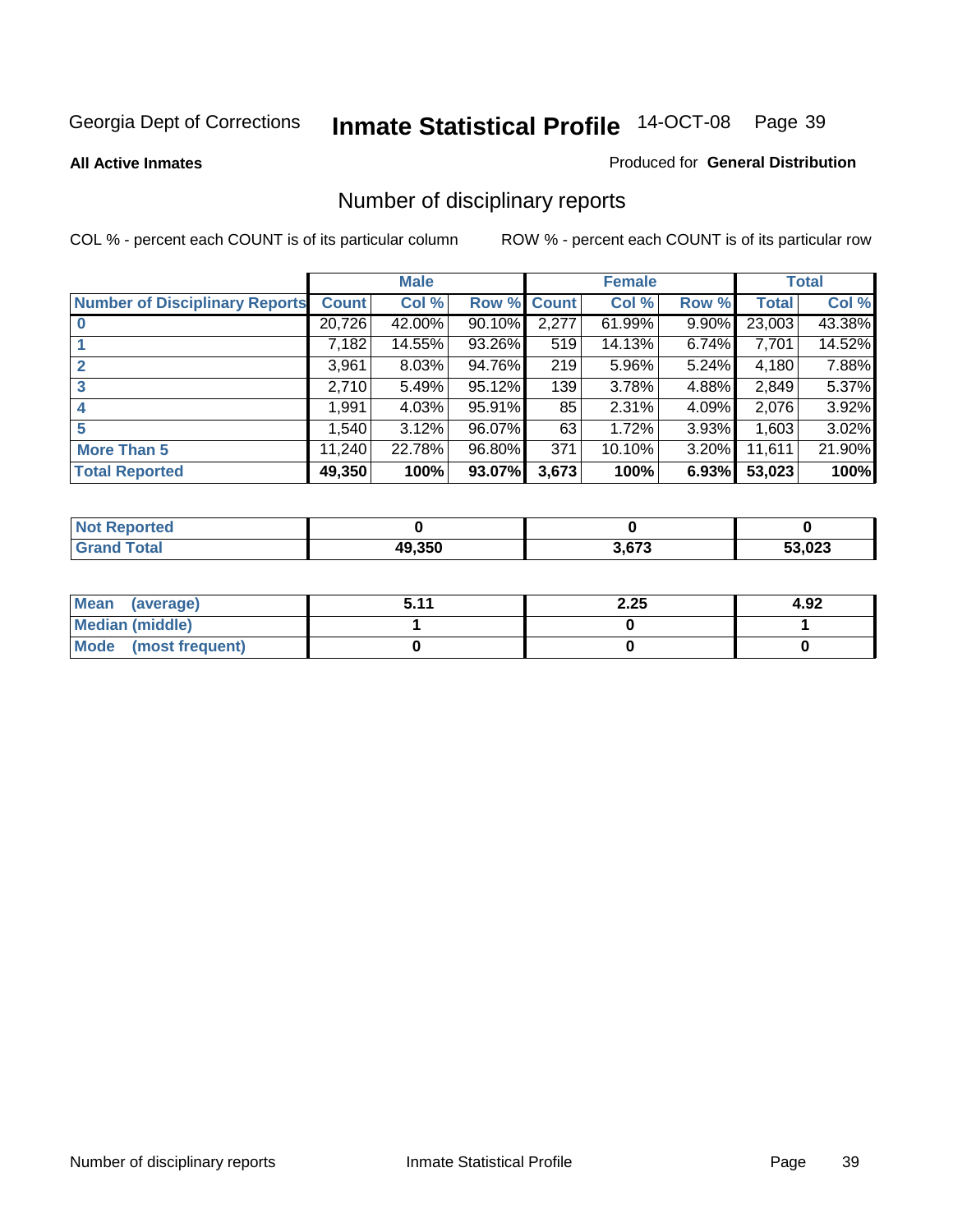#### **All Active Inmates**

#### Produced for **General Distribution**

### Number of transfers

|                            |         | <b>Male</b> |        |              | <b>Female</b> |          |              | <b>Total</b> |
|----------------------------|---------|-------------|--------|--------------|---------------|----------|--------------|--------------|
| <b>Number of Transfers</b> | Count l | Col %       | Row %  | <b>Count</b> | Col %         | Row %    | <b>Total</b> | Col %        |
|                            | 2,943   | 5.96%       | 85.68% | 492          | 13.40%        | 14.32%   | 3,435        | 6.48%        |
|                            | 17,834  | 36.14%      | 90.33% | 1,910        | 52.00%        | 9.67%    | 19,744       | 37.24%       |
| $\mathbf{2}$               | 11,005  | 22.30%      | 93.77% | 731          | 19.90%        | 6.23%    | 11,736       | 22.13%       |
| 3                          | 6,407   | 12.98%      | 94.95% | 341          | 9.28%         | 5.05%    | 6,748        | 12.73%       |
|                            | 3,839   | 7.78%       | 97.46% | 100          | 2.72%         | $2.54\%$ | 3,939        | 7.43%        |
| 5                          | 2,388   | 4.84%       | 98.15% | 45           | 1.23%         | 1.85%    | 2,433        | 4.59%        |
| <b>More Than 5</b>         | 4,934   | 10.00%      | 98.92% | 54           | 1.47%         | $1.08\%$ | 4,988        | 9.41%        |
| <b>Total Reported</b>      | 49,350  | 100%        | 93.07% | 3,673        | 100%          | 6.93%    | 53,023       | 100.0%       |

| N                   |                      |      |              |
|---------------------|----------------------|------|--------------|
| $\sim$ 10<br>______ | $\sim$ $\sim$ $\sim$ | 3673 | $\sim$<br>-^ |

| Mean (average)       | 2.61 | ∣.48 | 2.53 |
|----------------------|------|------|------|
| Median (middle)      |      |      |      |
| Mode (most frequent) |      |      |      |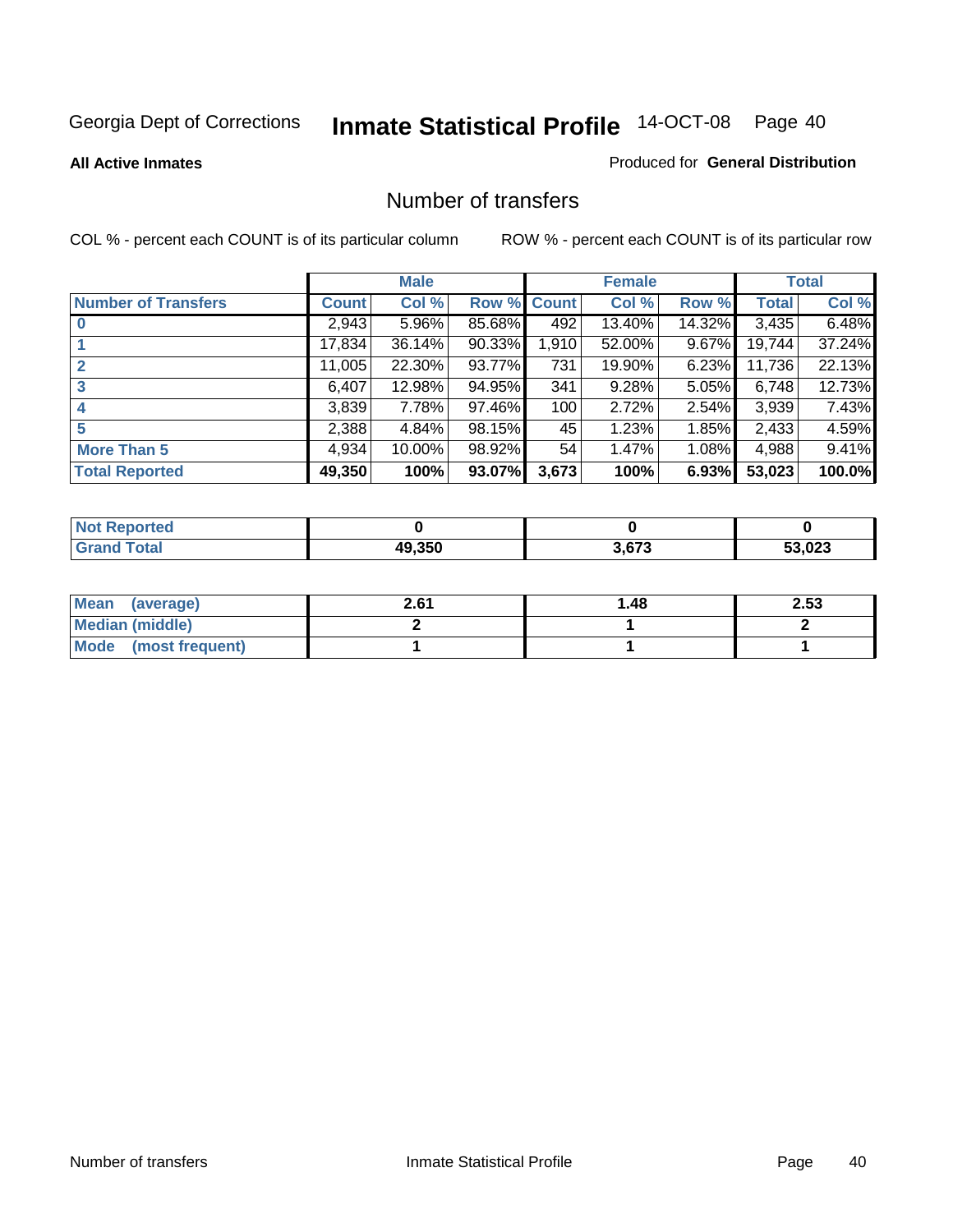**All Active Inmates**

#### Produced for **General Distribution**

# Number of escapes

|                          |              | <b>Male</b> |                    |       | <b>Female</b> |          |        | <b>Total</b> |
|--------------------------|--------------|-------------|--------------------|-------|---------------|----------|--------|--------------|
| <b>Number of Escapes</b> | <b>Count</b> | Col %       | <b>Row % Count</b> |       | Col %         | Row %    | Total  | Col %        |
|                          | 49,028       | 99.35%      | 93.05%             | 3,664 | 99.75%        | $6.95\%$ | 52,692 | 99.38%       |
|                          | 303          | 0.61%       | 97.12%             | 9     | 0.25%         | 2.88%    | 312    | 0.59%        |
|                          | 13           | 0.03%       | 100.00%            |       |               |          | 13     | 0.02%        |
|                          | 5            | 0.01%       | 100.00%            |       |               |          | 5      | 0.01%        |
|                          |              | 0.01%       | $100.00\%$         |       |               |          |        | 0.01%        |
| <b>Total Reported</b>    | 49,350       | 100%        | 93.07%             | 3,673 | 100%          | 6.93%    | 53,023 | 100.0%       |

| <b>Not Reported</b> |        |       |      |
|---------------------|--------|-------|------|
| <b>Total</b>        | 49.350 | 3.673 | .023 |

| Mean (average)       |  | ו ש. |
|----------------------|--|------|
| Median (middle)      |  |      |
| Mode (most frequent) |  |      |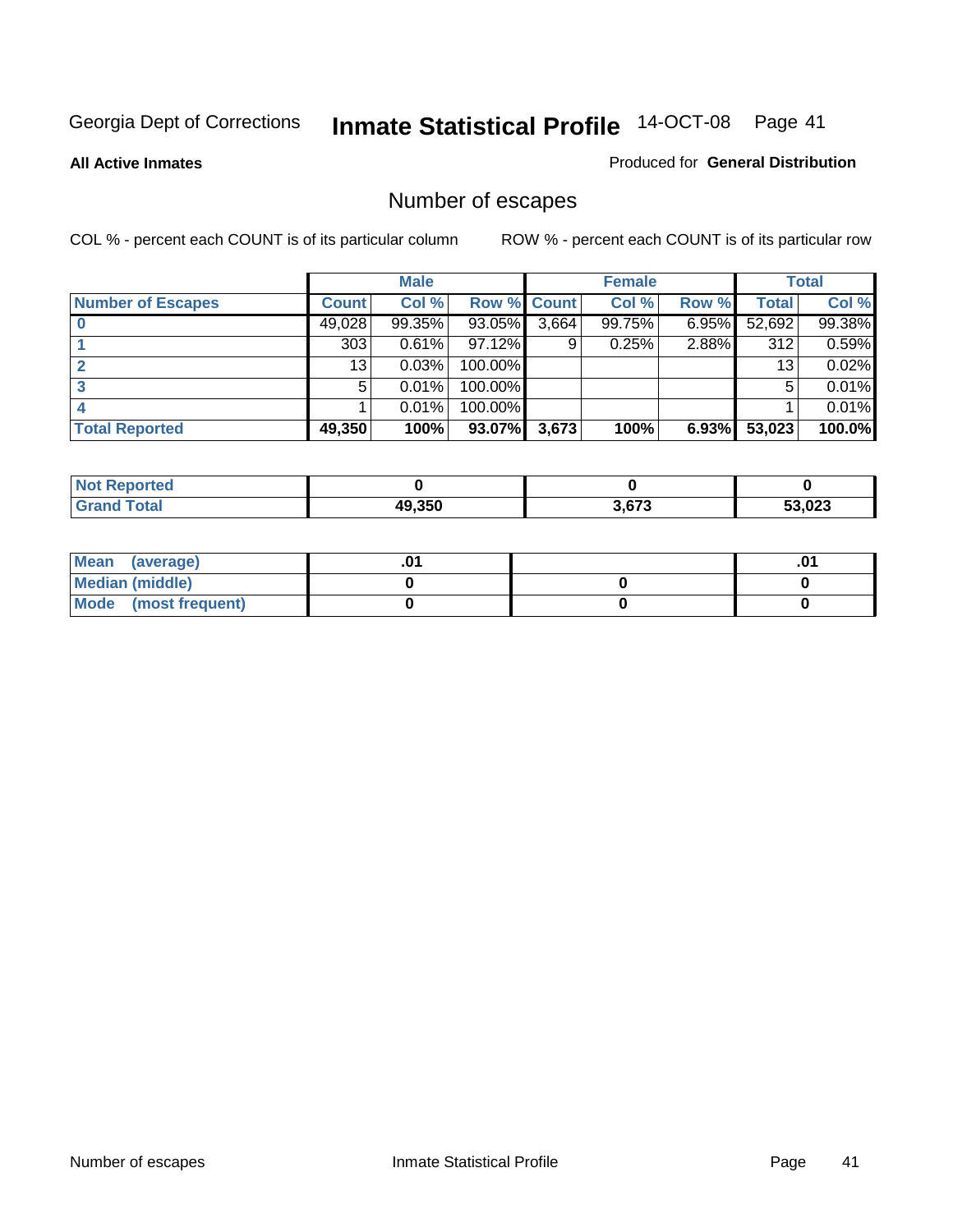#### **All Active Inmates**

#### Produced for **General Distribution**

# Probable future release type of still active inmates

|                                         |              | <b>Male</b> |                    |     | <b>Female</b> |          | <b>Total</b> |        |
|-----------------------------------------|--------------|-------------|--------------------|-----|---------------|----------|--------------|--------|
| <b>Probable Future Release Type</b>     | <b>Count</b> | Col %       | <b>Row % Count</b> |     | Col %         | Row %    | <b>Total</b> | Col %  |
| <b>Paroled with probation to follow</b> | 7,508        | 15.23%      | 92.71%             | 590 | 16.08%        | 7.29%    | 8,098        | 15.29% |
| Paroled w/o probation to follow         | 7.178        | 14.56%      | $93.48\%$          | 501 | 13.65%        | 6.52%    | 7.679        | 14.50% |
| <b>Maxout with probation to follow</b>  | 14,342       | 29.09%      | 92.17% 1.219       |     | 33.22%        | 7.83%    | 15,561       | 29.38% |
| <b>Maxout w/o probation to follow</b>   | 13,378       | 27.13%      | 92.63% 1.064       |     | 29.00%        | 7.37%    | 14,442       | 27.26% |
| Life, LWOP or death sentence            | 6,897        | 13.99%      | $95.90\%$          | 295 | 8.04%         | $4.10\%$ | 7,192        | 13.58% |
| <b>Total Reported</b>                   | 49,303       | 100%        | 93.07% 3,669       |     | 100%          | 6.93%    | 52,972       | 100%   |

| Released              |        |       |        |
|-----------------------|--------|-------|--------|
| <b>Tota</b><br>. Grar | 49,303 | 3,669 | 52,972 |

| Mode (most frequent) | Maxout with PROB follow Maxout with PROB follow Maxout with PROB |        |
|----------------------|------------------------------------------------------------------|--------|
|                      |                                                                  | follow |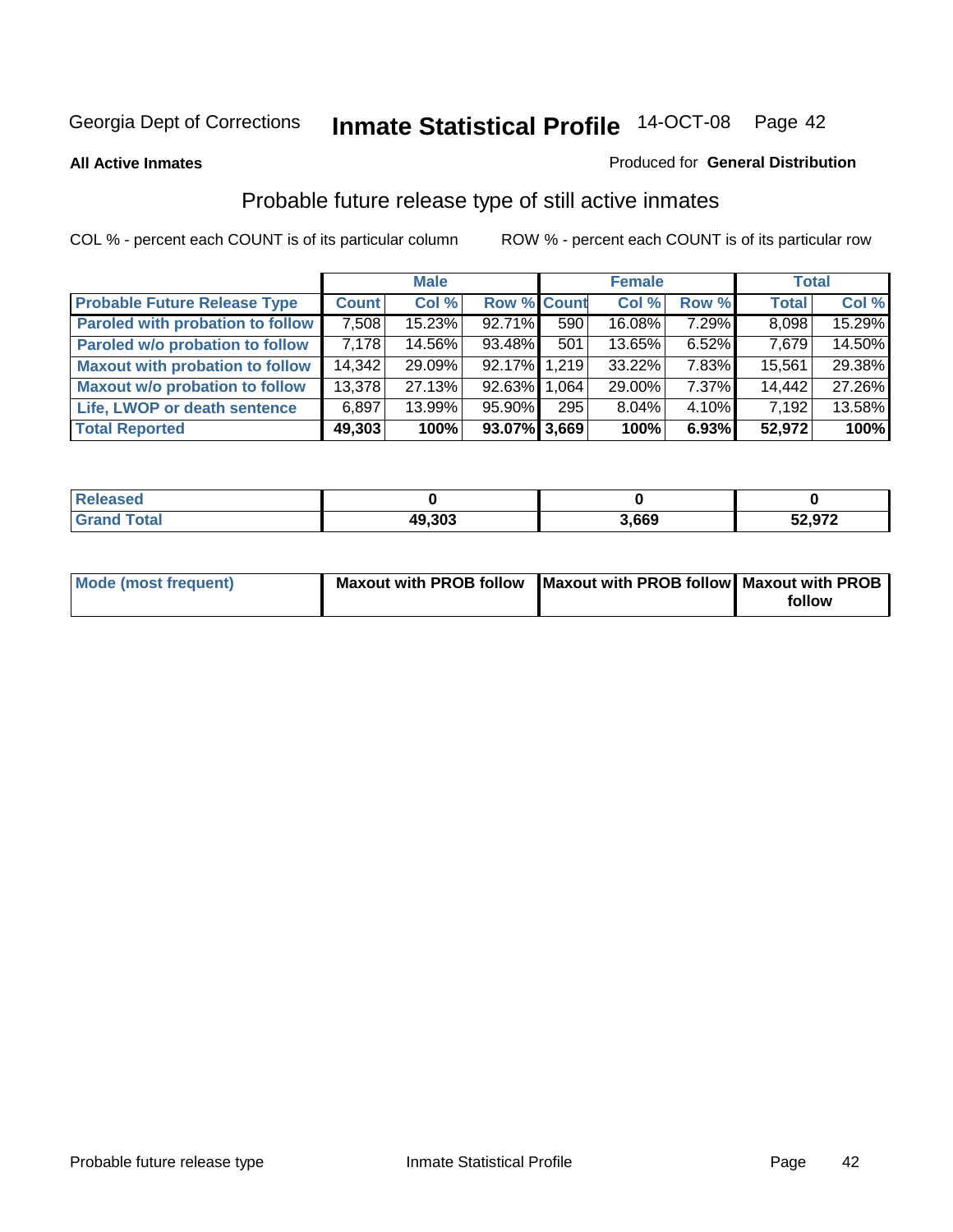**All Active Inmates**

#### Produced for **General Distribution**

# Actual release type

|                            |              | <b>Male</b> |                    | <b>Female</b> |       |              | $\tau$ otal |
|----------------------------|--------------|-------------|--------------------|---------------|-------|--------------|-------------|
| <b>Actual Release Type</b> | <b>Count</b> | Col %       | <b>Row % Count</b> | Col %         | Row % | <b>Total</b> | Col %       |
| <b>Total Reported</b>      |              | $\%$        | %                  | %             | %     |              | %           |

| <b>Still Active</b> | 49,350 | 3,673 | 53,023 |
|---------------------|--------|-------|--------|
| <b>Not Reported</b> |        |       |        |
| <b>Grand Total</b>  | 49,350 | 3,673 | 53,023 |

| M<br>____<br>_____ | NI | Null | $\cdots$ |
|--------------------|----|------|----------|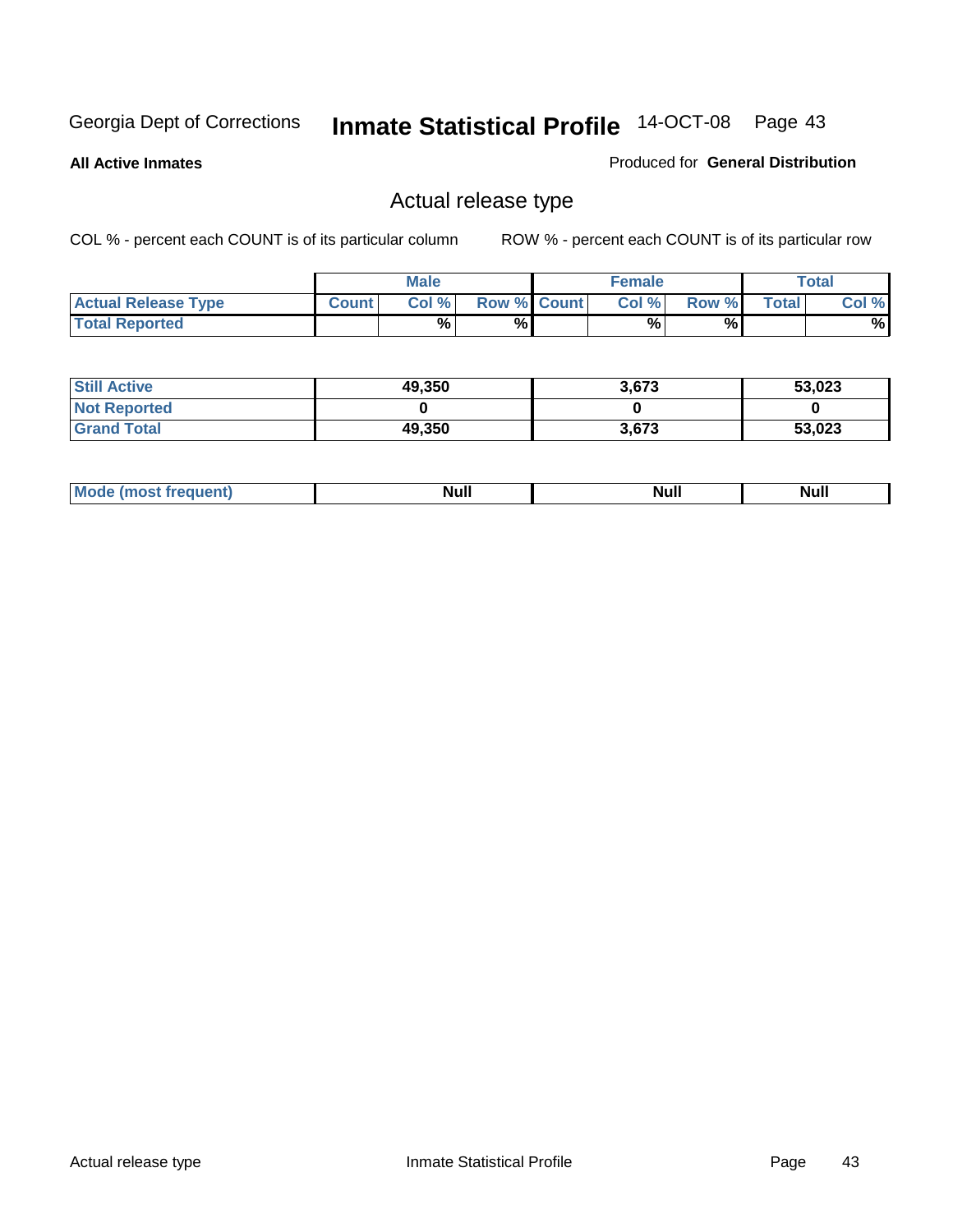#### **All Active Inmates**

#### Produced for **General Distribution**

### Time served in current (or last) institution

|                            |              | <b>Male</b> |        |              | <b>Female</b> |        |              | <b>Total</b> |
|----------------------------|--------------|-------------|--------|--------------|---------------|--------|--------------|--------------|
| <b>Time In Institution</b> | <b>Count</b> | Col %       | Row %  | <b>Count</b> | Col %         | Row %  | <b>Total</b> | Col %        |
| 0 to 3 months              | 13,168       | 26.68%      | 91.88% | 1,164        | 31.69%        | 8.12%  | 14,332       | 27.03%       |
| 3.01 to 6 months           | 7,123        | 14.43%      | 89.96% | 795          | 21.64%        | 10.04% | 7,918        | 14.93%       |
| 6.01 to 9 months           | 6,437        | 13.04%      | 93.44% | 452          | 12.31%        | 6.56%  | 6,889        | 12.99%       |
| 9.01 to 12 months          | 3,956        | 8.02%       | 94.37% | 236          | 6.43%         | 5.63%  | 4,192        | 7.91%        |
| <b>12.01 to 18 months</b>  | 5,152        | 10.44%      | 94.69% | 289          | 7.87%         | 5.31%  | 5,441        | 10.26%       |
| <b>18.01 to 24 months</b>  | 2,969        | 6.02%       | 95.25% | 148          | 4.03%         | 4.75%  | 3,117        | 5.88%        |
| $2.01$ to 3 years          | 3,781        | 7.66%       | 94.64% | 214          | 5.83%         | 5.36%  | 3,995        | 7.53%        |
| 3.01 to 4 years            | 2,000        | 4.05%       | 90.38% | 213          | 5.80%         | 9.62%  | 2,213        | 4.17%        |
| 4.01 to 5 years            | 1,275        | 2.58%       | 97.11% | 38           | 1.03%         | 2.89%  | 1,313        | 2.48%        |
| 5.01 to 6 years            | 849          | 1.72%       | 97.36% | 23           | 0.63%         | 2.64%  | 872          | 1.64%        |
| 6.01 to 7 years            | 679          | 1.38%       | 96.86% | 22           | 0.60%         | 3.14%  | 701          | 1.32%        |
| 7.01 to 8 years            | 517          | 1.05%       | 96.28% | 20           | 0.54%         | 3.72%  | 537          | 1.01%        |
| 8.01 to 9 years            | 334          | 0.68%       | 95.43% | 16           | 0.44%         | 4.57%  | 350          | 0.66%        |
| 9.01 to 10 years           | 332          | 0.67%       | 97.08% | 10           | 0.27%         | 2.92%  | 342          | 0.65%        |
| Over 10 years              | 778          | 1.58%       | 95.93% | 33           | 0.90%         | 4.07%  | 811          | 1.53%        |
| <b>Total Reported</b>      | 49,350       | 100%        | 93.07% | 3,673        | 100%          | 6.93%  | 53,023       | 100%         |

| <b>Not Reported</b> |        |       |        |
|---------------------|--------|-------|--------|
| <b>Total</b>        | 49,350 | . 673 | 53.023 |

| <b>Mean</b><br>(average) | 18 months | 13 months | 18 months |  |
|--------------------------|-----------|-----------|-----------|--|
| Median (middle)          | 8 months  | 5 months  | 8 months  |  |
| Mode<br>(most frequent)  | 0 months  | 2 months  | months    |  |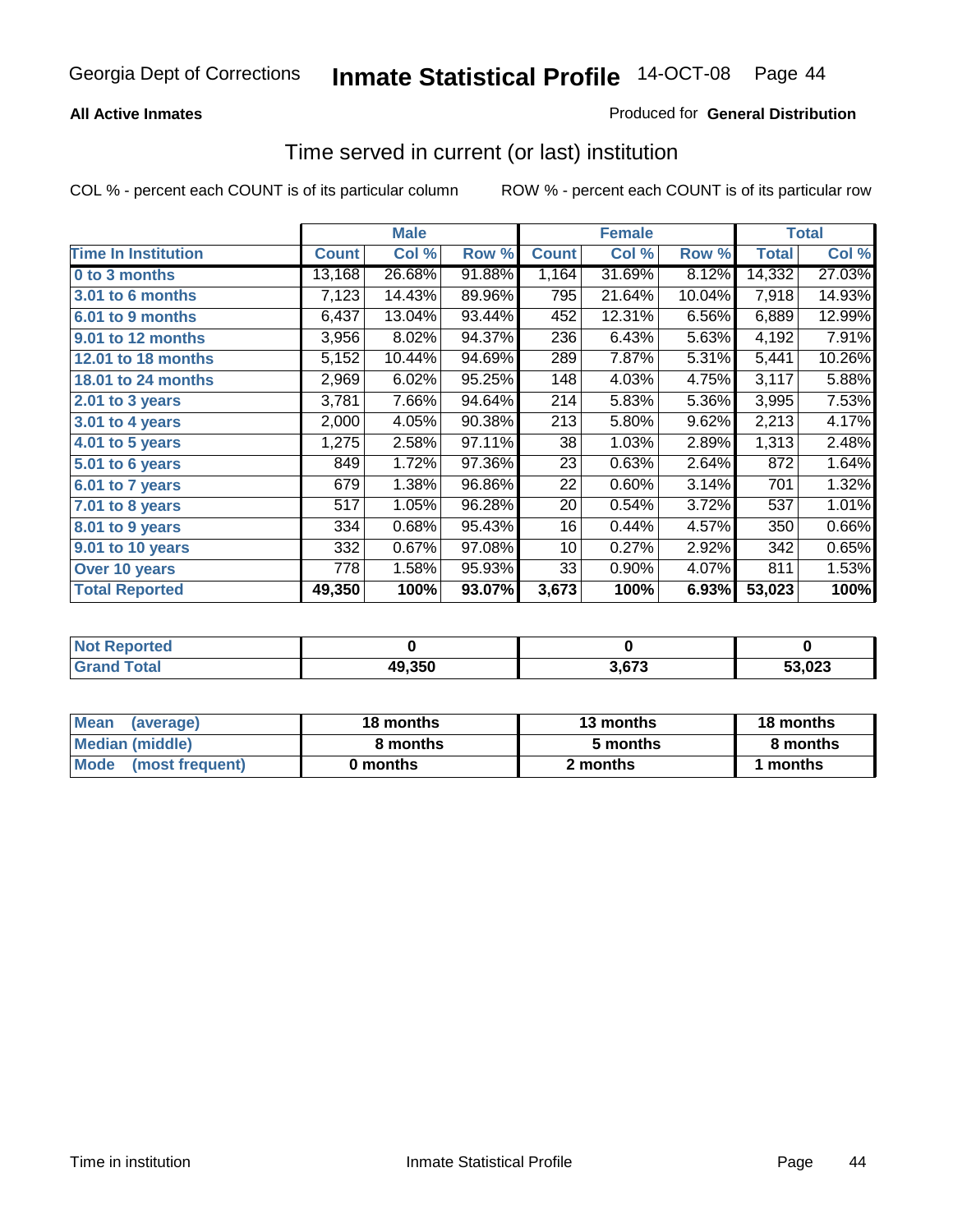**All Active Inmates**

#### Produced for **General Distribution**

# Highest grade level attained

|                              |                  | <b>Male</b> |         |                  | <b>Female</b> |        |                  | <b>Total</b> |
|------------------------------|------------------|-------------|---------|------------------|---------------|--------|------------------|--------------|
| <b>Grade Level</b>           | <b>Count</b>     | Col %       | Row %   | <b>Count</b>     | Col %         | Row %  | <b>Total</b>     | Col %        |
| No school at all             | 49               | 0.10%       | 96.08%  | $\overline{2}$   | 0.06%         | 3.92%  | $\overline{51}$  | 0.10%        |
| Grade 1                      | 46               | 0.10%       | 100.00% |                  |               |        | $\overline{46}$  | 0.09%        |
| <b>Grade 2</b>               | 63               | 0.13%       | 94.03%  | 4                | 0.12%         | 5.97%  | 67               | 0.13%        |
| <b>Grade 3</b>               | $\overline{137}$ | 0.29%       | 97.16%  | 4                | 0.12%         | 2.84%  | 141              | 0.27%        |
| Grade 4                      | 140              | 0.29%       | 96.55%  | $\overline{5}$   | 0.15%         | 3.45%  | 145              | 0.28%        |
| Grade 5                      | 229              | 0.48%       | 97.03%  | $\overline{7}$   | 0.20%         | 2.97%  | 236              | 0.46%        |
| Grade 6                      | 832              | 1.73%       | 95.41%  | 40               | 1.16%         | 4.59%  | 872              | 1.69%        |
| <b>Grade 7</b>               | 1,214            | 2.53%       | 93.67%  | 82               | 2.39%         | 6.33%  | 1,296            | 2.52%        |
| <b>Grade 8</b>               | 4,639            | 9.66%       | 93.81%  | 306              | 8.91%         | 6.19%  | 4,945            | 9.61%        |
| Grade 9                      | 7,534            | 15.69%      | 94.33%  | 453              | 13.19%        | 5.67%  | 7,987            | 15.52%       |
| Grade 10                     | 10,081           | 20.99%      | 94.74%  | 560              | 16.30%        | 5.26%  | 10,641           | 20.68%       |
| Grade 11                     | 8,984            | 18.71%      | 94.48%  | 525              | 15.28%        | 5.52%  | 9,509            | 18.48%       |
| <b>Grade 12 or GED</b>       | 8,407            | 17.51%      | 93.49%  | 585              | 17.03%        | 6.51%  | 8,992            | 17.47%       |
| <b>Some tech school</b>      | 648              | 1.35%       | 83.51%  | 128              | 3.73%         | 16.49% | 776              | 1.51%        |
| <b>Completed tech school</b> | 1,063            | 2.21%       | 83.77%  | $\overline{206}$ | 6.00%         | 16.23% | 1,269            | 2.47%        |
| College, 1 year              | 1,202            | 2.50%       | 90.51%  | 126              | 3.67%         | 9.49%  | 1,328            | 2.58%        |
| College, 2 year              | 1,600            | 3.33%       | 88.59%  | 206              | 6.00%         | 11.41% | 1,806            | 3.51%        |
| College, 3 year              | 451              | 0.94%       | 86.07%  | $\overline{73}$  | 2.13%         | 13.93% | $\overline{524}$ | 1.02%        |
| <b>Bachelor's degree</b>     | 562              | 1.17%       | 84.64%  | 102              | 2.97%         | 15.36% | 664              | 1.29%        |
| <b>Master's degree</b>       | 91               | 0.19%       | 85.85%  | 15               | 0.44%         | 14.15% | 106              | 0.21%        |
| Ph.D. degree                 | $\overline{26}$  | 0.05%       | 89.66%  | 3                | 0.09%         | 10.34% | 29               | $0.06\%$     |
| Law degree                   | $\overline{15}$  | 0.03%       | 83.33%  | $\overline{3}$   | 0.09%         | 16.67% | $\overline{18}$  | 0.03%        |
| <b>Some medical school</b>   | $\overline{2}$   | 0.01%       | 100.00% |                  |               |        | $\overline{2}$   | 0.01%        |
| <b>Medical degree</b>        | $\overline{9}$   | 0.02%       | 100.00% |                  |               |        | $\overline{9}$   | 0.02%        |
| <b>Total Reported</b>        | 48,024           | 100%        | 93.32%  | 3,435            | 100.0%        | 6.68%  | 51,459           | 100.0%       |

| .326   | າາດ<br>∠ാഠ          | .564 |
|--------|---------------------|------|
| 49.350 | <b>2.CZ2</b><br>ن ، |      |

| <b>Mean</b><br>(average)       | 10.43    | 11.06           | 10.47    |
|--------------------------------|----------|-----------------|----------|
| Median (middle)                | Grade 10 | Grade 11        | Grade 10 |
| <b>Mode</b><br>(most frequent) | Grade 10 | Grade 12 or GED | Grade 10 |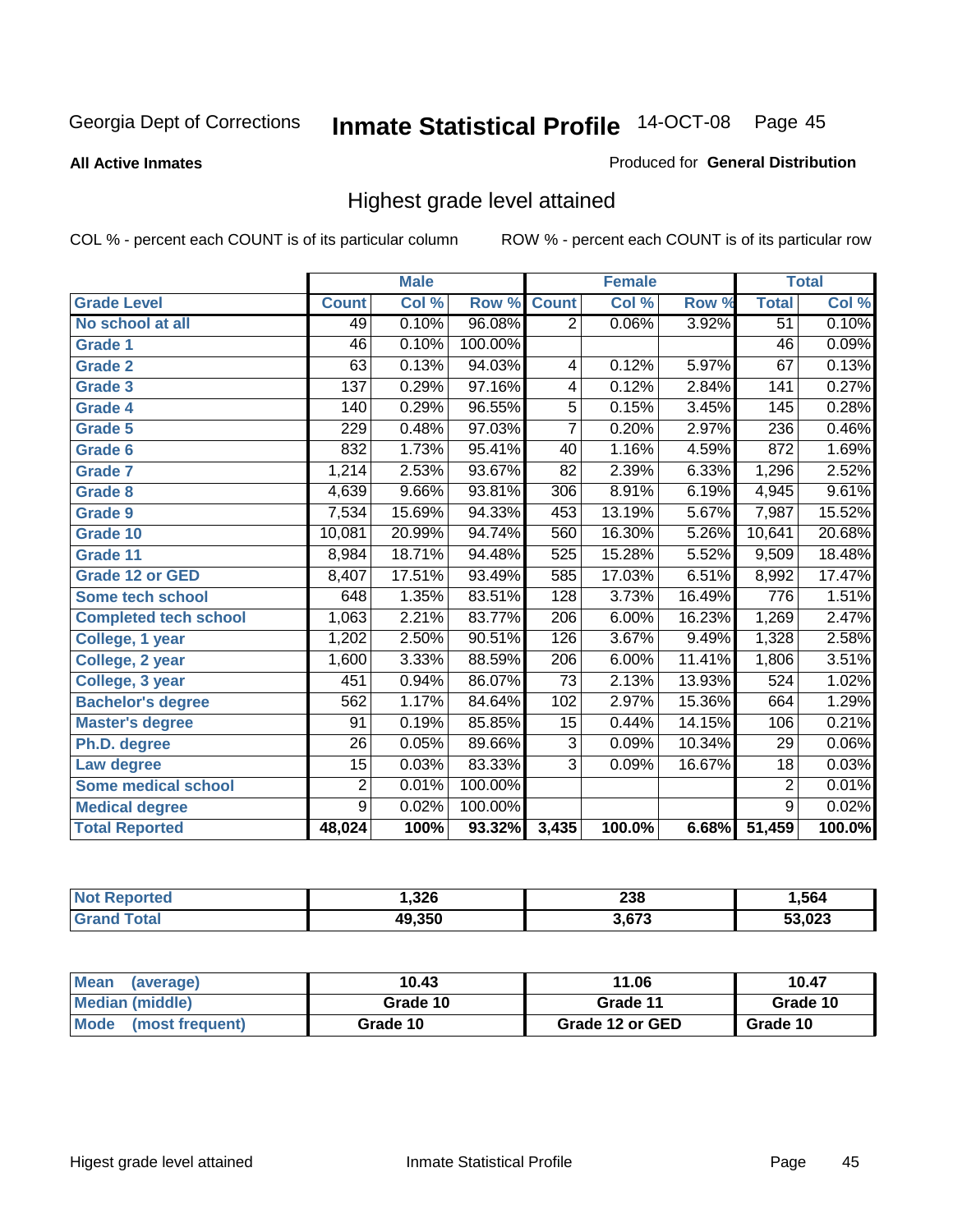**All Active Inmates**

#### Produced for **General Distribution**

### Culture fair IQ scores

|                       |              | <b>Male</b> |        |              | <b>Female</b> |        |              | <b>Total</b> |
|-----------------------|--------------|-------------|--------|--------------|---------------|--------|--------------|--------------|
| <b>IQ Scores</b>      | <b>Count</b> | Col %       | Row %  | <b>Count</b> | Col %         | Row %  | <b>Total</b> | Col %        |
| $60 - 69$             | 1,272        | 2.78%       | 95.93% | 54           | 2.28%         | 4.07%  | 1,326        | 2.76%        |
| $70 - 79$             | 3,610        | $7.90\%$    | 95.33% | 177          | 7.48%         | 4.67%  | 3,787        | 7.88%        |
| $80 - 89$             | 6,726        | 14.72%      | 92.26% | 564          | 23.83%        | 7.74%  | 7,290        | 15.17%       |
| $90 - 99$             | 11,519       | 25.21%      | 93.15% | 847          | 35.78%        | 6.85%  | 12,366       | 25.73%       |
| $100 - 109$           | 12,239       | 26.79%      | 97.20% | 353          | 14.91%        | 2.80%  | 12,592       | 26.20%       |
| $110 - 119$           | 8,309        | 18.19%      | 97.89% | 179          | 7.56%         | 2.11%  | 8,488        | 17.66%       |
| $120 - 129$           | 1,915        | 4.19%       | 94.66% | 108          | 4.56%         | 5.34%  | 2,023        | 4.21%        |
| $130 - 139$           | 78           | 0.17%       | 57.35% | 58           | 2.45%         | 42.65% | 136          | 0.28%        |
| 140 & Up              | ا 20         | 0.04%       | 42.55% | 27           | 1.14%         | 57.45% | 47           | 0.10%        |
| <b>Total Reported</b> | 45,688       | 100%        | 95.07% | 2,367        | 100%          | 4.93%  | 48,055       | 100%         |

| <b>Not Reported</b>         | 3,116  | 090, ا | 4,206  |
|-----------------------------|--------|--------|--------|
| <b>Not Valid (under 60)</b> | 546    | 216    | 762    |
| <b>Grand Total</b>          | 49,350 | 3,673  | 53,023 |

| <b>Mean</b><br>(average) | 98  | 97 | 98 |
|--------------------------|-----|----|----|
| Median (middle)          | 99  | 94 | 99 |
| Mode (most frequent)     | 103 | 99 | 99 |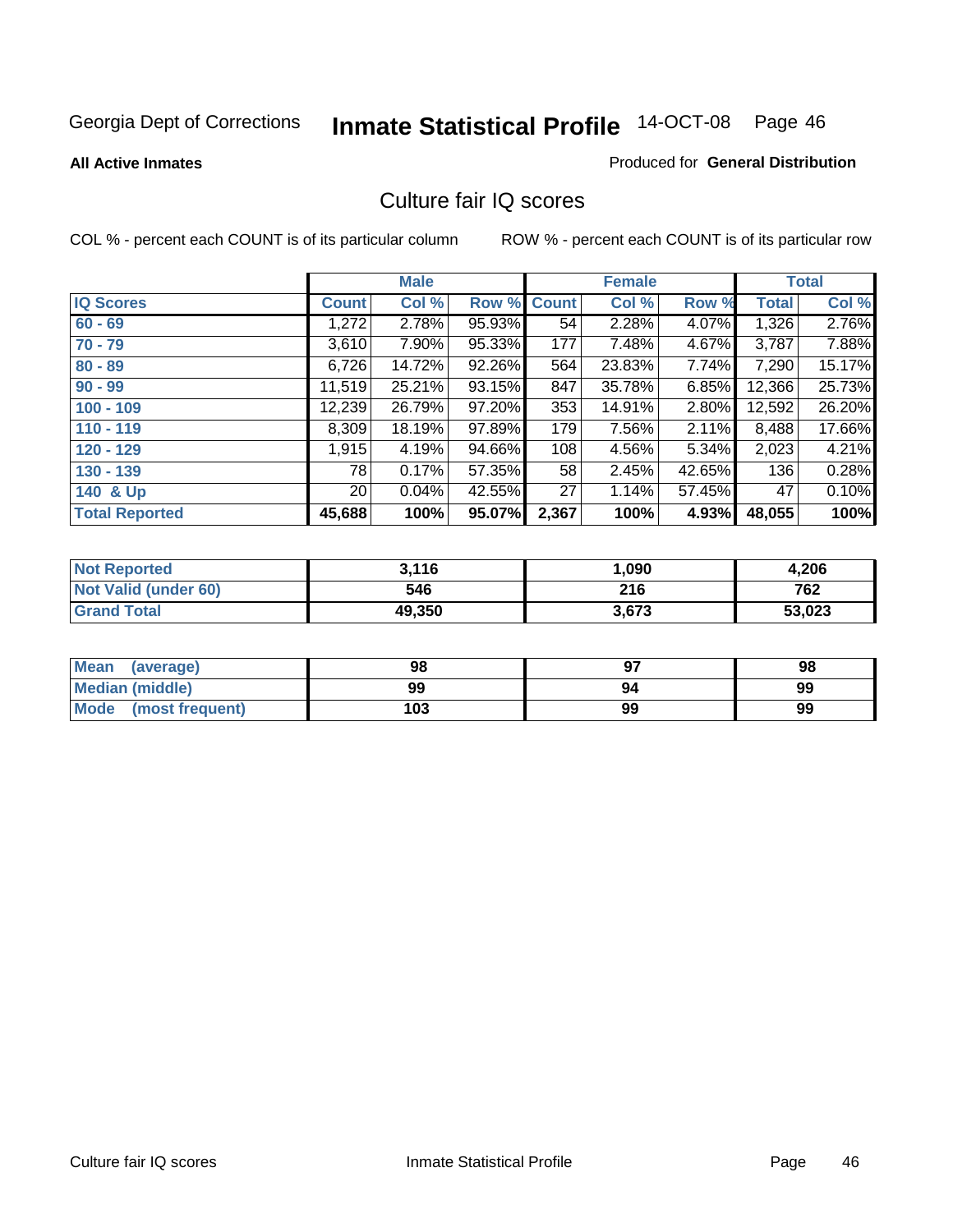#### **All Active Inmates**

#### Produced for **General Distribution**

# Wide Range Achievement Test (WRAT) reading score

|                           |              | <b>Male</b> |        |              | <b>Female</b> |        |              | <b>Total</b> |
|---------------------------|--------------|-------------|--------|--------------|---------------|--------|--------------|--------------|
| <b>WRAT Reading Score</b> | <b>Count</b> | Col %       | Row %  | <b>Count</b> | Col %         | Row %  | <b>Total</b> | Col %        |
| 0.1 to 0.9                | 823          | 1.78%       | 98.33% | 14           | 0.54%         | 1.67%  | 837          | 1.71%        |
| 1.0 to 1.9                | 1,157        | 2.50%       | 97.39% | 31           | 1.19%         | 2.61%  | 1,188        | 2.43%        |
| 2.0 to 2.9                | 2,216        | 4.79%       | 96.85% | 72           | 2.76%         | 3.15%  | 2,288        | 4.68%        |
| 3.0 to 3.9                | 3,463        | 7.48%       | 96.38% | 130          | 4.99%         | 3.62%  | 3,593        | 7.35%        |
| 4.0 to 4.9                | 4,356        | 9.41%       | 96.12% | 176          | 6.75%         | 3.88%  | 4,532        | 9.27%        |
| 5.0 to 5.9                | 3,773        | 8.15%       | 95.28% | 187          | 7.18%         | 4.72%  | 3,960        | 8.10%        |
| 6.0 to 6.9                | 3,954        | 8.54%       | 94.87% | 214          | 8.21%         | 5.13%  | 4,168        | 8.52%        |
| 7.0 to 7.9                | 1,998        | 4.31%       | 94.74% | 111          | 4.26%         | 5.26%  | 2,109        | 4.31%        |
| 8.0 to 8.9                | 4,185        | 9.04%       | 95.18% | 212          | 8.14%         | 4.82%  | 4,397        | 8.99%        |
| 9.0 to 9.9                | 3,744        | 8.09%       | 96.22% | 147          | 5.64%         | 3.78%  | 3,891        | 7.96%        |
| 10.0 to 10.9              | 2,331        | 5.03%       | 94.03% | 148          | 5.68%         | 5.97%  | 2,479        | 5.07%        |
| 11.0 to 11.9              | 2,488        | 5.37%       | 92.56% | 200          | 7.67%         | 7.44%  | 2,688        | 5.50%        |
| 12.0 to 12.9              | 8,429        | 18.20%      | 94.11% | 528          | 20.26%        | 5.89%  | 8,957        | 18.31%       |
| 13                        | 3,387        | 7.31%       | 88.60% | 436          | 16.73%        | 11.40% | 3,823        | 7.82%        |
| <b>Total Reported</b>     | 46,304       | 100%        | 94.67% | 2,606        | 100%          | 5.33%  | 48,910       | 100.0%       |

| n er | 3.046  | ,067  | 442<br>- 1 |
|------|--------|-------|------------|
|      | 49.350 | 3.673 | 53,023     |

| <b>Mean</b><br>(average)       | 8.08       | 9.24 | 8.14 |
|--------------------------------|------------|------|------|
| <b>Median (middle)</b>         | י ה<br>0.Z | 10.2 | o.z  |
| <b>Mode</b><br>(most frequent) | 12.8       | . .  | 12.8 |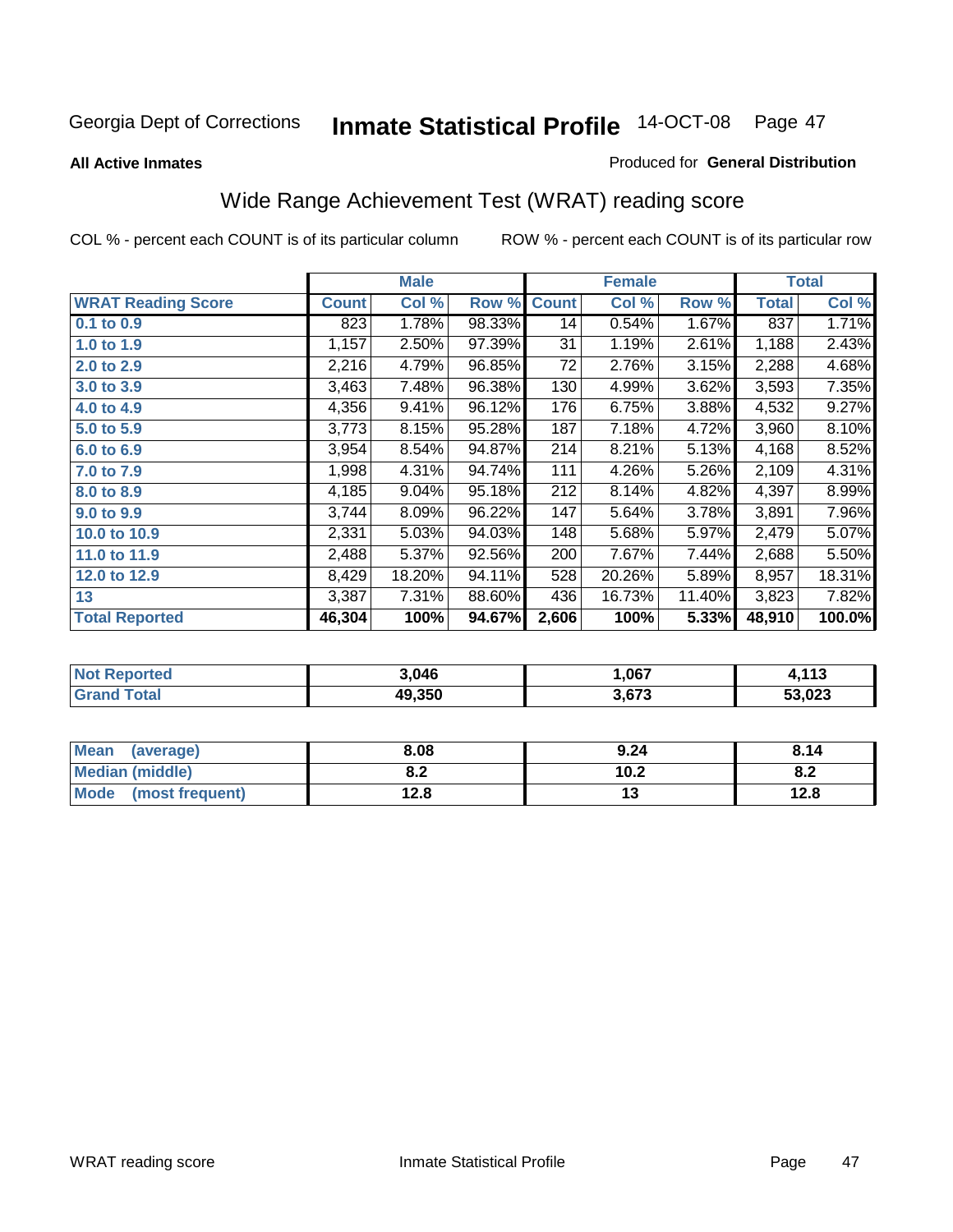**All Active Inmates**

#### Produced for **General Distribution**

# Wide Range Achievement Test (WRAT) math score

|                              |              | <b>Male</b> |        |                | <b>Female</b> |        |              | <b>Total</b> |
|------------------------------|--------------|-------------|--------|----------------|---------------|--------|--------------|--------------|
| <b>WRAT Mathematic Score</b> | <b>Count</b> | Col %       | Row %  | <b>Count</b>   | Col %         | Row %  | <b>Total</b> | Col %        |
| 0.1 to 0.9                   | 114          | 0.25%       | 98.28% | $\overline{2}$ | 0.08%         | 1.72%  | 116          | 0.24%        |
| 1.0 to 1.9                   | 231          | 0.50%       | 95.06% | 12             | 0.46%         | 4.94%  | 243          | 0.50%        |
| 2.0 to 2.9                   | 1,146        | 2.47%       | 95.02% | 60             | 2.31%         | 4.98%  | 1,206        | 2.47%        |
| 3.0 to 3.9                   | 2,819        | 6.09%       | 96.28% | 109            | 4.19%         | 3.72%  | 2,928        | 5.99%        |
| 4.0 to 4.9                   | 4,964        | 10.72%      | 95.90% | 212            | 8.14%         | 4.10%  | 5,176        | 10.58%       |
| 5.0 to 5.9                   | 6,294        | 13.59%      | 95.84% | 273            | 10.49%        | 4.16%  | 6,567        | 13.43%       |
| 6.0 to 6.9                   | 10,866       | 23.46%      | 95.27% | 539            | 20.71%        | 4.73%  | 11,405       | 23.32%       |
| 7.0 to 7.9                   | 6,400        | 13.82%      | 95.10% | 330            | 12.68%        | 4.90%  | 6,730        | 13.76%       |
| 8.0 to 8.9                   | 3,392        | 7.32%       | 93.44% | 238            | 9.14%         | 6.56%  | 3,630        | 7.42%        |
| 9.0 to 9.9                   | 3,835        | 8.28%       | 93.65% | 260            | 9.99%         | 6.35%  | 4,095        | 8.37%        |
| 10.0 to 10.9                 | 2,210        | 4.77%       | 95.55% | 103            | 3.96%         | 4.45%  | 2,313        | 4.73%        |
| 11.0 to 11.9                 | 1,609        | 3.47%       | 93.01% | 121            | 4.65%         | 6.99%  | 1,730        | 3.54%        |
| 12.0 to 12.9                 | 2,041        | 4.41%       | 87.63% | 288            | 11.06%        | 12.37% | 2,329        | 4.76%        |
| 13                           | 389          | 0.84%       | 87.42% | 56             | 2.15%         | 12.58% | 445          | 0.91%        |
| <b>Total Reported</b>        | 46,310       | 100%        | 94.68% | 2,603          | 100.0%        | 5.32%  | 48,913       | 100.0%       |

| 3.040  | 070, ا | , 110  |
|--------|--------|--------|
| 49.350 | 3.673  | 53,023 |

| Mean (average)         | 7.07 | 7.81 | 7.11 |
|------------------------|------|------|------|
| <b>Median (middle)</b> | 6.9  |      | 6.9  |
| Mode (most frequent)   | 6.9  | 12.9 | 6.9  |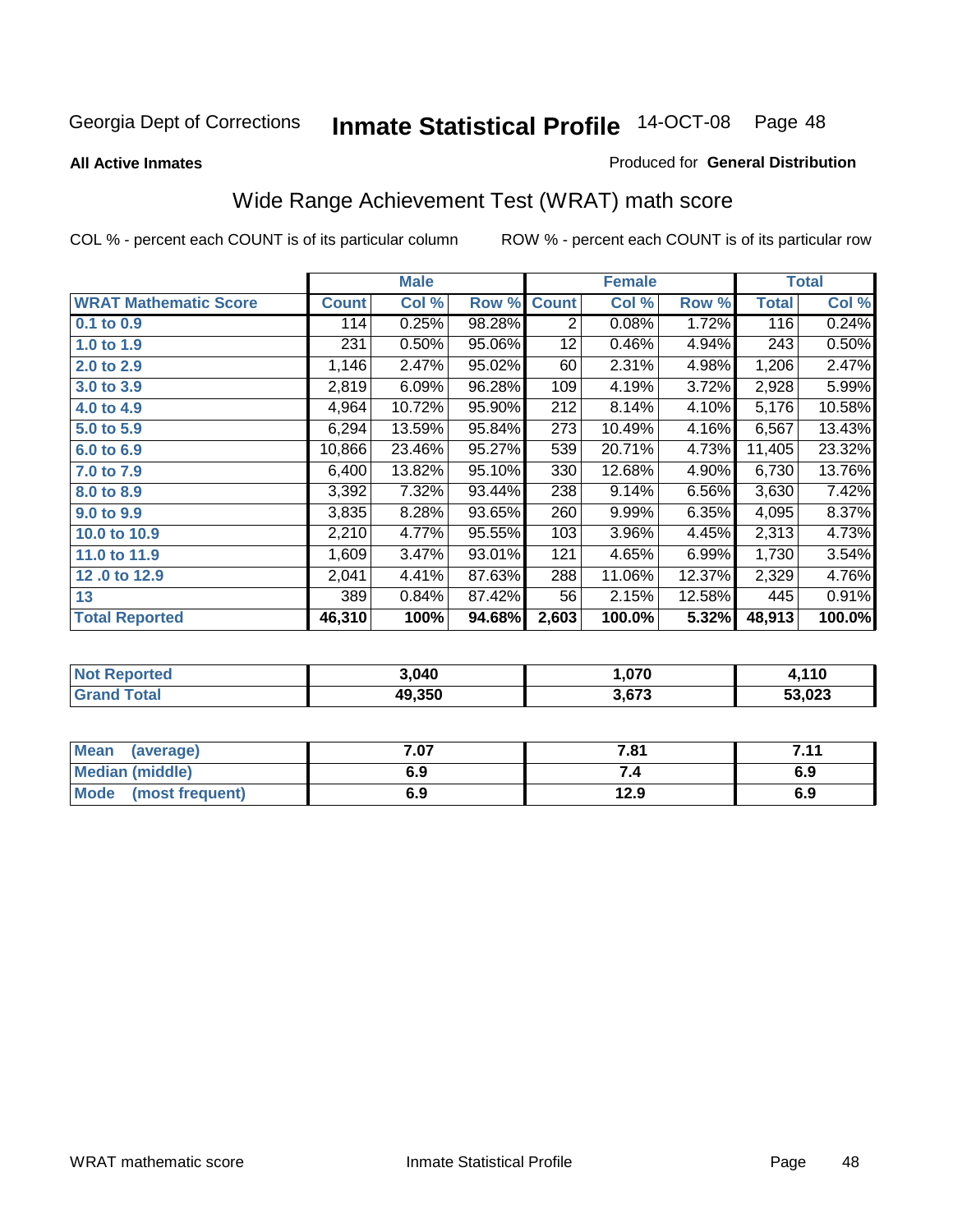#### **All Active Inmates**

#### Produced for **General Distribution**

# Wide Range Achievement Test (WRAT) spelling score

|                            |              | <b>Male</b> |        |              | <b>Female</b> |        |              | <b>Total</b> |
|----------------------------|--------------|-------------|--------|--------------|---------------|--------|--------------|--------------|
| <b>WRAT Spelling Score</b> | <b>Count</b> | Col %       | Row %  | <b>Count</b> | Col %         | Row %  | <b>Total</b> | Col %        |
| 0.1 to 0.9                 | 894          | 1.93%       | 98.03% | 18           | 0.69%         | 1.97%  | 912          | 1.86%        |
| 1.0 to 1.9                 | 2,051        | 4.43%       | 98.42% | 33           | 1.27%         | 1.58%  | 2,084        | 4.26%        |
| 2.0 to 2.9                 | 3,488        | 7.53%       | 98.31% | 60           | 2.30%         | 1.69%  | 3,548        | 7.25%        |
| 3.0 to 3.9                 | 3,415        | 7.37%       | 97.88% | 74           | 2.84%         | 2.12%  | 3,489        | 7.13%        |
| 4.0 to 4.9                 | 4,289        | 9.26%       | 97.08% | 129          | 4.95%         | 2.92%  | 4,418        | 9.03%        |
| 5.0 to 5.9                 | 5,320        | 11.49%      | 95.80% | 233          | 8.94%         | 4.20%  | 5,553        | 11.35%       |
| 6.0 to 6.9                 | 5,482        | 11.84%      | 95.79% | 241          | 9.24%         | 4.21%  | 5,723        | 11.70%       |
| 7.0 to 7.9                 | 3,823        | 8.26%       | 94.19% | 236          | 9.05%         | 5.81%  | 4,059        | 8.30%        |
| 8.0 to 8.9                 | 3,611        | 7.80%       | 94.16% | 224          | 8.59%         | 5.84%  | 3,835        | 7.84%        |
| 9.0 to 9.9                 | 3,236        | 6.99%       | 94.29% | 196          | 7.52%         | 5.71%  | 3,432        | 7.02%        |
| 10.0 to 10.9               | 3,059        | 6.61%       | 93.40% | 216          | 8.29%         | 6.60%  | 3,275        | 6.70%        |
| 11.0 to 11.9               | 1,928        | 4.16%       | 91.20% | 186          | 7.13%         | 8.80%  | 2,114        | 4.32%        |
| 12.0 to 12.9               | 4,160        | 8.98%       | 89.16% | 506          | 19.41%        | 10.84% | 4,666        | 9.54%        |
| 13                         | 1,551        | 3.35%       | 85.88% | 255          | 9.78%         | 14.12% | 1,806        | 3.69%        |
| <b>Total Reported</b>      | 46,307       | 100%        | 94.67% | 2,607        | 100%          | 5.33%  | 48,914       | 100%         |

| 3.043  | .066  | ,109   |
|--------|-------|--------|
| 49.350 | 3,673 | 53,023 |

| <b>Mean</b><br>(average) | 7.01               | 9.02 | 712 |
|--------------------------|--------------------|------|-----|
| <b>Median (middle)</b>   | b.4                | 9.3  | o.4 |
| Mode (most frequent)     | <u>. . </u><br>0.Z | 12.9 | υ.Ζ |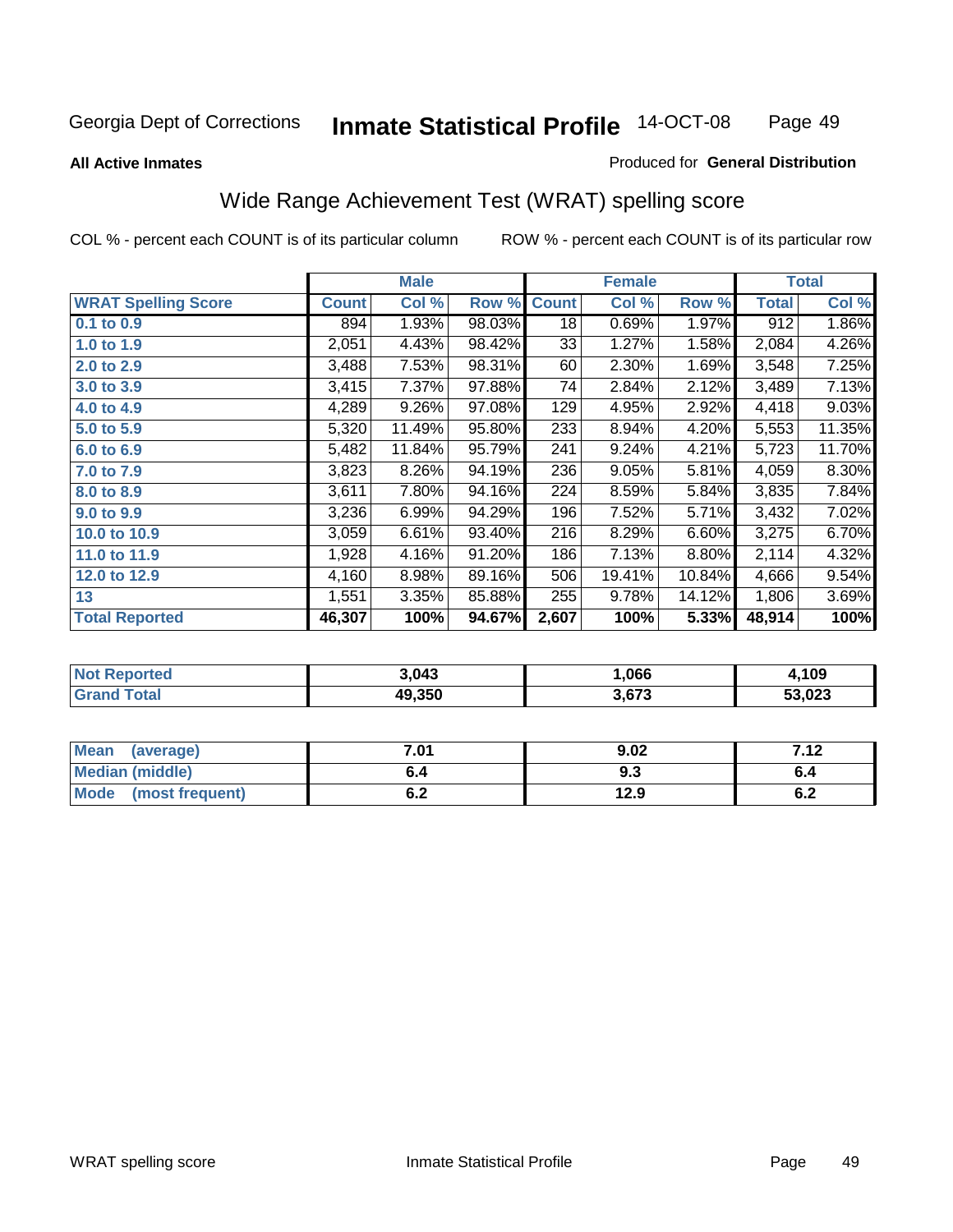#### **All Active Inmates**

#### Produced for **General Distribution**

### Scope of substance abuse - summary

|                        |        | <b>Male</b> |        |              | <b>Female</b> |           |              | <b>Total</b> |
|------------------------|--------|-------------|--------|--------------|---------------|-----------|--------------|--------------|
| <b>Substance Abuse</b> | Count  | Col %       | Row %  | <b>Count</b> | Col %         | Row %     | <b>Total</b> | Col %        |
| <b>None</b>            | 16,117 | 32.66%      | 93.02% | ا 210.       | 32.94%        | $6.98\%$  | 17,327       | 32.68%       |
| <b>Drugs only</b>      | 18,068 | 36.61%      | 89.97% | 2,014        | 54.83%        | $10.03\%$ | 20,082       | 37.87%       |
| <b>Alcohol only</b>    | 3.417  | $6.92\%$    | 97.60% | 84           | 2.29%         | $2.40\%$  | 3,501        | 6.60%        |
| Drugs and alcohol      | 11.748 | 23.81%      | 96.99% | 365          | $9.94\%$      | $3.01\%$  | 12,113       | 22.84%       |
| <b>Total Reported</b>  | 49,350 | 100%        | 93.07% | 3,673        | 100%          | 6.93%     | 53,023       | 100%         |

| <b>Not</b><br><b>Reported</b> |        |       |        |
|-------------------------------|--------|-------|--------|
| <b>Total</b><br><b>Grand</b>  | 49.350 | 3,673 | 53,023 |

|  | Mode<br>(most freauent) | Drugs only | Druas only | Drugs only |
|--|-------------------------|------------|------------|------------|
|--|-------------------------|------------|------------|------------|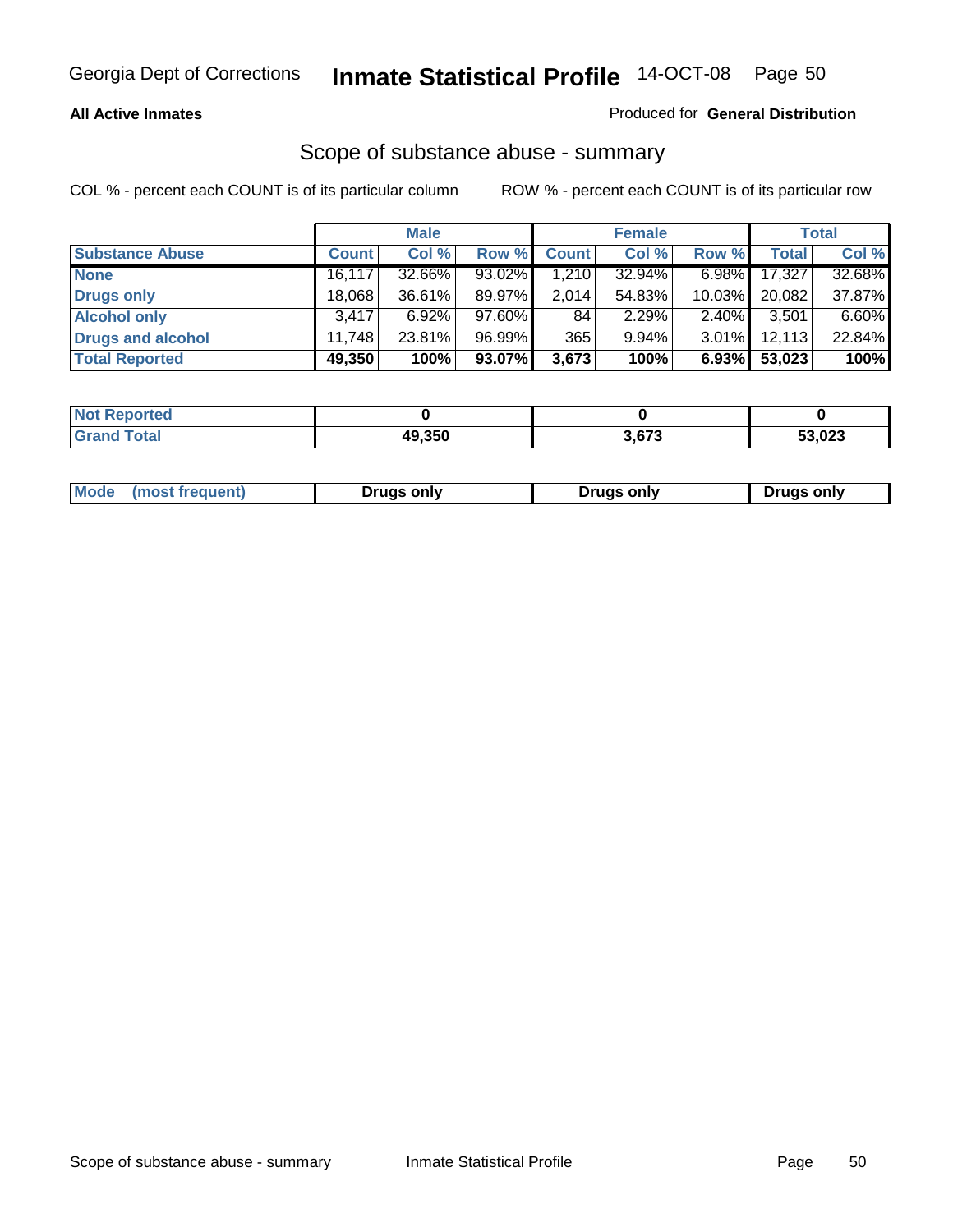#### **All Active Inmates**

#### Produced for **General Distribution**

### Scope of substance abuse - detail

|                                         |              | <b>Male</b> |         |              | <b>Female</b> |        |              | <b>Total</b> |
|-----------------------------------------|--------------|-------------|---------|--------------|---------------|--------|--------------|--------------|
| <b>Substance Abuse</b>                  | <b>Count</b> | Col %       | Row %   | <b>Count</b> | Col %         | Row %  | <b>Total</b> | Col %        |
| No drug or alcohol problems             | 16,117       | 32.66%      | 93.02%  | 1,210        | 32.94%        | 6.98%  | 17,327       | 32.68%       |
| Drug addiction but no alcohol           | 336          | 0.68%       | 81.75%  | 75           | 2.04%         | 18.25% | 411          | 0.78%        |
| <b>Drug addiction and alcohol</b>       | 133          | 0.27%       | 100.00% |              |               |        | 133          | 0.25%        |
| abuse                                   |              |             |         |              |               |        |              |              |
| <b>Drug addiction and alcoholism</b>    | 71           | 0.14%       | 94.67%  | 4            | 0.11%         | 5.33%  | 75           | 0.14%        |
| No drug problem but alcohol             | 2,788        | 5.65%       | 98.59%  | 40           | 1.09%         | 1.41%  | 2,828        | 5.33%        |
| abuse                                   |              |             |         |              |               |        |              |              |
| No drug problem but alcoholism          | 629          | 1.27%       | 93.46%  | 44           | 1.20%         | 6.54%  | 673          | 1.27%        |
| Drug experiment but no alcohol          | 8,101        | 16.42%      | 95.49%  | 383          | 10.43%        | 4.51%  | 8,484        | 16.00%       |
| <b>Drug experiment &amp; alcohol</b>    | 1,588        | 3.22%       | 98.51%  | 24           | 0.65%         | 1.49%  | 1,612        | 3.04%        |
| abuse                                   |              |             |         |              |               |        |              |              |
| <b>Drug experiment &amp; alcoholism</b> | 775          | 1.57%       | 96.63%  | 27           | 0.74%         | 3.37%  | 802          | 1.51%        |
| Drug abuse but no alcohol               | 9,631        | 19.52%      | 86.09%  | 1,556        | 42.36%        | 13.91% | 11,187       | 21.10%       |
| Drug abuse and alcohol abuse            | 7,656        | 15.51%      | 98.38%  | 126          | 3.43%         | 1.62%  | 7,782        | 14.68%       |
| Drug abuse and alcoholism               | 1,525        | 3.09%       | 89.23%  | 184          | 5.01%         | 10.77% | 1,709        | 3.22%        |
| <b>Total Reported</b>                   | 49,350       | 100%        | 93.07%  | 3,673        | 100%          | 6.93%  | 53,023       | 100%         |

| <b>Not Reported</b> |        |       |        |
|---------------------|--------|-------|--------|
| <b>cotal</b>        | 49.350 | 3.673 | 53,023 |

| Mode (most frequent) | No drug or alcohol problems Drug abuse but no alcohol No drug or alcohol |          |
|----------------------|--------------------------------------------------------------------------|----------|
|                      |                                                                          | problems |
|                      |                                                                          |          |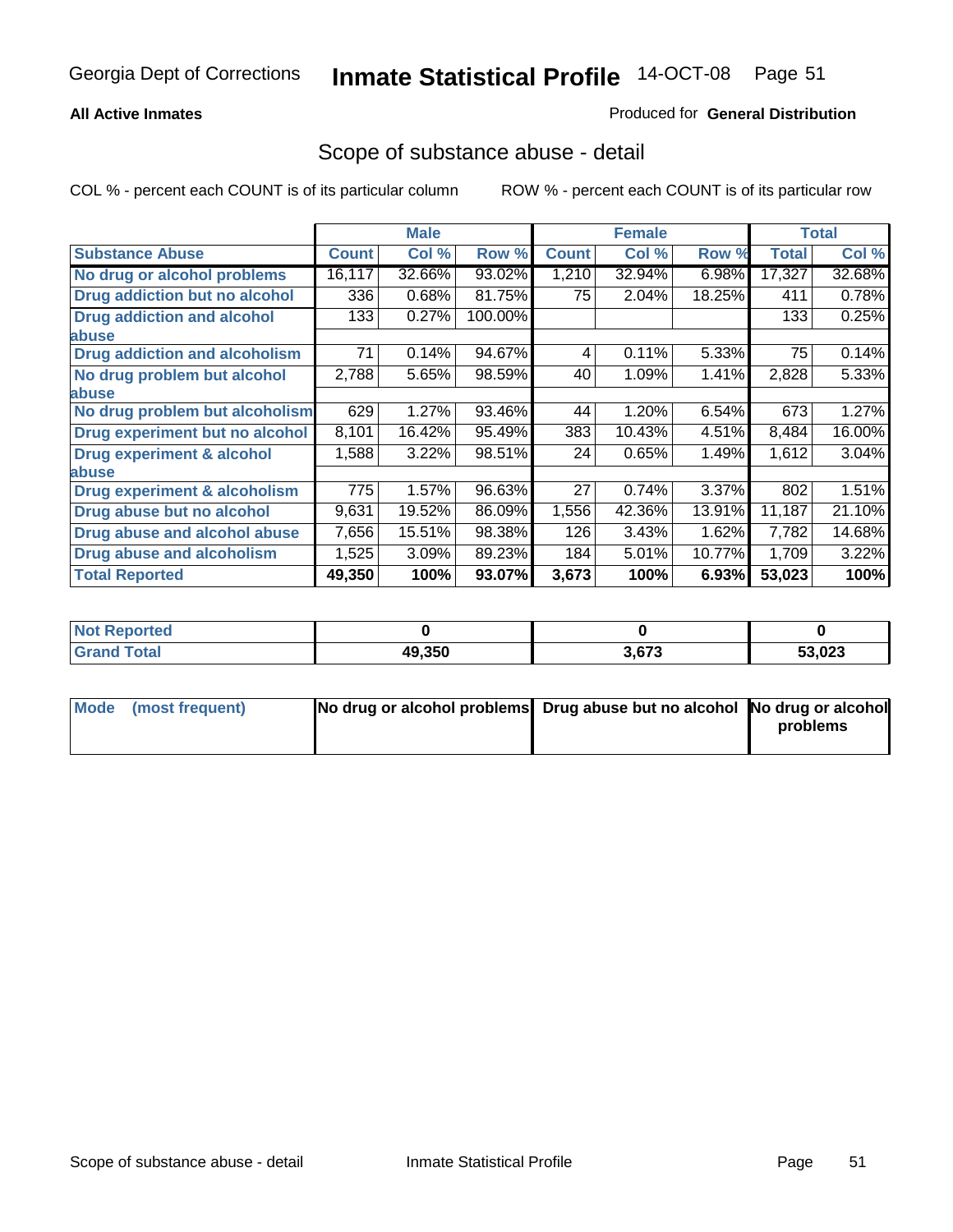#### **All Active Inmates**

#### Produced for **General Distribution**

### Current / last mental health treatment level

|                                    |              | <b>Male</b> |         |              | <b>Female</b> |          |              | <b>Total</b> |
|------------------------------------|--------------|-------------|---------|--------------|---------------|----------|--------------|--------------|
| <b>Mental Health Treatment Lev</b> | <b>Count</b> | Col %       | Row %   | <b>Count</b> | Col %         | Row %    | <b>Total</b> | Col %        |
| 1 No problem at current time       | 3,724        | 30.57%      | 95.76%  | 165          | 7.48%         | 4.24%    | 3,889        | 27.03%       |
| 2 Receiving outpatient             | 6,557        | 53.83%      | 76.88%  | 1,972        | 89.39%        | 23.12%   | 8,529        | 59.28%       |
| treatment                          |              |             |         |              |               |          |              |              |
| 3 Inpatient, moderate              | 1,541        | 12.65%      | 96.98%  | 48           | 2.18%         | $3.02\%$ | 1,589        | 11.04%       |
| treatment                          |              |             |         |              |               |          |              |              |
| 4 Inpatient, intensive             | 336          | 2.76%       | 94.12%  | 21           | 0.95%         | 5.88%    | 357          | 2.48%        |
| treatment                          |              |             |         |              |               |          |              |              |
| <b>5 Undergoing crisis</b>         | 11           | 0.09%       | 100.00% |              |               |          | 11           | 0.08%        |
| stabilization                      |              |             |         |              |               |          |              |              |
| <b>6 Hospital for criminally</b>   | 13           | 0.11%       | 100.00% |              |               |          | 13           | 0.09%        |
| insane                             |              |             |         |              |               |          |              |              |
| <b>Total Evaluated</b>             | 12,182       | 100%        | 84.67%  | 2,206        | 100%          | 15.33%   | 14,388       | 100%         |

| Never had MH evaluation | 37,168 | 467, ا | 38,635 |
|-------------------------|--------|--------|--------|
| `  Total<br>' Grand     | 49,350 | 3,673  | 53,023 |

| Median (middle)         | <b>Receiving outpatient</b><br>treatment | <b>Receiving outpatient</b><br>treatment | <b>Receiving</b><br>outpatient<br>treatment |
|-------------------------|------------------------------------------|------------------------------------------|---------------------------------------------|
| Mode<br>(most frequent) | <b>Receiving outpatient</b><br>treatment | <b>Receiving outpatient</b><br>treatment | Receiving<br>outpatient<br>treatment        |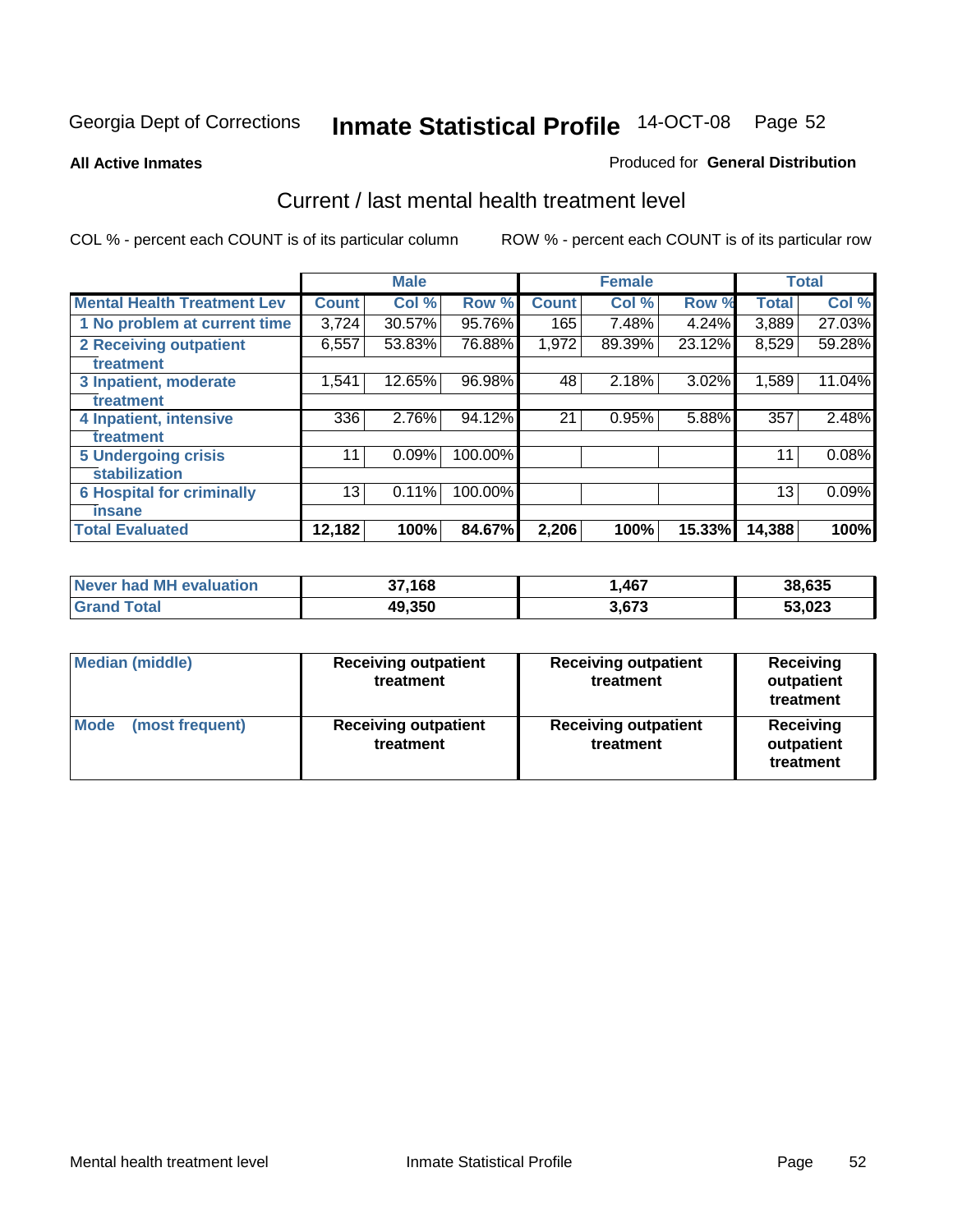#### **All Active Inmates**

#### Produced for **General Distribution**

# PULHESDWIT medical scale - 'P' overall condition ('P'hysical)

|                                   |              | <b>Male</b> |         |              | <b>Female</b> |         |              | <b>Total</b> |
|-----------------------------------|--------------|-------------|---------|--------------|---------------|---------|--------------|--------------|
| 'P' Overall Condition             | <b>Count</b> | Col %       | Row %   | <b>Count</b> | Col %         | Row %   | <b>Total</b> | Col %        |
| 1 No medical illness              | 36,785       | 76.06%      | 95.31%  | 1,812        | 52.11%        | 4.69%   | 38,597       | 74.45%       |
| 2 Well-controlled chronic illness | 9,340        | 19.31%      | 87.28%  | 1,361        | 39.14%        | 12.72%  | 10,701       | 20.64%       |
| 3 Poorly-controlled chronic       | 2,185        | 4.52%       | 92.12%  | 187          | 5.38%         | 7.88%   | 2,372        | 4.58%        |
| <b>illness</b>                    |              |             |         |              |               |         |              |              |
| 4 Significant problems requiring  | 51           | 0.11%       | 62.20%  | 31           | 0.89%         | 37.80%  | 82           | 0.16%        |
| special housing                   |              |             |         |              |               |         |              |              |
| 5 Terminal illness, < 6 months    | 3            | 0.01%       | 100.00% |              |               |         | 3            | 0.01%        |
| to live                           |              |             |         |              |               |         |              |              |
| 6 Inmate is pregnant              |              |             |         | 86           | 2.47%         | 100.00% | 86           | 0.17%        |
| <b>Total Reported</b>             | 48,364       | 100%        | 93.29%  | 3,477        | 100%          | 6.71%   | 51,841       | 100.0%       |

| <b>Not Reported</b> | 986    | 196   | ,182   |
|---------------------|--------|-------|--------|
| <b>Grand Total</b>  | 49,350 | 3,673 | 53,023 |

| Mode (most frequent) | 1 No medical illness | 1 No medical illness | 1 No medical |
|----------------------|----------------------|----------------------|--------------|
|                      |                      |                      | illness      |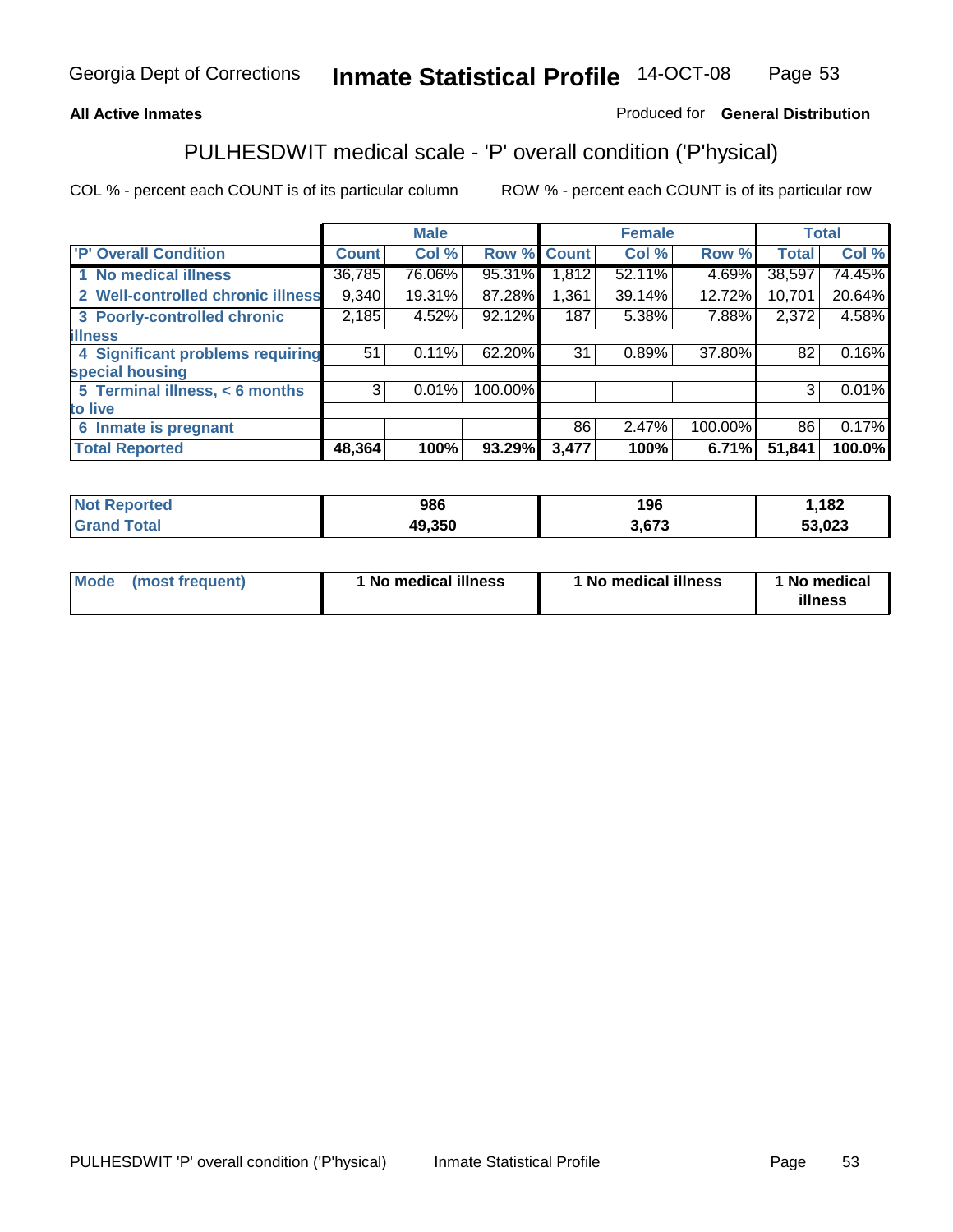#### **All Active Inmates**

#### Produced for **General Distribution**

### PULHESDWIT medical scale - 'U' upper body

|                              |              | <b>Male</b> |        |              | <b>Female</b> |        |              | <b>Total</b> |
|------------------------------|--------------|-------------|--------|--------------|---------------|--------|--------------|--------------|
| <b>U' Upper Body</b>         | <b>Count</b> | Col %       | Row %  | <b>Count</b> | Col %         | Row %  | <b>Total</b> | Col %        |
| 1 Upper bones, joints,       | 46,784       | 96.73%      | 93.61% | 3,195        | 91.89%        | 6.39%  | 49,979       | 96.41%       |
| muscles all OK               |              |             |        |              |               |        |              |              |
| 2 One or both arms minimally | 1,348        | 2.79%       | 84.14% | 254          | 7.31%         | 15.86% | 1,602        | 3.09%        |
| limited                      |              |             |        |              |               |        |              |              |
| 3 One or both arms           | 187          | 0.39%       | 89.90% | 21           | 0.60%         | 10.10% | 208          | 0.40%        |
| moderately limited           |              |             |        |              |               |        |              |              |
| 4 One arm disabled,          | 43           | 0.09%       | 87.76% | 6            | 0.17%         | 12.24% | 49           | 0.09%        |
| paralyzed, or amputated      |              |             |        |              |               |        |              |              |
| 5 Both arms disabled,        | 2            | 0.01%       | 66.67% |              | 0.03%         | 33.33% | 3            | 0.01%        |
| paralyzed, or amputated      |              |             |        |              |               |        |              |              |
| <b>Total Reported</b>        | 48,364       | 100%        | 93.29% | 3,477        | 100%          | 6.71%  | 51,841       | 100%         |

| <b>Not Reported</b>  | 986    | 196   | .182   |
|----------------------|--------|-------|--------|
| $\tau$ otal<br>Grand | 49,350 | 3.673 | 53,023 |

| <b>Mode</b> | (most frequent) | 1 Upper bones, joints,<br>muscles all OK | 1 Upper bones, joints,<br>muscles all OK | 1 Upper bones,<br>joints, muscles all<br>ΟK |
|-------------|-----------------|------------------------------------------|------------------------------------------|---------------------------------------------|
|-------------|-----------------|------------------------------------------|------------------------------------------|---------------------------------------------|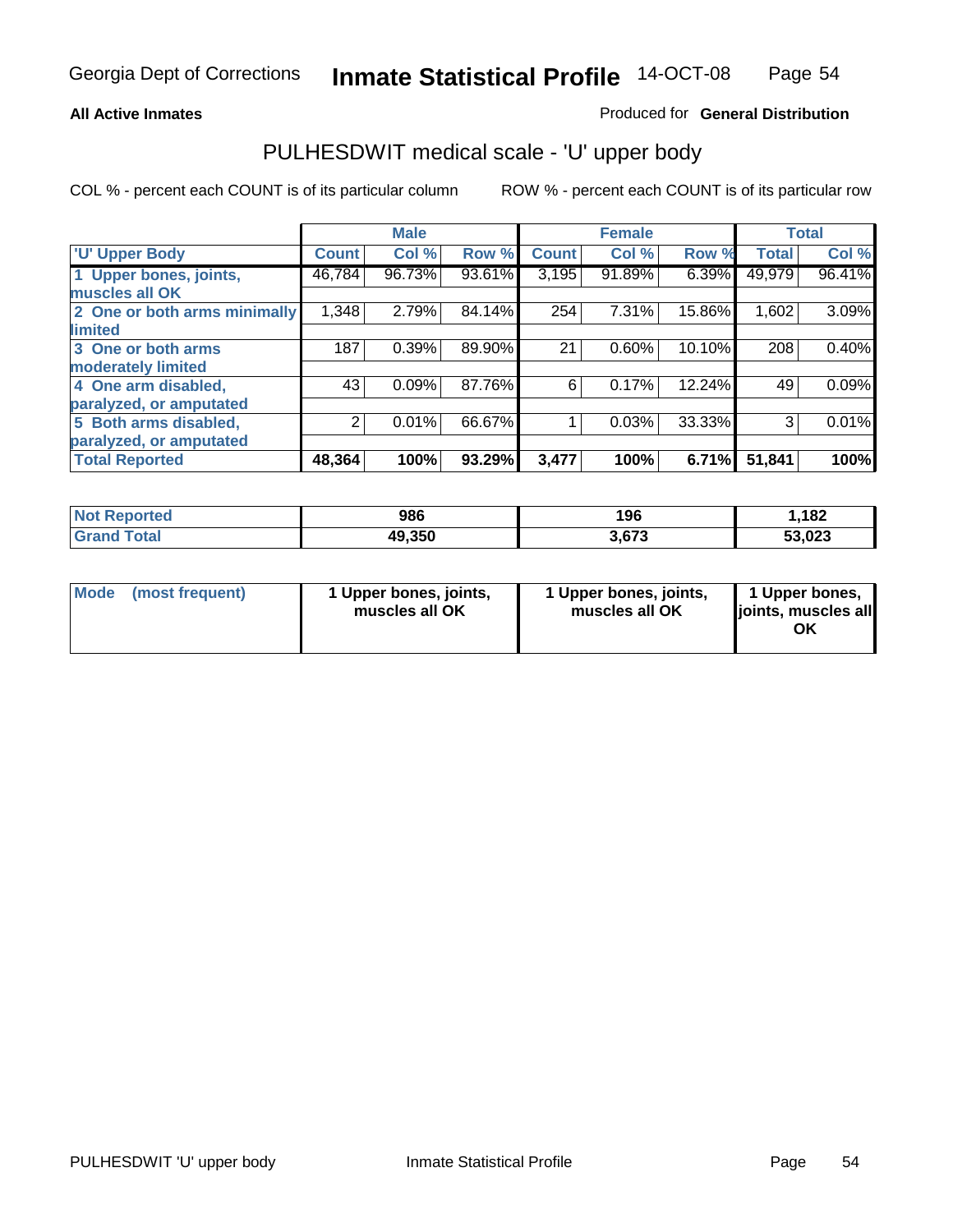#### **All Active Inmates**

### Produced for **General Distribution**

### PULHESDWIT medical scale - 'L' lower body

|                                |              | <b>Male</b> |        |              | <b>Female</b> |          |              | <b>Total</b> |
|--------------------------------|--------------|-------------|--------|--------------|---------------|----------|--------------|--------------|
| 'L' Lower Body                 | <b>Count</b> | Col %       | Row %  | <b>Count</b> | Col %         | Row %    | <b>Total</b> | Col %        |
| 1 Lower bones, joints,         | 44,625       | 92.27%      | 94.44% | 2,627        | 75.55%        | 5.56%    | 47,252       | 91.15%       |
| muscles all OK                 |              |             |        |              |               |          |              |              |
| 2 One or both legs minimally   | 3,094        | 6.40%       | 79.60% | 793          | 22.81%        | 20.40%   | 3,887        | 7.50%        |
| limited                        |              |             |        |              |               |          |              |              |
| 3 One or both legs             | 545          | 1.13%       | 92.37% | 45           | 1.29%         | 7.63%    | 590          | 1.14%        |
| moderately limited             |              |             |        |              |               |          |              |              |
| 4 One leg disabled, paralyzed, | 90           | 0.19%       | 89.11% | 11           | 0.32%         | 10.89%   | 101          | 0.19%        |
| or amputated                   |              |             |        |              |               |          |              |              |
| 5 Both legs disabled,          | 10           | 0.02%       | 90.91% |              | 0.03%         | $9.09\%$ | 11           | 0.02%        |
| paralyzed, or amputated        |              |             |        |              |               |          |              |              |
| <b>Total Reported</b>          | 48,364       | 100%        | 93.29% | 3,477        | 100%          | 6.71%    | 51,841       | 100%         |

| <b>Not Reported</b> | 986    | 196   | ,182   |
|---------------------|--------|-------|--------|
| Total<br>l Grand    | 49,350 | 3,673 | 53,023 |

|  | Mode (most frequent) | 1 Lower bones, joints,<br>muscles all OK | 1 Lower bones, joints,<br>muscles all OK | 1 Lower bones,<br>joints, muscles all<br>ОK |
|--|----------------------|------------------------------------------|------------------------------------------|---------------------------------------------|
|--|----------------------|------------------------------------------|------------------------------------------|---------------------------------------------|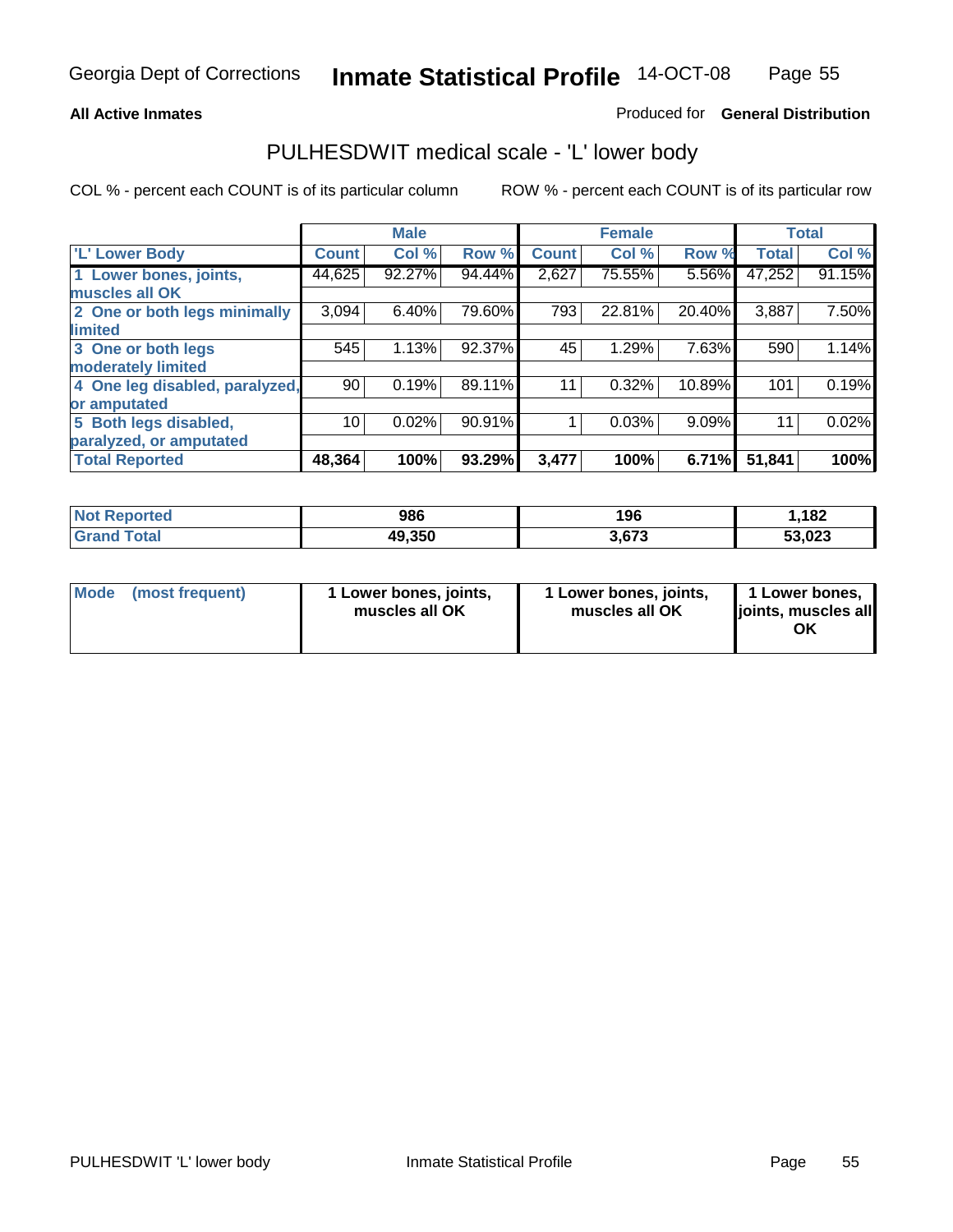#### **All Active Inmates**

#### Produced for **General Distribution**

### PULHESDWIT medical scale - 'H' hearing

|                                |              | <b>Male</b> |             |       | <b>Female</b> |        | <b>Total</b> |        |
|--------------------------------|--------------|-------------|-------------|-------|---------------|--------|--------------|--------|
| <b>H'</b> Hearing              | <b>Count</b> | Col %       | Row % Count |       | Col %         | Row %  | <b>Total</b> | Col %  |
| 1 Normal hearing both ears     | 47,996       | 99.24%      | 93.32%      | 3,433 | 98.73%        | 6.68%  | 51,429       | 99.21% |
| 2 Some loss in one ear with    | 285          | 0.59%       | 89.91%      | 32    | 0.92%         | 10.09% | 317          | 0.61%  |
| other OK, or mild loss in both |              |             |             |       |               |        |              |        |
| 3 Total loss in one ear with   | 52           | $0.11\%$    | 89.66%      | 6     | 0.17%         | 10.34% | 58           | 0.11%  |
| mild loss in other             |              |             |             |       |               |        |              |        |
| 4 Severe loss in both ears     | 16           | 0.03%       | 88.89%      | 2     | $0.06\%$      | 11.11% | 18           | 0.03%  |
| 5 Total loss in both ears,     | 15           | 0.03%       | 78.95%      | 4     | 0.12%         | 21.05% | 19           | 0.04%  |
| requiring special housing      |              |             |             |       |               |        |              |        |
| <b>Total Reported</b>          | 48,364       | 100%        | 93.29%      | 3,477 | 100%          | 6.71%  | 51,841       | 100%   |

| วrted     | 986    | 106<br>טכו | .182           |
|-----------|--------|------------|----------------|
| $\sim$ 40 | 49.350 | 672        | こう へへへ<br>.uzs |

| Mode (most frequent) | 1 Normal hearing both ears 11 Normal hearing both ears | 1 Normal hearing |
|----------------------|--------------------------------------------------------|------------------|
|                      |                                                        | both ears        |
|                      |                                                        |                  |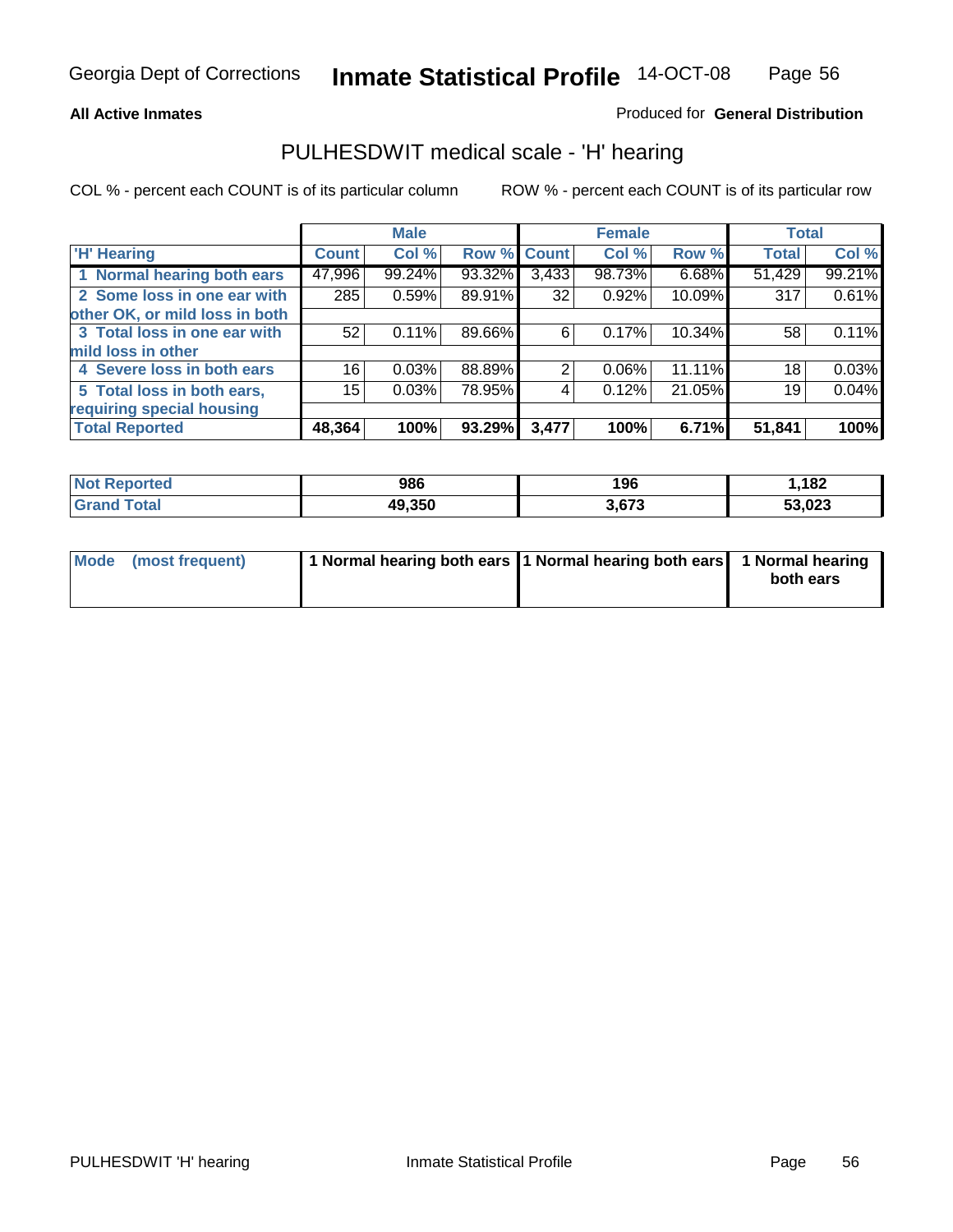#### **All Active Inmates**

#### Produced for **General Distribution**

# PULHESDWIT medical scale - 'E' vision

|                                 |              | <b>Male</b> |             |       | <b>Female</b> |        |              | <b>Total</b> |
|---------------------------------|--------------|-------------|-------------|-------|---------------|--------|--------------|--------------|
| 'E' Vision                      | <b>Count</b> | Col %       | Row % Count |       | Col %         | Row %  | <b>Total</b> | Col %        |
| 1 Correctable to 20/40 in both  | 43,272       | 89.47%      | 94.64%      | 2,451 | 70.49%        | 5.36%  | 45,723       | 88.20%       |
| eyes                            |              |             |             |       |               |        |              |              |
| 2 Correctable to 20/70 in one   | 4,526        | 9.36%       | 82.59%      | 954   | 27.44%        | 17.41% | 5,480        | 10.57%       |
| eye, may be blind in other      |              |             |             |       |               |        |              |              |
| 3 Correctable to 20/200 in one  | 476          | 0.98%       | 88.15%      | 64    | 1.84%         | 11.85% | 540          | 1.04%        |
| eye, may be blind in other      |              |             |             |       |               |        |              |              |
| 4 One eye not correctable to    | 77           | 0.16%       | 90.59%      | 8     | 0.23%         | 9.41%  | 85           | 0.16%        |
| 20/200, other may be blind      |              |             |             |       |               |        |              |              |
| 5 Blind in both eyes, requiring | 13           | 0.03%       | 100.00%     |       |               |        | 13           | 0.03%        |
| special housing                 |              |             |             |       |               |        |              |              |
| <b>Total Reported</b>           | 48,364       | 100%        | 93.29%      | 3,477 | 100%          | 6.71%  | 51,841       | 100%         |

| <b>Not Reported</b> | 986    | 196           | .182   |
|---------------------|--------|---------------|--------|
| ⊺ota                | 49,350 | 2072<br>ა.ხ/ა | 53,023 |

| Mode | (most frequent) | 1 Correctable to 20/40 in<br>both eves | 1 Correctable to 20/40 in   1 Correctable to<br>both eves | 20/40 in both eyes |
|------|-----------------|----------------------------------------|-----------------------------------------------------------|--------------------|
|------|-----------------|----------------------------------------|-----------------------------------------------------------|--------------------|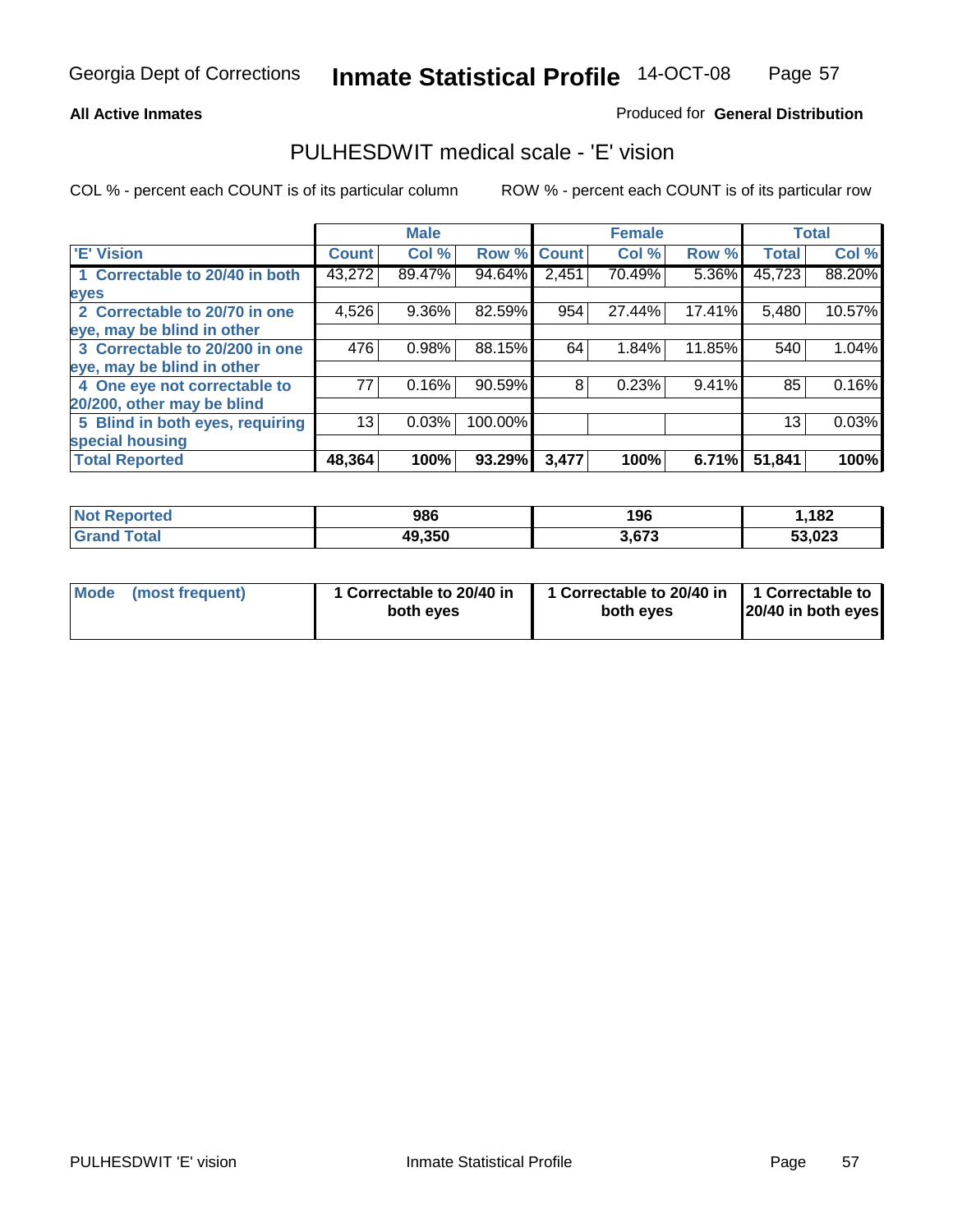#### **All Active Inmates**

#### Produced for **General Distribution**

# PULHESDWIT medical scale - 'S' pSychiatric

|                                        |              | <b>Male</b> |             |       | <b>Female</b> |        |              | <b>Total</b> |
|----------------------------------------|--------------|-------------|-------------|-------|---------------|--------|--------------|--------------|
| 'S' pSychiatric                        | <b>Count</b> | Col %       | Row % Count |       | Col %         | Row %  | <b>Total</b> | Col %        |
| 1 No impairment or disorders           | 41,510       | 86.87%      | 95.01%      | 2,179 | 62.78%        | 4.99%  | 43,689       | 85.24%       |
| 2 Stable, or in remission, or          | 5,182        | 10.84%      | 80.82%      | .230  | 35.44%        | 19.18% | 6,412        | 12.51%       |
| mild impairment or retardation         |              |             |             |       |               |        |              |              |
| 3 Requires moderate inpatient          | 1,011        | 2.12%       | 95.29%      | 50    | 1.44%         | 4.71%  | 1,061        | 2.07%        |
| treatment                              |              |             |             |       |               |        |              |              |
| 4 Requires intensive inpatient         | 68           | 0.14%       | 85.00%      | 12    | 0.35%         | 15.00% | 80           | 0.16%        |
| treatment                              |              |             |             |       |               |        |              |              |
| <b>5 Requires Crisis Stabilization</b> | 12           | 0.03%       | 100.00%     |       |               |        | 12           | 0.02%        |
| Unit (CSU) inpatient care              |              |             |             |       |               |        |              |              |
| <b>Total Reported</b>                  | 47,783       | 100%        | 93.23%      | 3,471 | 100%          | 6.77%  | 51,254       | 100%         |

| <b>Not Reported</b>  | ,567   | 202   | .769.، |
|----------------------|--------|-------|--------|
| $\tau$ otal<br>Grand | 49,350 | 3,673 | 53,023 |

| Mode (most frequent) | <b>1</b> No impairment or disorders | 1 No impairment or<br>disorders | 1 No impairment or<br>disorders |
|----------------------|-------------------------------------|---------------------------------|---------------------------------|
|                      |                                     |                                 |                                 |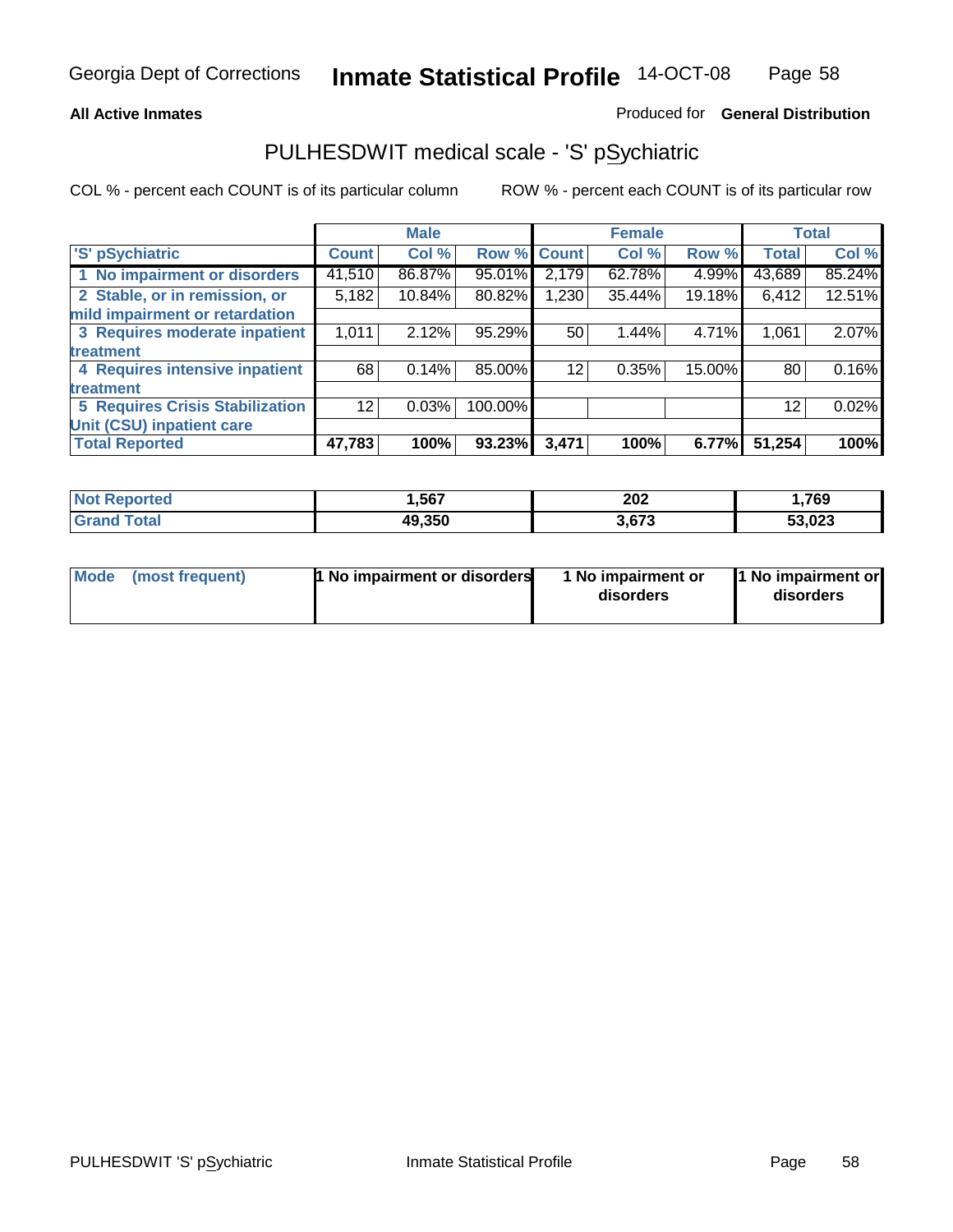#### **All Active Inmates**

#### Produced for **General Distribution**

### PULHESDWIT medical scale - 'D' dental

|                                 |              | <b>Male</b> |         |             | <b>Female</b> |        |              | <b>Total</b> |
|---------------------------------|--------------|-------------|---------|-------------|---------------|--------|--------------|--------------|
| <b>D' Dental</b>                | <b>Count</b> | Col %       |         | Row % Count | Col %         | Row %  | <b>Total</b> | Col %        |
| 1 Minimal routine dental health | 15,515       | 32.64%      | 88.28%  | 2,060       | 59.35%        | 11.72% | 17,575       | 34.45%       |
| <b>needs</b>                    |              |             |         |             |               |        |              |              |
| 2 Moderate cavities and/or      | 23,113       | 48.62%      | 95.58%  | 1,070       | 30.83%        | 4.42%  | 24,183       | 47.41%       |
| gum disease                     |              |             |         |             |               |        |              |              |
| 3 Extensive gum disease         | 8,906        | 18.73%      | 96.31%  | 341         | 9.82%         | 3.69%  | 9,247        | 18.13%       |
| and/or widespread decay         |              |             |         |             |               |        |              |              |
| 4 Urgent need for dental        | 5            | 0.01%       | 100.00% |             |               |        | 5            | 0.01%        |
| <b>services</b>                 |              |             |         |             |               |        |              |              |
| <b>Total Reported</b>           | 47,539       | 100%        | 93.20%  | 3,471       | 100%          | 6.80%  | 51,010       | 100%         |

| ported                  | 044     | 202            | <b>2012</b> |
|-------------------------|---------|----------------|-------------|
| NO.                     | ו וס, ו | ____           | ZJU I J     |
| <b>Total</b><br>' Grano | 49,350  | 2.672<br>ა.ხ/ა | 53,023      |

| <b>Mode</b><br>(most frequent) | 2 Moderate cavities and/or<br>qum disease | Minimal routine dental<br>health needs | 2 Moderate<br>cavities and/or<br>qum disease |
|--------------------------------|-------------------------------------------|----------------------------------------|----------------------------------------------|
|                                |                                           |                                        |                                              |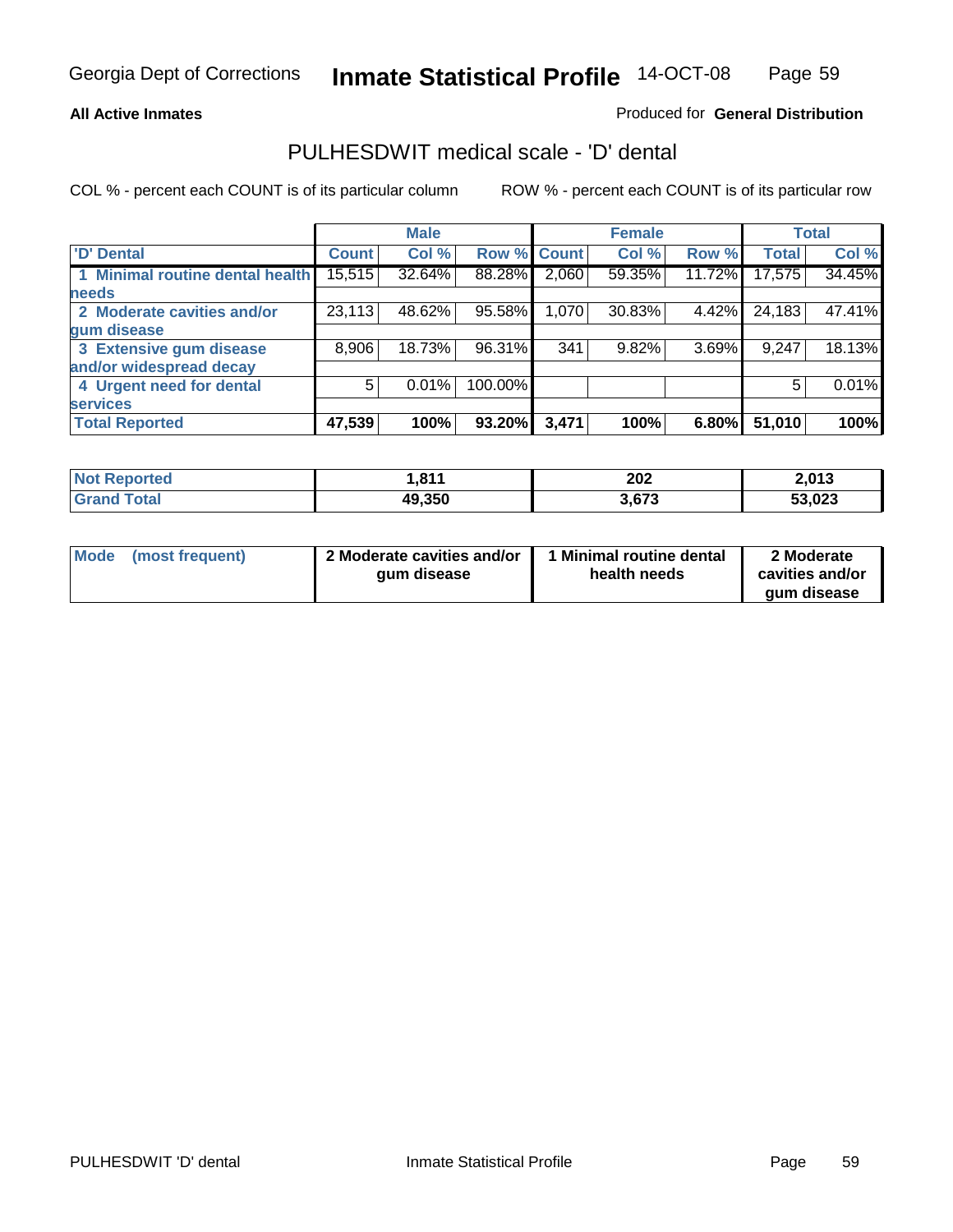#### **All Active Inmates**

#### Produced for **General Distribution**

### PULHESDWIT medical scale - 'W' work ability

|                                 |              | <b>Male</b> |        |              | <b>Female</b> |        |              | <b>Total</b> |
|---------------------------------|--------------|-------------|--------|--------------|---------------|--------|--------------|--------------|
| W' work ability                 | <b>Count</b> | Col %       | Row %  | <b>Count</b> | Col %         | Row %  | <b>Total</b> | Col %        |
| 1 Unrestricted work or activity | 41,822       | 86.47%      | 93.61% | 2,854        | 82.08%        | 6.39%  | 44,676       | 86.18%       |
| 2 Minor restrictions on type of | 5,088        | 10.52%      | 93.55% | 351          | 10.09%        | 6.45%  | 5,439        | 10.49%       |
| <b>work</b>                     |              |             |        |              |               |        |              |              |
| 3 Moderate restrictions on type | 1,172        | 2.42%       | 88.99% | 145          | 4.17%         | 11.01% | 1,317        | 2.54%        |
| of work                         |              |             |        |              |               |        |              |              |
| 4 Major restrictions on type of | 244          | $0.50\%$    | 68.54% | 112          | 3.22%         | 31.46% | 356          | 0.69%        |
| <b>work</b>                     |              |             |        |              |               |        |              |              |
| 5 Cannot work under any         | 38           | 0.08%       | 71.70% | 15           | 0.43%         | 28.30% | 53           | 0.10%        |
| <b>circumstances</b>            |              |             |        |              |               |        |              |              |
| <b>Total Reported</b>           | 48,364       | 100%        | 93.29% | 3,477        | 100%          | 6.71%  | 51,841       | 100%         |

| <b>Not Reported</b>          | 986    | 196   | .182   |
|------------------------------|--------|-------|--------|
| <b>Total</b><br><b>Grand</b> | 49,350 | 3,673 | 53,023 |

| Mode            | 1 Unrestricted work or | 1 Unrestricted work or | 1 Unrestricted   |
|-----------------|------------------------|------------------------|------------------|
| (most frequent) | activity               | activity               | work or activity |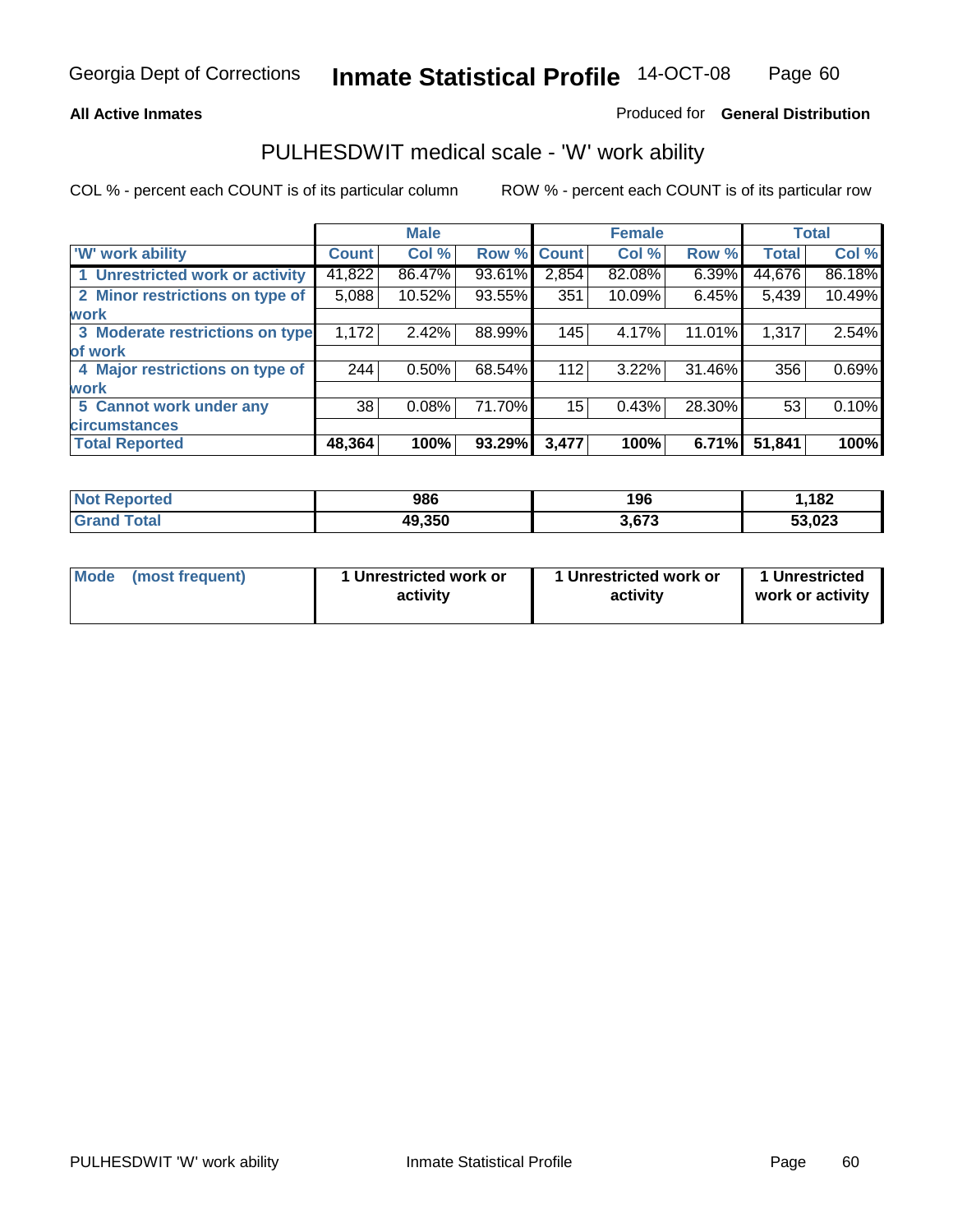#### **All Active Inmates**

#### Produced for **General Distribution**

# PULHESDWIT medical scale - 'I' impairment

|                                   |              | <b>Male</b> |         |       | <b>Female</b> |        | <b>Total</b> |        |
|-----------------------------------|--------------|-------------|---------|-------|---------------|--------|--------------|--------|
| <b>T' Impairment</b>              | <b>Count</b> | Col %       | Row %   | Count | Col %         | Row %  | <b>Total</b> | Col %  |
| 1 No impairments or               | 48,082       | 99.42%      | 93.27%  | 3,467 | 99.71%        | 6.73%  | 51,549       | 99.44% |
| disabilities                      |              |             |         |       |               |        |              |        |
| 2 Wheelchair-bound but            | 68           | 0.14%       | 94.44%  | 4     | 0.12%         | 5.56%  | 72           | 0.14%  |
| otherwise OK                      |              |             |         |       |               |        |              |        |
| <b>3 Needs low-level Assisted</b> | 19           | 0.04%       | 86.36%  | 3     | 0.09%         | 13.64% | 22           | 0.04%  |
| Living (level I)                  |              |             |         |       |               |        |              |        |
| 4 Needs moderate Assisted         | 8            | 0.02%       | 100.00% |       |               |        | 8            | 0.02%  |
| Living (level II)                 |              |             |         |       |               |        |              |        |
| <b>5 Needs maximal Assisted</b>   | 187          | 0.39%       | 98.42%  | 3     | 0.09%         | 1.58%  | 190          | 0.37%  |
| Living (level III)                |              |             |         |       |               |        |              |        |
| <b>Total Reported</b>             | 48,364       | 100%        | 93.29%  | 3,477 | 100%          | 6.71%  | 51,841       | 100.0% |

| Not i<br>Reported     | 986    | 196   | 1,182  |
|-----------------------|--------|-------|--------|
| Total<br><b>Grand</b> | 49,350 | 3,673 | 53,023 |

| Mode            | 1 No impairments or | 1 No impairments or | 1 No impairments |
|-----------------|---------------------|---------------------|------------------|
| (most frequent) | disabilities        | disabilities        | or disabilities  |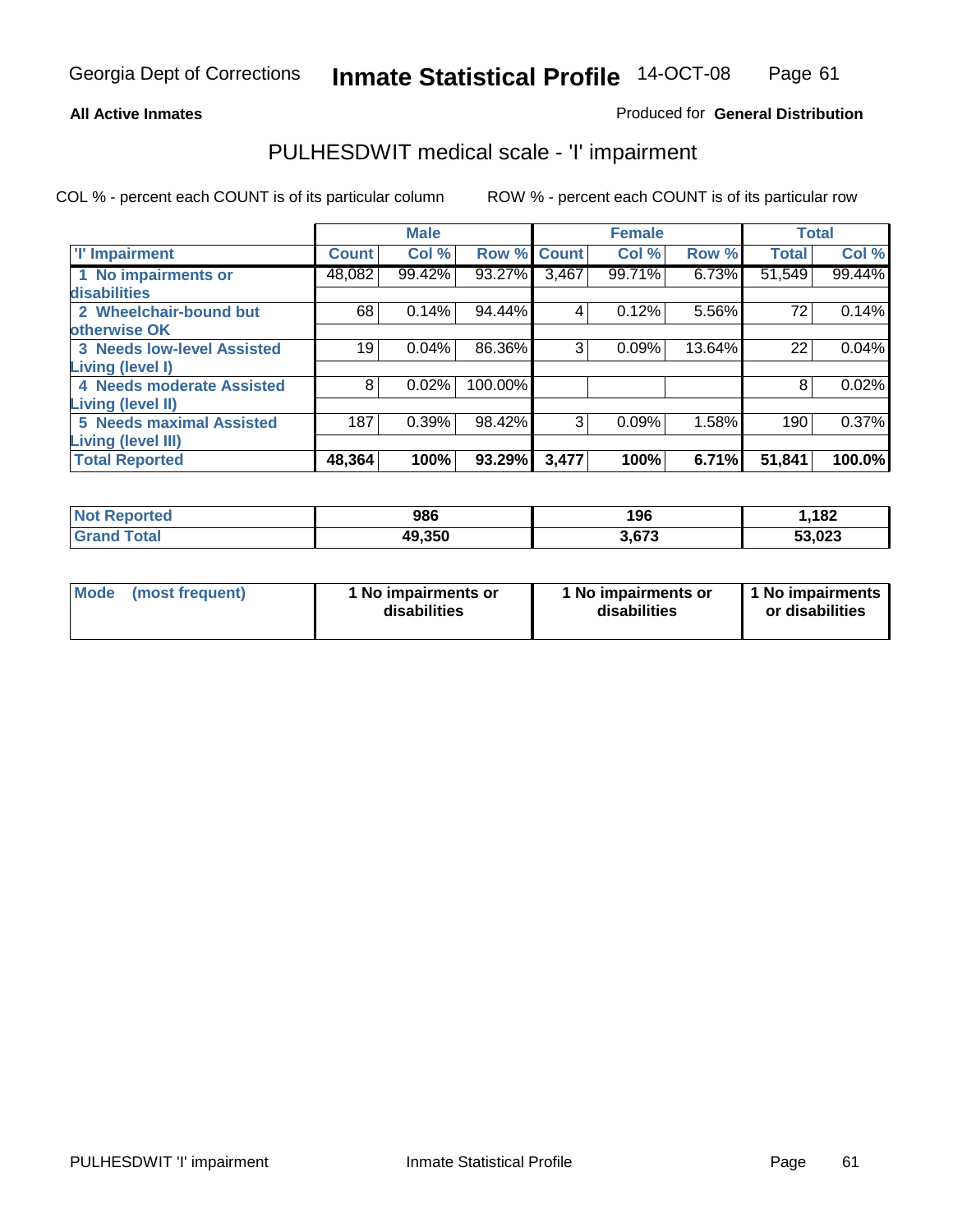#### **Inmate Statistical Profile** 14-OCT-08 Page Page 62

#### All Active Inmates **All Active Inmates All Active Inmates Produced fo General Distribution**

# PULHESDWIT medical scale - 'T' transportability

|                              |              | <b>Male</b> |         |                | <b>Female</b> |        | <b>Total</b> |        |
|------------------------------|--------------|-------------|---------|----------------|---------------|--------|--------------|--------|
| <b>T' Transportability</b>   | <b>Count</b> | Col %       | Row %   | <b>Count</b>   | Col %         | Row %  | <b>Total</b> | Col %  |
| 1 Can be transported in any  | 48,279       | 99.82%      | 93.29%  | 3,471          | 99.83%        | 6.71%  | 51,750       | 99.82% |
| ordinary approved vehicle    |              |             |         |                |               |        |              |        |
| 2 Wheelchair-bound, not      | 38           | 0.08%       | 92.68%  | 3              | 0.09%         | 7.32%  | 41           | 0.08%  |
| needing special vehicle      |              |             |         |                |               |        |              |        |
| 3 Wheelchair-bound, requires | 9            | 0.02%       | 90.00%  |                | 0.03%         | 10.00% | 10           | 0.02%  |
| special vehicle              |              |             |         |                |               |        |              |        |
| 4 Needs specially-equipped   | 2            | 0.01%       | 100.00% |                |               |        | 2            | 0.01%  |
| medical vehicle              |              |             |         |                |               |        |              |        |
| <b>5 Requires ambulance</b>  | 36           | 0.07%       | 94.74%  | $\overline{2}$ | 0.06%         | 5.26%  | 38           | 0.07%  |
| transport                    |              |             |         |                |               |        |              |        |
| <b>Total Reported</b>        | 48,364       | 100%        | 93.29%  | 3,477          | 100%          | 6.71%  | 51,841       | 100%   |

| Not <b>K</b><br><b>Reported</b> | 986    | 196   | ,182   |
|---------------------------------|--------|-------|--------|
| <b>Grand Total</b>              | 49,350 | 3,673 | 53,023 |

| Mode (most frequent) | 1 Can be transported in any 1 Can be transported in any | ordinary approved vehicle   ordinary approved vehicle   transported in any | 1 Can be<br>ordinary approved<br>vehicle |
|----------------------|---------------------------------------------------------|----------------------------------------------------------------------------|------------------------------------------|
|                      |                                                         |                                                                            |                                          |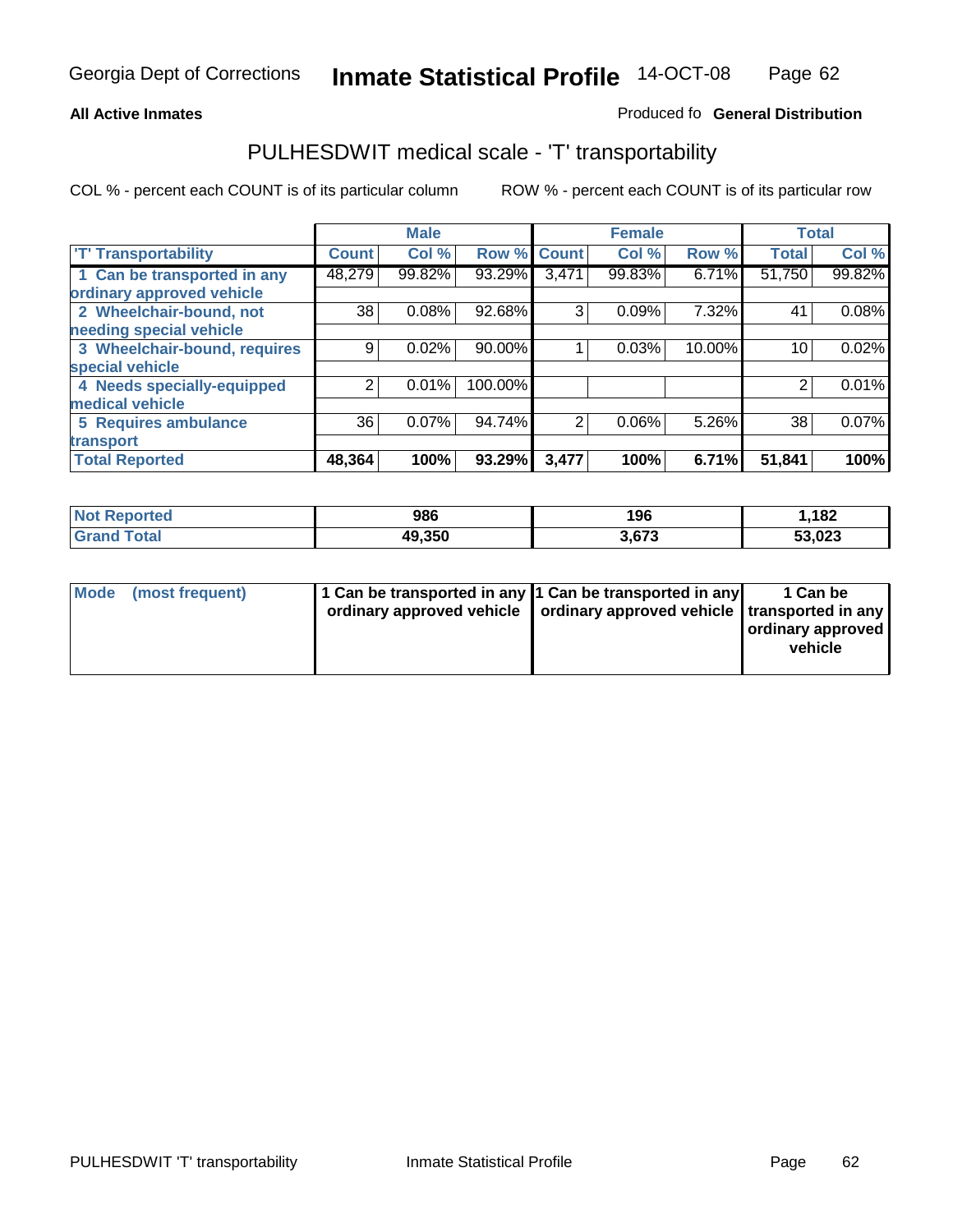#### **All Active Inmates**

#### Produced for **General Distribution**

# Criminality in family, self-reported

|                              |              | <b>Male</b> |        |              | <b>Female</b> |       |               | <b>Total</b> |
|------------------------------|--------------|-------------|--------|--------------|---------------|-------|---------------|--------------|
| <b>Criminality In Family</b> | <b>Count</b> | Col %       | Row %  | <b>Count</b> | Col %         | Row % | <b>Total</b>  | Col %        |
| Yes, criminality in family   | 11.443       | 23.73%      | 88.68% | 1.461        | 41.39%        |       | 11.32% 12,904 | 24.93%       |
| No criminality in family     | 36,787       | 76.27%      | 94.68% | 2,069        | 58.61%        |       | 5.32% 38,856  | 75.07%       |
| <b>Total Reported</b>        | 48,230       | 100%        | 93.18% | 3,530        | 100%          |       | 6.82% 51,760  | 100%         |

| <b>Not Reported</b>   | 1,120  | <b>43</b> | 1,263  |
|-----------------------|--------|-----------|--------|
| Total<br><b>Grand</b> | 49,350 | 3.673     | 53,023 |

| Mode (most frequent) |  | No criminality in family | No criminality in family | No criminality in<br>family |
|----------------------|--|--------------------------|--------------------------|-----------------------------|
|----------------------|--|--------------------------|--------------------------|-----------------------------|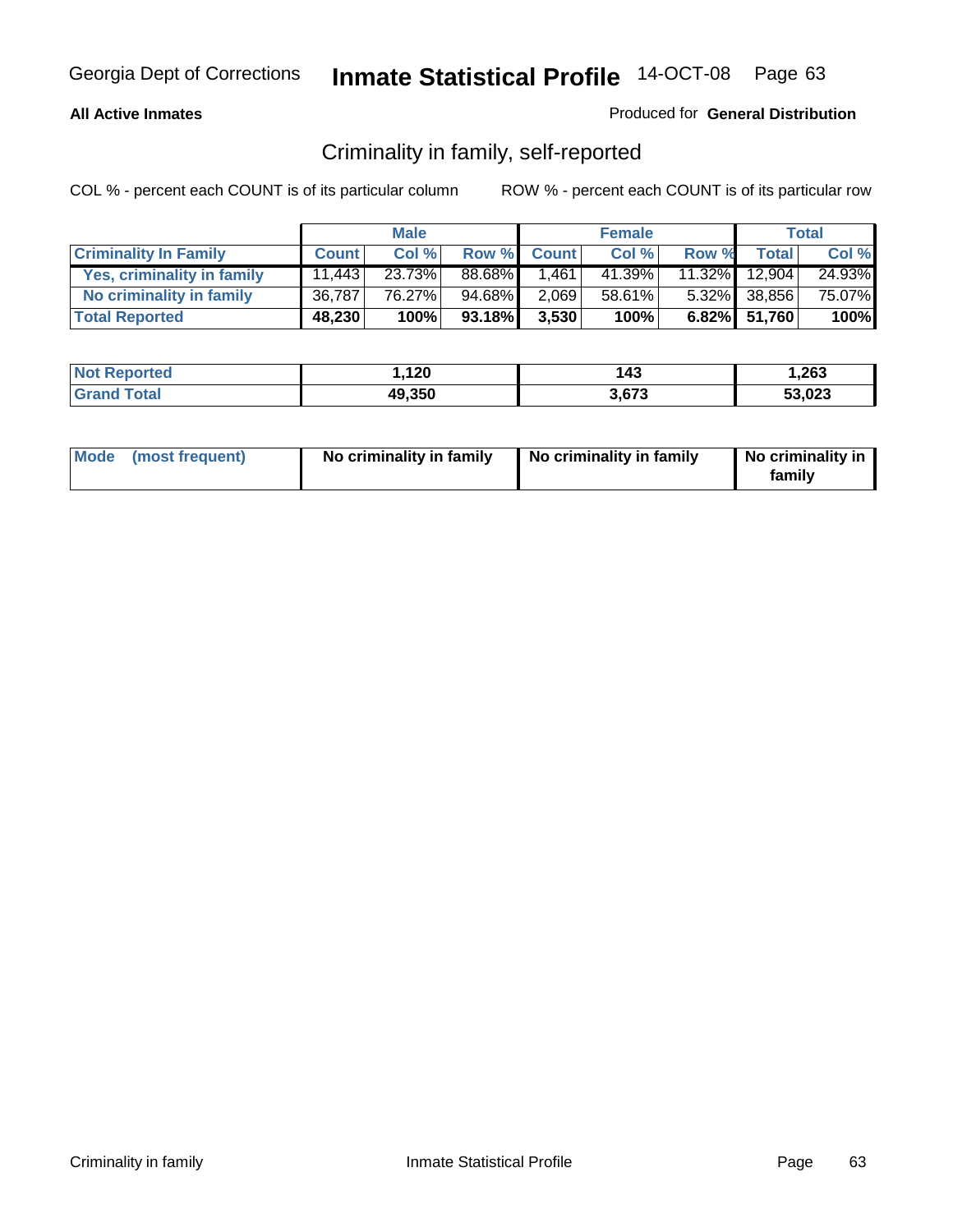#### **All Active Inmates**

#### Produced for **General Distribution**

# Alcoholism in family, self-reported

|                             |              | <b>Male</b> |           |              | <b>Female</b> |           |                 | <b>Total</b> |
|-----------------------------|--------------|-------------|-----------|--------------|---------------|-----------|-----------------|--------------|
| <b>Alcoholism In Family</b> | <b>Count</b> | Col %       | Row %     | <b>Count</b> | Col %         | Row %     | <b>Total</b>    | Col %        |
| Yes, alcoholism in family   | 7.487        | 15.52%      | 89.75%    | 855          | 24.22%        | $10.25\%$ | 8.342           | 16.12%       |
| No alcoholism in family     | 40,743       | 84.48%      | 93.84%I   | 2,675        | 75.78%        |           | $6.16\%$ 43,418 | 83.88%       |
| <b>Total Reported</b>       | 48,230       | 100%        | $93.18\%$ | 3,530        | 100%          |           | 6.82% 51,760    | 100%         |

| <b>Not Reported</b> | 1,120  | 43،   | 263. ا |
|---------------------|--------|-------|--------|
| <b>Grand Total</b>  | 49,350 | 3.673 | 53,023 |

|  | Mode (most frequent) | No alcoholism in family | No alcoholism in family | No alcoholism in<br>family |
|--|----------------------|-------------------------|-------------------------|----------------------------|
|--|----------------------|-------------------------|-------------------------|----------------------------|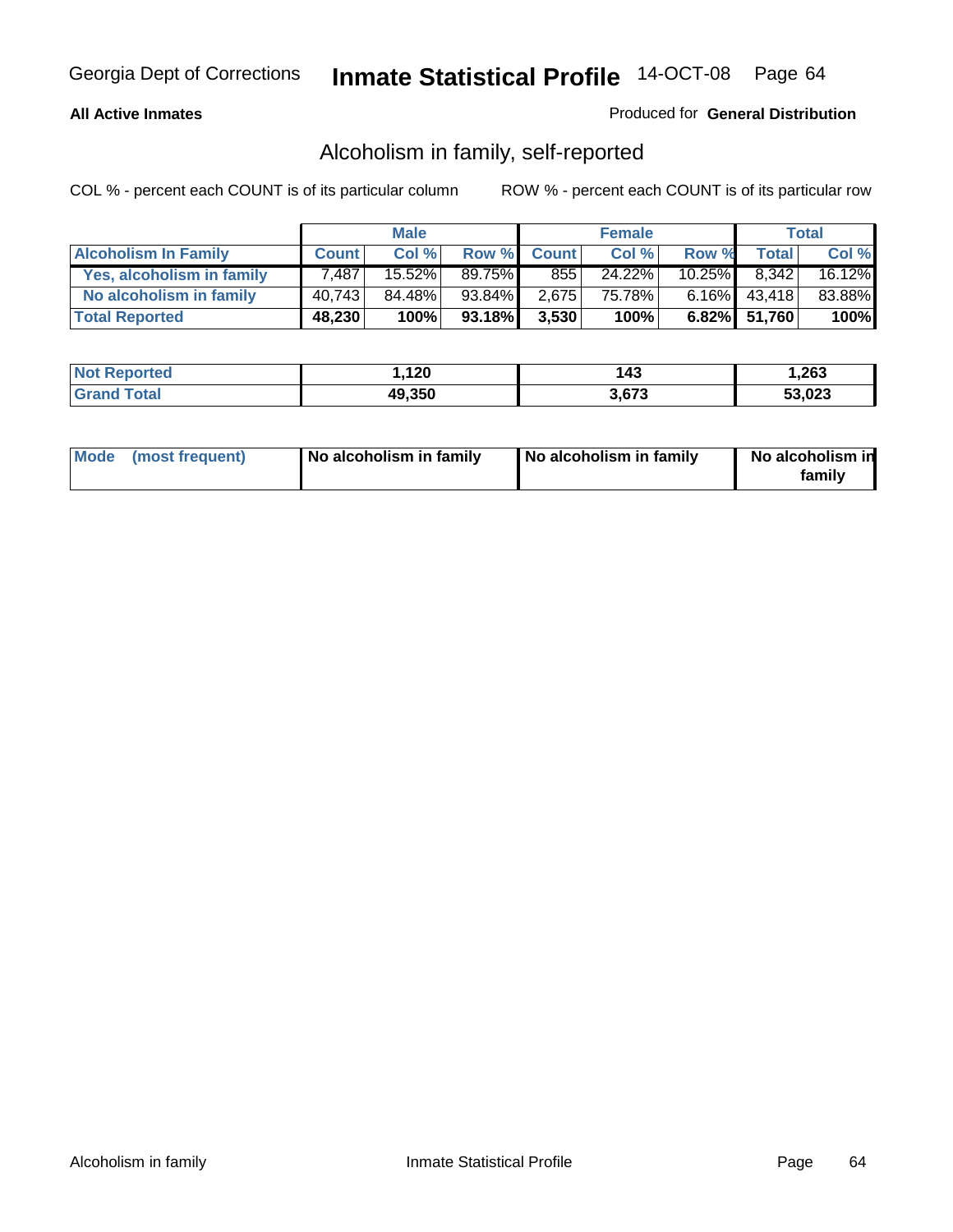#### **All Active Inmates**

Produced for **General Distribution**

# Drug abuse in family, self-reported

|                           |              | <b>Male</b> |        |              | <b>Female</b> |           |              | <b>Total</b> |
|---------------------------|--------------|-------------|--------|--------------|---------------|-----------|--------------|--------------|
| Drug Abuse In Family      | <b>Count</b> | Col %       | Row %  | <b>Count</b> | Col %         | Row %     | Total        | Col %        |
| Yes, drug abuse in family | 4.200        | $8.71\%$    | 83.07% | 856          | 24.25%        | $16.93\%$ | 5.056        | $9.77\%$     |
| No drug abuse in family   | 44,030       | 91.29%      | 94.27% | 2.674        | 75.75%        | $5.73\%$  | 46,704       | 90.23%       |
| <b>Total Reported</b>     | 48,230       | 100%        | 93.18% | 3,530        | 100%          |           | 6.82% 51,760 | 100%         |

| <b>Not Reported</b>   | 1,120  | <b>43</b> | 1,263  |
|-----------------------|--------|-----------|--------|
| Total<br><b>Grand</b> | 49,350 | 3.673     | 53,023 |

|  | Mode (most frequent) | No drug abuse in family | No drug abuse in family | No drug abuse in<br>family |
|--|----------------------|-------------------------|-------------------------|----------------------------|
|--|----------------------|-------------------------|-------------------------|----------------------------|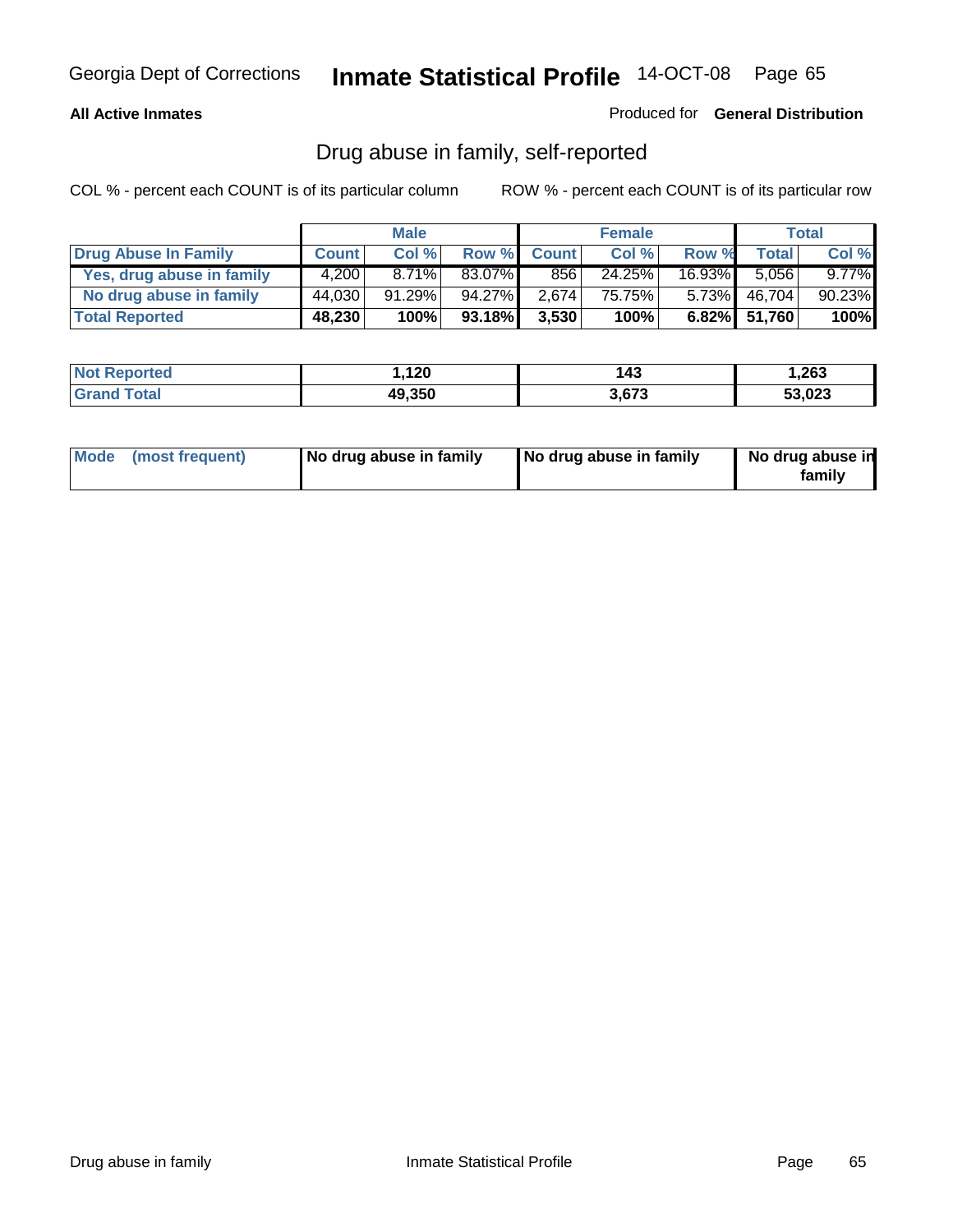#### **All Active Inmates**

#### Produced for **General Distribution**

### Subjected to frequent beatings, self-reported

|                                   |              | <b>Male</b> |        |              | <b>Female</b> |          |              | <b>Total</b> |
|-----------------------------------|--------------|-------------|--------|--------------|---------------|----------|--------------|--------------|
| <b>Frequent beatings</b>          | <b>Count</b> | Col%        | Row %  | <b>Count</b> | Col%          | Row %    | <b>Total</b> | Col %        |
| <b>Yes, subjected to frequent</b> | ا 846.1      | 3.83%       | 78.82% | 496          | $14.05\%$     | 21.18%   | 2,342        | 4.52%        |
| <b>beatings</b>                   |              |             |        |              |               |          |              |              |
| Not subjected to frequent         | 46,384       | 96.17%      | 93.86% | 3,034        | 85.95%        | $6.14\%$ | 49,418       | 95.48%       |
| <b>beatings</b>                   |              |             |        |              |               |          |              |              |
| <b>Total Reported</b>             | 48,230       | 100%        | 93.18% | 3,530        | 100%          | 6.82%    | 51,760       | 100%         |

| <b>Not</b><br>Reported       | ,120   | 143   | 1,263  |
|------------------------------|--------|-------|--------|
| <b>f</b> otal<br><b>Grar</b> | 49,350 | 3,673 | 53,023 |

| <b>Mode</b> | (most frequent) | Not subjected to frequent<br>beatings | Not subjected to frequent<br>beatings | Not subjected to<br>frequent beatings |
|-------------|-----------------|---------------------------------------|---------------------------------------|---------------------------------------|
|             |                 |                                       |                                       |                                       |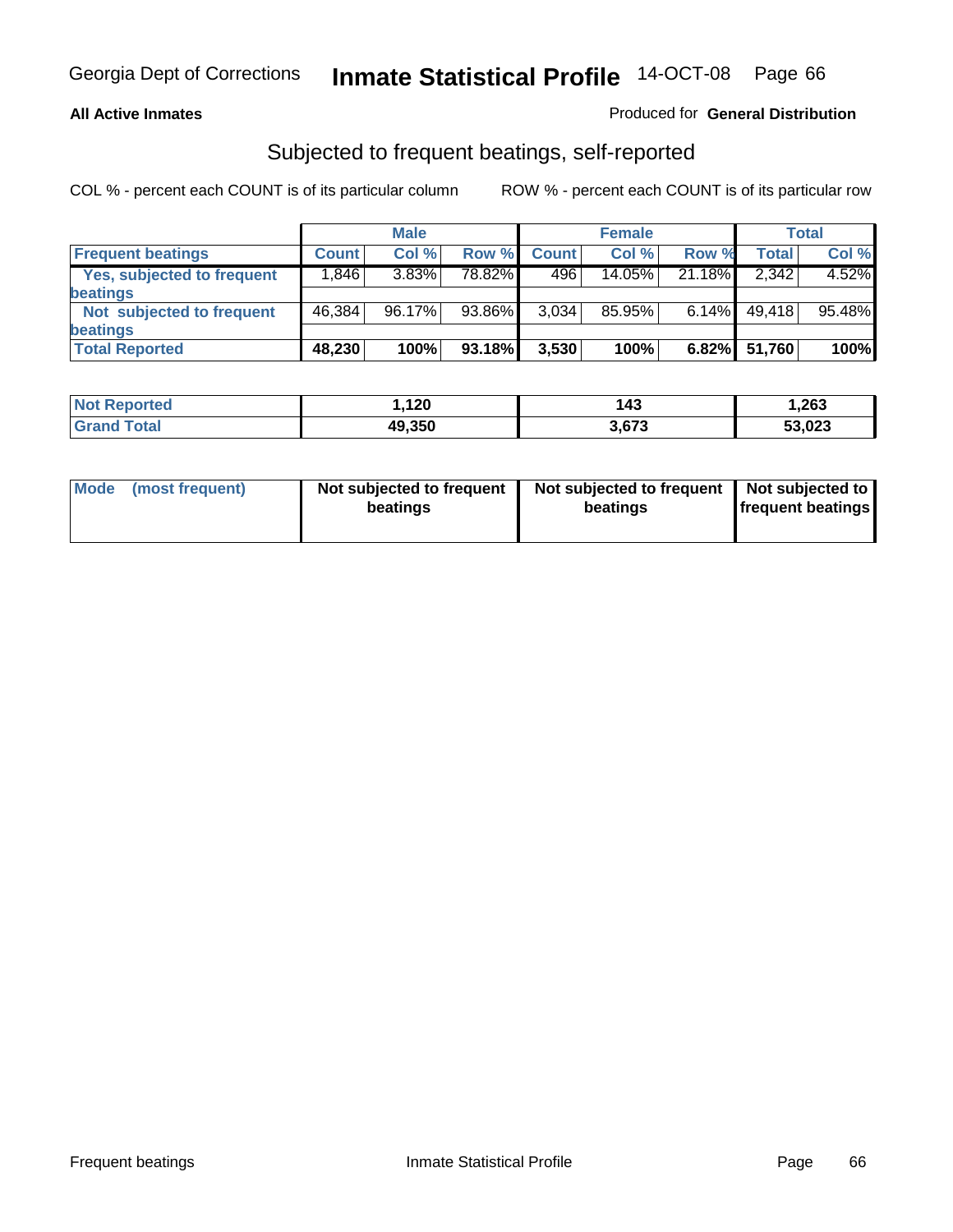#### **All Active Inmates**

#### Produced for **General Distribution**

### Father absent during inmate's childhood

|                           |              | <b>Male</b> |           |             | <b>Female</b> |       |              | Total  |
|---------------------------|--------------|-------------|-----------|-------------|---------------|-------|--------------|--------|
| <b>Father Absent</b>      | <b>Count</b> | Col %       |           | Row % Count | Col %         | Row % | <b>Total</b> | Col %  |
| Yes, father was absent    | 23,990       | 49.74%      | 94.82%    | 1.311       | $37.14\%$     |       | 5.18% 25,301 | 48.88% |
| No, father was not absent | 24.240       | 50.26%      | 91.61%    | 2,219       | 62.86%        |       | 8.39% 26,459 | 51.12% |
| <b>Total Reported</b>     | 48,230       | 100%        | $93.18\%$ | 3,530       | 100%          |       | 6.82% 51,760 | 100%   |

| <b>Not Reported</b> | 1,120  | 143   | 263. ا |
|---------------------|--------|-------|--------|
| <b>Grand Total</b>  | 49,350 | 3.673 | 53,023 |

| Mode (most frequent) |  | 「No, father was not absent ┃No, father was not absent ┃No, father was not | absent |
|----------------------|--|---------------------------------------------------------------------------|--------|
|----------------------|--|---------------------------------------------------------------------------|--------|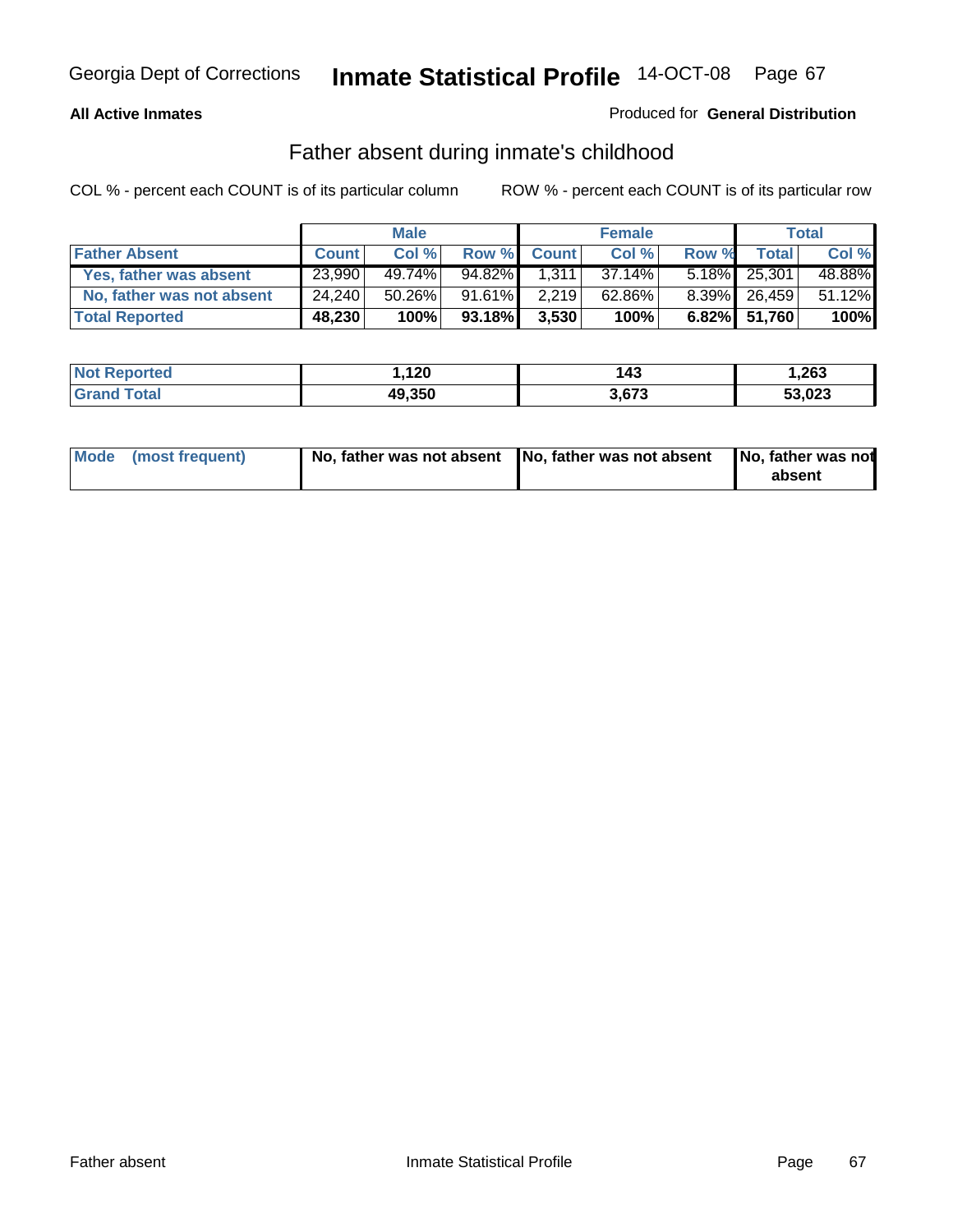#### **All Active Inmates**

#### Produced for **General Distribution**

# Mother absent during inmate's childhood

|                           |              | <b>Male</b> |        |              | <b>Female</b> |          |              | Total  |
|---------------------------|--------------|-------------|--------|--------------|---------------|----------|--------------|--------|
| <b>Mother Absent</b>      | <b>Count</b> | Col %       | Row %  | <b>Count</b> | Col %         | Row %    | <b>Total</b> | Col %  |
| Yes, mother was absent    | 6.298        | 13.06%      | 93.30% | 4521         | 12.80%        | $6.70\%$ | 6,750        | 13.04% |
| No, mother was not absent | 41,932       | 86.94%      | 93.16% | 3.078        | 87.20%        | $6.84\%$ | 45,010       | 86.96% |
| <b>Total Reported</b>     | 48,230       | 100%        | 93.18% | 3,530        | 100%          |          | 6.82% 51,760 | 100%   |

| <b>Not Reported</b> | 1,120  | 143   | 263. ا |
|---------------------|--------|-------|--------|
| <b>Grand Total</b>  | 49,350 | 3,673 | 53,023 |

| Mode (most frequent) | No, mother was not absent   No, mother was not absent   No, mother was | not absent |
|----------------------|------------------------------------------------------------------------|------------|
|----------------------|------------------------------------------------------------------------|------------|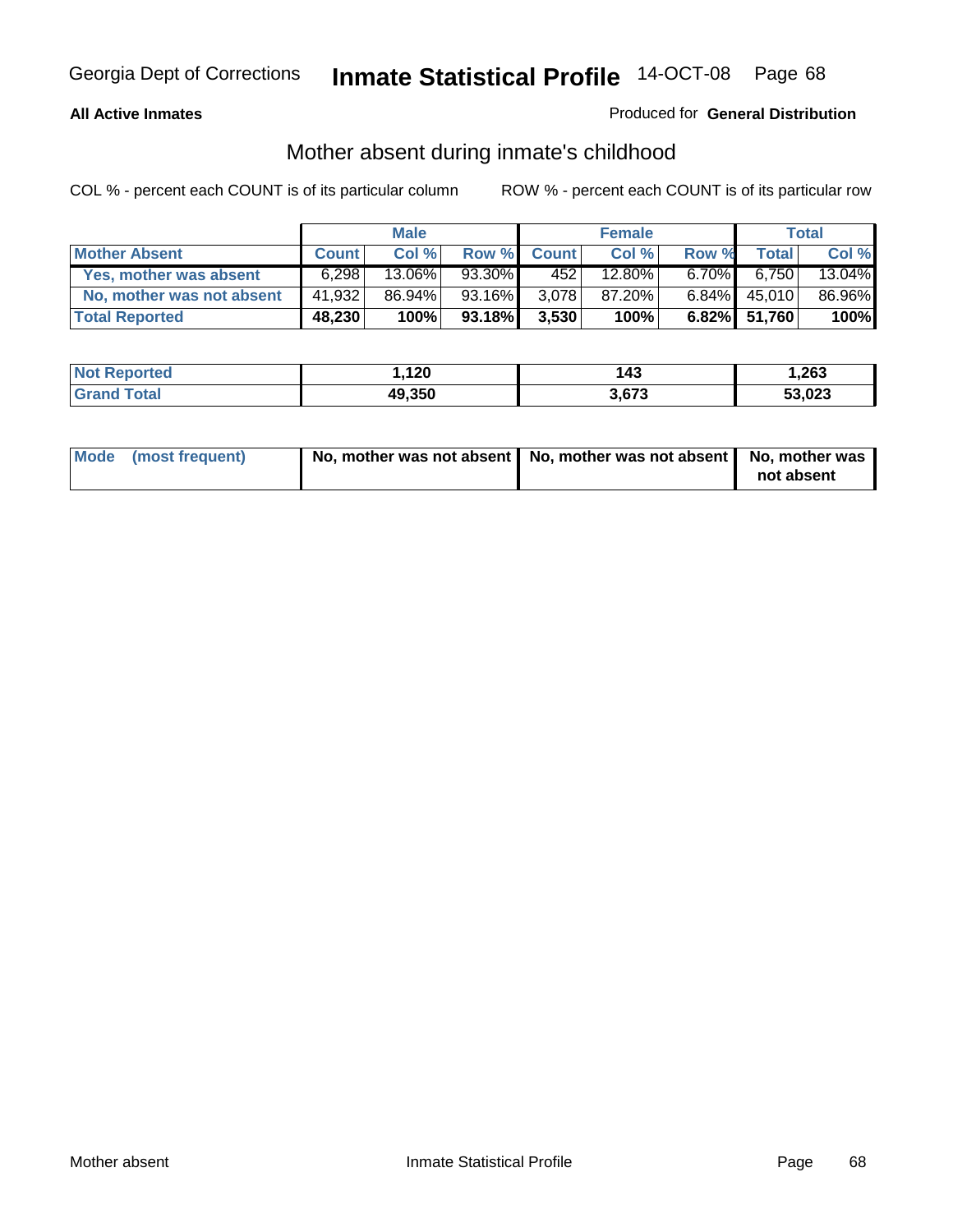#### **All Active Inmates**

#### Produced for **General Distribution**

# Number of prior Georgia incarcerations

|                                       |              | <b>Male</b> |                    |       | <b>Female</b> |       |        | <b>Total</b> |
|---------------------------------------|--------------|-------------|--------------------|-------|---------------|-------|--------|--------------|
| <b>Num of Prior GA Incarcerations</b> | <b>Count</b> | Col %       | <b>Row % Count</b> |       | Col %         | Row % | Total  | Col %        |
| $\bf{0}$                              | 28,355       | 57.46%      | 91.68%             | 2,574 | 70.08%        | 8.32% | 30,929 | 58.33%       |
|                                       | 8,664        | 17.56%      | 94.46%             | 508   | 13.83%        | 5.54% | 9,172  | 17.30%       |
|                                       | 4,895        | 9.92%       | 94.63%             | 278   | 7.57%         | 5.37% | 5,173  | 9.76%        |
| 3                                     | 3,010        | 6.10%       | 95.65%             | 137   | 3.73%         | 4.35% | 3,147  | 5.94%        |
|                                       | 1,890        | 3.83%       | 96.33%             | 72    | 1.96%         | 3.67% | 1,962  | 3.70%        |
| 5                                     | 1,091        | 2.21%       | 96.63%             | 38    | 1.03%         | 3.37% | 1,129  | 2.13%        |
| <b>More Than 5</b>                    | 1,445        | 2.93%       | 95.63%             | 66    | 1.80%         | 4.37% | 1,511  | 2.85%        |
| <b>Total Reported</b>                 | 49,350       | 100%        | 93.07%             | 3,673 | 100%          | 6.93% | 53,023 | 100.0%       |

| <b>Not</b><br>orted |        |        |        |
|---------------------|--------|--------|--------|
| <b>Total</b>        | 49.350 | $\sim$ | 53,023 |

| Mean (average)       | l.O3 | .00 | 1.00 |
|----------------------|------|-----|------|
| Median (middle)      |      |     |      |
| Mode (most frequent) |      |     |      |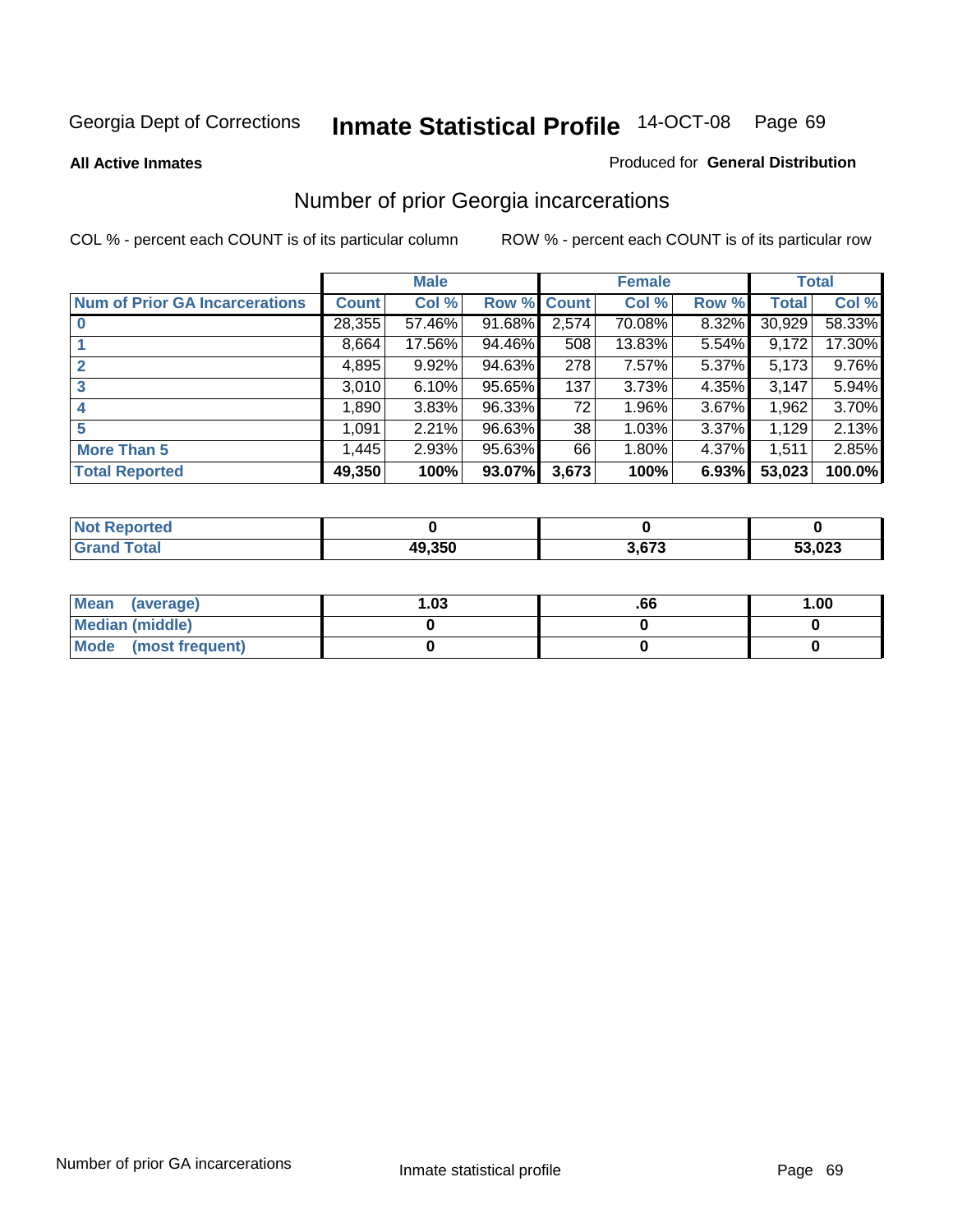#### **All Active Inmates**

#### Produced for **General Distribution**

### Prison sentence in years

COL % - percent each COUNT is of its particular column ROW % - percent each COUNT is of its particular row

|                                 |              | <b>Male</b> |         |              | <b>Female</b> |        |              | <b>Total</b> |
|---------------------------------|--------------|-------------|---------|--------------|---------------|--------|--------------|--------------|
| <b>Prison Sentence In Years</b> | <b>Count</b> | Col %       | Row %   | <b>Count</b> | Col %         | Row %  | <b>Total</b> | Col %        |
| $0 - 1$                         | 1,339        | 2.71%       | 88.03%  | 182          | 4.96%         | 11.97% | 1,521        | 2.87%        |
| $1.1 - 2$                       | 3,454        | 7.00%       | 87.09%  | 512          | 13.94%        | 12.91% | 3,966        | 7.48%        |
| $2.1 - 3$                       | 3,884        | 7.87%       | 88.37%  | 511          | 13.91%        | 11.63% | 4,395        | 8.29%        |
| $3.1 - 4$                       | 2,896        | 5.87%       | 89.49%  | 340          | 9.26%         | 10.51% | 3,236        | 6.10%        |
| $4.1 - 5$                       | 5,295        | 10.73%      | 91.45%  | 495          | 13.48%        | 8.55%  | 5,790        | 10.92%       |
| $5.1 - 6$                       | 2,025        | 4.10%       | 92.59%  | 162          | 4.41%         | 7.41%  | 2,187        | 4.12%        |
| $6.1 - 7$                       | 1,975        | 4.00%       | 93.74%  | 132          | 3.59%         | 6.26%  | 2,107        | 3.97%        |
| $7.1 - 8$                       | 1,881        | 3.81%       | 93.44%  | 132          | 3.59%         | 6.56%  | 2,013        | 3.80%        |
| $8.1 - 9$                       | 700          | 1.42%       | 93.58%  | 48           | 1.31%         | 6.42%  | 748          | 1.41%        |
| $9.1 - 10$                      | 6,227        | 12.62%      | 94.41%  | 369          | 10.05%        | 5.59%  | 6,596        | 12.44%       |
| $10.1 - 12$                     | 2,489        | 5.04%       | 95.22%  | 125          | 3.40%         | 4.78%  | 2,614        | 4.93%        |
| $12.1 - 15$                     | 3,704        | 7.51%       | 96.03%  | 153          | 4.17%         | 3.97%  | 3,857        | 7.27%        |
| $15.1 - 20$                     | 3,634        | 7.36%       | 96.47%  | 133          | 3.62%         | 3.53%  | 3,767        | 7.10%        |
| 20.1 - Over                     | 2,879        | 5.83%       | 97.33%  | 79           | 2.15%         | 2.67%  | 2,958        | 5.58%        |
| <b>Life</b>                     | 6,375        | 12.92%      | 95.65%  | 290          | 7.90%         | 4.35%  | 6,665        | 12.57%       |
| <b>Life Without Parole</b>      | 488          | 0.99%       | 98.19%  | 9            | 0.25%         | 1.81%  | 497          | 0.94%        |
| <b>Death</b>                    | 102          | 0.21%       | 99.03%  |              | 0.03%         | 0.97%  | 103          | 0.19%        |
| <b>Youthful Offenders</b>       | 3            | 0.01%       | 100.00% |              |               |        | 3            | 0.01%        |
| <b>Total Reported</b>           | 49,350       | 100%        | 93.07%  | 3,673        | 100.0%        | 6.93%  | 53,023       | 100%         |

| <b>Not Reported</b>  |        |        |        |
|----------------------|--------|--------|--------|
| 'otal<br><b>Gret</b> | 49.350 | $\sim$ | 53,023 |

#### **Determinate (numeric) sentences only**

| Mean | апе | $\sim$<br>9.bu<br>- - - | $\sim$ $\sim$ $\sim$ $\sim$ $\sim$ $\sim$ $\sim$ | ^ ^=<br>J.JI |
|------|-----|-------------------------|--------------------------------------------------|--------------|
|      |     |                         |                                                  |              |

**All sentences (including determinate), with life, life without parole, and death sentences figured at 45 years**

| --<br>$\sim$<br>$\sim$                               |                |  |   |
|------------------------------------------------------|----------------|--|---|
| 1 Д.<br>ıд<br>14.OU<br>∪⊾. דו<br>$\cdots$<br>------- | $^{\circ}$ Me: |  | - |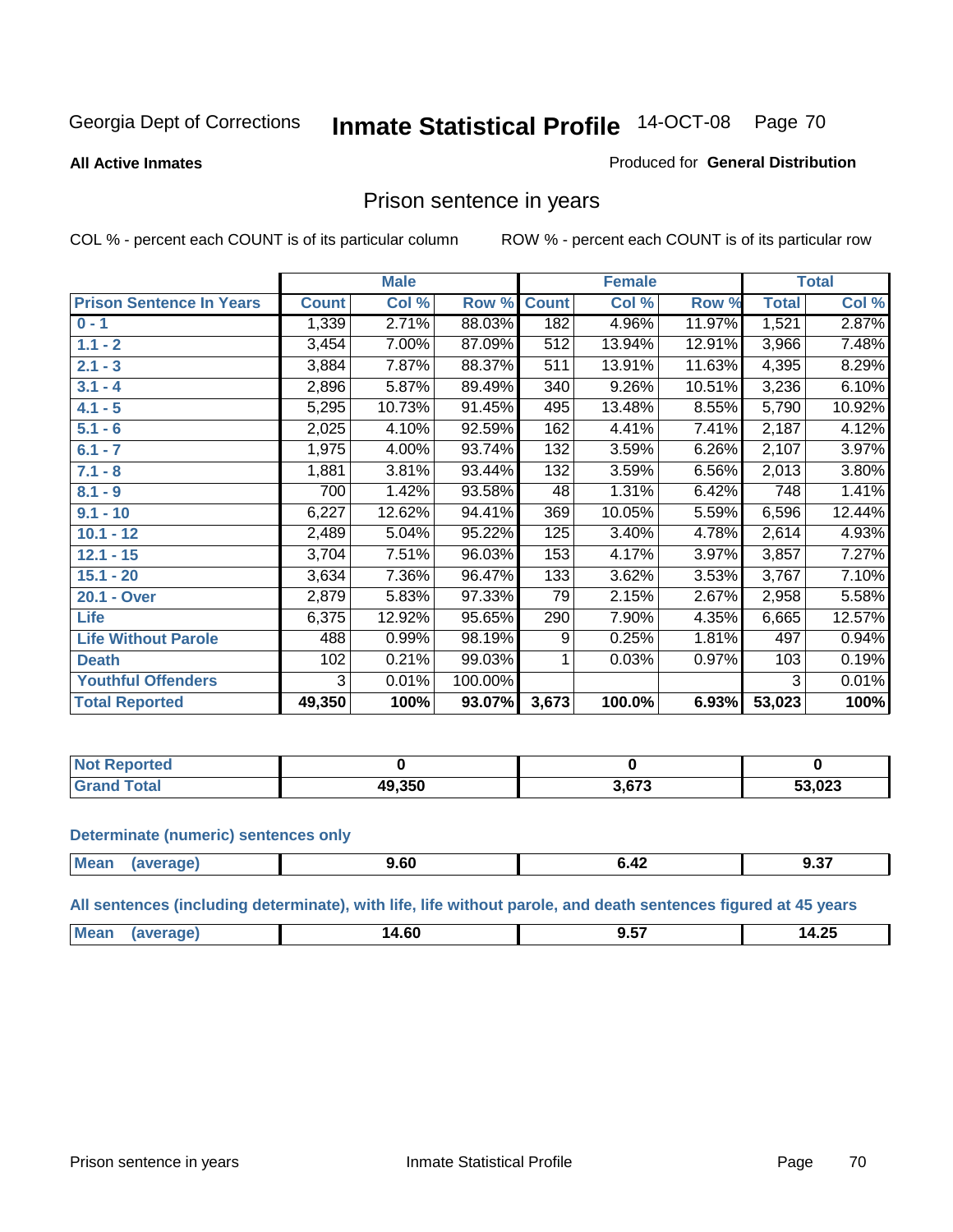#### **All Active Inmates**

#### Produced for **General Distribution**

# Primary offense, broken out into felonies vs misdemeanors

|                                  |                 | <b>Male</b> |                    |       | <b>Female</b> |          | Total        |        |
|----------------------------------|-----------------|-------------|--------------------|-------|---------------|----------|--------------|--------|
| <b>Felonies and Misdemeanors</b> | <b>Count</b>    | Col %       | <b>Row % Count</b> |       | Col%          | Row %    | <b>Total</b> | Col %  |
| <b>Felonies</b>                  | 49,293          | $99.97\%$   | 93.07%             | 3.669 | 100.00%       | $6.93\%$ | 52,962       | 99.97% |
| <b>Misdemeanors</b>              | 15 <sub>l</sub> | $.03\%$     | 100.00%            |       |               |          | 15           | .03%   |
| <b>Total Reported</b>            | 49,308          | 100%        | 93.07%             | 3.669 | 100%          | 6.93%    | 52,977       | 100%   |

| <b>Not</b><br>. Reported | -14    |        | AF<br>74 |
|--------------------------|--------|--------|----------|
| <b>Total</b><br>Gran     | 49.350 | 49.317 | 53,023   |

| M | . | . | . |
|---|---|---|---|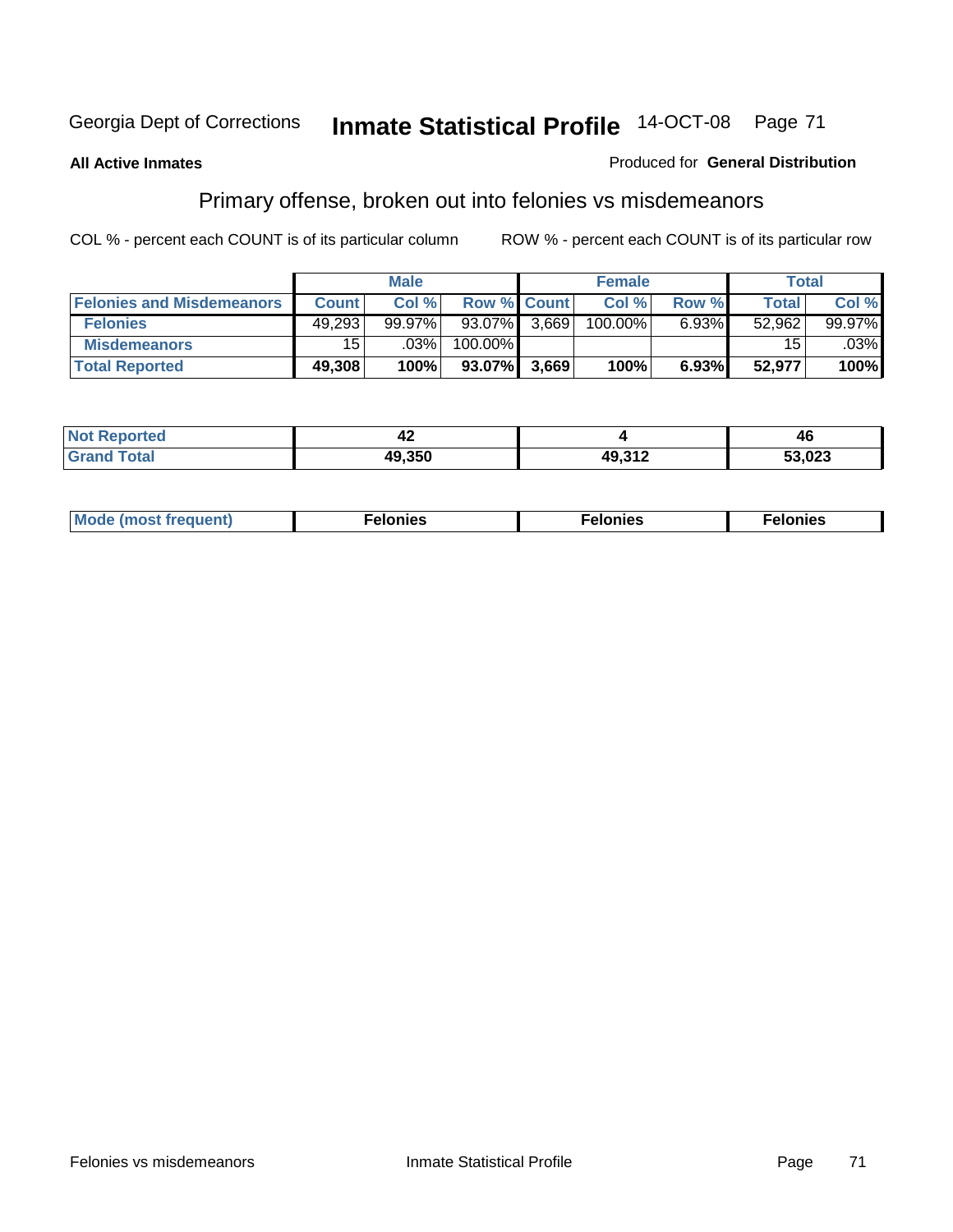#### **All Active Inmates**

#### Produced for **General Distribution**

# Primary offense, broken out into six broad crime categories

|                                  |              | <b>Male</b> |             |       | <b>Female</b> |          |              | <b>Total</b> |
|----------------------------------|--------------|-------------|-------------|-------|---------------|----------|--------------|--------------|
| <b>Crime Categories</b>          | <b>Count</b> | Col %       | Row % Count |       | Col %         | Row %    | <b>Total</b> | Col %        |
| <b>Violent</b>                   | 21,909       | 44.43%      | 94.30%      | 1,324 | 36.09%        | 5.70%    | 23,233       | 43.85%       |
| <b>Sex Crime</b><br>$\mathbf{2}$ | 7,564        | 15.34%      | 98.54%      | 112   | 3.05%         | 1.46%    | 7,676        | 14.49%       |
| 3<br><b>Property</b>             | 9,218        | 18.69%      | 88.65%      | 1,180 | 32.16%        | 11.35%   | 10,398       | 19.63%       |
| <b>Drug</b><br>4                 | 8,184        | 16.60%      | $90.10\%$   | 899   | 24.50%        | $9.90\%$ | 9,083        | 17.15%       |
| <b>Habit/DUI</b><br>5            | 146          | $.30\%$     | 94.19%      | 9     | .25%          | 5.81%    | 155          | .29%         |
| <b>Other</b><br>6                | 2,287        | 4.64%       | $94.04\%$   | 145   | 3.95%         | 5.96%    | 2,432        | 4.59%        |
| <b>Total Reported</b>            | 49,308       | 100%        | 93.07%      | 3,669 | 100%          | 6.93%    | 52,977       | 100%         |

| rrer. | т д    |      | 46         |  |
|-------|--------|------|------------|--|
| ota.  | 49,350 | 0.70 | ,023<br>-^ |  |

| <b>Mou</b> | .<br>วient | วlent | ent |
|------------|------------|-------|-----|
|            |            |       |     |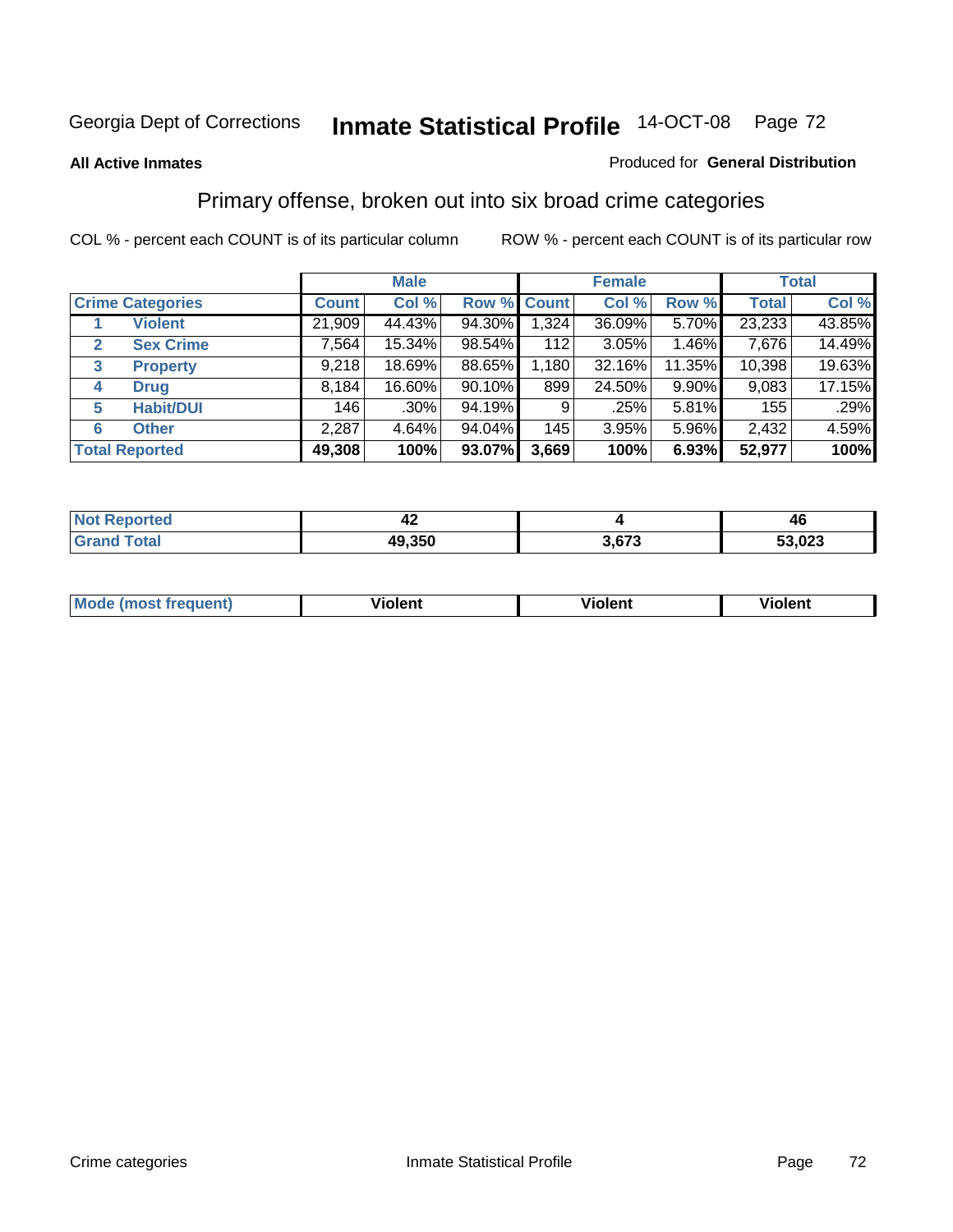**All Active Inmates**

### Produced for **General Distribution**

# Primary offense, detailed offense code

|      |                                                |                 | <b>Male</b> |         | <b>Female</b>    |       | <b>Total</b> |                 |          |
|------|------------------------------------------------|-----------------|-------------|---------|------------------|-------|--------------|-----------------|----------|
|      | <b>Primary Offense</b>                         | <b>Count</b>    | Col %       | Row %   | <b>Count</b>     | Col % | Row %        | <b>Total</b>    | Col %    |
| 42   | <b>Receiving Stolen Goods</b>                  | $\mathbf 1$     | .01%        | 100.00% |                  |       |              | 1               | .01%     |
| 43   | <b>Theft By Taking</b>                         | 1               | .01%        | 100.00% |                  |       |              | 1               | .01%     |
| 45   | <b>Burglary</b>                                | 4               | .01%        | 100.00% |                  |       |              | 4               | .01%     |
| 73   | <b>Obstr Of Law Enf Officer</b>                | $\overline{2}$  | .01%        | 100.00% |                  |       |              | $\overline{2}$  | .01%     |
| 78   | <b>Terroristic Threats</b>                     | 1               | .01%        | 100.00% |                  |       |              | $\mathbf{1}$    | .01%     |
| 101  | <b>Riot</b>                                    | 1               | .01%        | 100.00% |                  |       |              | 1               | .01%     |
| 105  | <b>Family Violence Battery</b>                 | 1               | .01%        | 100.00% |                  |       |              | 1               | .01%     |
| 122  | <b>Obscenity &amp; Related</b><br><b>Offen</b> | $\overline{1}$  | .01%        | 100.00% |                  |       |              | 1               | .01%     |
| 149  | <b>Entrng Mot Veh Crim</b><br><b>Intnt</b>     | 1               | .01%        | 100.00% |                  |       |              | 1               | .01%     |
| 165  | <b>Obtn/Attmpt Drugs Illegly</b>               | 1               | .01%        | 100.00% |                  |       |              | 1               | .01%     |
| 500  | <b>Misc Misdemeanor</b>                        | 1               | .01%        | 100.00% |                  |       |              | 1               | .01%     |
| 1100 | <b>Misc Homicide Offense</b>                   | $\overline{15}$ | .03%        | 88.24%  | $\overline{2}$   | .05%  | 11.76%       | $\overline{17}$ | .03%     |
| 1101 | <b>Murder</b>                                  | 4,683           | 9.50%       | 94.42%  | $\overline{277}$ | 7.55% | 5.58%        | 4,960           | $9.36\%$ |
| 1102 | <b>Voluntary Manslaughter</b>                  | 1,047           | 2.12%       | 88.06%  | 142              | 3.87% | 11.94%       | 1,189           | 2.24%    |
| 1103 | <b>Involuntary</b>                             | 111             | .23%        | 85.38%  | $\overline{19}$  | .52%  | 14.62%       | 130             | .25%     |
|      | <b>Manslaughter</b>                            |                 |             |         |                  |       |              |                 |          |
| 1118 | <b>Feticide By Vehicle</b>                     | 1               | .01%        | 50.00%  | $\mathbf 1$      | .03%  | 50.00%       | 2               | .01%     |
| 1120 | <b>Reckless Abandonment</b>                    | 1               | .01%        | 100.00% |                  |       |              | 1               | .01%     |
| 1121 | <b>Feticide</b>                                | $\overline{5}$  | .01%        | 100.00% |                  |       |              | $\overline{5}$  | .01%     |
| 1123 | <b>Vehicular Homicide</b>                      | 338             | .69%        | 85.79%  | 56               | 1.53% | 14.21%       | 394             | .74%     |
| 1125 | <b>Conceal Death Of</b><br><b>Another</b>      | $\overline{19}$ | .04%        | 86.36%  | $\overline{3}$   | .08%  | 13.64%       | $\overline{22}$ | .04%     |
| 1127 | <b>Mistreatment Of Dead</b><br><b>Body</b>     | 1               | .01%        | 100.00% |                  |       |              | 1               | .01%     |
| 1190 | <b>Atmpt Murder</b>                            | 7               | .01%        | 100.00% |                  |       |              | 7               | .01%     |
| 1191 | <b>Murder, Conspire To</b><br><b>Commit</b>    | $\overline{5}$  | .01%        | 71.43%  | $\overline{2}$   | .05%  | 28.57%       | $\overline{7}$  | .01%     |
| 1300 | <b>Misc Assault/Battery</b>                    | $\overline{37}$ | .08%        | 100.00% |                  |       |              | $\overline{37}$ | .07%     |
| 1301 | <b>Family Violence Battery</b>                 | $\overline{87}$ | .18%        | 98.86%  | $\mathbf{1}$     | .03%  | 1.14%        | 88              | .17%     |
| 1302 | <b>Aggrav Assault</b>                          | 4,457           | 9.04%       | 94.41%  | 264              | 7.20% | 5.59%        | 4,721           | 8.91%    |
| 1303 | <b>Atmpt Aggrav Assault</b>                    | $\overline{5}$  | .01%        | 83.33%  | $\overline{1}$   | .03%  | 16.67%       | $\overline{6}$  | .01%     |
| 1304 | <b>Aggravated Assault On</b><br>$65+$          | $\overline{2}$  | .01%        | 100.00% |                  |       |              | $\overline{2}$  | .01%     |
| 1305 | <b>Aggrav Battery</b>                          | 803             | 1.63%       | 93.59%  | $\overline{55}$  | 1.50% | 6.41%        | 858             | 1.62%    |
| 1306 | <b>Misc Family Violence</b>                    | 5 <sup>1</sup>  | .01%        | 100.00% |                  |       |              | 5               | .01%     |
| 1307 | <b>Terrorist Threats &amp; Acts</b>            | 339             | .69%        | 94.69%  | 19               | .52%  | 5.31%        | 358             | .68%     |
| 1308 | <b>False Imprisonment</b>                      | 162             | .33%        | 95.86%  | $\overline{7}$   | .19%  | 4.14%        | 169             | .32%     |
| 1311 | <b>Kidnapping</b>                              | 1,524           | 3.09%       | 97.19%  | 44               | 1.20% | 2.81%        | 1,568           | 2.96%    |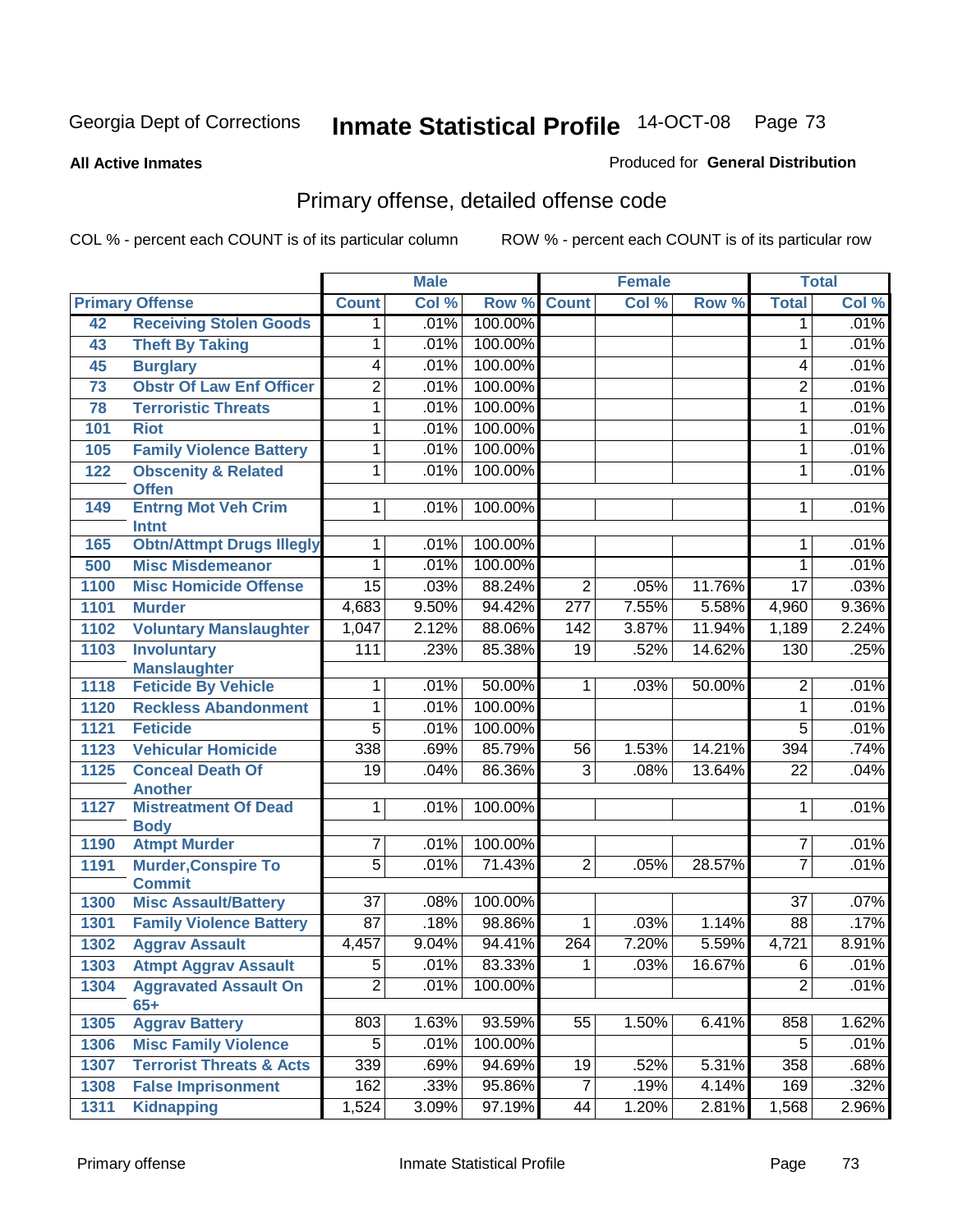#### **All Active Inmates**

### Produced for **General Distribution**

# Primary offense, detailed offense code

|      |                                             |                  | <b>Male</b> |         |                 | <b>Female</b> |         |                  | <b>Total</b> |
|------|---------------------------------------------|------------------|-------------|---------|-----------------|---------------|---------|------------------|--------------|
|      | <b>Primary Offense</b>                      | <b>Count</b>     | Col %       | Row %   | <b>Count</b>    | Col %         | Row %   | <b>Total</b>     | Col %        |
| 1312 | <b>Interference With</b>                    | $\overline{9}$   | .02%        | 90.00%  | $\overline{1}$  | .03%          | 10.00%  | 10               | .02%         |
|      | <b>Custody</b>                              |                  |             |         |                 |               |         |                  |              |
| 1314 | <b>Aggrav Assault Peace</b><br><b>Ofcr</b>  | $\overline{316}$ | .64%        | 96.34%  | $\overline{12}$ | .33%          | 3.66%   | $\overline{328}$ | .62%         |
| 1315 | <b>Aggrav Battery Peace</b><br><b>Ofcr</b>  | 14               | .03%        | 87.50%  | $\overline{2}$  | .05%          | 12.50%  | 16               | .03%         |
| 1316 | <b>Simple Battery</b>                       | 10               | .02%        | 83.33%  | $\overline{2}$  | .05%          | 16.67%  | $\overline{12}$  | .02%         |
| 1317 | <b>Reck Cond Infected</b><br><b>Person</b>  | $\overline{13}$  | .03%        | 68.42%  | $\overline{6}$  | .16%          | 31.58%  | $\overline{19}$  | .04%         |
| 1318 | <b>Injury By Vehicle</b>                    | 77               | .16%        | 88.51%  | 10              | .27%          | 11.49%  | $\overline{87}$  | .16%         |
| 1320 | <b>Stalking</b>                             | 4                | .01%        | 100.00% |                 |               |         | 4                | .01%         |
| 1321 | <b>Aggrav Stalking</b>                      | 299              | .61%        | 96.76%  | 10              | .27%          | 3.24%   | 309              | .58%         |
| 1390 | <b>Atmpt Kidnap</b>                         | 4                | .01%        | 100.00% |                 |               |         | 4                | .01%         |
| 1400 | <b>Arson Misc</b>                           | $\overline{2}$   | .01%        | 100.00% |                 |               |         | $\overline{2}$   | .01%         |
| 1401 | <b>Arson 1st Degree</b>                     | $\overline{97}$  | .20%        | 88.18%  | $\overline{13}$ | .35%          | 11.82%  | 110              | .21%         |
| 1402 | <b>Arson 2nd Degree</b>                     | $\overline{14}$  | .03%        | 82.35%  | $\overline{3}$  | .08%          | 17.65%  | $\overline{17}$  | .03%         |
| 1403 | <b>Arson 3rd Degree</b>                     | 4                | .01%        | 100.00% |                 |               |         | 4                | .01%         |
| 1501 | <b>Crmnl Damage 1st</b>                     | $\overline{23}$  | .05%        | 92.00%  | $\overline{2}$  | .05%          | 8.00%   | $\overline{25}$  | .05%         |
|      | <b>Degree</b>                               |                  |             |         |                 |               |         |                  |              |
| 1502 | <b>Crmnl Damage 2nd</b><br><b>Degree</b>    | 120              | .24%        | 96.00%  | 5               | .14%          | 4.00%   | 125              | .24%         |
| 1506 | <b>Alter Id</b>                             | $\overline{2}$   | .01%        | 100.00% |                 |               |         | $\overline{2}$   | .01%         |
| 1601 | <b>Burglary</b>                             | 4,926            | 9.99%       | 95.93%  | 209             | 5.70%         | 4.07%   | 5,135            | 9.69%        |
| 1602 | <b>Poss Burglar Tools</b>                   | $\overline{25}$  | .05%        | 100.00% |                 |               |         | $\overline{25}$  | .05%         |
| 1690 | <b>Atmpt Burglary</b>                       | $\overline{39}$  | .08%        | 100.00% |                 |               |         | $\overline{39}$  | .07%         |
| 1700 | <b>Misc Forgery</b>                         | $\overline{2}$   | .01%        | 66.67%  | 1               | .03%          | 33.33%  | $\overline{3}$   | .01%         |
| 1701 | <b>Forgery 1st Degree</b>                   | 993              | 2.01%       | 69.73%  | 431             | 11.75%        | 30.27%  | 1,424            | 2.69%        |
| 1702 | <b>Forgery 2nd Degree</b>                   | $\overline{31}$  | .06%        | 88.57%  | 4               | .11%          | 11.43%  | $\overline{35}$  | .07%         |
| 1704 | <b>Bad Checks</b>                           | $\overline{10}$  | .02%        | 76.92%  | $\overline{3}$  | .08%          | 23.08%  | $\overline{13}$  | .02%         |
| 1750 | <b>Fraudulent Checks</b>                    | 1                | .01%        | 100.00% |                 |               |         | 1                | .01%         |
| 1751 | <b>Theft Credit Card</b>                    | $\overline{17}$  | .03%        | 70.83%  | 7               | .19%          | 29.17%  | $\overline{24}$  | .05%         |
| 1753 | <b>Fraudulent Credit Card</b>               | 61               | .12%        | 61.00%  | $\overline{39}$ | 1.06%         | 39.00%  | $\overline{100}$ | .19%         |
| 1755 | <b>Recv Gds, Srvs Fraud</b><br><b>Obtnd</b> | $\overline{2}$   | .01%        | 66.67%  | $\overline{1}$  | .03%          | 33.33%  | $\overline{3}$   | .01%         |
| 1756 | <b>Financial Identity Fraud</b>             | $\overline{47}$  | .10%        | 54.02%  | 40              | 1.09%         | 45.98%  | $\overline{87}$  | .16%         |
| 1759 | <b>Telecommunications</b><br><b>Fraud</b>   | $\overline{1}$   | .01%        | 100.00% |                 |               |         | $\mathbf{1}$     | .01%         |
| 1760 | <b>Computer Pornography</b>                 | $\overline{6}$   | .01%        | 100.00% |                 |               |         | 6                | .01%         |
| 1761 | <b>Computer Theft</b>                       | $\overline{5}$   | .01%        | 50.00%  | $\overline{5}$  | .14%          | 50.00%  | 10               | .02%         |
| 1762 | <b>Computer Trespass</b>                    |                  |             |         | $\overline{1}$  | .03%          | 100.00% | $\mathbf 1$      | .01%         |
|      |                                             |                  |             |         |                 |               |         |                  |              |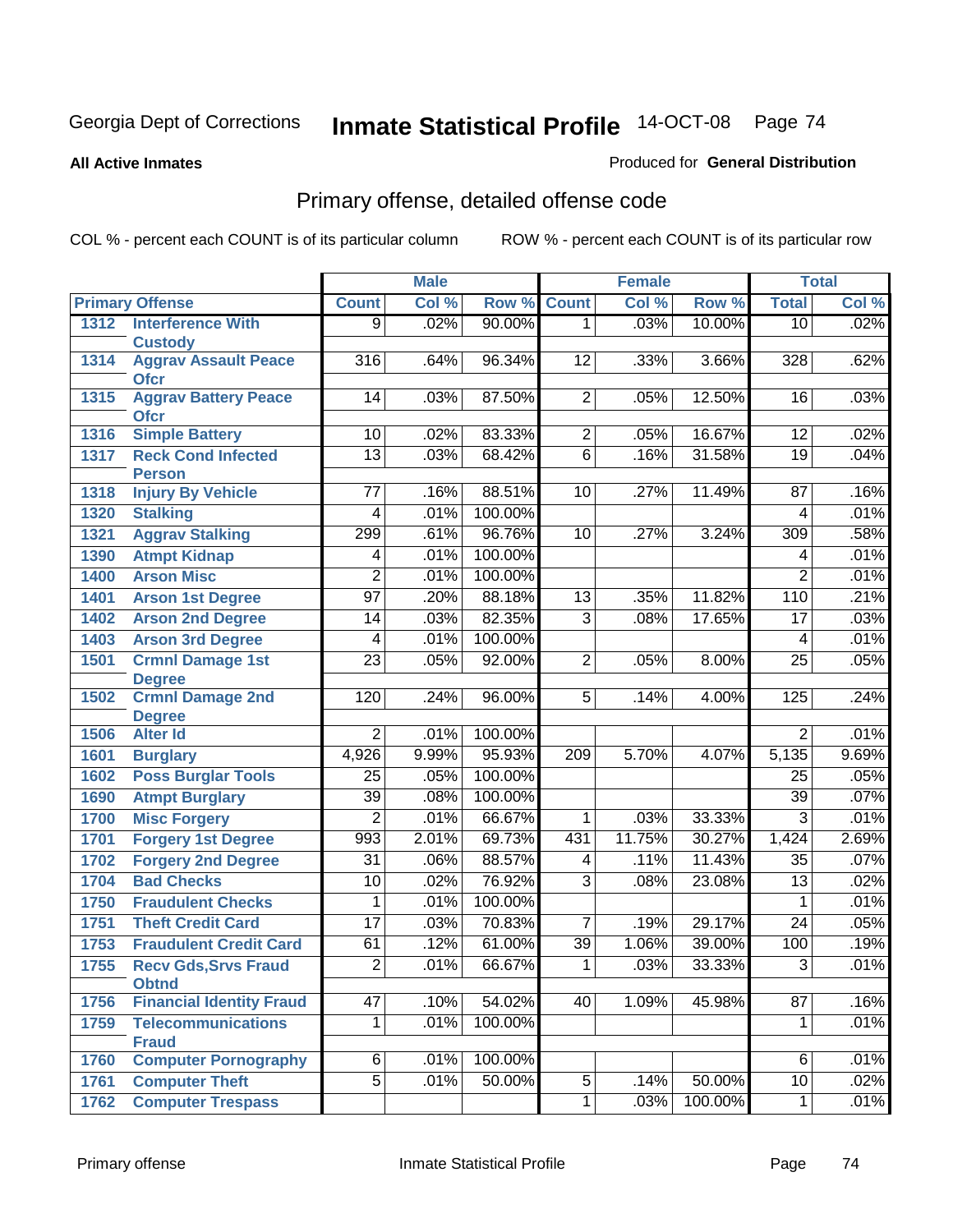**All Active Inmates**

### Produced for **General Distribution**

# Primary offense, detailed offense code

|      |                                                 | <b>Male</b>      |       |         | <b>Female</b>   |       |        | <b>Total</b>     |       |
|------|-------------------------------------------------|------------------|-------|---------|-----------------|-------|--------|------------------|-------|
|      | <b>Primary Offense</b>                          | <b>Count</b>     | Col % | Row %   | <b>Count</b>    | Col % | Row %  | <b>Total</b>     | Col % |
| 1790 | <b>Atmpt Forgery</b>                            | $\overline{2}$   | .01%  | 66.67%  | $\overline{1}$  | .03%  | 33.33% | $\overline{3}$   | .01%  |
| 1796 | <b>Fraudulent Access</b>                        | 1                | .01%  | 100.00% |                 |       |        | $\mathbf{1}$     | .01%  |
|      | <b>Compute</b>                                  |                  |       |         |                 |       |        |                  |       |
| 1799 | <b>Misc Fraud</b>                               | 18               | .04%  | 64.29%  | 10              | .27%  | 35.71% | 28               | .05%  |
| 1802 | <b>Theft By Taking</b>                          | 938              | 1.90% | 86.29%  | 149             | 4.06% | 13.71% | 1,087            | 2.05% |
| 1803 | <b>Theft By Deception</b>                       | 59               | .12%  | 79.73%  | $\overline{15}$ | .41%  | 20.27% | 74               | .14%  |
| 1804 | <b>Theft By Extortion</b>                       | 1                | .01%  | 100.00% |                 |       |        | 1                | .01%  |
| 1805 | <b>Theft Of Lost Property</b>                   | $\overline{2}$   | .01%  | 100.00% |                 |       |        | $\overline{2}$   | .01%  |
| 1806 | <b>Theft By Rec Stolen Prop</b>                 | 944              | 1.91% | 95.26%  | 47              | 1.28% | 4.74%  | 991              | 1.87% |
| 1807 | <b>Theft Of Services</b>                        | 4                | .01%  | 66.67%  | $\overline{2}$  | .05%  | 33.33% | 6                | .01%  |
| 1808 | <b>Theft By Conversion</b>                      | $\overline{29}$  | .06%  | 80.56%  | $\overline{7}$  | .19%  | 19.44% | $\overline{36}$  | .07%  |
| 1811 | <b>Convsn Paymnts Real</b>                      | $\mathbf{1}$     | .01%  | 100.00% |                 |       |        | 1                | .01%  |
|      | <b>Propy</b>                                    |                  |       |         |                 |       |        |                  |       |
| 1812 | <b>Atmpt Theft By Taking</b>                    | $\overline{6}$   | .01%  | 100.00% |                 |       |        | $6\overline{6}$  | .01%  |
| 1813 | <b>Theft Motorveh Or Part</b>                   | 131              | .27%  | 92.91%  | 10              | .27%  | 7.09%  | 141              | .27%  |
| 1815 | <b>Theft Bring Prop In State</b>                | $\overline{15}$  | .03%  | 93.75%  | 1               | .03%  | 6.25%  | 16               | .03%  |
| 1816 | <b>Theft Recv Prop Out</b>                      | $\overline{8}$   | .02%  | 100.00% |                 |       |        | $\overline{8}$   | .02%  |
|      | <b>State</b>                                    |                  |       |         |                 |       |        |                  |       |
| 1821 | <b>Theft By Shoplifting</b>                     | 423              | .86%  | 73.18%  | 155             | 4.22% | 26.82% | $\overline{578}$ | 1.09% |
| 1880 | <b>Entering Vehicle</b>                         | 148              | .30%  | 100.00% |                 |       |        | 148              | .28%  |
| 1901 | <b>Robbery</b>                                  | 1,726            | 3.50% | 94.21%  | 106             | 2.89% | 5.79%  | 1,832            | 3.46% |
| 1902 | <b>Armed Robbery</b>                            | 4,811            | 9.76% | 97.09%  | 144             | 3.92% | 2.91%  | 4,955            | 9.35% |
| 1903 | <b>Robbery By Force</b>                         | 190              | .39%  | 92.68%  | 15              | .41%  | 7.32%  | $\overline{205}$ | .39%  |
| 1904 | <b>Robbery By Intimidation</b>                  | $\overline{264}$ | .54%  | 91.67%  | $\overline{24}$ | .65%  | 8.33%  | 288              | .54%  |
| 1905 | <b>Robbery By Sudden</b>                        | 121              | .25%  | 93.08%  | $\overline{9}$  | .25%  | 6.92%  | 130              | .25%  |
| 1911 | <b>Snatch</b><br><b>Hijacking Motor Vehicle</b> | $\overline{42}$  | .09%  | 95.45%  | $\overline{2}$  | .05%  | 4.55%  | 44               | .08%  |
| 1991 | <b>Atmpt Robbery</b>                            | $\overline{28}$  | .06%  | 96.55%  | $\mathbf{1}$    | .03%  | 3.45%  | 29               | .05%  |
| 1992 | <b>Atmpt Armed Robbery</b>                      | 61               | .12%  | 92.42%  | $\overline{5}$  | .14%  | 7.58%  | 66               | .12%  |
|      | <b>Misc Sexual Offense</b>                      | $\overline{47}$  | .10%  | 97.92%  | $\overline{1}$  | .03%  | 2.08%  | 48               | .09%  |
| 2000 |                                                 |                  |       |         | $\overline{4}$  |       | .22%   |                  |       |
| 2001 | <b>Rape</b>                                     | 1,808            | 3.67% | 99.78%  |                 | .11%  |        | 1,812            | 3.42% |
| 2002 | <b>Sodomy</b>                                   | $\overline{20}$  | .04%  | 95.24%  | $\mathbf{1}$    | .03%  | 4.76%  | 21               | .04%  |
| 2003 | <b>Aggrav Sodomy</b>                            | $\overline{221}$ | .45%  | 99.10%  | $\overline{2}$  | .05%  | .90%   | $\overline{223}$ | .42%  |
| 2006 | <b>Incest</b>                                   | 160              | .32%  | 95.81%  | $\overline{7}$  | .19%  | 4.19%  | 167              | .32%  |
| 2007 | <b>Bigamy</b>                                   | 1                | .01%  | 100.00% |                 |       |        |                  | .01%  |
| 2009 | <b>Aggrav Sexual Battery</b>                    | 167              | .34%  | 100.00% |                 |       |        | 167              | .32%  |
| 2011 | <b>Sexual Battery</b>                           | $\overline{57}$  | .12%  | 95.00%  | ن               | .08%  | 5.00%  | 60               | .11%  |
| 2016 | <b>Pimping A Minor Under</b><br>18              | دی               | .01%  | 75.00%  | $\overline{1}$  | .03%  | 25.00% | 4                | .01%  |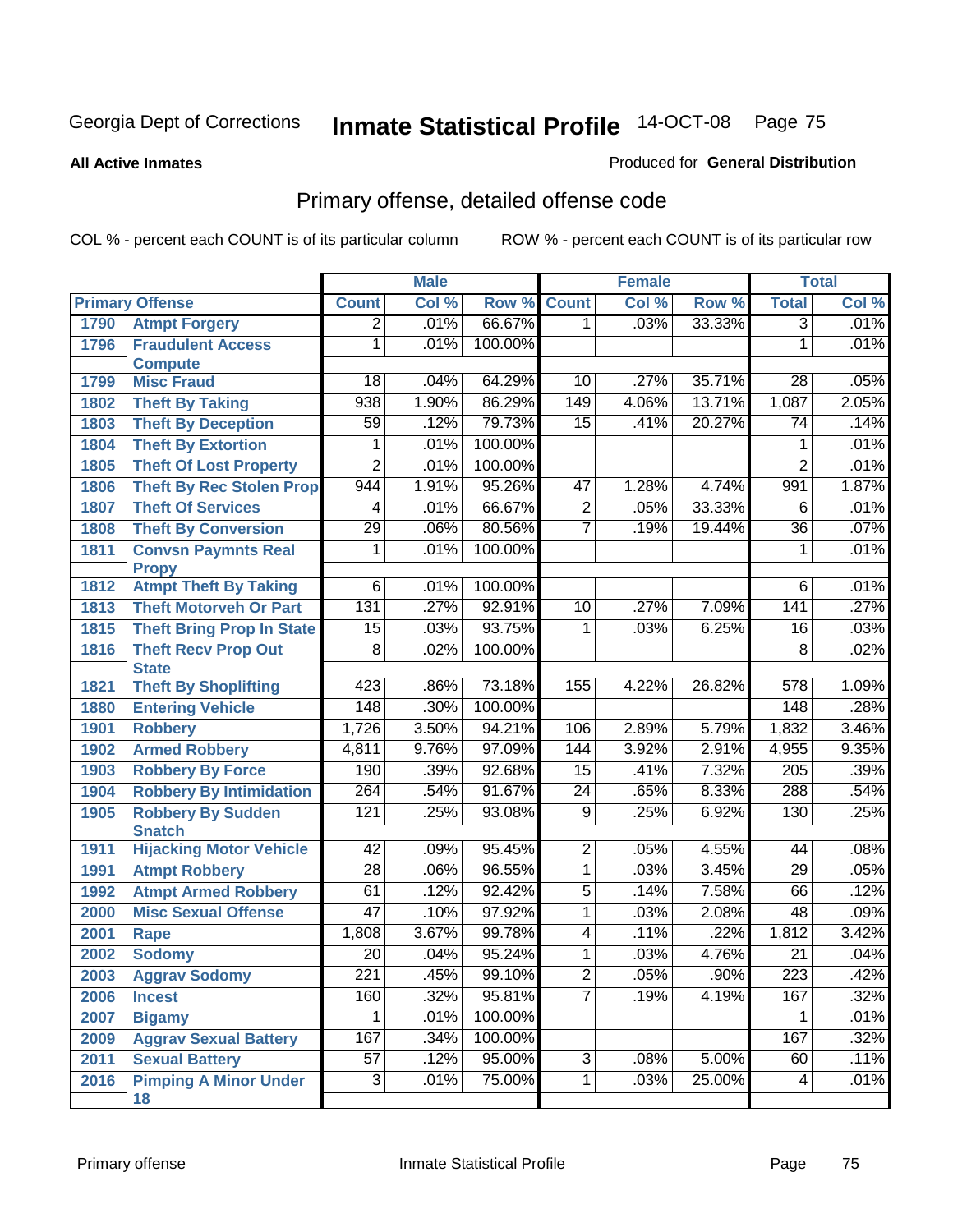#### **All Active Inmates**

### Produced for **General Distribution**

# Primary offense, detailed offense code

|      |                                                  |                                  | <b>Male</b> |         |                 | <b>Female</b> |          |                                  | <b>Total</b> |
|------|--------------------------------------------------|----------------------------------|-------------|---------|-----------------|---------------|----------|----------------------------------|--------------|
|      | <b>Primary Offense</b>                           | <b>Count</b>                     | Col %       | Row %   | <b>Count</b>    | Col %         | Row %    | <b>Total</b>                     | Col %        |
| 2017 | <b>Pandering By</b>                              | 1.                               | .01%        | 100.00% |                 |               |          | 1                                | .01%         |
|      | <b>Compulsion</b>                                |                                  |             |         |                 |               |          |                                  |              |
| 2018 | <b>Statutory Rape</b>                            | $\overline{872}$                 | 1.77%       | 98.87%  | 10              | .27%          | 1.13%    | 882                              | 1.66%        |
| 2019 | <b>Child Molestation</b>                         | 2,371                            | 4.81%       | 97.81%  | $\overline{53}$ | 1.44%         | 2.19%    | 2,424                            | 4.58%        |
| 2020 | <b>Enticing Child-Indec</b>                      | 106                              | .21%        | 96.36%  | 4               | .11%          | 3.64%    | 110                              | .21%         |
| 2021 | <b>Purp</b><br><b>Aggrav Child Molestation</b>   | 1,346                            | 2.73%       | 98.61%  | 19              | .52%          | 1.39%    | 1,365                            | 2.58%        |
| 2022 | <b>Necrophilia</b>                               | 1                                | .01%        | 100.00% |                 |               |          | 1                                | .01%         |
| 2023 | Sexl/Asslt/Agn/Pers/Cstd                         | $\overline{6}$                   | .01%        | 100.00% |                 |               |          | $\overline{6}$                   | .01%         |
|      |                                                  |                                  |             |         |                 |               |          |                                  |              |
| 2025 | <b>Solicit Sodomy From</b>                       | $\overline{2}$                   | .01%        | 100.00% |                 |               |          | 2                                | .01%         |
|      | <b>Minor</b>                                     |                                  |             |         |                 |               |          |                                  |              |
| 2026 | <b>Sex Offender Fail Registr</b>                 | 168                              | .34%        | 97.11%  | $\overline{5}$  | .14%          | 2.89%    | $\overline{173}$                 | .33%         |
| 2028 | <b>Sex Offender Fail To</b>                      | $\overline{2}$                   | .01%        | 100.00% |                 |               |          | $\overline{2}$                   | .01%         |
|      | <b>Move</b>                                      |                                  |             |         |                 |               |          |                                  |              |
| 2090 | <b>Entice Child, Attempted</b>                   | $\overline{3}$                   | .01%        | 100.00% |                 |               |          | 3                                | .01%         |
| 2091 | <b>Atmpt Rape</b>                                | $\overline{24}$                  | .05%        | 96.00%  | 1               | .03%          | 4.00%    | $\overline{25}$                  | .05%         |
| 2092 | <b>Atmpt Sodomy</b>                              | 1                                | .01%        | 100.00% |                 |               |          | 1                                | .01%         |
| 2093 | <b>Atmpt Aggrav Sodomy</b>                       | 3                                | .01%        | 100.00% |                 |               |          | 3                                | .01%         |
| 2094 | <b>Atmpt Child Molestation</b>                   | $\overline{24}$                  | .05%        | 100.00% |                 |               |          | $\overline{24}$                  | .05%         |
| 2095 | <b>Agg Aslt W Intnt To Rape</b>                  | 60                               | .12%        | 100.00% |                 |               |          | 60                               | .11%         |
| 2096 | <b>Aggrav Ch Molest, Atmpt</b>                   | 2                                | .01%        | 100.00% |                 |               |          | 2                                | .01%         |
| 2097 | <b>Statutory Rape, Atmpt</b>                     | $\overline{3}$                   | .01%        | 100.00% |                 |               |          | 3                                | .01%         |
| 2099 | <b>Agg Sex Battery Atmpt</b>                     | $\overline{3}$                   | .01%        | 100.00% |                 |               |          | $\overline{3}$                   | .01%         |
| 2102 | <b>Distr Mat Depict Nudity</b>                   | 1                                | .01%        | 100.00% |                 |               |          | 1                                | .01%         |
| 2200 | <b>Misc Public Order</b>                         | 1                                | .01%        | 100.00% |                 |               |          | 1                                | .01%         |
| 2205 | <b>False Swearng Writtn</b>                      | 11                               | .02%        | 78.57%  | 3               | .08%          | 21.43%   | 14                               | .03%         |
|      | <b>Stmt</b>                                      |                                  |             |         |                 |               |          |                                  |              |
| 2300 | <b>Abuse Of Govt Office</b>                      | 1                                | .01%        | 50.00%  | 1               | .03%          | 50.00%   | $\overline{2}$                   | .01%         |
| 2301 | <b>Bribery Govt Officer</b>                      | $\overline{4}$                   | .01%        | 80.00%  | $\overline{1}$  | .03%          | 20.00%   | $\overline{5}$                   | .01%         |
| 2302 | <b>Viol Oath Public Offcr</b>                    | $\overline{2}$                   | .01%        | 66.67%  | 1               | .03%          | 33.33%   | $\overline{3}$                   | .01%         |
| 2304 | <b>Influence Legislative Act</b>                 | 1                                | .01%        | 100.00% |                 |               |          | 1                                | .01%         |
| 2307 | <b>Defrauding State</b>                          |                                  |             |         | $\overline{2}$  | .05%          | 100.00%  | $\overline{2}$                   | .01%         |
| 2313 | <b>Influencing Witness</b>                       | $\overline{4}$                   | .01%        | 100.00% |                 |               |          | $\overline{4}$                   | .01%         |
| 2314 | <b>Obstr Of Law Enf Officer</b>                  | 597                              | 1.21%       | 93.14%  | 44              | 1.20%         | $6.86\%$ | 641                              | 1.21%        |
| 2315 | <b>Tampering With</b>                            | $\overline{7}$                   | .01%        | 70.00%  | $\overline{3}$  | .08%          | 30.00%   | 10                               | .02%         |
|      | <b>Evidence</b><br><b>Fleeing/Eluding Police</b> | 170                              | .34%        | 95.51%  | 8               | .22%          | 4.49%    | 178                              | .34%         |
| 2316 | <b>Misc Judicial Proceeding</b>                  |                                  | .01%        | 100.00% |                 |               |          |                                  | .01%         |
| 2400 |                                                  | $\overline{c}$<br>$\overline{3}$ |             | 100.00% |                 |               |          | $\overline{2}$<br>$\overline{3}$ |              |
| 2401 | <b>Perjury</b>                                   |                                  | .01%        |         |                 |               |          |                                  | .01%         |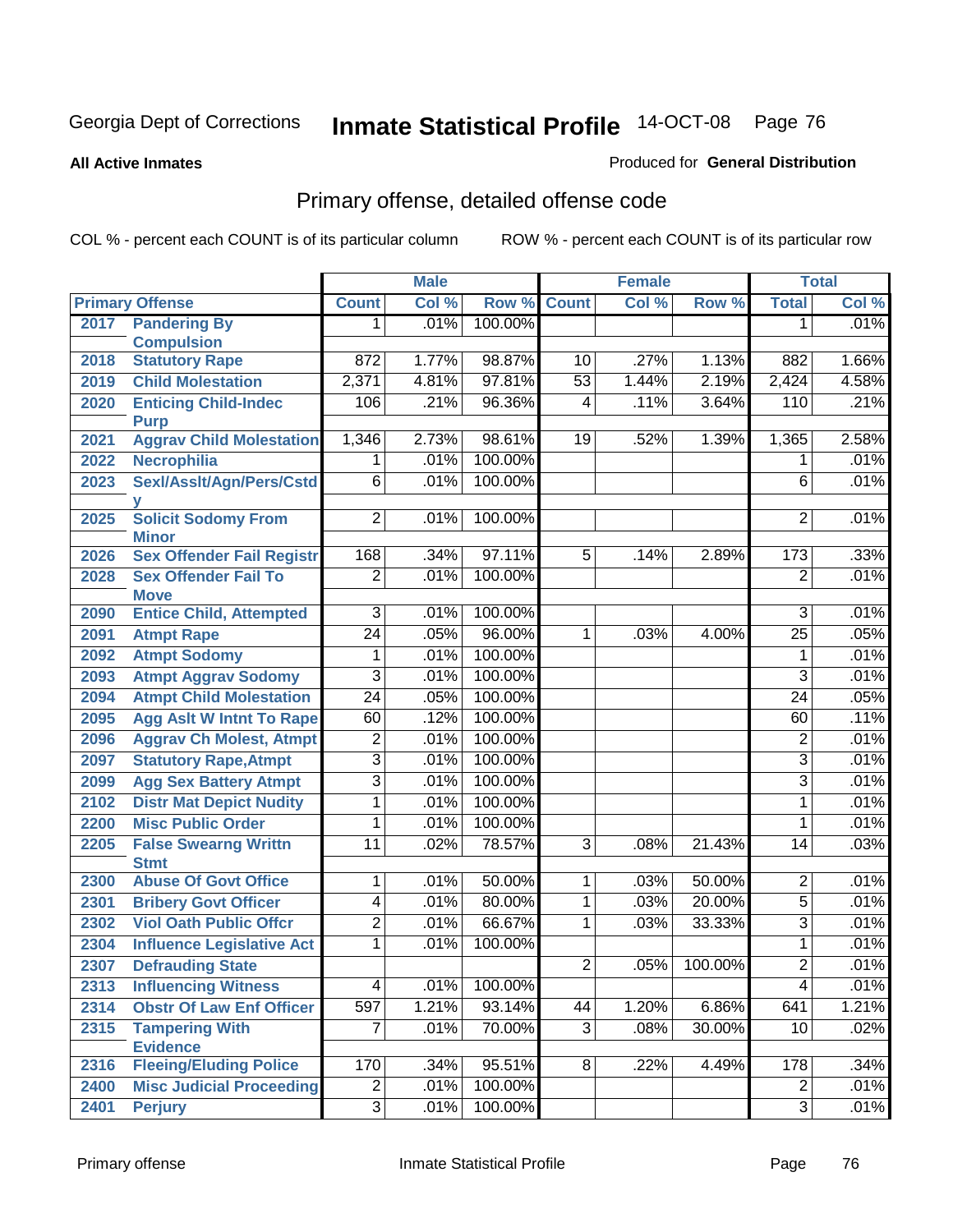#### **All Active Inmates**

### Produced for **General Distribution**

# Primary offense, detailed offense code

|      |                                               |                 | <b>Male</b> |         |                 | <b>Female</b> |         |                  | <b>Total</b> |
|------|-----------------------------------------------|-----------------|-------------|---------|-----------------|---------------|---------|------------------|--------------|
|      | <b>Primary Offense</b>                        | <b>Count</b>    | Col %       | Row %   | <b>Count</b>    | Col %         | Row %   | <b>Total</b>     | Col %        |
| 2402 | <b>False Swearing</b>                         | $\overline{3}$  | .01%        | 75.00%  | $\mathbf 1$     | .03%          | 25.00%  | 4                | .01%         |
| 2405 | <b>Impersonating Officer</b>                  | $\overline{6}$  | .01%        | 100.00% |                 |               |         | $\overline{6}$   | .01%         |
| 2408 | <b>False Statements Govt</b>                  | $\overline{22}$ | .04%        | 81.48%  | 5               | .14%          | 18.52%  | $\overline{27}$  | .05%         |
| 2411 | <b>Impersntng In Legal</b>                    | 1               | .01%        | 100.00% |                 |               |         | 1                | .01%         |
|      | <b>Procd</b>                                  |                 |             |         |                 |               |         |                  |              |
| 2501 | <b>Escape</b>                                 | 89              | .18%        | 86.41%  | $\overline{14}$ | .38%          | 13.59%  | 103              | .19%         |
| 2502 | <b>Aiding Escape</b>                          | $\overline{2}$  | .01%        | 100.00% |                 |               |         | $\overline{2}$   | .01%         |
| 2503 | <b>Hindering Appreh Or Pun</b>                | 1               | .01%        | 50.00%  | 1               | .03%          | 50.00%  | $\overline{2}$   | .01%         |
| 2507 | <b>Mutiny In Penal Inst</b>                   | $\overline{5}$  | .01%        | 100.00% |                 |               |         | $\overline{5}$   | .01%         |
| 2511 | <b>Bail Jumping</b>                           | $\overline{8}$  | .02%        | 88.89%  | 1               | .03%          | 11.11%  | $\overline{9}$   | .02%         |
| 2613 | <b>Crmnl Interfere Govt</b><br><b>Prop</b>    | $\overline{37}$ | .08%        | 94.87%  | $\overline{2}$  | .05%          | 5.13%   | $\overline{39}$  | .07%         |
| 2703 | <b>Commerical Gambling</b>                    | 1               | .01%        | 100.00% |                 |               |         | 1                | .01%         |
| 2730 | <b>Lottery Violation</b>                      | $\overline{3}$  | .01%        | 100.00% |                 |               |         | $\overline{3}$   | .01%         |
| 2761 | <b>Removal Baggage, Cargo</b>                 | $\overline{2}$  | .01%        | 100.00% |                 |               |         | $\overline{2}$   | .01%         |
|      | <b>Etc</b>                                    |                 |             |         |                 |               |         |                  |              |
| 2801 | <b>Cruelty To Children</b>                    | 238             | .48%        | 75.08%  | 79              | 2.15%         | 24.92%  | $\overline{317}$ | .60%         |
| 2802 | <b>Atmpt Cruelty To</b><br><b>Children</b>    | 1               | .01%        | 100.00% |                 |               |         | 1                | .01%         |
| 2803 | <b>Manufact Meth Near</b><br><b>Child</b>     | $\overline{9}$  | .02%        | 64.29%  | $\overline{5}$  | .14%          | 35.71%  | 14               | .03%         |
| 2811 | <b>Cruelty To Elder Person</b>                | 13              | .03%        | 81.25%  | 3               | .08%          | 18.75%  | 16               | .03%         |
| 2843 | <b>Sex Exploitation Child</b>                 | $\overline{53}$ | .11%        | 98.15%  | $\overline{1}$  | .03%          | 1.85%   | $\overline{54}$  | .10%         |
| 2854 | <b>Cntrbtng Delingency</b>                    |                 |             |         | 1               | .03%          | 100.00% | 1                | .01%         |
|      | <b>Minor</b>                                  |                 |             |         |                 |               |         |                  |              |
| 2900 | <b>Misc Weapon/Explosive</b><br><b>Off</b>    | $\overline{4}$  | .01%        | 100.00% |                 |               |         | 4                | .01%         |
| 2901 | <b>Carry Concealed Weapon</b>                 | $\overline{3}$  | .01%        | 100.00% |                 |               |         | $\overline{3}$   | .01%         |
| 2903 | <b>Carry Pistl Without Licns</b>              | $\overline{1}$  | .01%        | 100.00% |                 |               |         | $\mathbf{1}$     | .01%         |
| 2910 | <b>Poss Of Firearm Dur</b>                    | 266             | .54%        | 96.38%  | 10              | .27%          | 3.62%   | $\overline{276}$ | .52%         |
|      | <b>Crime</b>                                  |                 |             |         |                 |               |         |                  |              |
| 2911 | <b>Poss Knife During Crime</b>                | 6               | .01%        | 100.00% |                 |               |         | 6                | .01%         |
| 2912 | <b>Poss Of Certain</b>                        | $\overline{41}$ | .08%        | 100.00% |                 |               |         | $\overline{41}$  | .08%         |
|      | <b>Weapons</b>                                |                 |             |         |                 |               |         |                  |              |
| 2913 | <b>Poss Firearm 1st</b>                       | 60              | .12%        | 96.77%  | $\overline{2}$  | .05%          | 3.23%   | 62               | .12%         |
| 2914 | <b>Offender</b><br><b>Poss Firearm Convct</b> | 795             | 1.61%       | 97.55%  | $\overline{20}$ | .55%          | 2.45%   | 815              | 1.54%        |
|      | <b>Felon</b>                                  |                 |             |         |                 |               |         |                  |              |
| 2915 | <b>Carry Weapon At School</b>                 | 9               | .02%        | 100.00% |                 |               |         | 9                | .02%         |
| 2963 | <b>Guard Line</b>                             | $\overline{2}$  | .01%        | 40.00%  | $\overline{3}$  | .08%          | 60.00%  | $\overline{5}$   | .01%         |
|      | <b>W/Weapon/Drugs</b>                         |                 |             |         |                 |               |         |                  |              |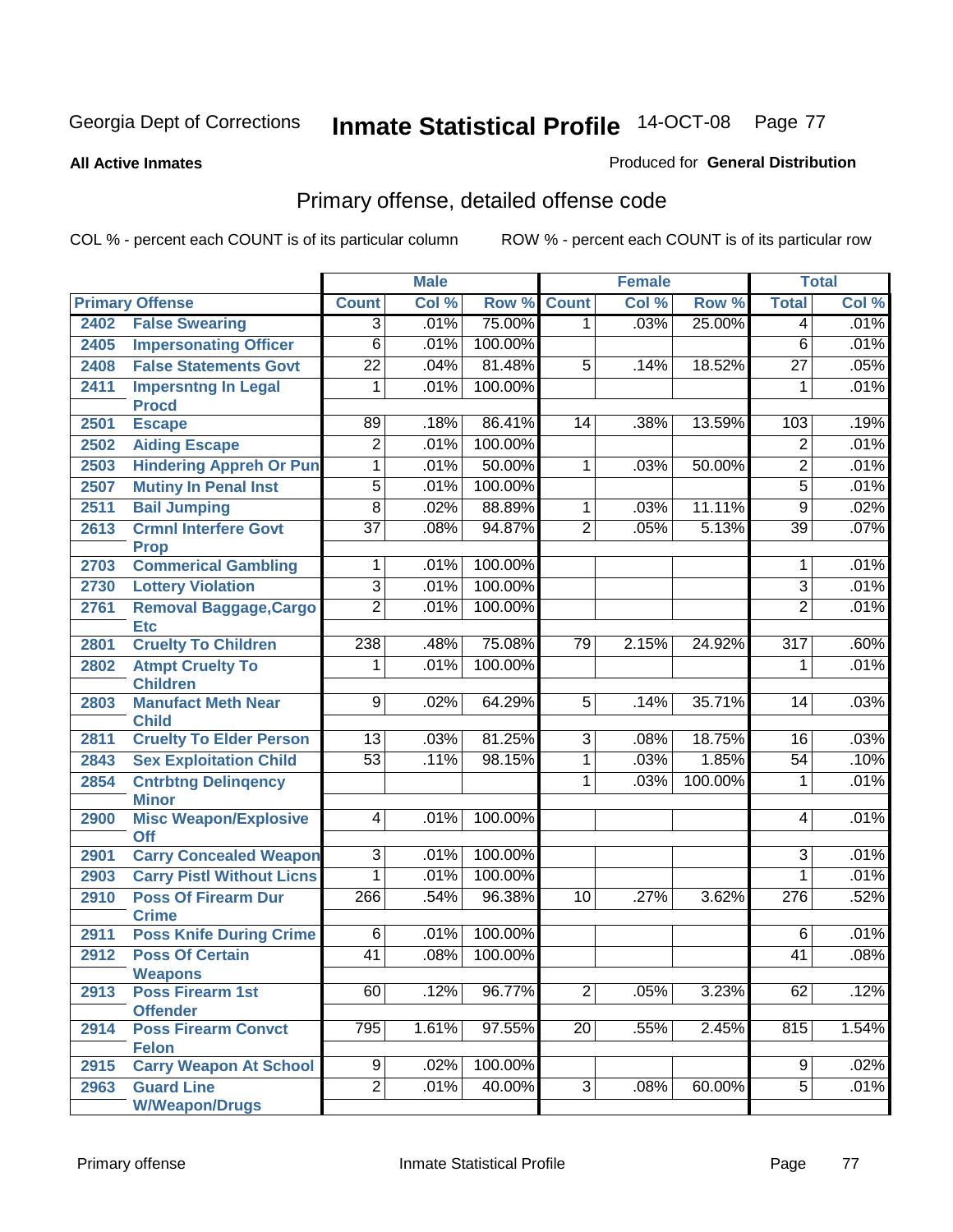**All Active Inmates**

### Produced for **General Distribution**

# Primary offense, detailed offense code

|      |                                                   |                 | <b>Male</b> |         |                 | <b>Female</b> |        |                  | <b>Total</b> |
|------|---------------------------------------------------|-----------------|-------------|---------|-----------------|---------------|--------|------------------|--------------|
|      | <b>Primary Offense</b>                            | <b>Count</b>    | Col %       | Row %   | <b>Count</b>    | Col %         | Row %  | <b>Total</b>     | Col %        |
| 2965 | <b>Poss Wpn, Drugs By</b>                         | $\overline{11}$ | .02%        | 100.00% |                 |               |        | $\overline{11}$  | .02%         |
|      | <b>Prisnr</b>                                     |                 |             |         |                 |               |        |                  |              |
| 2971 | <b>Cruelty To Animals</b>                         | $\overline{6}$  | .01%        | 100.00% |                 |               |        | 6                | .01%         |
| 2972 | <b>Aggrav Cruelty To</b>                          | $\overline{4}$  | .01%        | 80.00%  | $\mathbf{1}$    | .03%          | 20.00% | $\overline{5}$   | .01%         |
| 3000 | <b>Animals</b><br><b>Misc Invasion Of Privacy</b> | 1               | .01%        | 100.00% |                 |               |        | 1                | .01%         |
|      | Eavesdrop &                                       | $\overline{1}$  | .01%        | 100.00% |                 |               |        | $\overline{1}$   | .01%         |
| 3001 | <b>Surveillance</b>                               |                 |             |         |                 |               |        |                  |              |
| 3002 | <b>Peeping Tom</b>                                | $\overline{22}$ | .04%        | 100.00% |                 |               |        | $\overline{22}$  | .04%         |
| 3404 | <b>Racketeering</b>                               | $\overline{50}$ | .10%        | 75.76%  | $\overline{16}$ | .44%          | 24.24% | 66               | .12%         |
| 4001 | <b>S/D Narcotics Opiates</b>                      | $\overline{29}$ | .06%        | 87.88%  | 4               | .11%          | 12.12% | $\overline{33}$  | .06%         |
| 4002 | <b>S/D Dep Stim Cntrf Drugs</b>                   | $\overline{46}$ | .09%        | 79.31%  | $\overline{12}$ | .33%          | 20.69% | $\overline{58}$  | .11%         |
| 4003 | <b>S/D Of Lsd</b>                                 | $\overline{2}$  | .01%        | 100.00% |                 |               |        | $\overline{2}$   | .01%         |
| 4004 | <b>S/D Of Marijuana</b>                           | 291             | .59%        | 92.97%  | $\overline{22}$ | .60%          | 7.03%  | $\overline{313}$ | .59%         |
| 4006 | <b>Poss Narcotics Opiates</b>                     | 60              | .12%        | 82.19%  | $\overline{13}$ | .35%          | 17.81% | $\overline{73}$  | .14%         |
| 4007 | <b>Poss Dep Stim Cntrf</b>                        | $\overline{81}$ | .16%        | 91.01%  | $\overline{8}$  | .22%          | 8.99%  | 89               | .17%         |
|      | <b>Drugs</b>                                      |                 |             |         |                 |               |        |                  |              |
| 4008 | <b>Poss Of Lsd</b>                                | 1               | .01%        | 100.00% |                 |               |        | 1                | .01%         |
| 4009 | <b>Poss Of Marijuana</b>                          | 230             | .47%        | 95.44%  | 11              | .30%          | 4.56%  | 241              | .45%         |
| 4011 | <b>Illegal Attm To Obt Drugs</b>                  | $\overline{10}$ | .02%        | 66.67%  | $\overline{5}$  | .14%          | 33.33% | 15               | .03%         |
| 4012 | <b>Viol Ga Cntrl Sbst Act</b>                     | $\overline{22}$ | .04%        | 95.65%  | 1               | .03%          | 4.35%  | 23               | .04%         |
| 4013 | <b>Viol Dngrous Drgs Act</b>                      | 3               | .01%        | 75.00%  | 1               | .03%          | 25.00% | $\overline{4}$   | .01%         |
| 4014 | <b>Uniwfl Mfg/Del/Dist N-C S</b>                  | $\overline{28}$ | .06%        | 96.55%  | $\overline{1}$  | .03%          | 3.45%  | $\overline{29}$  | .05%         |
| 4016 | <b>Poss Drug Related Matri</b>                    | $\overline{23}$ | .05%        | 76.67%  | $\overline{7}$  | .19%          | 23.33% | $\overline{30}$  | .06%         |
| 4017 | <b>S/D Cont Sub Public</b>                        | 99              | .20%        | 96.12%  | $\overline{4}$  | .11%          | 3.88%  | 103              | .19%         |
| 4018 | <b>S/D Cont Sub School</b>                        | 65              | .13%        | 95.59%  | $\overline{3}$  | .08%          | 4.41%  | 68               | .13%         |
| 4021 | <b>S/D Cocaine</b>                                | 1,576           | 3.20%       | 93.98%  | 101             | 2.75%         | 6.02%  | 1,677            | 3.17%        |
| 4022 | <b>Poss Of Cocaine</b>                            | 2,171           | 4.40%       | 89.01%  | 268             | 7.30%         | 10.99% | 2,439            | 4.60%        |
| 4030 | <b>Poss Ephedrine</b>                             | 11              | .02%        | 84.62%  | $\overline{2}$  | .05%          | 15.38% | $\overline{13}$  | .02%         |
| 4031 | <b>Poss Methamphetamine</b>                       | 737             | 1.49%       | 80.63%  | 177             | 4.82%         | 19.37% | 914              | 1.73%        |
| 4032 | <b>Sale Methamphetamine</b>                       | 117             | .24%        | 79.59%  | 30              | .82%          | 20.41% | 147              | .28%         |
| 4033 | <b>Poss Mda/Extsy</b>                             | $\overline{13}$ | .03%        | 81.25%  | $\overline{3}$  | .08%          | 18.75% | $\overline{16}$  | .03%         |
| 4034 | <b>Sale Mda/Extsy</b>                             | 5               | .01%        | 100.00% |                 |               |        | 5                | $.01\%$      |
| 4050 | <b>Poss W Int Dist Cocaine</b>                    | 251             | .51%        | 93.31%  | $\overline{18}$ | .49%          | 6.69%  | 269              | .51%         |
| 4051 | <b>Poss W Int Dist</b>                            | 232             | .47%        | 95.47%  | 11              | .30%          | 4.53%  | $\overline{243}$ | .46%         |
|      | <b>Marijuana</b>                                  |                 |             |         |                 |               |        |                  |              |
| 4052 | <b>Poss W Int Dist Meth</b>                       | 89              | .18%        | 78.76%  | 24              | .65%          | 21.24% | 113              | .21%         |
| 4053 | <b>Poss W Int Dis Other</b>                       | $\overline{29}$ | .06%        | 93.55%  | $\overline{2}$  | .05%          | 6.45%  | $\overline{31}$  | .06%         |
|      | <b>Drug</b>                                       |                 |             |         |                 |               |        |                  |              |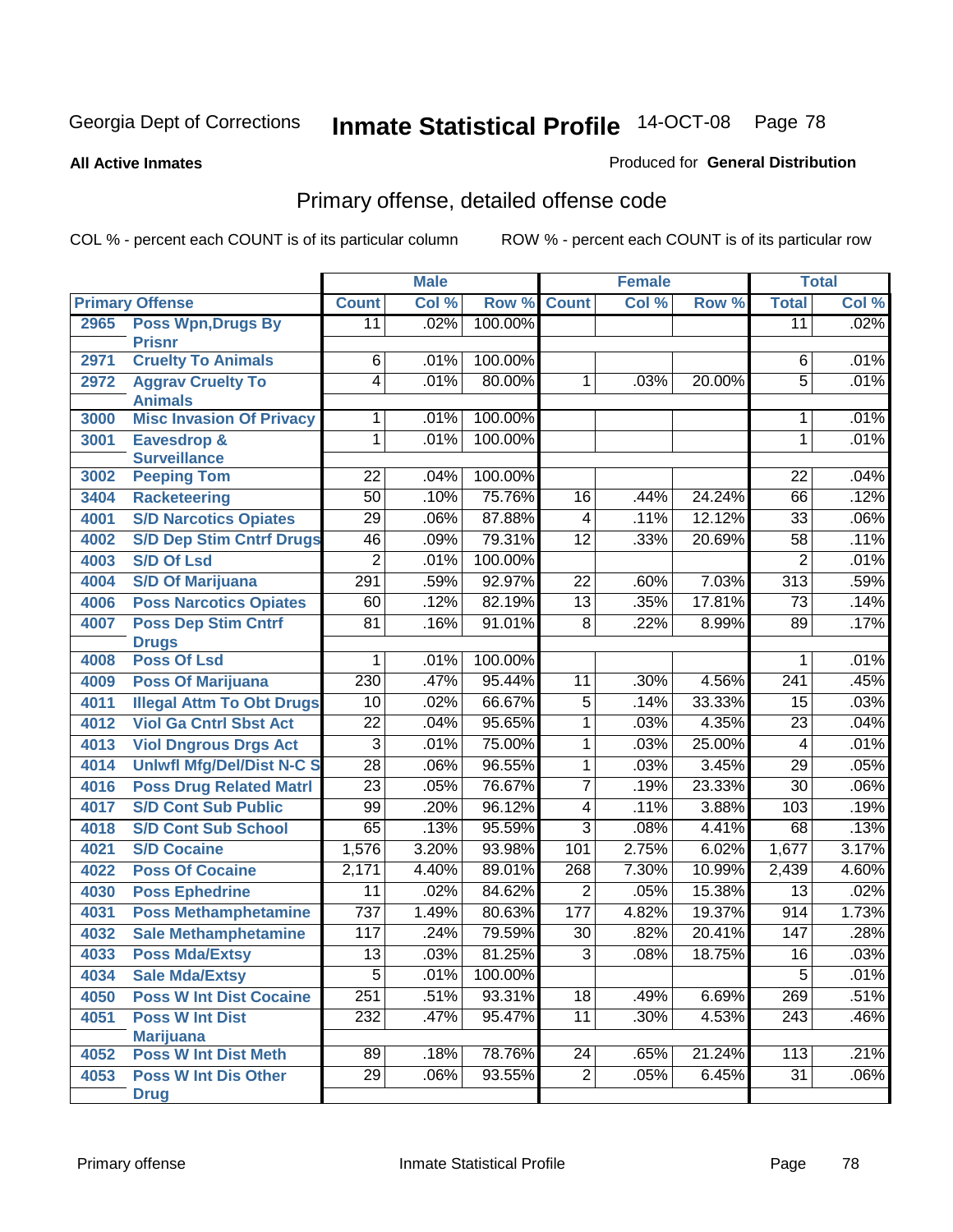#### **All Active Inmates**

### Produced for **General Distribution**

# Primary offense, detailed offense code

|      |                                    | <b>Male</b>      |       | <b>Female</b> |                 |       | <b>Total</b> |                          |       |
|------|------------------------------------|------------------|-------|---------------|-----------------|-------|--------------|--------------------------|-------|
|      | <b>Primary Offense</b>             | <b>Count</b>     | Col % | Row %         | <b>Count</b>    | Col % | Row %        | <b>Total</b>             | Col % |
| 4090 | <b>Atmpt Viol Substance Act</b>    | $\overline{24}$  | .05%  | 85.71%        | $\overline{4}$  | .11%  | 14.29%       | $\overline{28}$          | .05%  |
| 4100 | <b>Misc Drugs Trafficking</b>      | $\overline{93}$  | .19%  | 93.94%        | $\overline{6}$  | .16%  | 6.06%        | 99                       | .19%  |
| 4101 | <b>Traf Cocaine Less 200</b>       | 582              | 1.18% | 95.88%        | $\overline{25}$ | .68%  | 4.12%        | 607                      | 1.15% |
|      | Gm                                 |                  |       |               |                 |       |              |                          |       |
| 4102 | <b>Traf Cocaine 201-400 Gm</b>     | 120              | .24%  | 88.24%        | 16              | .44%  | 11.76%       | 136                      | .26%  |
| 4103 | <b>Traf Cocaine 401+ Gm</b>        | 152              | .31%  | 95.00%        | 8               | .22%  | 5.00%        | 160                      | .30%  |
| 4111 | <b>Traf Narcotic Less 14 Gm</b>    | 8                | .02%  | 100.00%       |                 |       |              | 8                        | .02%  |
| 4112 | <b>Traf Narcotic 15-28 Gm</b>      | $\overline{5}$   | .01%  | 100.00%       |                 |       |              | 5                        | .01%  |
| 4113 | <b>Traf Narcotic 29+ Gm</b>        | $\overline{4}$   | .01%  | 100.00%       |                 |       |              | $\overline{\mathcal{A}}$ | .01%  |
| 4121 | Traf Marijna 10-2000 Lb            | 85               | .17%  | 95.51%        | 4               | .11%  | 4.49%        | 89                       | .17%  |
| 4122 | Traf Marijna 2001-10k Lb           | 2                | .01%  | 100.00%       |                 |       |              | $\overline{2}$           | .01%  |
| 4123 | Traf Marijna 10001+ Lb             | $\overline{1}$   | .01%  | 100.00%       |                 |       |              | $\mathbf{1}$             | .01%  |
| 4126 | <b>Traf Amphtmine 28-199</b>       | $\overline{4}$   | .01%  | 80.00%        | $\mathbf{1}$    | .03%  | 20.00%       | $\overline{5}$           | .01%  |
|      | Gm                                 |                  |       |               |                 |       |              |                          |       |
| 4127 | <b>Traf Amphtmine 200-399</b>      | $\overline{2}$   | .01%  | 100.00%       |                 |       |              | $\overline{2}$           | .01%  |
| 4128 | Gm<br>Traf Amphtmine 400+ Gm       | $\overline{5}$   | .01%  | 100.00%       |                 |       |              | $\overline{5}$           | .01%  |
| 4130 | <b>Cnspire Traffic Cntrl Sub</b>   | $\overline{9}$   | .02%  | 90.00%        | $\mathbf 1$     | .03%  | 10.00%       | 10                       | .02%  |
| 4133 | <b>Use Comm Facity Vio C</b>       | $\overline{2}$   | .01%  | 100.00%       |                 |       |              | $\overline{2}$           | .01%  |
|      | <b>Sub</b>                         |                  |       |               |                 |       |              |                          |       |
| 4134 | <b>Att/Consprcy Commt</b>          | 62               | .13%  | 81.58%        | $\overline{14}$ | .38%  | 18.42%       | 76                       | .14%  |
|      | C/S/Of                             |                  |       |               |                 |       |              |                          |       |
| 4135 | <b>Unauth Dist Contrild Sub</b>    |                  |       |               | 1               | .03%  | 100.00%      | 1                        | .01%  |
| 4140 | <b>Traf Methamph 28-199</b>        | $\overline{344}$ | .70%  | 85.57%        | $\overline{58}$ | 1.58% | 14.43%       | 402                      | .76%  |
|      | Gm                                 |                  |       |               |                 |       |              |                          |       |
| 4141 | <b>Traf Methamph 200-399</b>       | $\overline{70}$  | .14%  | 89.74%        | $\overline{8}$  | .22%  | 10.26%       | $\overline{78}$          | .15%  |
|      | Gm                                 |                  |       |               |                 |       |              |                          |       |
| 4142 | Traf Methamph 400+ Gm              | 85               | .17%  | 98.84%        | 1 <sup>1</sup>  | .03%  | 1.16%        | 86                       | .16%  |
| 4143 | <b>Manf Methamph 28-199</b>        | $\overline{26}$  | .05%  | 89.66%        | $\overline{3}$  | .08%  | 10.34%       | 29                       | .05%  |
| 4144 | Gm<br><b>Manf Methamph 200-399</b> | $\overline{2}$   | .01%  | 66.67%        | $\mathbf{1}$    | .03%  | 33.33%       | 3                        | .01%  |
|      | Gm                                 |                  |       |               |                 |       |              |                          |       |
| 4146 | <b>Traf Methamph Unspec</b>        | 114              | .23%  | 91.94%        | 10              | .27%  | 8.06%        | 124                      | .23%  |
|      | <b>Amt</b>                         |                  |       |               |                 |       |              |                          |       |
| 4147 | <b>Manf Methamph Unspec</b>        | 140              | .28%  | 97.22%        | $\overline{4}$  | .11%  | 2.78%        | 144                      | .27%  |
|      | Amt                                |                  |       |               |                 |       |              |                          |       |
| 4150 | <b>Traf Mda/Extsy 28-199gm</b>     | 10               | .02%  | 90.91%        | 1 <sup>1</sup>  | .03%  | 9.09%        | $\overline{11}$          | .02%  |
| 4151 | <b>Traf Mda/Extsy 200-</b>         | 1                | .01%  | 100.00%       |                 |       |              | 1                        | .01%  |
|      | <b>399gm</b>                       |                  |       |               |                 |       |              |                          |       |
| 4152 | Traf Mda/Extsy 400+Gm              | $\mathbf 1$      | .01%  | 100.00%       |                 |       |              | 1                        | .01%  |
| 5001 | <b>Viol Motor Vehicle Laws</b>     | $\overline{35}$  | .07%  | 97.22%        | 1               | .03%  | 2.78%        | $\overline{36}$          | .07%  |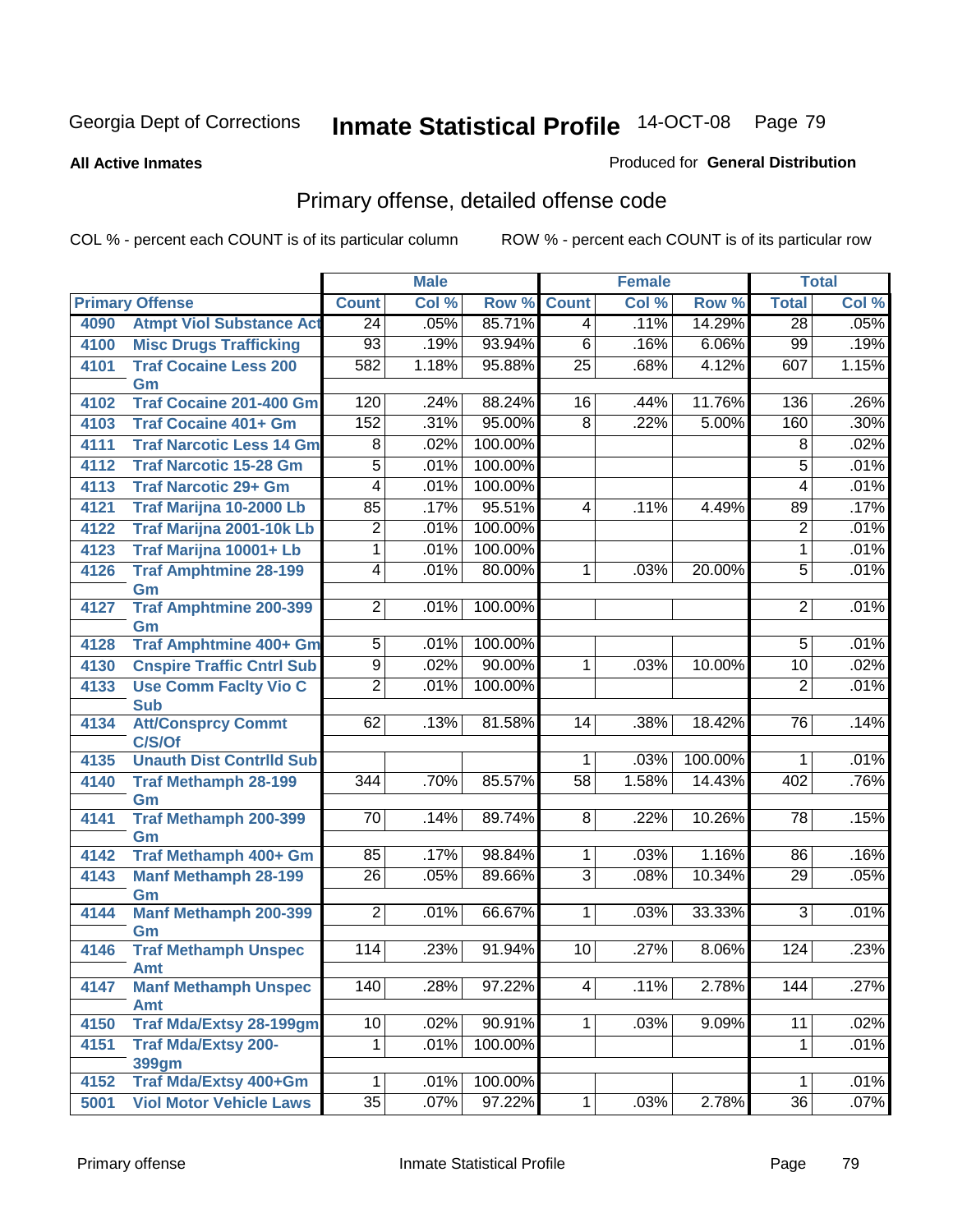**All Active Inmates**

#### Produced for **General Distribution**

# Primary offense, detailed offense code

|                      |                                  | <b>Male</b><br><b>Female</b> |         |         |              |       | <b>Total</b> |              |       |
|----------------------|----------------------------------|------------------------------|---------|---------|--------------|-------|--------------|--------------|-------|
|                      | <b>Primary Offense</b>           | <b>Count</b>                 | Col %   | Row %   | <b>Count</b> | Col % | Row %        | <b>Total</b> | Col % |
| 5003                 | <b>Chop Shop Violation</b>       |                              | .01%    | 100.00% |              |       |              |              | .01%  |
| 5004                 | <b>Drvng Habtl Violator</b>      | 89                           | .18%    | 91.75%  | 8            | .22%  | 8.25%        | 97           | .18%  |
| 5005                 | <b>Habit Traf Viol/Impaired</b>  | 11                           | .02%    | 100.00% |              |       |              | 11           | .02%  |
| 5006                 | <b>Habit Traf Viol/Other</b>     | 8                            | $.02\%$ | 100.00% |              |       |              | 8            | .02%  |
| 5007                 | <b>Hit-Run W/Injury/Fatality</b> | 3                            | .01%    | 100.00% |              |       |              | 3            | .01%  |
| 6000                 | <b>Misc Mrals/Pblic H/Safty</b>  | 30                           | .06%    | 85.71%  | 5            | .14%  | 14.29%       | 35           | .07%  |
| 6200                 | <b>Misc CorrectionI Inst Off</b> | 9                            | .02%    | 90.00%  |              | .03%  | 10.00%       | 10           | .02%  |
| 9901                 | <b>Conspiracy</b>                | 44                           | .09%    | 72.13%  | 17           | .46%  | 27.87%       | 61           | .12%  |
| 9905                 | <b>Crmnl Atmpt</b>               | 6                            | .01%    | 100.00% |              |       |              | 6            | .01%  |
| 9907                 | <b>Unauth Dist Recrd</b>         | 2                            | .01%    | 66.67%  | 1            | .03%  | 33.33%       | 3            | .01%  |
|                      | <b>Devices</b>                   |                              |         |         |              |       |              |              |       |
| 9910                 | <b>Crmnl Solicitation</b>        | $\overline{3}$               | .01%    | 100.00% |              |       |              | 3            | .01%  |
| 9911                 | <b>Party To A Crime</b>          |                              | .01%    | 100.00% |              |       |              |              | .01%  |
| 9914                 | <b>Gang Participation</b>        | 12                           | .02%    | 100.00% |              |       |              | 12           | .02%  |
| 9999                 | <b>Unknown Offense</b>           | 2                            | .01%    | 100.00% |              |       |              | 2            | .01%  |
| <b>Total Rported</b> |                                  | 49,308                       | 101%    | 93.07%  | 3,669        | 100%  | 6.93%        | 52,977       | 101%  |

| prec<br>N<br>. | —4⊾    |              | 46     |
|----------------|--------|--------------|--------|
|                | 49,350 | <b>2.CZ2</b> | 53,023 |

| Mode (most frequent) | 1601 Burglary | 1701 Forgery 1st Degree | 1601 Burglary |
|----------------------|---------------|-------------------------|---------------|
|                      |               |                         |               |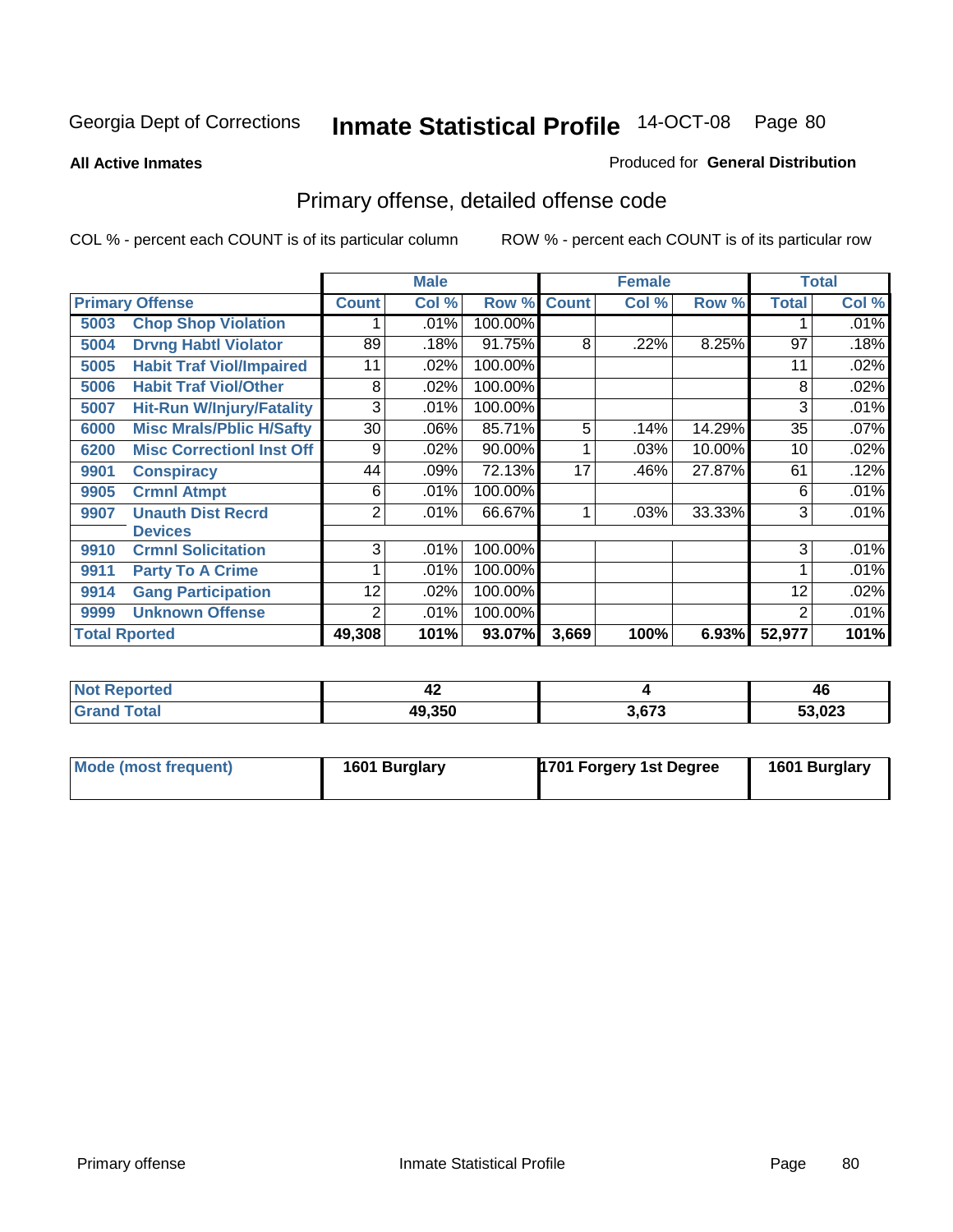#### **All Active Inmates**

#### Produced for **General Distribution**

# County of conviction of primary offense

|                         |                             |                  | <b>Male</b> |         | <b>Female</b>    |       |                  | <b>Total</b>     |       |
|-------------------------|-----------------------------|------------------|-------------|---------|------------------|-------|------------------|------------------|-------|
|                         | <b>County of Conviction</b> | <b>Count</b>     | Col %       | Row %   | <b>Count</b>     | Col % | Row <sup>%</sup> | <b>Total</b>     | Col % |
| 1                       | <b>Appling</b>              | $\overline{93}$  | .19%        | 93.00%  | 7                | .19%  | 7.00%            | 100              | .19%  |
| $\overline{2}$          | <b>Atkinson</b>             | $\overline{42}$  | .09%        | 93.33%  | $\overline{3}$   | .08%  | 6.67%            | 45               | .08%  |
| $\overline{\mathbf{3}}$ | <b>Bacon</b>                | $\overline{56}$  | .11%        | 98.25%  | 1                | .03%  | 1.75%            | $\overline{57}$  | .11%  |
| 4                       | <b>Baker</b>                | $\overline{12}$  | .02%        | 100.00% |                  |       |                  | $\overline{12}$  | .02%  |
| 5                       | <b>Baldwin</b>              | 360              | .73%        | 95.74%  | 16               | .44%  | 4.26%            | $\overline{376}$ | .71%  |
| 6                       | <b>Banks</b>                | $\overline{57}$  | .12%        | 86.36%  | $\overline{9}$   | .25%  | 13.64%           | 66               | .12%  |
| $\overline{\mathbf{7}}$ | <b>Barrow</b>               | $\overline{267}$ | .54%        | 94.01%  | $\overline{17}$  | .46%  | 5.99%            | 284              | .54%  |
| 8                       | <b>Bartow</b>               | 583              | 1.18%       | 88.47%  | $\overline{76}$  | 2.07% | 11.53%           | 659              | 1.24% |
| 9                       | <b>Ben Hill</b>             | $\overline{267}$ | .54%        | 94.68%  | $\overline{15}$  | .41%  | 5.32%            | $\overline{282}$ | .53%  |
| 10                      | <b>Berrien</b>              | $\overline{86}$  | .17%        | 90.53%  | $\overline{9}$   | .25%  | 9.47%            | $\overline{95}$  | .18%  |
| 11                      | <b>Bibb</b>                 | 1,055            | 2.14%       | 95.48%  | $\overline{50}$  | 1.36% | 4.52%            | 1,105            | 2.09% |
| 12                      | <b>Bleckley</b>             | $\overline{78}$  | .16%        | 87.64%  | $\overline{11}$  | .30%  | 12.36%           | 89               | .17%  |
| $\overline{13}$         | <b>Brantley</b>             | $\overline{56}$  | .11%        | 91.80%  | $\overline{5}$   | .14%  | 8.20%            | 61               | .12%  |
| $\overline{14}$         | <b>Brooks</b>               | $\overline{67}$  | .14%        | 95.71%  | $\overline{3}$   | .08%  | 4.29%            | $\overline{70}$  | .13%  |
| 15                      | <b>Bryan</b>                | 102              | .21%        | 94.44%  | $\overline{6}$   | .16%  | 5.56%            | 108              | .20%  |
| 16                      | <b>Bulloch</b>              | 467              | .95%        | 93.03%  | $\overline{35}$  | .95%  | 6.97%            | 502              | .95%  |
| $\overline{17}$         | <b>Burke</b>                | $\overline{216}$ | .44%        | 95.15%  | $\overline{11}$  | .30%  | 4.85%            | $\overline{227}$ | .43%  |
| 18                      | <b>Butts</b>                | 140              | .28%        | 94.59%  | $\overline{8}$   | .22%  | 5.41%            | $\overline{148}$ | .28%  |
| 19                      | <b>Calhoun</b>              | $\overline{36}$  | .07%        | 92.31%  | $\overline{3}$   | .08%  | 7.69%            | $\overline{39}$  | .07%  |
| 20                      | <b>Camden</b>               | $\overline{141}$ | .29%        | 94.63%  | $\overline{8}$   | .22%  | 5.37%            | 149              | .28%  |
| 21                      | <b>Candler</b>              | $\overline{91}$  | .18%        | 91.92%  | $\overline{8}$   | .22%  | 8.08%            | 99               | .19%  |
| $\overline{22}$         | <b>Carroll</b>              | 584              | 1.18%       | 92.11%  | $\overline{50}$  | 1.36% | 7.89%            | 634              | 1.20% |
| 23                      | <b>Catoosa</b>              | $\overline{263}$ | .53%        | 90.07%  | $\overline{29}$  | .79%  | 9.93%            | 292              | .55%  |
| 24                      | <b>Charlton</b>             | 60               | .12%        | 95.24%  | $\overline{3}$   | .08%  | 4.76%            | 63               | .12%  |
| 25                      | <b>Chatham</b>              | 2,433            | 4.93%       | 94.74%  | $\overline{135}$ | 3.68% | 5.26%            | 2,568            | 4.85% |
| 26                      | <b>Chattahoochee</b>        | $\overline{26}$  | .05%        | 89.66%  | $\overline{3}$   | .08%  | 10.34%           | $\overline{29}$  | .05%  |
| 27                      | <b>Chattooga</b>            | 236              | .48%        | 89.73%  | $\overline{27}$  | .74%  | 10.27%           | 263              | .50%  |
| 28                      | <b>Cherokee</b>             | $\overline{547}$ | 1.11%       | 90.56%  | $\overline{57}$  | 1.55% | 9.44%            | 604              | 1.14% |
| 29                      | <b>Clarke</b>               | 410              | .83%        | 94.25%  | $\overline{25}$  | .68%  | 5.75%            | 435              | .82%  |
| 30                      | <b>Clay</b>                 | $\overline{24}$  | .05%        | 88.89%  | $\overline{3}$   | .08%  | 11.11%           | $\overline{27}$  | .05%  |
| $\overline{31}$         | <b>Clayton</b>              | 1,523            | 3.09%       | 93.04%  | 114              | 3.11% | 6.96%            | 1,637            | 3.09% |
| 32                      | <b>Clinch</b>               | 48               | .10%        | 94.12%  | 3                | .08%  | 5.88%            | 51               | .10%  |
| 33                      | <b>Cobb</b>                 | 2,866            | 5.81%       | 91.24%  | 275              | 7.50% | 8.76%            | 3,141            | 5.93% |
| 34                      | <b>Coffee</b>               | $\overline{215}$ | .44%        | 93.48%  | $\overline{15}$  | .41%  | 6.52%            | 230              | .43%  |
| 35                      | <b>Colquitt</b>             | 325              | .66%        | 93.12%  | $\overline{24}$  | .65%  | 6.88%            | 349              | .66%  |
| 36                      | <b>Columbia</b>             | 300              | .61%        | 90.91%  | $\overline{30}$  | .82%  | 9.09%            | 330              | .62%  |
| 37                      | <b>Cook</b>                 | 139              | .28%        | 93.29%  | 10               | .27%  | 6.71%            | 149              | .28%  |
| 38                      | <b>Coweta</b>               | $\overline{548}$ | 1.11%       | 92.26%  | 46               | 1.25% | 7.74%            | $\overline{594}$ | 1.12% |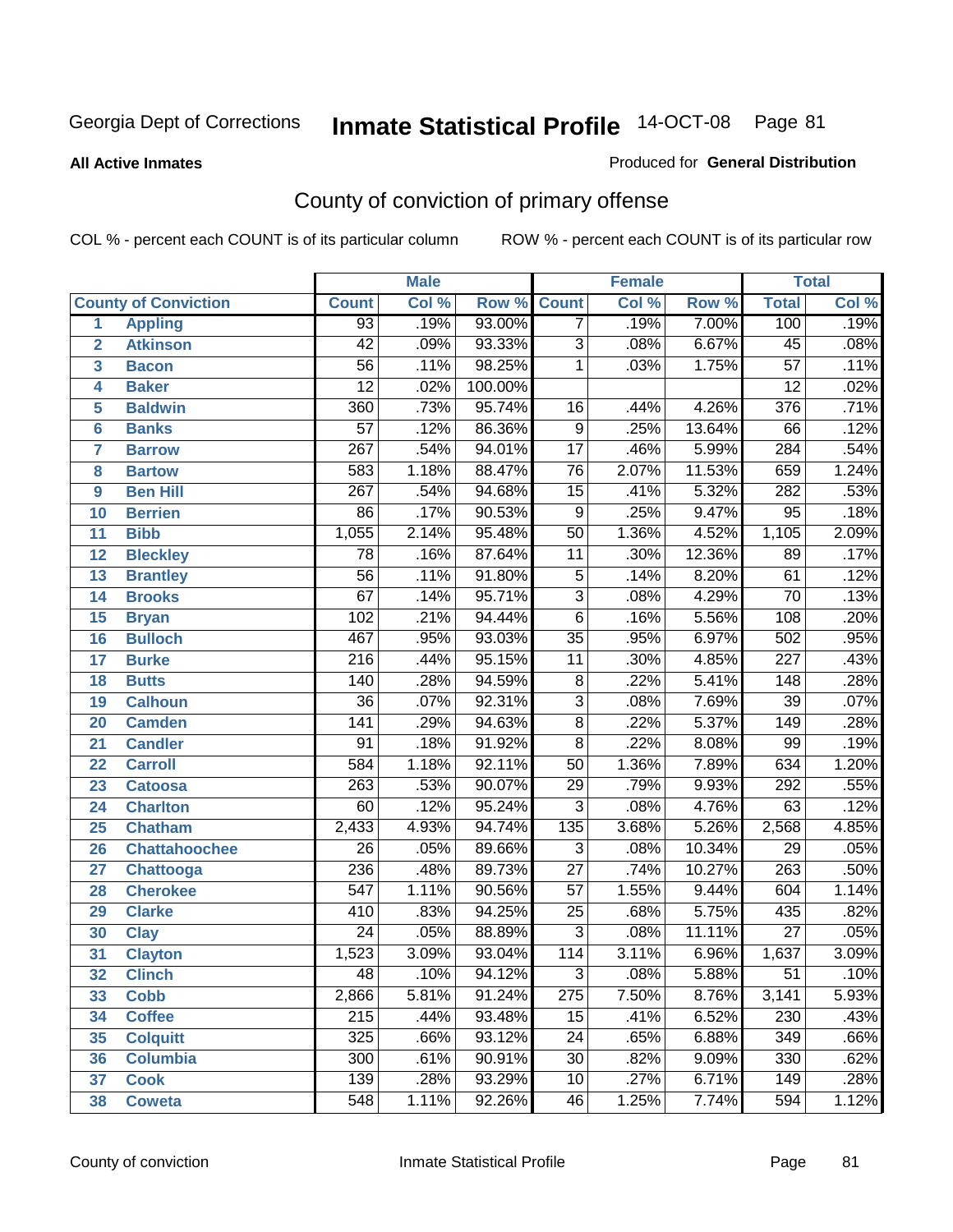#### **All Active Inmates**

#### Produced for **General Distribution**

# County of conviction of primary offense

|                 |                             |                  | <b>Male</b> |         | Female           |       |        | <b>Total</b>     |       |
|-----------------|-----------------------------|------------------|-------------|---------|------------------|-------|--------|------------------|-------|
|                 | <b>County of Conviction</b> | <b>Count</b>     | Col %       | Row %   | <b>Count</b>     | Col % | Row %  | <b>Total</b>     | Col % |
| 39              | <b>Crawford</b>             | 24               | .05%        | 88.89%  | $\overline{3}$   | .08%  | 11.11% | $\overline{27}$  | .05%  |
| 40              | <b>Crisp</b>                | 286              | .58%        | 95.65%  | $\overline{13}$  | .35%  | 4.35%  | 299              | .56%  |
| 41              | <b>Dade</b>                 | 139              | .28%        | 95.86%  | $\overline{6}$   | .16%  | 4.14%  | $\overline{145}$ | .27%  |
| 42              | <b>Dawson</b>               | $\overline{90}$  | .18%        | 90.00%  | $\overline{10}$  | .27%  | 10.00% | 100              | .19%  |
| 43              | <b>Decatur</b>              | $\overline{300}$ | .61%        | 92.59%  | $\overline{24}$  | .65%  | 7.41%  | 324              | .61%  |
| 44              | <b>Dekalb</b>               | 2,847            | 5.77%       | 94.58%  | $\overline{163}$ | 4.44% | 5.42%  | 3,010            | 5.68% |
| 45              | <b>Dodge</b>                | 163              | .33%        | 93.14%  | $\overline{12}$  | .33%  | 6.86%  | 175              | .33%  |
| 46              | <b>Dooly</b>                | 109              | .22%        | 93.97%  | $\overline{7}$   | .19%  | 6.03%  | 116              | .22%  |
| 47              | <b>Dougherty</b>            | 967              | 1.96%       | 94.90%  | $\overline{52}$  | 1.42% | 5.10%  | 1,019            | 1.92% |
| 48              | <b>Douglas</b>              | 1,100            | 2.23%       | 90.91%  | 110              | 3.00% | 9.09%  | 1,210            | 2.28% |
| 49              | <b>Early</b>                | 79               | .16%        | 98.75%  | 1                | .03%  | 1.25%  | 80               | .15%  |
| 50              | <b>Echols</b>               | 9                | .02%        | 100.00% |                  |       |        | $\overline{9}$   | .02%  |
| $\overline{51}$ | <b>Effingham</b>            | $\overline{142}$ | .29%        | 92.81%  | 11               | .30%  | 7.19%  | 153              | .29%  |
| 52              | <b>Elbert</b>               | $\overline{149}$ | .30%        | 96.13%  | $\overline{6}$   | .16%  | 3.87%  | 155              | .29%  |
| 53              | <b>Emanuel</b>              | 168              | .34%        | 97.11%  | $\overline{5}$   | .14%  | 2.89%  | $\overline{173}$ | .33%  |
| $\overline{54}$ | <b>Evans</b>                | $\overline{94}$  | .19%        | 98.95%  | $\mathbf{1}$     | .03%  | 1.05%  | $\overline{95}$  | .18%  |
| 55              | <b>Fannin</b>               | $\overline{96}$  | .19%        | 90.57%  | 10               | .27%  | 9.43%  | 106              | .20%  |
| 56              | <b>Fayette</b>              | 330              | .67%        | 89.67%  | $\overline{38}$  | 1.04% | 10.33% | 368              | .69%  |
| 57              | <b>Floyd</b>                | 830              | 1.68%       | 90.12%  | 91               | 2.48% | 9.88%  | 921              | 1.74% |
| 58              | <b>Forsyth</b>              | 290              | .59%        | 87.35%  | $\overline{42}$  | 1.14% | 12.65% | 332              | .63%  |
| 59              | <b>Franklin</b>             | 154              | .31%        | 90.06%  | $\overline{17}$  | .46%  | 9.94%  | 171              | .32%  |
| 60              | <b>Fulton</b>               | 4,409            | 8.94%       | 96.27%  | 171              | 4.66% | 3.73%  | 4,580            | 8.65% |
| 61              | Gilmer                      | 102              | .21%        | 89.47%  | $\overline{12}$  | .33%  | 10.53% | 114              | .22%  |
| 62              | <b>Glascock</b>             | $\overline{9}$   | .02%        | 90.00%  | $\overline{1}$   | .03%  | 10.00% | $\overline{10}$  | .02%  |
| 63              | <b>Glynn</b>                | 428              | .87%        | 95.75%  | $\overline{19}$  | .52%  | 4.25%  | 447              | .84%  |
| 64              | <b>Gordon</b>               | 281              | .57%        | 88.64%  | $\overline{36}$  | .98%  | 11.36% | $\overline{317}$ | .60%  |
| 65              | <b>Grady</b>                | 236              | .48%        | 95.93%  | 10               | .27%  | 4.07%  | $\overline{246}$ | .46%  |
| 66              | <b>Greene</b>               | 134              | .27%        | 96.40%  | $\overline{5}$   | .14%  | 3.60%  | 139              | .26%  |
| 67              | <b>Gwinnett</b>             | 1,887            | 3.83%       | 92.18%  | 160              | 4.36% | 7.82%  | 2,047            | 3.86% |
| 68              | <b>Habersham</b>            | 109              | .22%        | 94.78%  | $\overline{6}$   | .16%  | 5.22%  | $\overline{115}$ | .22%  |
| 69              | <b>Hall</b>                 | 759              | 1.54%       | 91.67%  | 69               | 1.88% | 8.33%  | $\overline{828}$ | 1.56% |
| 70              | <b>Hancock</b>              | 29               | .06%        | 96.67%  | 1                | .03%  | 3.33%  | 30               | .06%  |
| 71              | <b>Haralson</b>             | $\overline{78}$  | .16%        | 95.12%  | 4                | .11%  | 4.88%  | $\overline{82}$  | .15%  |
| 72              | <b>Harris</b>               | $\overline{132}$ | .27%        | 96.35%  | $\overline{5}$   | .14%  | 3.65%  | 137              | .26%  |
| 73              | <b>Hart</b>                 | 125              | .25%        | 93.98%  | $\overline{8}$   | .22%  | 6.02%  | 133              | .25%  |
| 74              | <b>Heard</b>                | 66               | .13%        | 83.54%  | $\overline{13}$  | .35%  | 16.46% | 79               | .15%  |
| 75              | <b>Henry</b>                | 523              | 1.06%       | 89.71%  | 60               | 1.64% | 10.29% | 583              | 1.10% |
| 76              | <b>Houston</b>              | 618              | 1.25%       | 93.78%  | $\overline{41}$  | 1.12% | 6.22%  | 659              | 1.24% |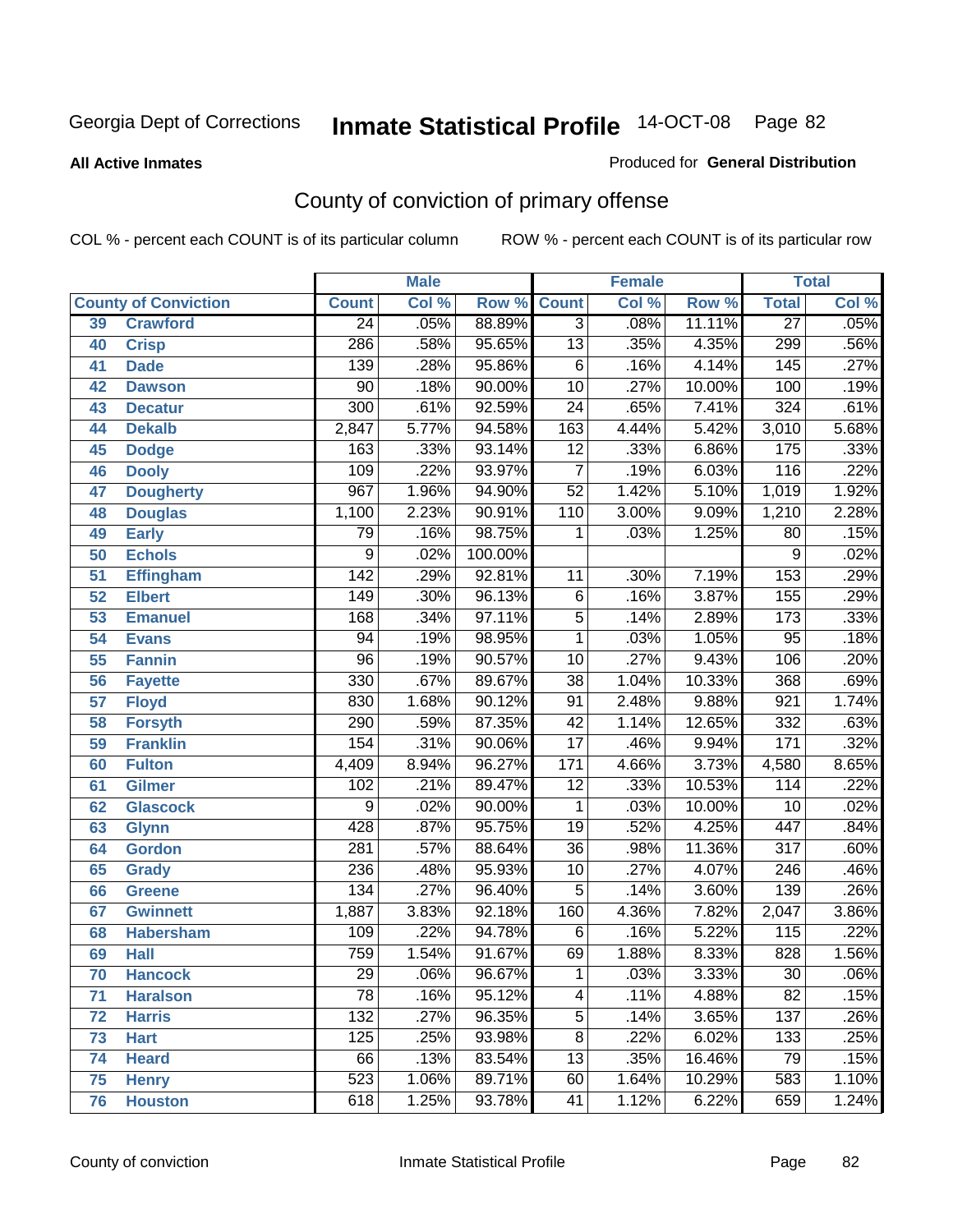#### **All Active Inmates**

### Produced for **General Distribution**

# County of conviction of primary offense

|                 |                             |                  | <b>Male</b> |         |                 | <b>Female</b> |        |                  | <b>Total</b> |
|-----------------|-----------------------------|------------------|-------------|---------|-----------------|---------------|--------|------------------|--------------|
|                 | <b>County of Conviction</b> | <b>Count</b>     | Col %       | Row %   | <b>Count</b>    | Col %         | Row %  | <b>Total</b>     | Col %        |
| $\overline{77}$ | <b>Irwin</b>                | $\overline{56}$  | .11%        | 94.92%  | $\overline{3}$  | .08%          | 5.08%  | 59               | .11%         |
| 78              | <b>Jackson</b>              | 198              | .40%        | 90.83%  | $\overline{20}$ | .55%          | 9.17%  | $\overline{218}$ | .41%         |
| 79              | <b>Jasper</b>               | 63               | .13%        | 92.65%  | $\overline{5}$  | .14%          | 7.35%  | 68               | .13%         |
| 80              | <b>Jeff Davis</b>           | 89               | .18%        | 96.74%  | $\overline{3}$  | .08%          | 3.26%  | $\overline{92}$  | .17%         |
| 81              | <b>Jefferson</b>            | 113              | .23%        | 96.58%  | $\overline{4}$  | .11%          | 3.42%  | $\overline{117}$ | .22%         |
| 82              | <b>Jenkins</b>              | $\overline{74}$  | .15%        | 93.67%  | $\overline{5}$  | .14%          | 6.33%  | $\overline{79}$  | .15%         |
| 83              | <b>Johnson</b>              | $\overline{57}$  | .12%        | 93.44%  | $\overline{4}$  | .11%          | 6.56%  | 61               | .12%         |
| 84              | <b>Jones</b>                | 146              | .30%        | 94.19%  | $\overline{9}$  | .25%          | 5.81%  | 155              | .29%         |
| 85              | <b>Lamar</b>                | $\overline{75}$  | .15%        | 93.75%  | $\overline{5}$  | .14%          | 6.25%  | 80               | .15%         |
| 86              | <b>Lanier</b>               | $\overline{39}$  | .08%        | 92.86%  | $\overline{3}$  | .08%          | 7.14%  | $\overline{42}$  | .08%         |
| 87              | <b>Laurens</b>              | 333              | .68%        | 94.33%  | $\overline{20}$ | .55%          | 5.67%  | 353              | .67%         |
| 88              | Lee                         | $\overline{80}$  | .16%        | 95.24%  | 4               | .11%          | 4.76%  | $\overline{84}$  | .16%         |
| 89              | <b>Liberty</b>              | $\overline{292}$ | .59%        | 93.89%  | $\overline{19}$ | .52%          | 6.11%  | $\overline{311}$ | .59%         |
| 90              | <b>Lincoln</b>              | $\overline{34}$  | .07%        | 100.00% |                 |               |        | $\overline{34}$  | .06%         |
| 91              | Long                        | 85               | .17%        | 93.41%  | 6               | .16%          | 6.59%  | $\overline{91}$  | .17%         |
| 92              | <b>Lowndes</b>              | 570              | 1.16%       | 94.37%  | $\overline{34}$ | .93%          | 5.63%  | 604              | 1.14%        |
| 93              | <b>Lumpkin</b>              | 105              | .21%        | 89.74%  | $\overline{12}$ | .33%          | 10.26% | $\overline{117}$ | .22%         |
| 94              | <b>Macon</b>                | $\overline{71}$  | .14%        | 94.67%  | 4               | .11%          | 5.33%  | $\overline{75}$  | .14%         |
| 95              | <b>Madison</b>              | 126              | .26%        | 91.97%  | $\overline{11}$ | .30%          | 8.03%  | $\overline{137}$ | .26%         |
| 96              | <b>Marion</b>               | $\overline{50}$  | .10%        | 92.59%  | 4               | .11%          | 7.41%  | $\overline{54}$  | .10%         |
| 97              | <b>Mcduffie</b>             | 193              | .39%        | 96.02%  | $\overline{8}$  | .22%          | 3.98%  | $\overline{201}$ | .38%         |
| 98              | <b>Mcintosh</b>             | $\overline{70}$  | .14%        | 98.59%  | $\mathbf{1}$    | .03%          | 1.41%  | $\overline{71}$  | .13%         |
| 99              | <b>Meriwether</b>           | 198              | .40%        | 92.96%  | $\overline{15}$ | .41%          | 7.04%  | $\overline{213}$ | .40%         |
| 100             | <b>Miller</b>               | $\overline{35}$  | .07%        | 100.00% |                 |               |        | $\overline{35}$  | .07%         |
| 101             | <b>Mitchell</b>             | 187              | .38%        | 90.34%  | $\overline{20}$ | .55%          | 9.66%  | $\overline{207}$ | .39%         |
| 102             | <b>Monroe</b>               | 163              | .33%        | 93.14%  | $\overline{12}$ | .33%          | 6.86%  | $\overline{175}$ | .33%         |
| 103             | <b>Montgomery</b>           | $\overline{55}$  | .11%        | 93.22%  | 4               | .11%          | 6.78%  | 59               | .11%         |
| 104             | <b>Morgan</b>               | 120              | .24%        | 93.02%  | $\overline{9}$  | .25%          | 6.98%  | 129              | .24%         |
| 105             | <b>Murray</b>               | 238              | .48%        | 92.97%  | $\overline{18}$ | .49%          | 7.03%  | 256              | .48%         |
| 106             | <b>Muscogee</b>             | 1,856            | 3.76%       | 93.74%  | 124             | 3.38%         | 6.26%  | 1,980            | 3.74%        |
| 107             | <b>Newton</b>               | $\overline{575}$ | 1.17%       | 88.19%  | 77              | 2.10%         | 11.81% | 652              | 1.23%        |
| 108             | <b>Oconee</b>               | 54               | .11%        | 98.18%  | 1               | .03%          | 1.82%  | $\overline{55}$  | .10%         |
| 109             | <b>Oglethorpe</b>           | $\overline{50}$  | .10%        | 92.59%  | 4               | .11%          | 7.41%  | $\overline{54}$  | .10%         |
| 110             | <b>Paulding</b>             | $\overline{228}$ | .46%        | 90.84%  | $\overline{23}$ | .63%          | 9.16%  | 251              | .47%         |
| 111             | <b>Peach</b>                | $\overline{87}$  | .18%        | 97.75%  | $\overline{2}$  | .05%          | 2.25%  | 89               | .17%         |
| 112             | <b>Pickens</b>              | $\overline{90}$  | .18%        | 91.84%  | $\overline{8}$  | .22%          | 8.16%  | $\overline{98}$  | .18%         |
| 113             | <b>Pierce</b>               | 63               | .13%        | 95.45%  | $\overline{3}$  | .08%          | 4.55%  | 66               | .12%         |
| 114             | <b>Pike</b>                 | $\overline{52}$  | .11%        | 91.23%  | $\overline{5}$  | .14%          | 8.77%  | $\overline{57}$  | .11%         |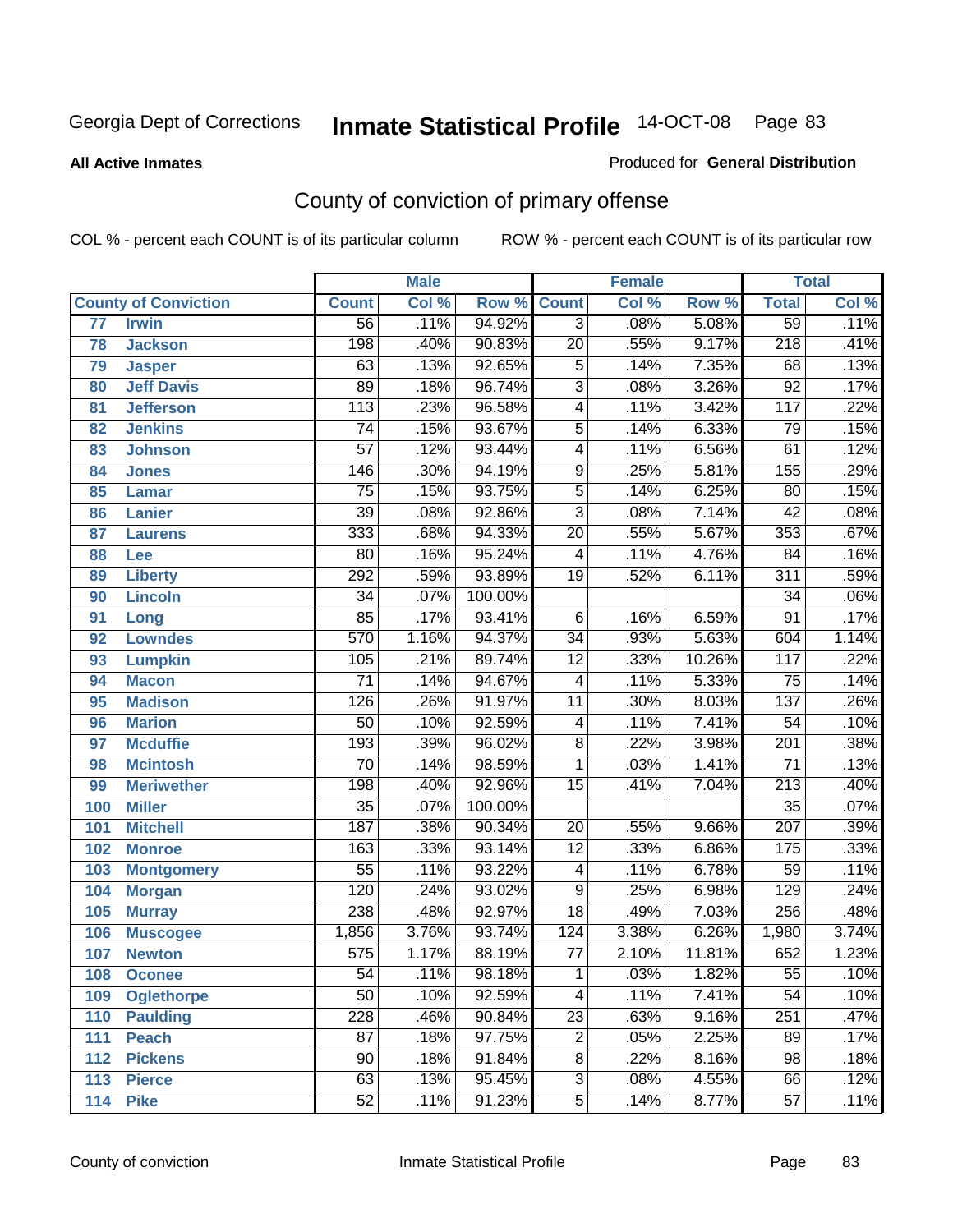#### **All Active Inmates**

#### Produced for **General Distribution**

# County of conviction of primary offense

|                             |                  | <b>Male</b> |        |                         | <b>Female</b> |        |                  | <b>Total</b>               |
|-----------------------------|------------------|-------------|--------|-------------------------|---------------|--------|------------------|----------------------------|
| <b>County of Conviction</b> | <b>Count</b>     | Col %       | Row %  | <b>Count</b>            | Col %         | Row %  | <b>Total</b>     | $\overline{\text{Col }\%}$ |
| 115<br><b>Polk</b>          | 142              | .29%        | 94.67% | $\overline{8}$          | .22%          | 5.33%  | 150              | .28%                       |
| <b>Pulaski</b><br>116       | 79               | .16%        | 89.77% | $\overline{9}$          | .25%          | 10.23% | $\overline{88}$  | .17%                       |
| 117<br><b>Putnam</b>        | $\overline{143}$ | .29%        | 94.08% | $\overline{9}$          | .25%          | 5.92%  | 152              | .29%                       |
| 118<br>Quitman              | $\overline{16}$  | .03%        | 94.12% | $\mathbf{1}$            | .03%          | 5.88%  | $\overline{17}$  | .03%                       |
| 119<br><b>Rabun</b>         | 63               | .13%        | 90.00% | $\overline{7}$          | .19%          | 10.00% | $\overline{70}$  | .13%                       |
| 120<br><b>Randolph</b>      | $\overline{48}$  | .10%        | 88.89% | $\overline{6}$          | .16%          | 11.11% | $\overline{54}$  | .10%                       |
| 121<br><b>Richmond</b>      | 1,765            | 3.58%       | 93.73% | 118                     | 3.22%         | 6.27%  | 1,883            | 3.55%                      |
| 122<br><b>Rockdale</b>      | 447              | .91%        | 91.60% | $\overline{41}$         | 1.12%         | 8.40%  | 488              | .92%                       |
| 123<br><b>Schley</b>        | $\overline{26}$  | .05%        | 96.30% | 1                       | .03%          | 3.70%  | $\overline{27}$  | .05%                       |
| 124<br><b>Screven</b>       | $\overline{120}$ | .24%        | 93.02% | $\overline{9}$          | .25%          | 6.98%  | 129              | .24%                       |
| 125<br><b>Seminole</b>      | $\overline{72}$  | .15%        | 90.00% | $\overline{8}$          | .22%          | 10.00% | $\overline{80}$  | .15%                       |
| <b>Spalding</b><br>126      | 561              | 1.14%       | 90.92% | $\overline{56}$         | 1.53%         | 9.08%  | 617              | 1.16%                      |
| 127<br><b>Stephens</b>      | 191              | .39%        | 91.39% | $\overline{18}$         | .49%          | 8.61%  | 209              | .39%                       |
| 128<br><b>Stewart</b>       | $\overline{29}$  | .06%        | 90.63% | $\overline{3}$          | .08%          | 9.38%  | $\overline{32}$  | .06%                       |
| 129<br><b>Sumter</b>        | $\overline{245}$ | .50%        | 96.08% | 10                      | .27%          | 3.92%  | 255              | .48%                       |
| <b>Talbot</b><br>130        | $\overline{43}$  | .09%        | 93.48% | $\overline{3}$          | .08%          | 6.52%  | 46               | .09%                       |
| 131<br><b>Taliaferro</b>    | $\overline{23}$  | .05%        | 95.83% | $\mathbf{1}$            | .03%          | 4.17%  | $\overline{24}$  | .05%                       |
| 132<br><b>Tattnall</b>      | 173              | .35%        | 92.51% | 14                      | .38%          | 7.49%  | 187              | .35%                       |
| 133<br><b>Taylor</b>        | 102              | .21%        | 95.33% | $\overline{5}$          | .14%          | 4.67%  | 107              | .20%                       |
| <b>Telfair</b><br>134       | 129              | .26%        | 91.49% | $\overline{12}$         | .33%          | 8.51%  | 141              | .27%                       |
| 135<br><b>Terrell</b>       | $\overline{82}$  | .17%        | 97.62% | $\overline{2}$          | .05%          | 2.38%  | $\overline{84}$  | .16%                       |
| 136<br><b>Thomas</b>        | $\overline{311}$ | .63%        | 92.56% | $\overline{25}$         | .68%          | 7.44%  | 336              | .63%                       |
| 137<br><b>Tift</b>          | 296              | .60%        | 96.42% | $\overline{11}$         | .30%          | 3.58%  | $\overline{307}$ | .58%                       |
| <b>Toombs</b><br>138        | $\overline{277}$ | .56%        | 92.64% | $\overline{22}$         | .60%          | 7.36%  | 299              | .56%                       |
| 139<br><b>Towns</b>         | 48               | .10%        | 92.31% | $\overline{\mathbf{4}}$ | .11%          | 7.69%  | $\overline{52}$  | .10%                       |
| 140<br><b>Treutlen</b>      | $\overline{78}$  | .16%        | 97.50% | $\overline{2}$          | .05%          | 2.50%  | $\overline{80}$  | .15%                       |
| 141<br><b>Troup</b>         | 668              | 1.35%       | 89.66% | $\overline{77}$         | 2.10%         | 10.34% | $\overline{745}$ | 1.41%                      |
| 142<br><b>Turner</b>        | $\overline{77}$  | .16%        | 96.25% | $\overline{3}$          | .08%          | 3.75%  | 80               | .15%                       |
| 143<br><b>Twiggs</b>        | $\overline{64}$  | .13%        | 88.89% | $\overline{8}$          | .22%          | 11.11% | $\overline{72}$  | .14%                       |
| 144<br><b>Union</b>         | $\overline{82}$  | .17%        | 90.11% | $\overline{9}$          | .25%          | 9.89%  | $\overline{91}$  | .17%                       |
| 145<br><b>Upson</b>         | $\overline{218}$ | .44%        | 93.56% | $\overline{15}$         | .41%          | 6.44%  | 233              | .44%                       |
| 146<br><b>Walker</b>        | 402              | .82%        | 91.99% | 35                      | .95%          | 8.01%  | 437              | .82%                       |
| <b>Walton</b><br>147        | 406              | .82%        | 90.83% | $\overline{41}$         | 1.12%         | 9.17%  | 447              | .84%                       |
| <b>Ware</b><br>148          | 356              | .72%        | 93.93% | $\overline{23}$         | .63%          | 6.07%  | 379              | .72%                       |
| <b>Warren</b><br>149        | 46               | .09%        | 93.88% | $\overline{3}$          | .08%          | 6.12%  | 49               | .09%                       |
| <b>Washington</b><br>150    | 120              | .24%        | 93.02% | $\overline{9}$          | .25%          | 6.98%  | 129              | .24%                       |
| 151<br><b>Wayne</b>         | 156              | .32%        | 88.64% | $\overline{20}$         | .55%          | 11.36% | 176              | .33%                       |
| 152<br><b>Webster</b>       | $\overline{7}$   | .01%        | 87.50% | $\mathbf 1$             | .03%          | 12.50% | $\overline{8}$   | .02%                       |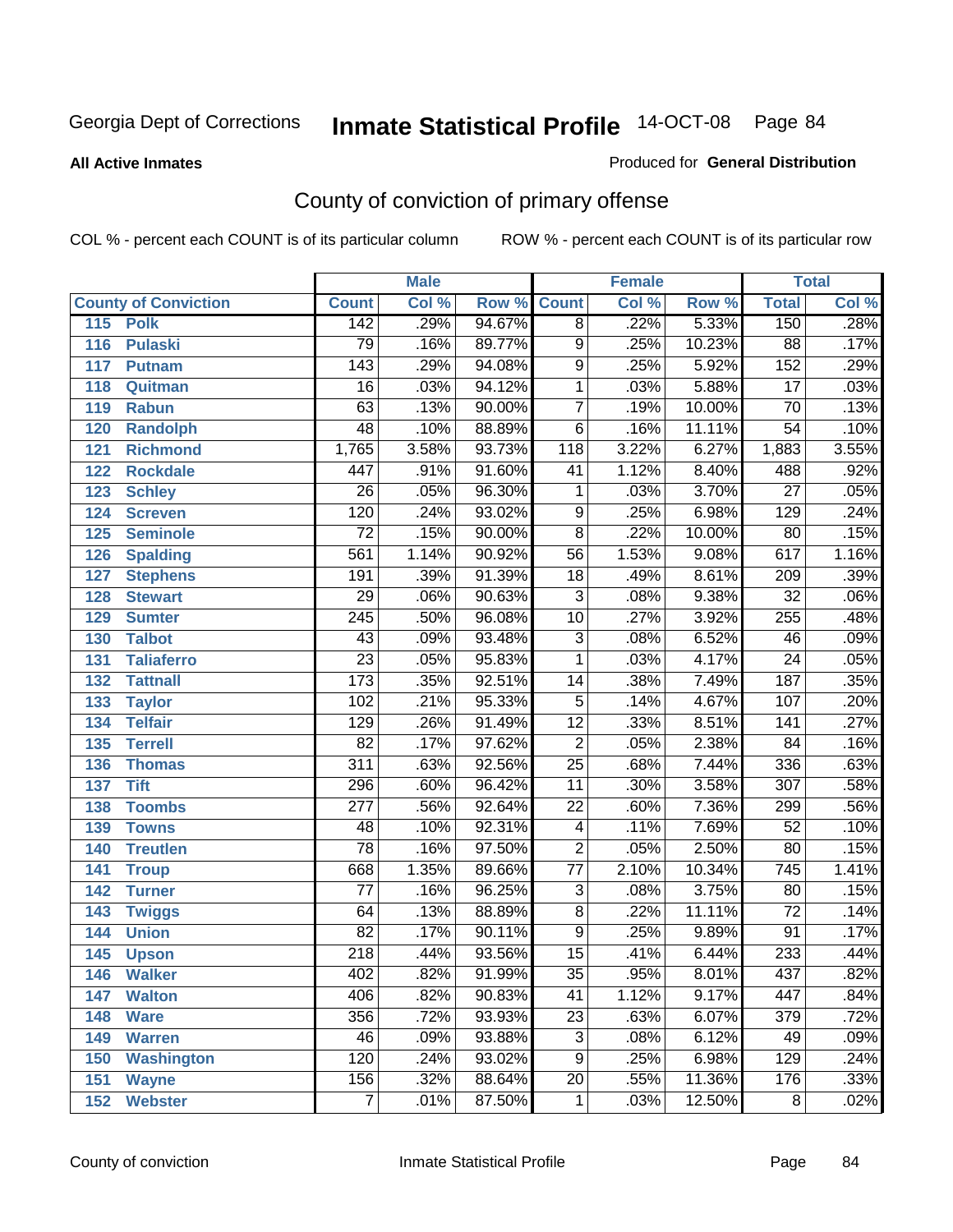**All Active Inmates**

#### Produced for **General Distribution**

# County of conviction of primary offense

|                             |                 | <b>Male</b> |             |       | <b>Female</b> |        |              | <b>Total</b> |
|-----------------------------|-----------------|-------------|-------------|-------|---------------|--------|--------------|--------------|
| <b>County of Conviction</b> | <b>Count</b>    | Col %       | Row % Count |       | Col %         | Row %  | <b>Total</b> | Col %        |
| <b>Wheeler</b><br>153       | $\overline{33}$ | $.07\%$     | 89.19%      | 4     | .11%          | 10.81% | 37           | $.07\%$      |
| <b>White</b><br>154         | 83              | .17%        | 88.30%      | 11    | $.30\%$       | 11.70% | 94           | .18%         |
| <b>Whitfield</b><br>155     | 648             | 1.31%       | 88.40%      | 85    | 2.32%         | 11.60% | 733          | 1.38%        |
| <b>Wilcox</b><br>156        | 61              | .12%        | 92.42%      | 5     | .14%          | 7.58%  | 66           | .12%         |
| <b>Wilkes</b><br>157        | 91              | .18%        | 97.85%      | 2     | .05%          | 2.15%  | 93           | .18%         |
| <b>Wilkinson</b><br>158     | 64              | .13%        | 95.52%      | 3     | $.08\%$       | 4.48%  | 67           | .13%         |
| <b>Worth</b><br>159         | 137             | .28%        | 94.48%      | 8     | $.22\%$       | 5.52%  | 145          | .27%         |
| <b>Total Rported</b>        | 49,308          | 100%        | 93.07%      | 3,669 | 100%          | 6.93%  | 52,977       | 100%         |

| Reported<br>' NOT | . .<br>"<br>44 |       | 46             |
|-------------------|----------------|-------|----------------|
| <b>otal</b>       | 49,350         | 3,673 | ED 000<br>.UZ3 |

| Mc | ™ulton | Cobb |  |
|----|--------|------|--|
|    |        |      |  |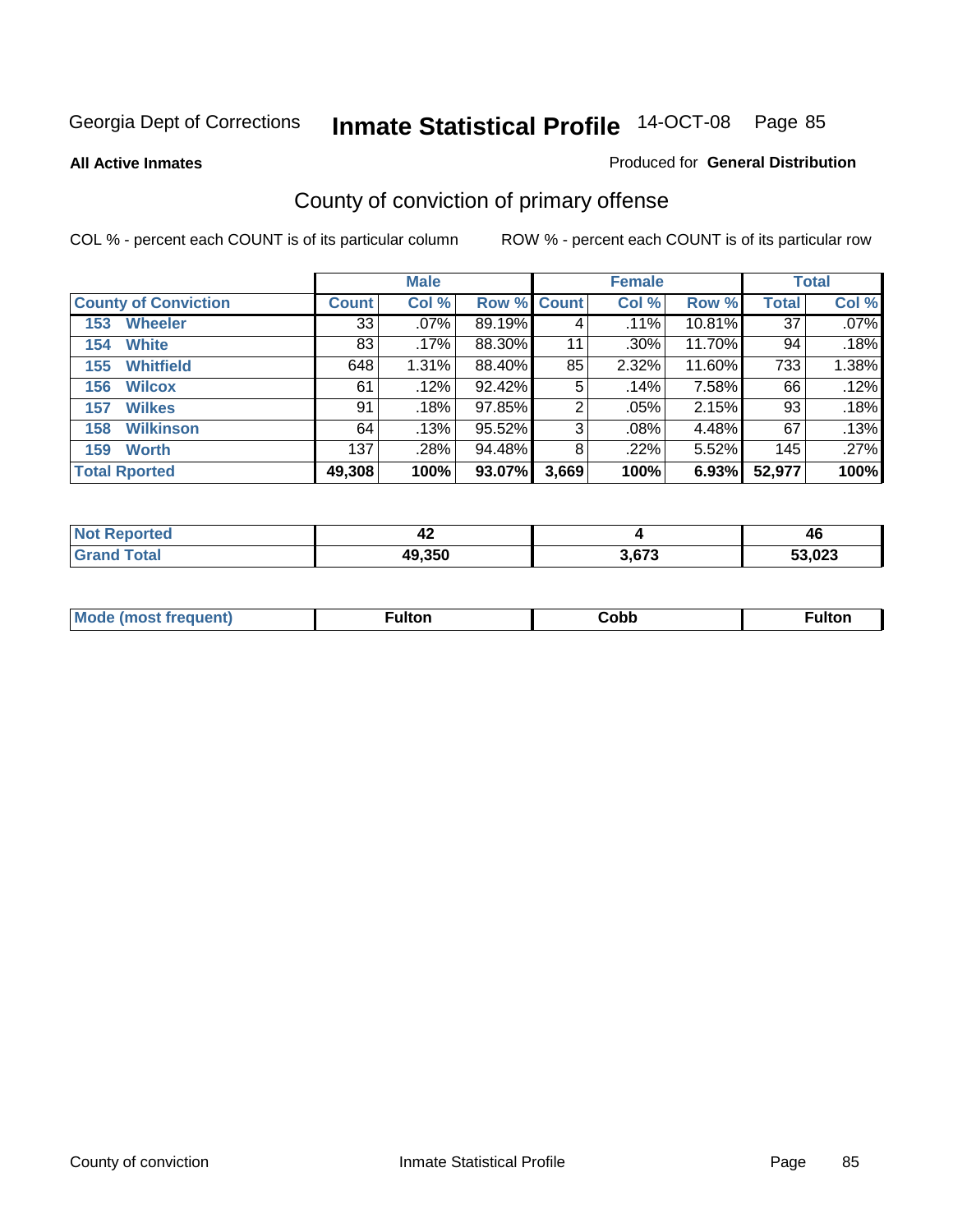**All Active Inmates**

#### Produced for **General Distribution**

# Circuit of conviction of primary offense

|                         |                                 |                  | <b>Male</b> |        |                  | <b>Female</b> |          |                  | <b>Total</b> |
|-------------------------|---------------------------------|------------------|-------------|--------|------------------|---------------|----------|------------------|--------------|
|                         | <b>Circuit of Conviction</b>    | <b>Count</b>     | Col %       | Row %  | <b>Count</b>     | Col %         | Row %    | <b>Total</b>     | Col %        |
| 1                       | <b>Alapaha Circuit</b>          | 354              | .72%        | 92.67% | $\overline{28}$  | .76%          | 7.33%    | 382              | .72%         |
| $\overline{2}$          | <b>Alcovy Circuit</b>           | 981              | 1.99%       | 89.26% | 118              | 3.22%         | 10.74%   | 1,099            | 2.07%        |
| $\overline{\mathbf{3}}$ | <b>Atlanta Circuit</b>          | 4,409            | 8.94%       | 96.27% | $\overline{171}$ | 4.66%         | 3.73%    | 4,580            | 8.65%        |
| 4                       | <b>Atlantic Circuit</b>         | 816              | 1.65%       | 94.55% | $\overline{47}$  | 1.28%         | 5.45%    | 863              | 1.63%        |
| 5                       | <b>Augusta Circuit</b>          | 2,281            | 4.63%       | 93.48% | 159              | 4.33%         | 6.52%    | 2,440            | 4.61%        |
| $6\phantom{a}$          | <b>Blue Ridge Circuit</b>       | $\overline{547}$ | 1.11%       | 90.56% | $\overline{57}$  | 1.55%         | 9.44%    | 604              | 1.14%        |
| $\overline{7}$          | <b>Brunswick Circuit</b>        | 907              | 1.84%       | 94.09% | $\overline{57}$  | 1.55%         | 5.91%    | 964              | 1.82%        |
| 8                       | <b>Chattahoochee Circuit</b>    | 2,209            | 4.48%       | 93.88% | 144              | 3.92%         | 6.12%    | 2,353            | 4.44%        |
| 9                       | <b>Cherokee Circuit</b>         | 864              | 1.75%       | 88.52% | 112              | 3.05%         | 11.48%   | $\overline{976}$ | 1.84%        |
| 10                      | <b>Clayton Circuit</b>          | 1,523            | 3.09%       | 93.04% | 114              | 3.11%         | 6.96%    | 1,637            | 3.09%        |
| 11                      | <b>Cobb Circuit</b>             | 2,866            | 5.81%       | 91.24% | $\overline{275}$ | 7.50%         | 8.76%    | 3,141            | 5.93%        |
| 12                      | <b>Conasauga Circuit</b>        | 886              | 1.80%       | 89.59% | 103              | 2.81%         | 10.41%   | 989              | 1.87%        |
| 13                      | <b>Cordele Circuit</b>          | $\overline{723}$ | 1.47%       | 94.76% | $\overline{40}$  | 1.09%         | 5.24%    | 763              | 1.44%        |
| 14                      | <b>Coweta Circuit</b>           | 2,064            | 4.19%       | 91.13% | $\overline{201}$ | 5.48%         | 8.87%    | 2,265            | 4.28%        |
| 15                      | <b>Dougherty Circuit</b>        | 967              | 1.96%       | 94.90% | $\overline{52}$  | 1.42%         | 5.10%    | 1,019            | 1.92%        |
| 16                      | <b>Dublin Circuit</b>           | $\overline{532}$ | 1.08%       | 93.99% | $\overline{34}$  | .93%          | 6.01%    | 566              | 1.07%        |
| 17                      | <b>Eastern Circuit</b>          | 2,433            | 4.93%       | 94.74% | 135              | 3.68%         | 5.26%    | 2,568            | 4.85%        |
| 18                      | <b>Flint Circuit</b>            | 523              | 1.06%       | 89.71% | 60               | 1.64%         | 10.29%   | 583              | 1.10%        |
| 19                      | <b>Griffin Circuit</b>          | 1,161            | 2.35%       | 91.06% | 114              | 3.11%         | 8.94%    | 1,275            | 2.41%        |
| 20                      | <b>Gwinnett Circuit</b>         | 1,887            | 3.83%       | 92.18% | 160              | 4.36%         | 7.82%    | 2,047            | 3.86%        |
| 21                      | <b>Houston Circuit</b>          | 618              | 1.25%       | 93.78% | 41               | 1.12%         | 6.22%    | 659              | 1.24%        |
| 22                      | <b>Lookout Mountain Circuit</b> | 1,040            | 2.11%       | 91.47% | $\overline{97}$  | 2.64%         | 8.53%    | 1,137            | 2.15%        |
| 23                      | <b>Macon Circuit</b>            | 1,166            | 2.36%       | 95.50% | $\overline{55}$  | 1.50%         | 4.50%    | 1,221            | 2.30%        |
| 24                      | <b>Middle Circuit</b>           | 769              | 1.56%       | 94.12% | 48               | 1.31%         | 5.88%    | 817              | 1.54%        |
| 25                      | <b>Mountain Circuit</b>         | 363              | .74%        | 92.13% | $\overline{31}$  | .84%          | 7.87%    | 394              | .74%         |
| 26                      | <b>Northeastern Circuit</b>     | 849              | 1.72%       | 91.49% | 79               | 2.15%         | 8.51%    | 928              | 1.75%        |
| 27                      | <b>Northern Circuit</b>         | 604              | 1.22%       | 92.92% | 46               | 1.25%         | 7.08%    | 650              | 1.23%        |
| 28                      | <b>Ocmulgee Circuit</b>         | 1,059            | 2.15%       | 94.89% | $\overline{57}$  | 1.55%         | 5.11%    | 1,116            | 2.11%        |
| 29                      | <b>Oconee Circuit</b>           | $\overline{537}$ | 1.09%       | 91.17% | $\overline{52}$  | 1.42%         | 8.83%    | 589              | 1.11%        |
| 30                      | <b>Ogeechee Circuit</b>         | 803              | 1.63%       | 93.05% | 60               | 1.64%         | 6.95%    | 863              | 1.63%        |
| $\overline{31}$         | <b>Pataula Circuit</b>          | 356              | .72%        | 94.43% | $\overline{21}$  | .57%          | 5.57%    | $\overline{377}$ | .71%         |
| 32                      | <b>Piedmont Circuit</b>         | 522              | 1.06%       | 91.90% | 46               | 1.25%         | $8.10\%$ | 568              | $1.07\%$     |
| 33                      | <b>Rome Circuit</b>             | 830              | 1.68%       | 90.12% | 91               | 2.48%         | 9.88%    | 921              | 1.74%        |
| 34                      | <b>South Georgia Circuit</b>    | $\overline{771}$ | 1.56%       | 93.12% | $\overline{57}$  | 1.55%         | 6.88%    | 828              | 1.56%        |
| 35                      | <b>Southern Circuit</b>         | 1,282            | 2.60%       | 93.71% | 86               | 2.34%         | 6.29%    | 1,368            | 2.58%        |
| 36                      | <b>Southwestern Circuit</b>     | 458              | .93%        | 95.22% | 23               | .63%          | 4.78%    | 481              | .91%         |
| 37                      | <b>Stone Mountain Circuit</b>   | 2,847            | 5.77%       | 94.58% | 163              | 4.44%         | 5.42%    | 3,010            | 5.68%        |
| 38                      | <b>Tallapoosa Circuit</b>       | 220              | .45%        | 94.83% | $\overline{12}$  | .33%          | 5.17%    | 232              | .44%         |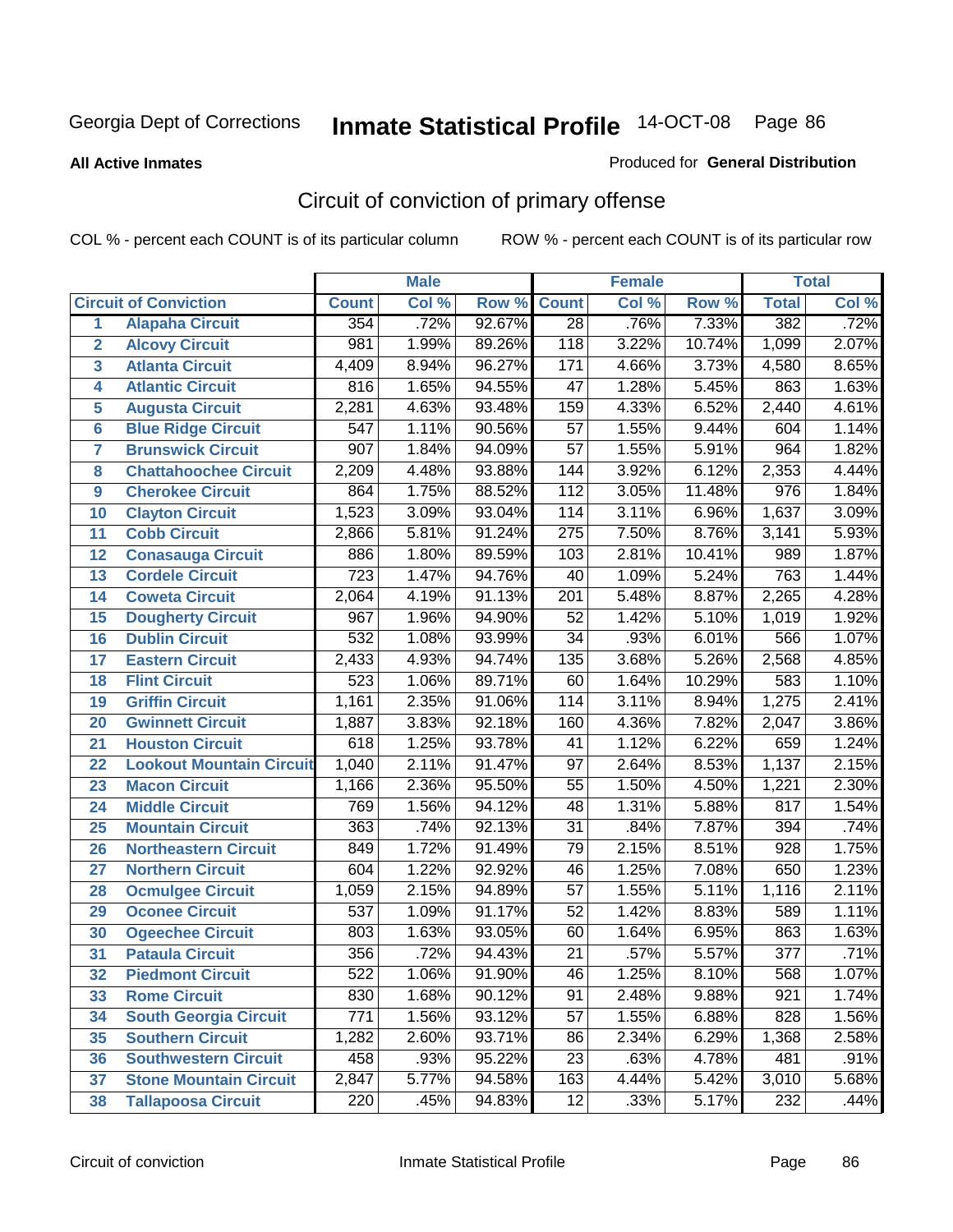**All Active Inmates**

#### Produced for **General Distribution**

# Circuit of conviction of primary offense

|                      |                              |              | <b>Male</b> |        |              | <b>Female</b> |          |              | <b>Total</b> |  |
|----------------------|------------------------------|--------------|-------------|--------|--------------|---------------|----------|--------------|--------------|--|
|                      | <b>Circuit of Conviction</b> | <b>Count</b> | Col %       | Row %  | <b>Count</b> | Col %         | Row %    | <b>Total</b> | Col %        |  |
| 39                   | <b>Tifton Circuit</b>        | 566          | 1.15%       | 95.77% | 25           | .68%          | 4.23%    | 591          | 1.12%        |  |
| 40                   | <b>Toombs Circuit</b>        | 396          | .80%        | 96.35% | 15           | .41%          | 3.65%    | 411          | .78%         |  |
| 41                   | <b>Waycross Circuit</b>      | 806          | 1.63%       | 94.16% | 50           | 1.36%         | 5.84%    | 856          | 1.62%        |  |
| 42                   | <b>Western Circuit</b>       | 464          | $.94\%$     | 94.69% | 26           | $.71\%$       | 5.31%    | 490          | .92%         |  |
| 43                   | <b>Rockdale Circuit</b>      | 447          | .91%        | 91.60% | 41           | 1.12%         | $8.40\%$ | 488          | .92%         |  |
| 44                   | <b>Douglas Circuit</b>       | 1,100        | 2.23%       | 90.91% | 110          | $3.00\%$      | 9.09%    | 1,210        | 2.28%        |  |
| 45                   | <b>Appalachian Circuit</b>   | 288          | .58%        | 90.57% | 30           | $.82\%$       | 9.43%    | 318          | .60%         |  |
| 46                   | <b>Enotah Circuit</b>        | 318          | .64%        | 89.83% | 36           | .98%          | 10.17%   | 354          | .67%         |  |
| 47                   | <b>Bell-Forsyth Circuit</b>  | 290          | .59%        | 87.35% | 42           | 1.14%         | 12.65%   | 332          | .63%         |  |
| 48                   | <b>Towaliga Circuit</b>      | 378          | .77%        | 93.80% | 25           | .68%          | 6.20%    | 403          | .76%         |  |
| 49                   | <b>Paulding Circuit</b>      | 228          | .46%        | 90.84% | 23           | .63%          | 9.16%    | 251          | $.47\%$      |  |
| <b>Total Rported</b> |                              | 49,308       | 100%        | 93.07% | 3,669        | 100%          | 6.93%    | 52,977       | 100%         |  |

| 'ted | 4∠     |       | 46 |
|------|--------|-------|----|
|      | 49,350 | 3,673 |    |

| <b>M</b> ດ<br>.<br>. | $+1$ ant $\cdot$<br>ιαπιω<br>. <i>. .</i> | ∶obb<br>- - - - - | 'anta |
|----------------------|-------------------------------------------|-------------------|-------|
|----------------------|-------------------------------------------|-------------------|-------|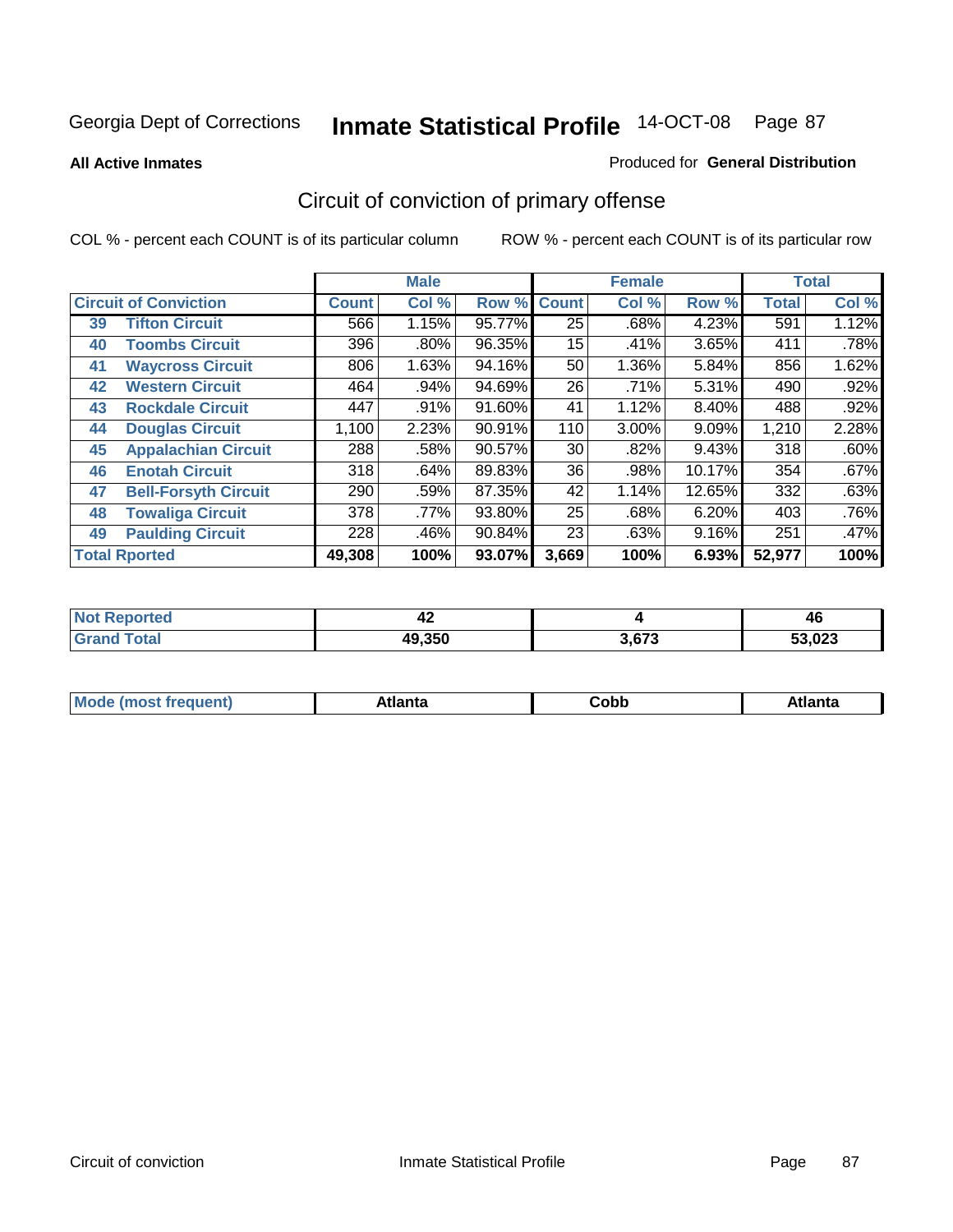### **All Active Inmates**

### Produced for **General Distribution**

### Years served (jail + prison) in this incarceration

|                       | <b>Male</b>        |        | <b>Female</b> |                 |        | <b>Total</b> |                  |        |
|-----------------------|--------------------|--------|---------------|-----------------|--------|--------------|------------------|--------|
| <b>Years Served</b>   | <b>Count</b>       | Col %  | Row %         | <b>Count</b>    | Col %  | Row %        | <b>Total</b>     | Col %  |
| Less than one year    | 7,665              | 15.80% | 87.78%        | 1,067           | 29.36% | 12.22%       | 8,732            | 16.75% |
| 1 to 1.99 years       | 10,732             | 22.13% | 90.71%        | 1,099           | 30.24% | 9.29%        | 11,831           | 22.69% |
| 2 to 2.99 years       | 6,711              | 13.84% | 93.36%        | 477             | 13.13% | 6.64%        | 7,188            | 13.79% |
| 3 to 3.99 years       | $\overline{4,189}$ | 8.64%  | 94.80%        | 230             | 6.33%  | 5.20%        | 4,419            | 8.48%  |
| 4 to 4.99 years       | 2,880              | 5.94%  | 95.59%        | 133             | 3.66%  | 4.41%        | 3,013            | 5.78%  |
| 5 to 5.99 years       | 2,209              | 4.55%  | 95.42%        | 106             | 2.92%  | 4.58%        | 2,315            | 4.44%  |
| 6 to 6.99 years       | 1,890              | 3.90%  | 95.55%        | 88              | 2.42%  | 4.45%        | 1,978            | 3.79%  |
| 7 to 7.99 years       | 1,753              | 3.61%  | 95.90%        | $\overline{75}$ | 2.06%  | 4.10%        | 1,828            | 3.51%  |
| 8 to 8.99 years       | 1,479              | 3.05%  | 96.04%        | 61              | 1.68%  | 3.96%        | 1,540            | 2.95%  |
| 9 to 9.99 years       | 1,412              | 2.91%  | 96.19%        | 56              | 1.54%  | 3.81%        | 1,468            | 2.82%  |
| 10 to 10.99 years     | 1,051              | 2.17%  | 96.60%        | $\overline{37}$ | 1.02%  | 3.40%        | 1,088            | 2.09%  |
| 11 to 11.99 years     | 1,082              | 2.23%  | 96.35%        | 41              | 1.13%  | 3.65%        | 1,123            | 2.15%  |
| 12 to 12.99 years     | 797                | 1.64%  | 96.84%        | 26              | 0.72%  | 3.16%        | 823              | 1.58%  |
| 13 to 13.99 years     | 748                | 1.54%  | 97.02%        | 23              | 0.63%  | 2.98%        | 771              | 1.48%  |
| 14 to 14.99 years     | 649                | 1.34%  | 95.58%        | $\overline{30}$ | 0.83%  | 4.42%        | 679              | 1.30%  |
| 15 to 15.99 years     | $\overline{531}$   | 1.09%  | 97.79%        | $\overline{12}$ | 0.33%  | 2.21%        | $\overline{543}$ | 1.04%  |
| 16 to 16.99 years     | 428                | 0.88%  | 96.83%        | 14              | 0.39%  | 3.17%        | 442              | 0.85%  |
| 17 to 17.99 years     | 419                | 0.86%  | 96.99%        | 13              | 0.36%  | 3.01%        | 432              | 0.83%  |
| 18 to 18.99 years     | $\overline{337}$   | 0.69%  | 95.74%        | $\overline{15}$ | 0.41%  | 4.26%        | 352              | 0.68%  |
| 19 to 19.99 years     | $\overline{276}$   | 0.57%  | 98.22%        | $\overline{5}$  | 0.14%  | 1.78%        | $\overline{281}$ | 0.54%  |
| 20 to 20.99 years     | $\overline{219}$   | 0.45%  | 96.05%        | $\overline{9}$  | 0.25%  | 3.95%        | $\overline{228}$ | 0.44%  |
| 21 to 21.99 years     | 178                | 0.37%  | 97.80%        | 4               | 0.11%  | 2.20%        | 182              | 0.35%  |
| 22 to 22.99 years     | 153                | 0.32%  | 98.71%        | $\overline{2}$  | 0.06%  | 1.29%        | 155              | 0.30%  |
| 23 to 23.99 years     | 134                | 0.28%  | 98.53%        | $\overline{2}$  | 0.06%  | 1.47%        | 136              | 0.26%  |
| 24 to 24.99 years     | 114                | 0.24%  | 96.61%        | 4               | 0.11%  | 3.39%        | 118              | 0.23%  |
| 25 to 25.99 years     | $\overline{80}$    | 0.16%  | 98.77%        | $\mathbf 1$     | 0.03%  | 1.23%        | $\overline{81}$  | 0.16%  |
| 26 to 26.99 years     | $\overline{64}$    | 0.13%  | 98.46%        | $\mathbf{1}$    | 0.03%  | 1.54%        | 65               | 0.12%  |
| 27 to 27.99 years     | 63                 | 0.13%  | 100.00%       |                 |        |              | 63               | 0.12%  |
| 28 to 28.99 years     | $\overline{55}$    | 0.11%  | 98.21%        | $\mathbf{1}$    | 0.03%  | 1.79%        | $\overline{56}$  | 0.11%  |
| 29 to 29.99 years     | $\overline{38}$    | 0.08%  | 97.44%        | $\overline{1}$  | 0.03%  | 2.56%        | $\overline{39}$  | 0.07%  |
| Thirty + years        | 165                | 0.34%  | 99.40%        | $\overline{1}$  | 0.03%  | 0.60%        | 166              | 0.32%  |
| <b>Total Reported</b> | 48,501             | 100%   | 93.03%        | 3,634           | 100%   | 6.97%        | 52,135           | 100.0% |

| <b>Not Reported</b>      | 849             | 39                 | 888             |
|--------------------------|-----------------|--------------------|-----------------|
| <b>Grand Total</b>       | 49,350          | 3,673              | 53,023          |
|                          |                 |                    |                 |
| <b>Mean</b><br>(average) | 5.08            | 3.05               | 4.93            |
| <b>Median (middle)</b>   | 2.85            | 1.58               | 2.72            |
| Mode (most frequent)     | 1 to 1.99 years | Less than one year | 1 to 1.99 years |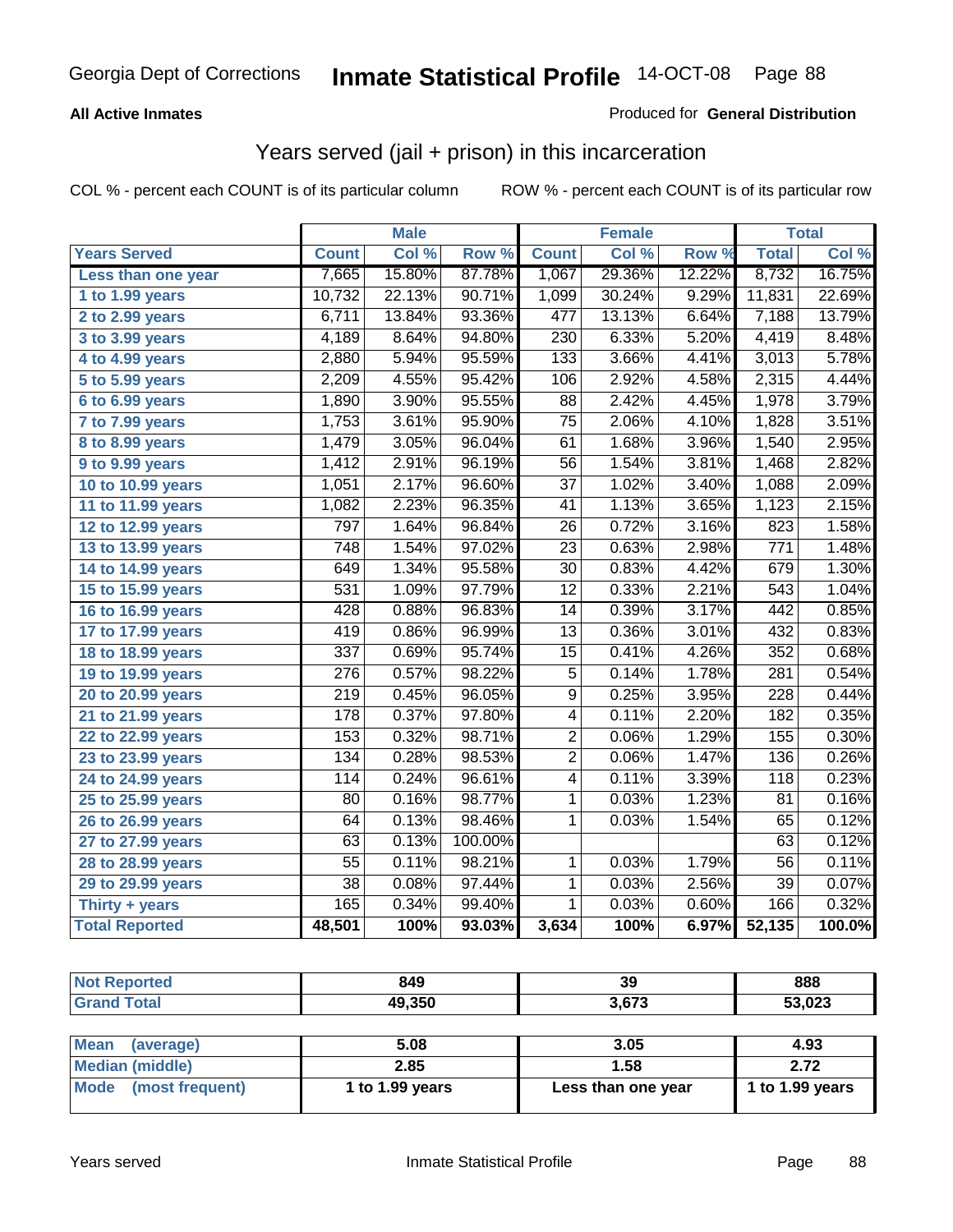#### **All Active Inmates**

Produced for **General Distribution**

### Results of most recent HIV tests

|                         |              | <b>Male</b> |         |              | <b>Female</b> |          |              | <b>Total</b> |
|-------------------------|--------------|-------------|---------|--------------|---------------|----------|--------------|--------------|
| <b>HIV Test Results</b> | <b>Count</b> | Col %       | Row %   | <b>Count</b> | Col %         | Row %    | <b>Total</b> | Col %        |
| <b>Positive</b>         | 863          | $1.80\%$    | 90.46%  | 91           | 2.60%         | 9.54%    | 954          | 1.85%        |
| <b>Negative</b>         | 47.177       | 98.18%      | 93.25%  | 3.414        | $97.40\%$     | $6.75\%$ | 50,591       | 98.13%       |
| Indeterminate           | 9            | 0.02%       | 100.00% |              |               |          |              | 0.02%        |
| <b>Refused</b>          |              | 0.01%       | 100.00% |              |               |          |              | 0.01%        |
| <b>Total Reported</b>   | 48,050       | 100%        | 93.20%  | 3,505        | 100%          | 6.80%    | 51,555       | 100.0%       |

| <b>Not</b><br>orted  | .300   | 168   | ,468   |
|----------------------|--------|-------|--------|
| 'otal<br><b>Grar</b> | 49.350 | 3,673 | 53,023 |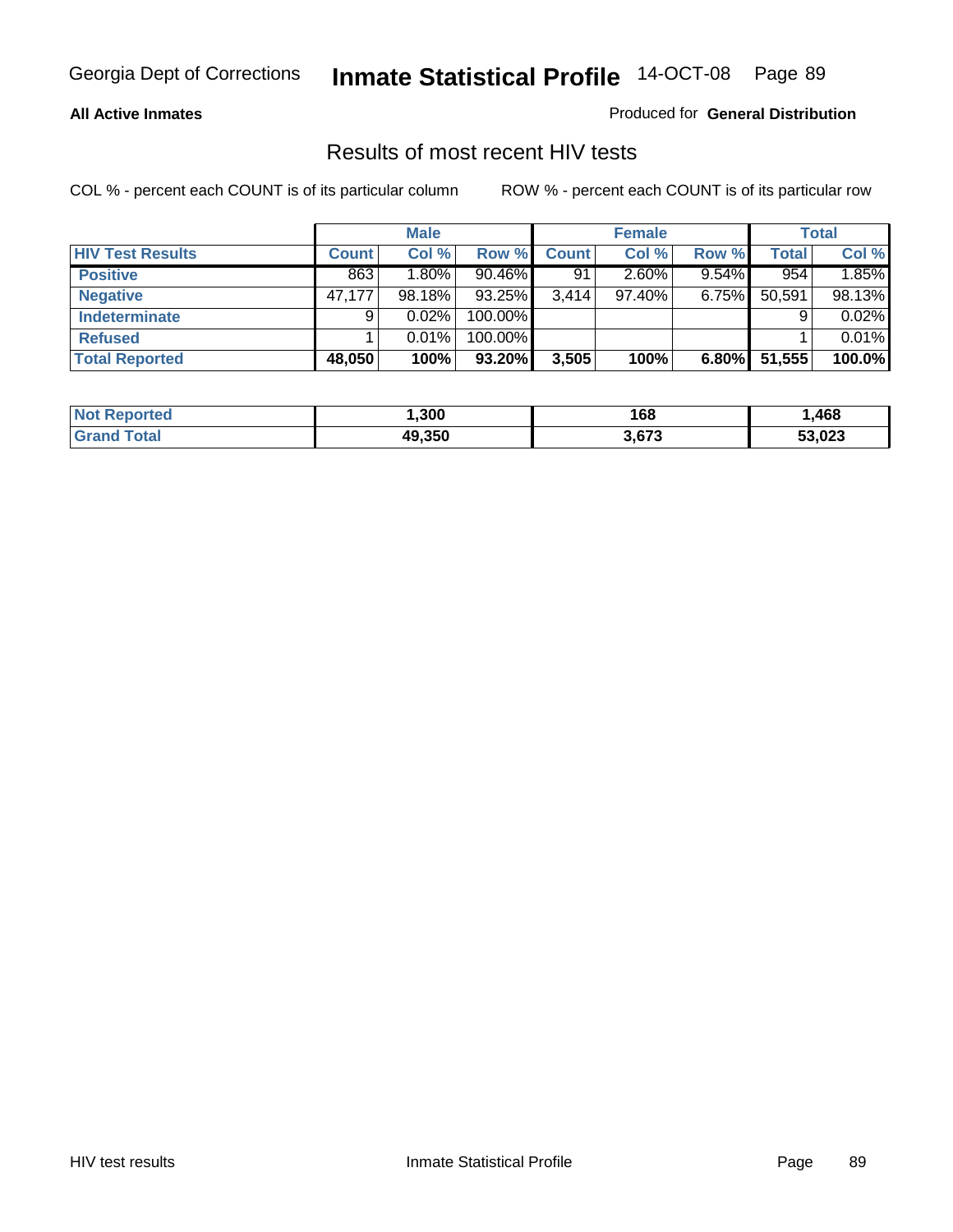### **All Active Inmates**

### Produced for **General Distribution**

### Results of most recent tuberculosis test

|                                  |              | <b>Male</b> |           |              | <b>Female</b> |          |              | Total  |
|----------------------------------|--------------|-------------|-----------|--------------|---------------|----------|--------------|--------|
| <b>Tuberculosis Test Results</b> | <b>Count</b> | Col %       | Row %     | <b>Count</b> | Col %         | Row %    | <b>Total</b> | Col %  |
| <b>Positive on current test</b>  | 4,283        | $8.94\%$    | $97.83\%$ | 95           | $2.70\%$      | $2.17\%$ | 4,378        | 8.51%  |
| <b>Positive on previous test</b> | 4.374        | 9.13%       | $96.66\%$ | 151          | $4.30\%$      | $3.34\%$ | 4,525        | 8.80%  |
| <b>Negative</b>                  | 39,238       | 81.91%      | $92.31\%$ | 3,269        | $93.00\%$     | 7.69%    | 42,507       | 82.67% |
| <b>Refused</b>                   |              | $0.01\%$    | 100.00%   |              |               |          |              | 0.01%  |
| <b>Total Reported</b>            | 47,902       | 100%        | 93.16%    | 3,515        | 100%          | 6.84%    | 51,417       | 100%   |

| <b>Not Reported</b>   | ,448   | 158   | ,606   |
|-----------------------|--------|-------|--------|
| <b>Grand</b><br>Total | 49,350 | 3,673 | 53,023 |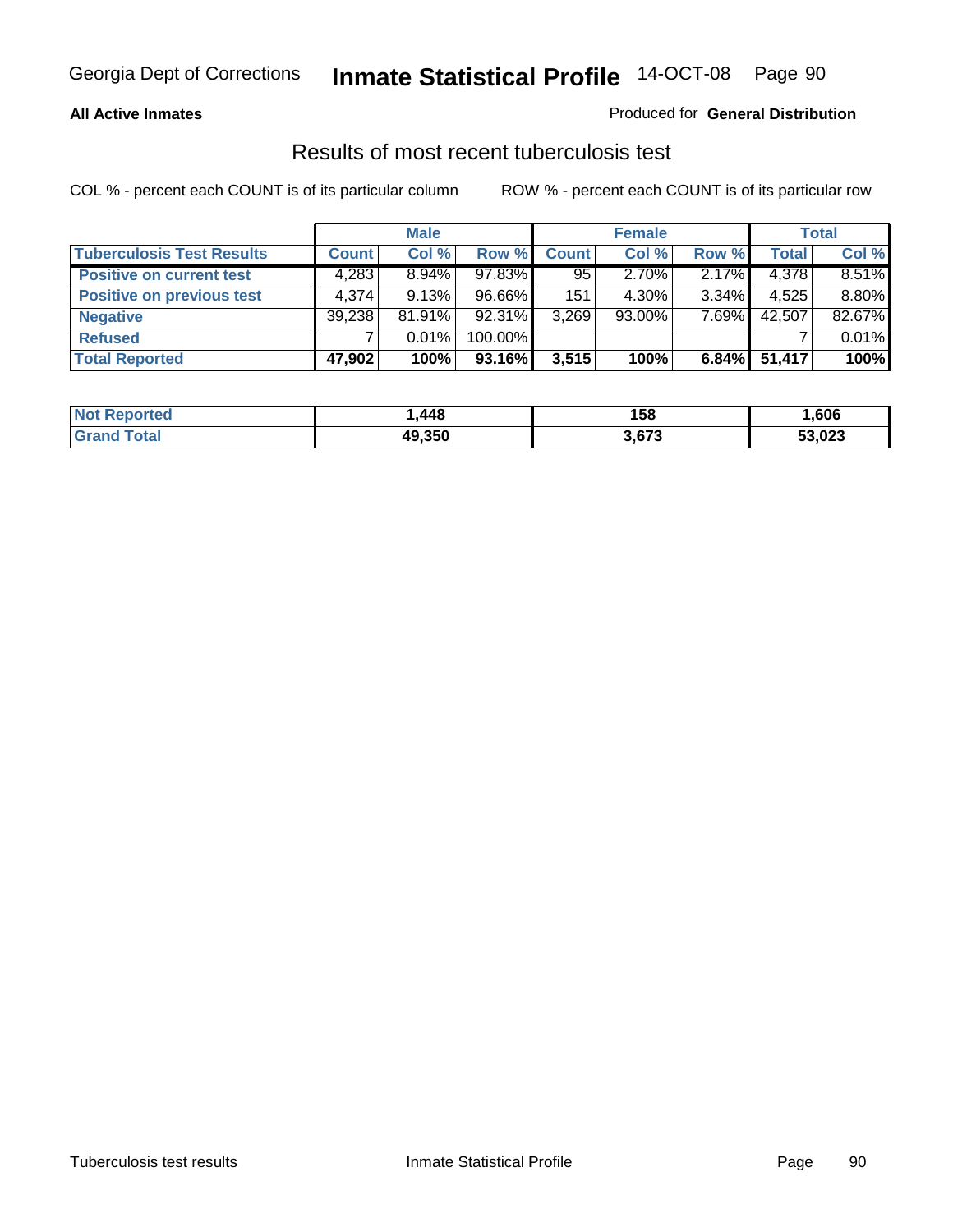### **All Active Inmates**

Produced for **General Distribution**

### Results of most recent syphilis test

|                                 | <b>Male</b>  |          |        |              | <b>Female</b> |           | Total           |        |
|---------------------------------|--------------|----------|--------|--------------|---------------|-----------|-----------------|--------|
| <b>Syphilis Test Results</b>    | <b>Count</b> | Col %    | Row %  | <b>Count</b> | Col %         | Row %     | Total           | Col %  |
| <b>Positive on current test</b> | 883          | $1.86\%$ | 87.43% | 127          | $3.62\%$      | $12.57\%$ | 1.010           | 1.98%  |
| <b>Negative</b>                 | 46.629       | 98.14%   | 93.24% | 3,379        | 96.38%        | $6.76\%$  | 50,008          | 98.02% |
| <b>Total Reported</b>           | 47,512       | 100%     | 93.13% | 3,506        | 100%          |           | $6.87\%$ 51,018 | 100%   |

| <b>Not Reported</b> | .838   | 167   | 2,005  |
|---------------------|--------|-------|--------|
| <b>Grand Total</b>  | 49,350 | 3,673 | 53,023 |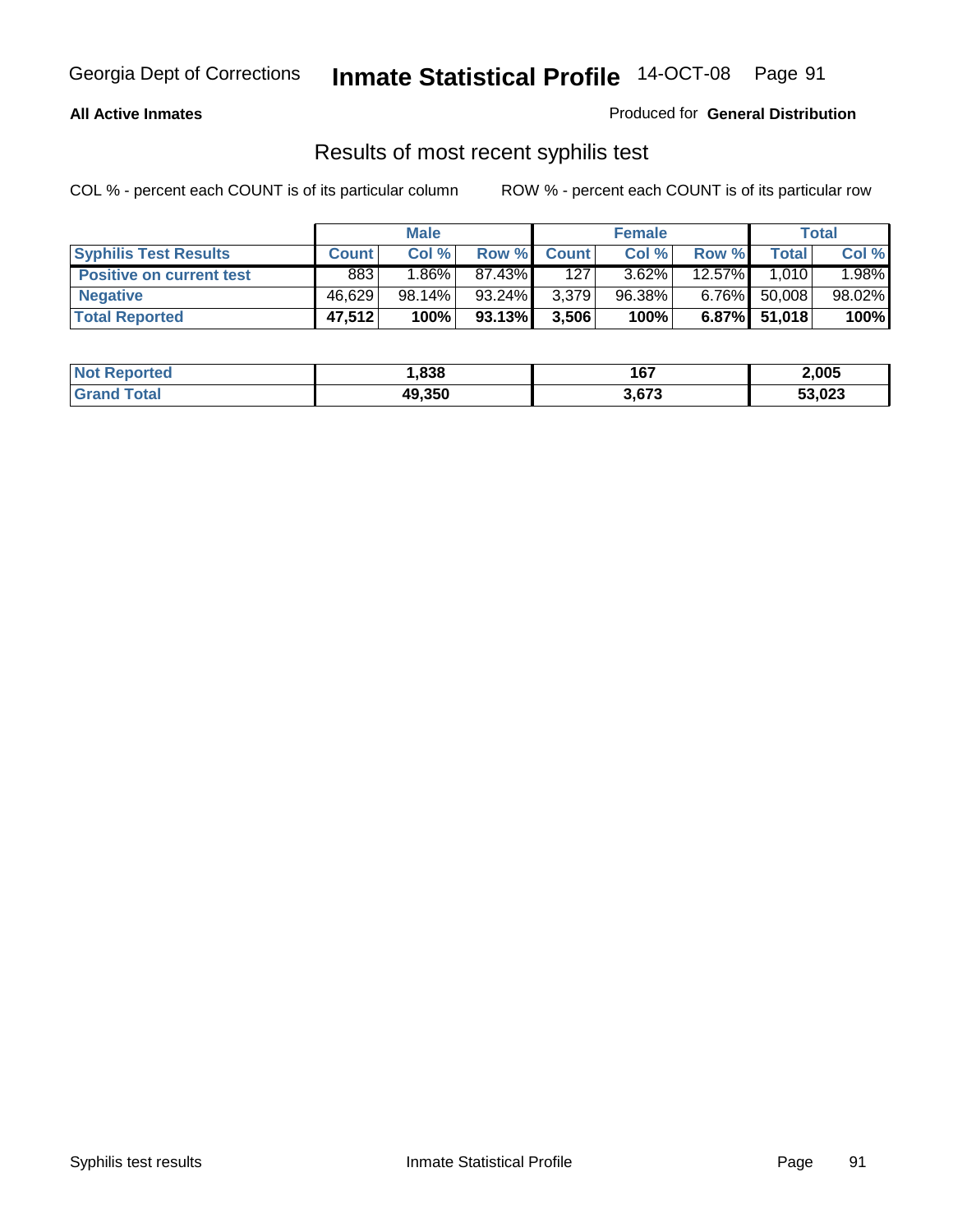### **All Active Inmates**

Produced for **General Distribution**

### Results of most recent Hepatitis-C test

|                                 | <b>Male</b>  |           |        | <b>Female</b> |           |          | <b>Total</b> |        |
|---------------------------------|--------------|-----------|--------|---------------|-----------|----------|--------------|--------|
| <b>Hepatitis-C Test Results</b> | <b>Count</b> | Col %     | Row %  | <b>Count</b>  | Col %     | Row %    | Total        | Col %  |
| <b>Positive on current test</b> | 276          | 32.36%    | 96.84% |               | $52.94\%$ | 3.16%    | 285          | 32.76% |
| <b>Negative</b>                 | 577          | $67.64\%$ | 98.63% |               | 47.06%    | $1.37\%$ | 585          | 67.24% |
| <b>Total Reported</b>           | 853          | 100%      | 98.05% | 17            | 100%      | 1.95%    | 870          | 100%   |

| <b>Not Reported</b> | 48,497 | 3,656 | 52,153 |
|---------------------|--------|-------|--------|
| <b>Grand Total</b>  | 49,350 | 3,673 | 53,023 |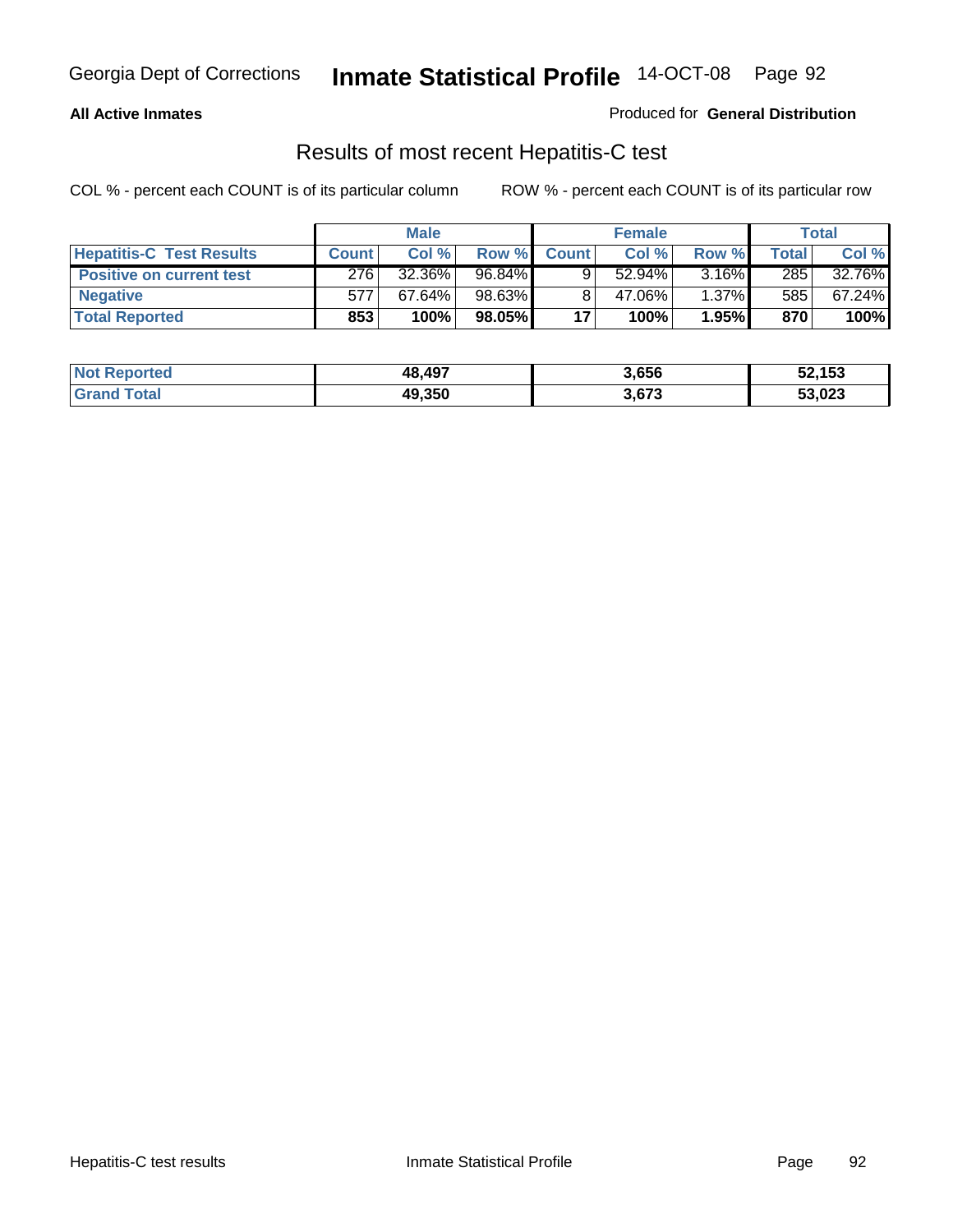### **All Active Inmates**

### Produced for **General Distribution**

### Results of most recent pregnancy test

|                                 | <b>Male</b>  |      | <b>Female</b> |              |          | <b>Total</b> |              |        |
|---------------------------------|--------------|------|---------------|--------------|----------|--------------|--------------|--------|
| <b>Pregnancy Test Results</b>   | <b>Count</b> | Col% | Row %         | <b>Count</b> | Col %    | Row %        | <b>Total</b> | Col %  |
| <b>Positive on current test</b> |              |      |               | 49           | $1.94\%$ | 100.00%      | 49           | 1.94%  |
| <b>Negative</b>                 |              |      |               | 2.479        | 98.06%   | 100.00%      | 2.479        | 98.06% |
| <b>Total Reported</b>           |              | %    | $0.00\%$      | 2,528        | 100%     | 100.00%      | 2,528        | 100%   |

| <b>Not Reported</b> | 49,350 | .145، | 50,495 |
|---------------------|--------|-------|--------|
| <b>Grand Total</b>  | 49,350 | 3,673 | 53,023 |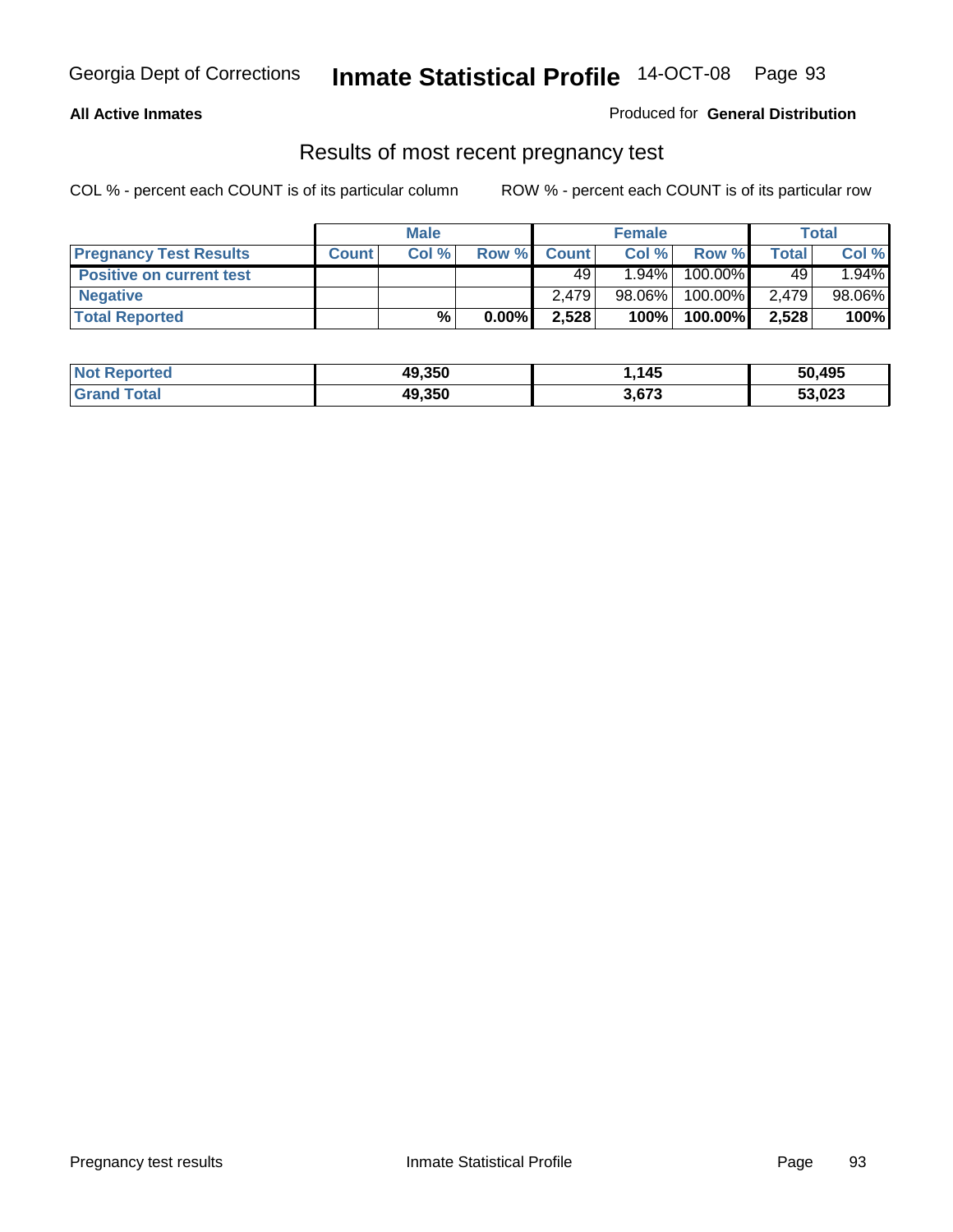### **All Active Inmates**

### Produced for **General Distribution**

### Results of most recent diabetes test

|                                 | <b>Male</b>  |         |        | <b>Female</b> |            | Total    |       |         |
|---------------------------------|--------------|---------|--------|---------------|------------|----------|-------|---------|
| <b>Diabetes Test Results</b>    | <b>Count</b> | Col %   | Row %  | <b>Count</b>  | Col %      | Row %I   | Total | Col %   |
| <b>Positive on current test</b> | 65           | 100.00% | 98.48% |               | $100.00\%$ | $1.52\%$ | 66    | 100.00% |
| <b>Total Reported</b>           | 65           | 100%    | 98.48% |               | 100%       | 1.52%    | 66    | 100%    |

| Reported<br>∣Not l   | 49,285 | 3,672 | 52,957 |
|----------------------|--------|-------|--------|
| <b>Total</b><br>Gr2r | 49.350 | 3,673 | 53,023 |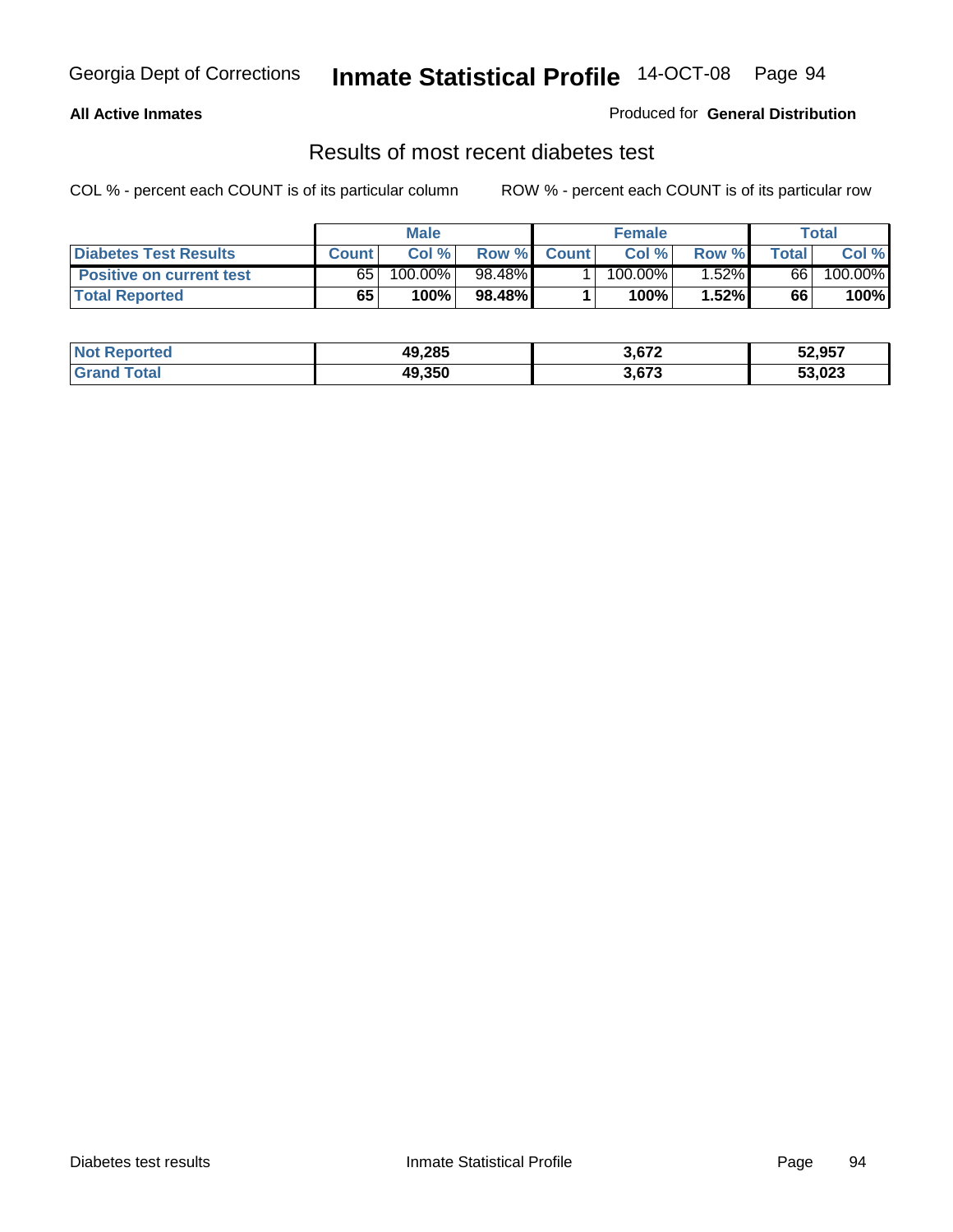### **All Active Inmates**

### Produced for **General Distribution**

### Results of most recent hypertension test

|                                  | <b>Male</b>  |        |           |              | <b>Female</b> |          | <b>Total</b> |           |
|----------------------------------|--------------|--------|-----------|--------------|---------------|----------|--------------|-----------|
| <b>Hypertension Test Results</b> | <b>Count</b> | Col %  | Row %     | <b>Count</b> | Col%          | Row %    | Total        | Col %     |
| <b>Positive on current test</b>  | 318          | 97.55% | 99.07%    |              | 100.00%       | $0.93\%$ | 321          | $97.57\%$ |
| <b>Negative</b>                  |              | 2.45%  | 100.00%   |              |               |          |              | $2.43\%$  |
| <b>Total Reported</b>            | 326          | 100%   | $99.09\%$ |              | 100%          | $0.91\%$ | 329          | 100%      |

| <b>Not Reported</b> | 49,024 | 3,670 | 52,694 |
|---------------------|--------|-------|--------|
| <b>Grand Total</b>  | 49,350 | 3,673 | 53,023 |